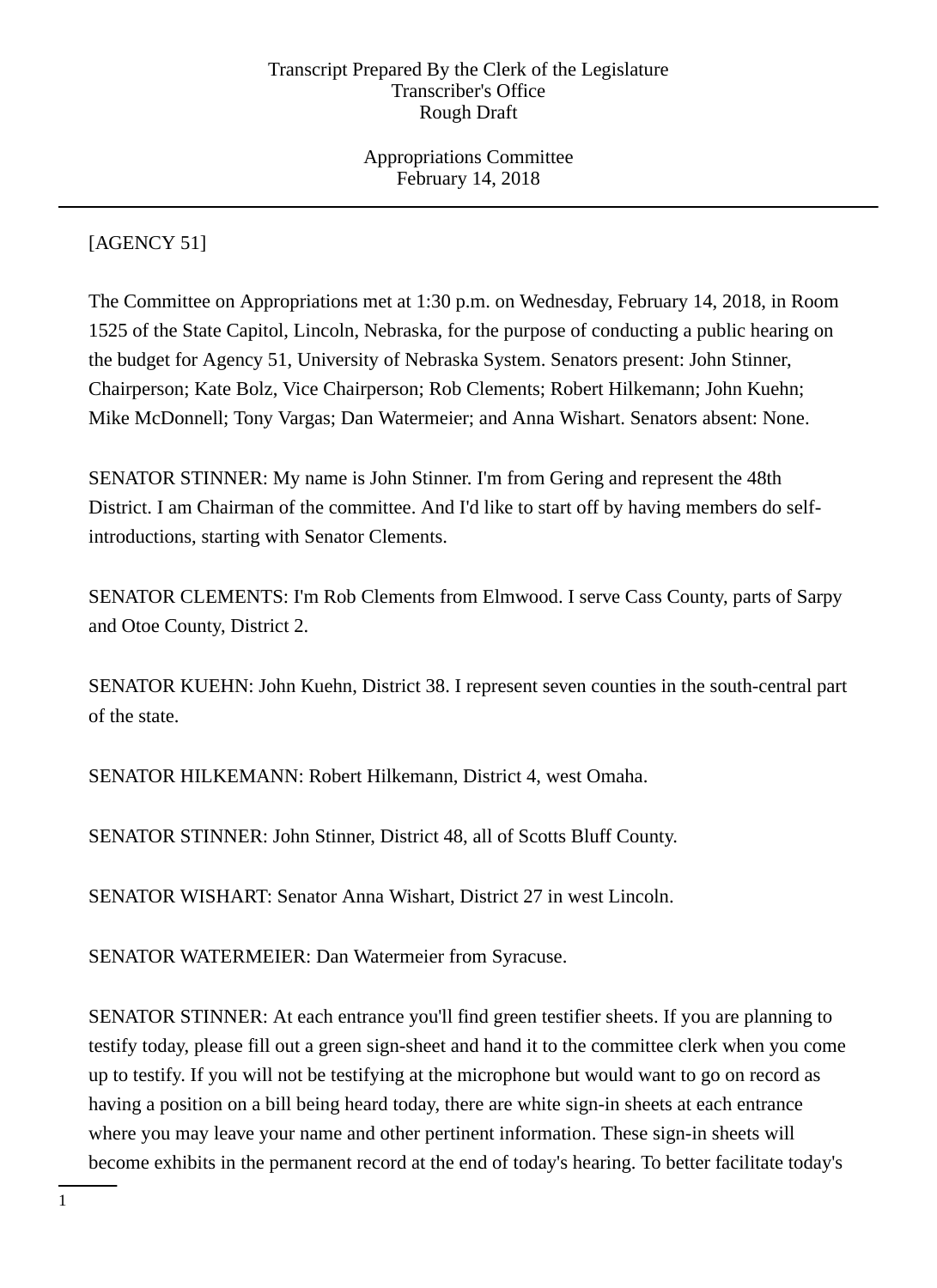Appropriations Committee February 14, 2018

proceedings, I ask that you abide by the following procedures. Please silence or turn off your cell phones. Move to the reserve chairs when you are ready to testify. Order of testimony will be introducer, proponents, opponents, neutral, and closing. When we hear testimony today we will first hear from representatives of the university. We will then hear testimony from anyone else who wishes to speak on the university's budget request. We ask that when you come up that you first spell your first name and last name for the record. Be concise. It is my request to limit your testimony, at least for the first ten testifiers, to five minutes. Then we will probably revert to a three-minute testimony. Written materials may be distributed to committee members as exhibits only while testimony is being offered. Hand them to the page for distribution to the committee and staff when you come up to testify. We need 12 copies. If you have written testimony but do not have 12 copies, please raise your hand now so the page can make copies for you. I do want to explain one thing, that this is the budget request, is in the green folder that we turned out. So if you are a proponent, you would be a proponent for the cuts. If you're an opponent, you would be against the cuts. Because we are testifying on the budget, the budget right now demonstrates cuts that are forecasted for the university. So...and I'll try to, as we go along, try to reemphasize that fact. With that, we'll begin our hearing with the University of Nebraska president, Hank Bounds. [AGENCY 51]

HANK BOUNDS: (Exhibit 1) Good afternoon, Mr. Chairman, members of the committee. Thank you for the opportunity to be with you. I'm Hank Bounds, H-a-n-k B-o-u-n-d-s, and I am president of the University of Nebraska. Today I'd like to have a conversation with you about Nebraska's future, about what kind of university and state that we'd like to leave to our children and to our grandchildren, about what we see on the horizon for our communities and our work force and what our plan is to get there. And I would like us to...I would like for us to talk candidly about the hard choices we face and the consequences and results from some of those choices. Senators, I don't think it's an overstatement to say that there really has never been a more important time for this conversation. In my view, we are at a defining moment in Nebraska's history and we have a choice to make. Are we going to reaffirm the partnership between the state and its public university that has opened the door of opportunity to young people and driven economic growth for almost 150 years? Or will you decide that you no longer see the value that the University of Nebraska provides and make it harder for us to offer affordable, excellent education to our 53,000 students? You've made hard choices before and,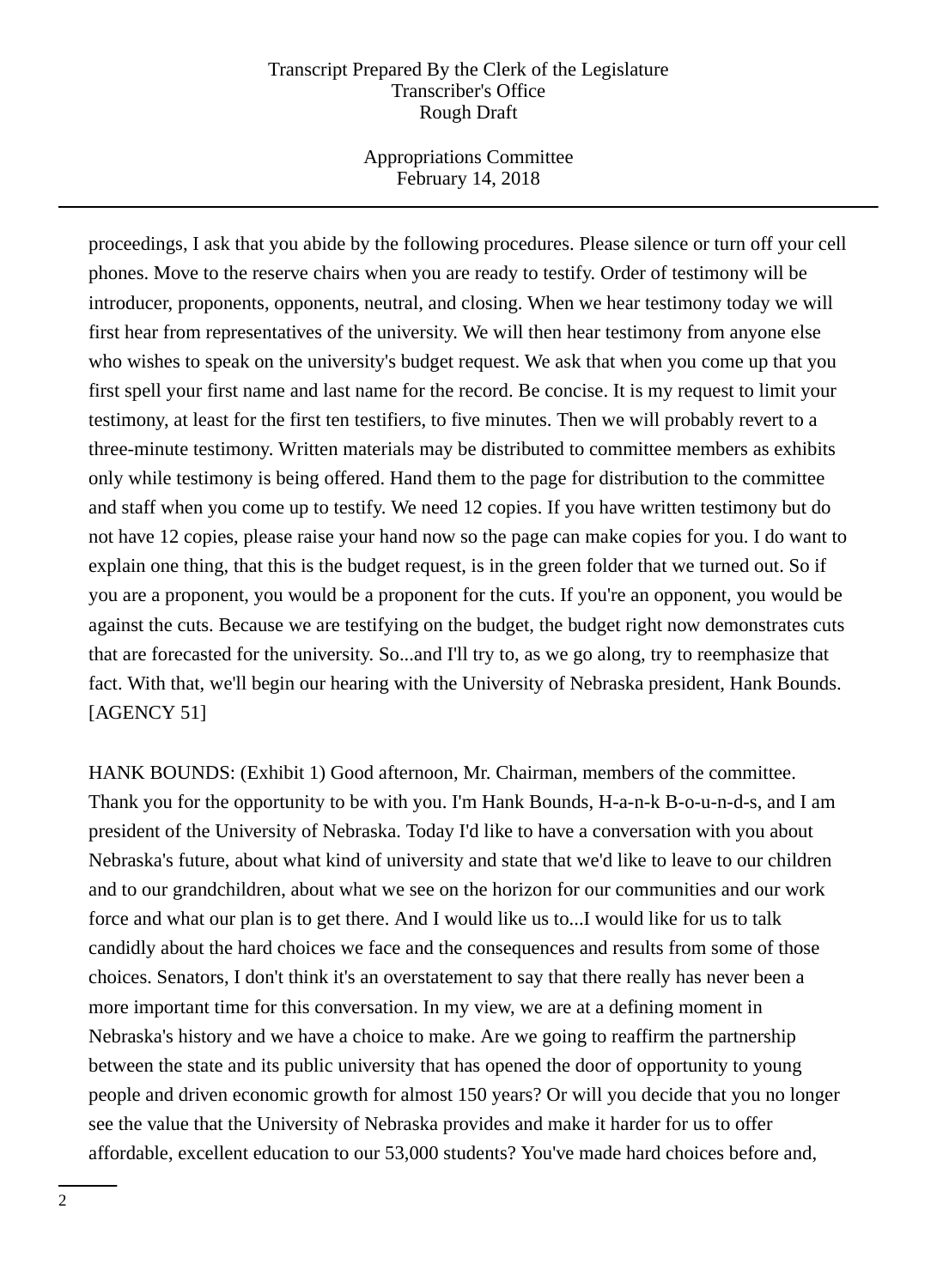Appropriations Committee February 14, 2018

without doubt, you have...you'll have to make those again. And I'm particularly thankful to the members of this committee and its Chairman. I know the work ahead of you is difficult. I want you to know that the university has been and will be a partner in helping you manage this challenge. But in my view, if we want Nebraska to compete, if we want this to be a place where our children and our grandchildren will live and work and raise a family, if we want to build a work force that will sustain us into the future then we have to invest in one of the primary economic drivers of our state, and that's the University of Nebraska and, frankly, all of higher education. I've been asked about the idea that the university can't take a cut, and let me just say that it's the Legislature's job to decide what kind of future you want for Nebraska. The university will manage whatever...will manage the consequences of whatever choice you make. But I want to be completely candid with you about what those consequences are. You've probably read news stories about the proposed cuts that we've announced in the past few days and I will review those with you in a few moments. First, let me provide some history that has brought us to this point. The budget proposal before you now represents the third cut to the university in, roughly, the past year. Under the Governor's recommendation, our funding would be cut an additional \$11 million this year and \$23 million next year. These represent one-third of the Governor's proposed cuts, even though we make up only 13 percent of state spending. And they come on top of cuts we took last year which, combined with our unavoidable cost increase, created a shortfall of \$46 million before these additional cuts. We've made difficult choices to close the gap and I would remind you that we have very few levers to pull when it comes to managing our budget. I've heard the suggestion, and I think that this committee has heard in testimony over the past few weeks, that the university has greater flexibility than other agencies in tapping alternative funding sources to deal with reductions in state dollars. That's not accurate. Certainly we are fortunate that the private sector has invested so generously in the university and that our faculty attract federal research grants to support their work, but those dollars don't pay for what you think of as an educational enterprise of the university. Donors invest in scholarships and initiatives that grow our state, not in utilities. Research grants support research. They can't be used to keep an Extension Office open or fix a leaky roof. Our day-to-day operations are funded by two main sources: state funding and tuition. So in balancing a shortfall, we've had to turn to a mix of unappealing options. First, we launched a university-wide Budget Response Team to rethink the way that we do business. These teams have examined our operations in human resources, IT, facilities, energy, purchasing, and a number of other areas, and they've done really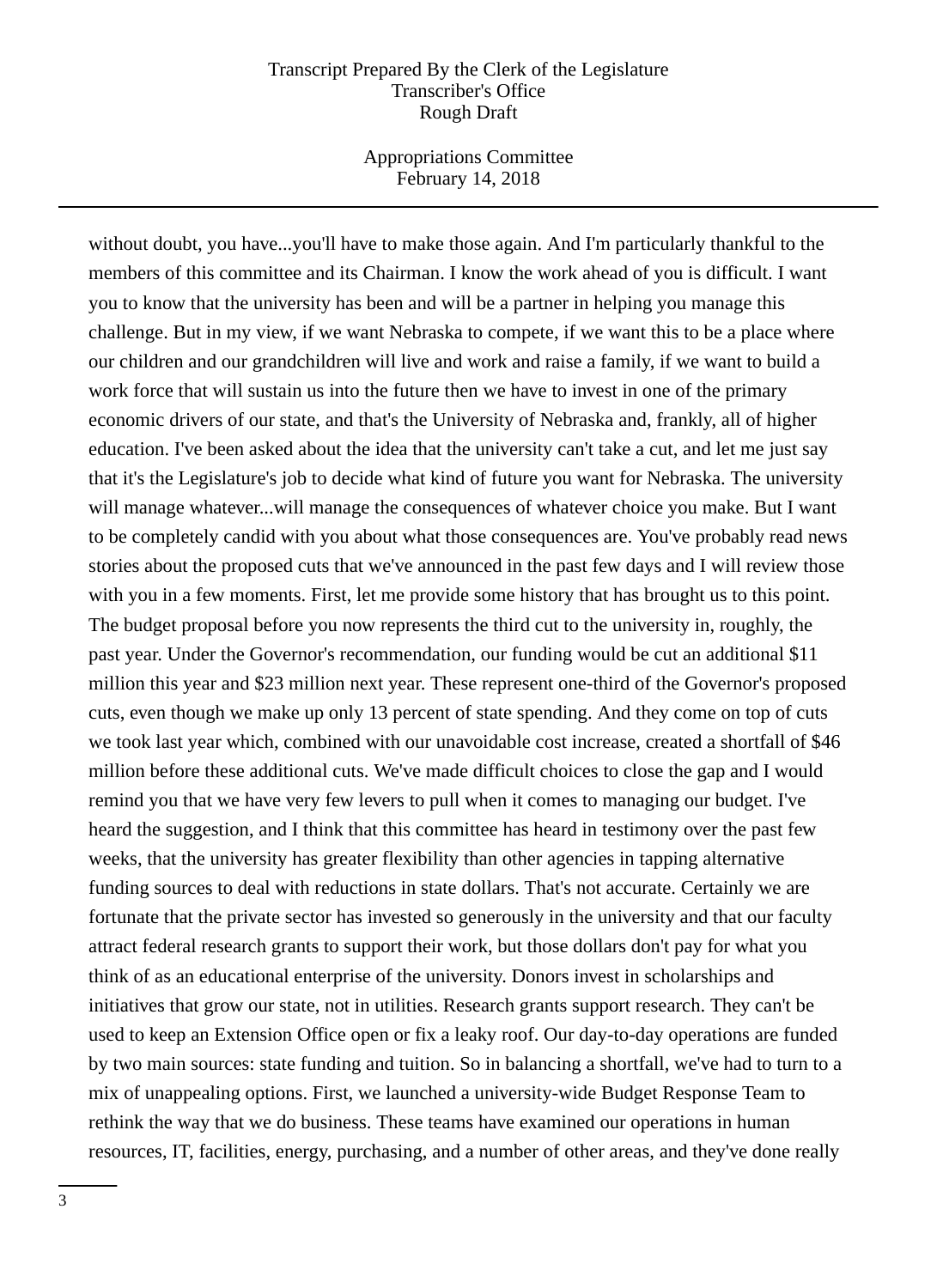Appropriations Committee February 14, 2018

extraordinary work in finding \$30 million in administrative cuts. In fact, maybe their work has been too good because the difficulty resulting from these reductions isn't always obvious to those on the outside. But we will lose more than 150 jobs in this process and the truth is that rebuilding our operation requires diligence and time. The best example that I can give of this of this work is in the area of IT. We have several billion attacks on our IT infrastructure every day, more than 60 million direct attacks on our IT infrastructure, and more than 2,000 phishing attacks on our infrastructure. We can't make a mistake. If "cybercriminals" get it right once, we would have a security disaster on our hands. Second, we made the difficult decision to increase tuition by 5.4 percent this year and 3.2 percent in 2018-19. Next year's increase was intended to help students and families plan, but it was contingent upon no further reductions in state fundings...in funding. Unfortunately, we will have to revisit that figure. And these decisions come at a time when Nebraska's future work force demands greater accessibility to higher education, not less. Every single analysis that I've seen shows that a college degree is the surest pathway to economic mobility. Do we really want to close the door for our young people? Do we want to price out kids just because they weren't lucky enough to be born into a family of means? Is it wise to increase their student debt loads and make it harder for them to contribute to economic growth when they graduate? That seems exactly the wrong message to send for an institution that was founded on the principle that a university education should be accessible not just to the wealthy but to the sons and daughters of farmers and ranchers and middle-class families who dream of a better future for their children. Third, we've burned cash. As I testified to you last year, I have significant concerns about our cash position. One of the most important financial ratios that we monitor is days of cash on hand. This is a measure of operating flexibility and cushion. We dropped almost nine days' cash between 2016 and 2017 as we dealt with previous budget cuts, and we will drop additional days during the next two fiscal years. That trend puts us in the company of Kansas and not many other of our peers in neighboring states. We are now more than 50 days of cash below the average among institutions that have the same bond rating as us. That matters. Think of a bond rating as a report card for an institution's financial strength. We are saving millions of dollars in financing costs when we issue bonds to build new buildings and renovate existing facilities. That, I fear, will change. There's no question we will use more cash to manage additional budget cuts. And I want to make this really clear. Closing an academic program isn't like shutting off a light. We have a responsibility to help students in the affected programs finish their degrees and we have employment obligations with our facility. We will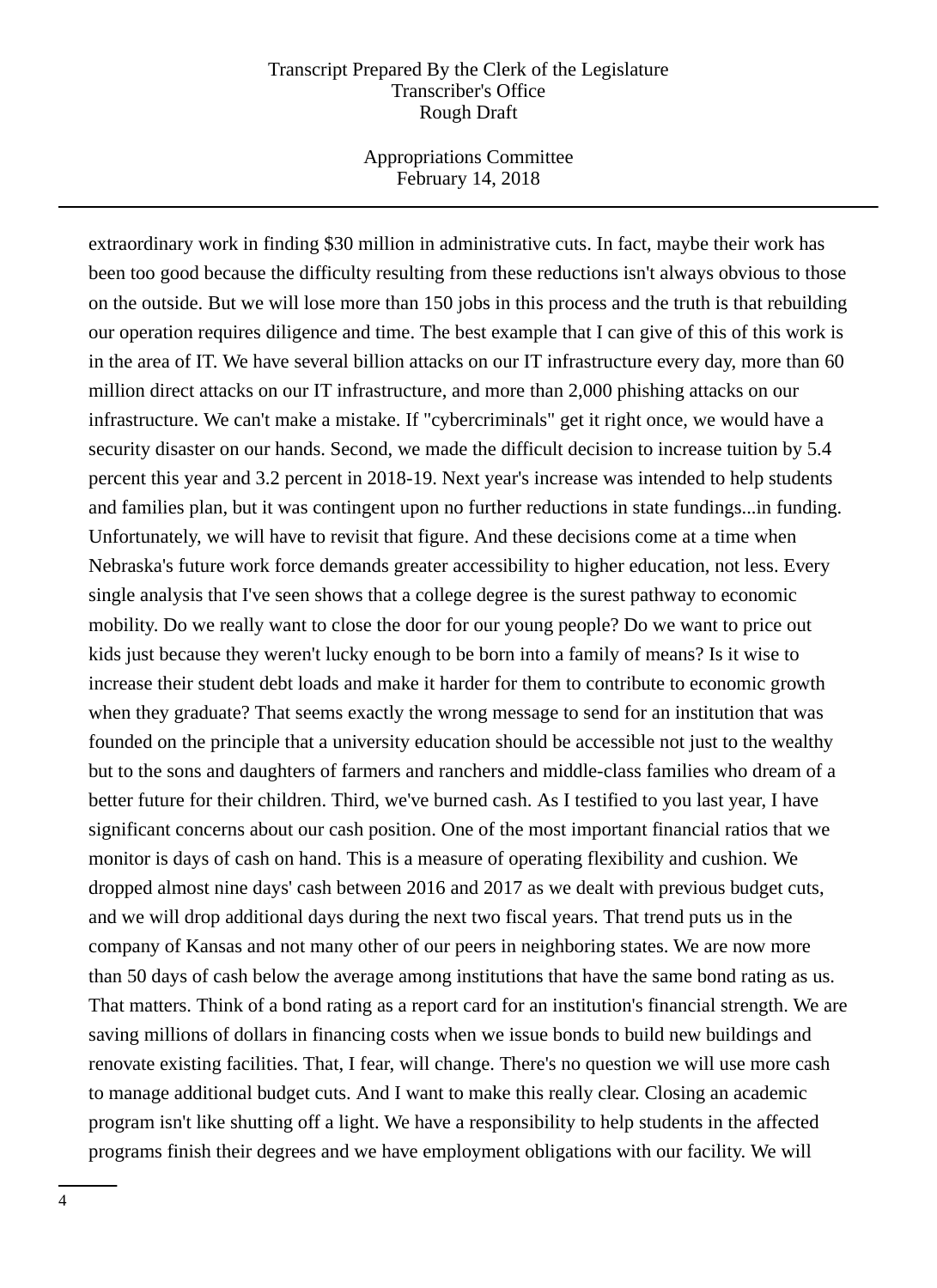Appropriations Committee February 14, 2018

have no choice but to cash flow the process. We will do this even though Moody's has warned us that sustained erosion of cash could lead to a bond rating downgrade and the cost increases that would result as a consequence. When the Governor informed me of his proposed cuts, I convened university-wide leadership teams to begin discussing our options. Each chancellor was tasked with identifying programmatic cuts to reach the \$23 million rebasing proposed by the Governor for next year. I am providing specifics of these cuts per the Chairman's direction. However, I can't speak to all of the proposals today because we've not had an opportunity to properly communicate with students, faculty, staff, and stakeholders. But I can tell you how we propose to address slightly more than \$9 million of the reduction. I also want to note that each campus has unique processes that will be followed as part of our shared governance process. These recommendations are on the very front end. We have a long way to go through campus processes. These cuts will be vetted thoroughly. They may change. They may grow. But remember, we're at just north of \$9 (million); we have \$23.3 million in total to get to. So at UNL, the initial campus proposals include: closing the Haskell Ag Research and Extension Center in Concord; reducing the Rural Futures Institute budget by \$1 million; eliminating the Bachelor's of Science in electronics engineering program; eliminating the Bachelor's of Arts and Master's of Arts in art history programs; eliminating the business, marketing, and IT education field endorsements and world language subject teaching endorsements; and eliminating the Bachelor's of Arts, Bachelor's of Science, Master's of Arts, and Doctor of Philosophy in geography. At UNMC, the initial campus proposals include: eliminating the Developmental Neuroscience Division educational research and clinical programs in the Munroe-Meyer Institute; consolidating College of Medicine staff; reducing our nursing didactic off-site courses in Kearney, Norfolk, and Scottsbluff; closing the dental hygiene program in Gering-Scottsbluff and consolidating training in Lincoln; eliminating faculty postdoctoral researchers and staff in the College of Pharmacy; eliminating two research faculty in the Fred and Pamela Buffett Cancer Center; eliminating public health faculty and support staff in the College of Public Health, eliminating the community-oriented primary care concentration in the College of Public Health; eliminating the adult gerontology clinical specialist track in the Master of Science in nursing program; and eliminating the Master's in Forensic Science degree and program. At UNO, the initial campus proposal includes: eliminating the career development office in the College of Business; reducing 75 percent of distance and continuing studies programming at Offutt Air Force Base; reducing the state-supported budget of the Nebraska Business Development Center,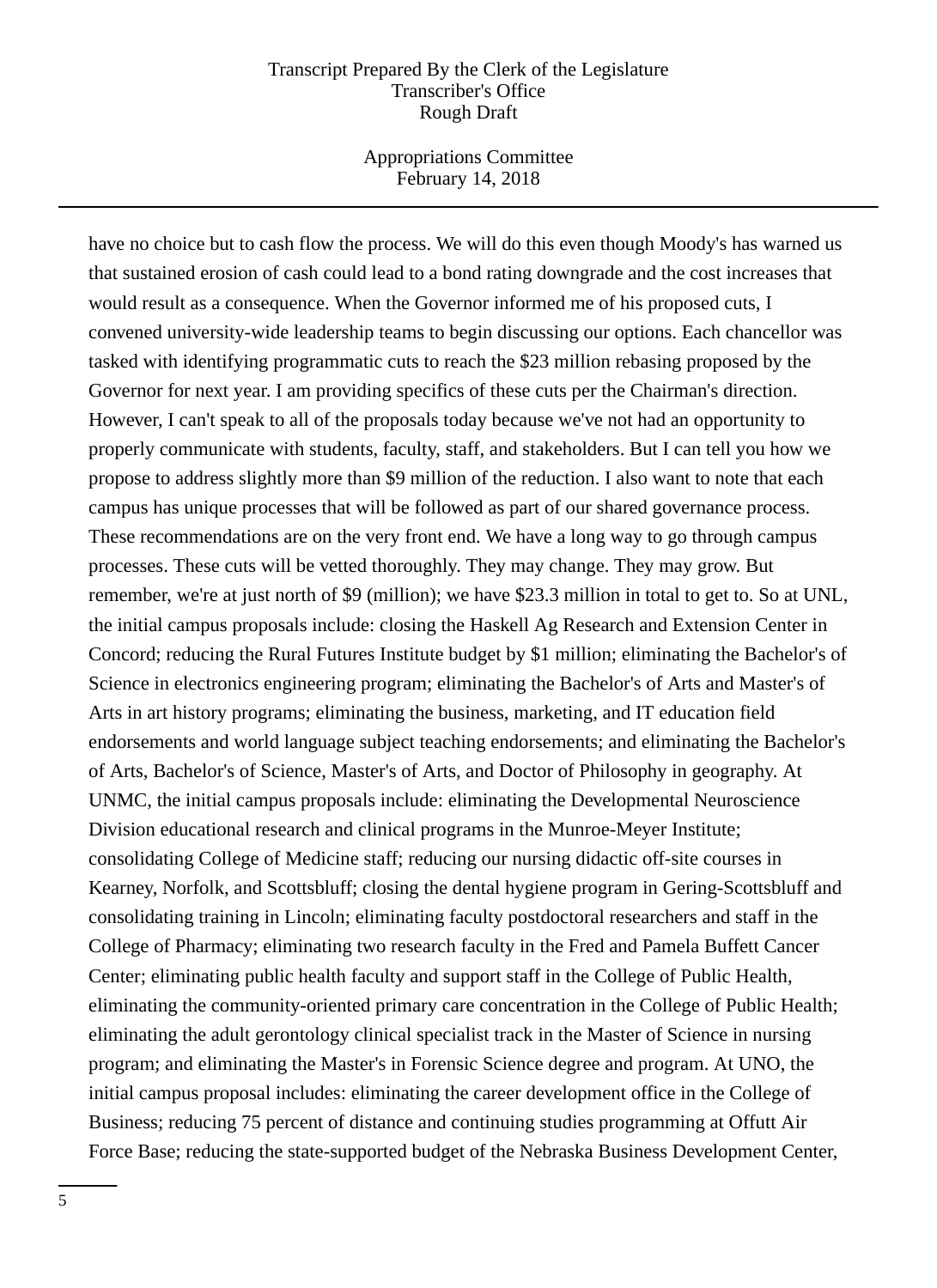Appropriations Committee February 14, 2018

including closing the Scottsbluff office; eliminating program support for KVNO radio; and eliminating faculty, key faculty lines in work force areas like finance. At UNK, the initial campus proposals include merging the College of Arts and Humanities and the College of Natural and Social Sciences; eliminating the men's baseball, tennis, and golf programs; reducing the police force by one officer to nine instead of ten; and eliminating the driver's education program. It's difficult for me to capture the full impact of these cuts. In numbers alone, they will impact approximately 100 FTEs. They will upend dozens of lives. And they will reduce the number of people living in our communities, buying groceries at local stores, and sending their children to our schools. Our momentum of producing 11,000 new graduates for the work force each year will be impacted. We will have to work that much harder to maintain our record of returning \$6 for every \$1 you invest in us. We will have to retreat at the very time we are becoming a global powerhouse in feeding the world, keeping our war fighters safe, and treating cancer. If the numbers don't resonate, let me try to articulate the very real ways these cuts will impact people in your backyards. Earlier I mentioned that we are losing positions at the Buffett Cancer Center and the College of Public Health. Let me first state that of all the academic health science centers in the country, we are ranked number 11 overall and number 4 in quality and safety of care. You should also know that UNMC is the safety net hospital in Nebraska. Yet cancer rates in our state are significantly higher than the national average. We are the highest in the United States in age-adjusted prevalence of cancer in men and number 14 among women. These are driven by unusually high rates of colorectal cancer, lymphoma, leukemia, brain tumors, esophageal cancer, and kidney cancer. It is particularly painful to know that Nebraska has one of the highest rates of pediatric cancer in the country and the second highest rate of pediatric brain cancer. The incidence of childhood tumors in Nebraska has been increasing over the past decade. We rank low in early cancer detection. We've been unable to provide adequate colorectal cancer screening. We are 16th lowest in the country in mammographic screening. A direct result if an abnormally high incidence of breast cancer, particularly in young women. And unlike in other parts of the country, the incidence of pancreatic cancer, bladder cancer, malignant skin tumors, liver cancer, thyroid cancer here are increasing at an alarming trend. I think most Nebraskans would consider these statistics unacceptable. I point out these facts because the Fred and Pamela Buffett Cancer Center, the boldest public-private partnership in Nebraska history, has worked hard to obtain National Cancer Center Institute designation and is now poised to achieve the highest possible level, known as Comprehensive National Cancer Center Institute. This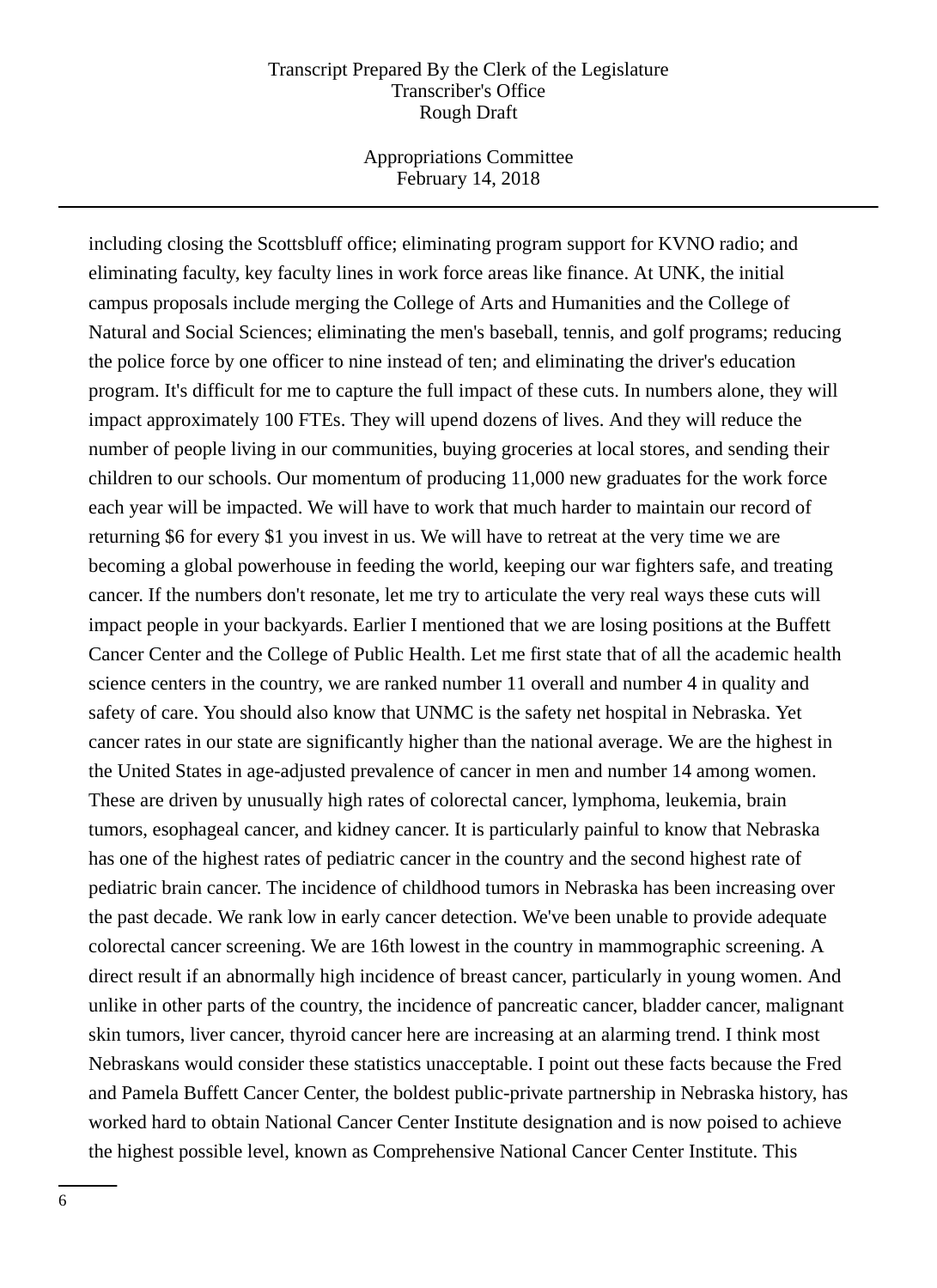Appropriations Committee February 14, 2018

requires robust upstream research and treatment efforts in population health, which is primarily focused on the upstream determinants of causes, early detection, screening, and treatment. We can't achieve Comprehensive Cancer Center designation without hiring population health cancer researchers. But our current fiscal issue means we can't afford to do that. That's a huge negative for economic development in our state and it will markedly impede our ability to recruit and retain faculty in the future. Much more importantly, it's a blow to every Nebraskan, and this is one out of every two of us who at some point in their lifetime will hear the words, "you have cancer." Senators, we have some of the best cancer doctors in the nation right here in Nebraska who are working day and night to find answers to the statistics I just gave. But if we don't invest, the numbers aren't going to improve. Meanwhile, more of our neighbors, more of our children will die from this awful disease. Cuts mean we will have to tell our UNK police chief that he must do the same work of keeping our kids safe with one less officer. The cuts mean \$1 million hit to Concord, Nebraska, alone, not to mention the loss of an Ag and Extension Lab that has done important work in driving innovation in our state's number one industry. The cuts mean less career support services for UNO students, the same young people we would hope to welcome into our work force. And we will see decreased access to the Omaha business community for our business students. With reduced support for Offutt Air Force Base programs, our position as a national leader in serving the needs of military learners will be threatened. Put simply, budget cuts means that your university would be less able to contribute to the goal that we all share, and that is to grow our state. They mean that the future of Nebraska, the future of our children and our children's children, looks different than it otherwise would. And these aren't the full scope of what we would be forced to do if you adopt the Governor's proposal. Again, the list I just gave you totals a little more than \$9 million, but we still have more than \$14 million to go and the decisions don't get any easier. And when we consider the unavoidable cost increases coming in the next biennium, I don't see an end to these extraordinarily painful conversations unless you, our elected leaders, decide that higher education and all the individual and economic promises it brings is a priority for Nebraska. So today I'm asking you to limit future damage to your university and restore our base funding to \$580 million for the 2018-2019 year. I'm asking you to similarly restore funding for all of public higher education in Nebraska. Everyone I've talked to is optimistic that the next revenue forecast will be brighter. Assuming that's the case, shouldn't we declare that higher education is worth the investment? Aren't our 53,000 students, our talented employees, our 187,000 alumni in the state, our generous private partners important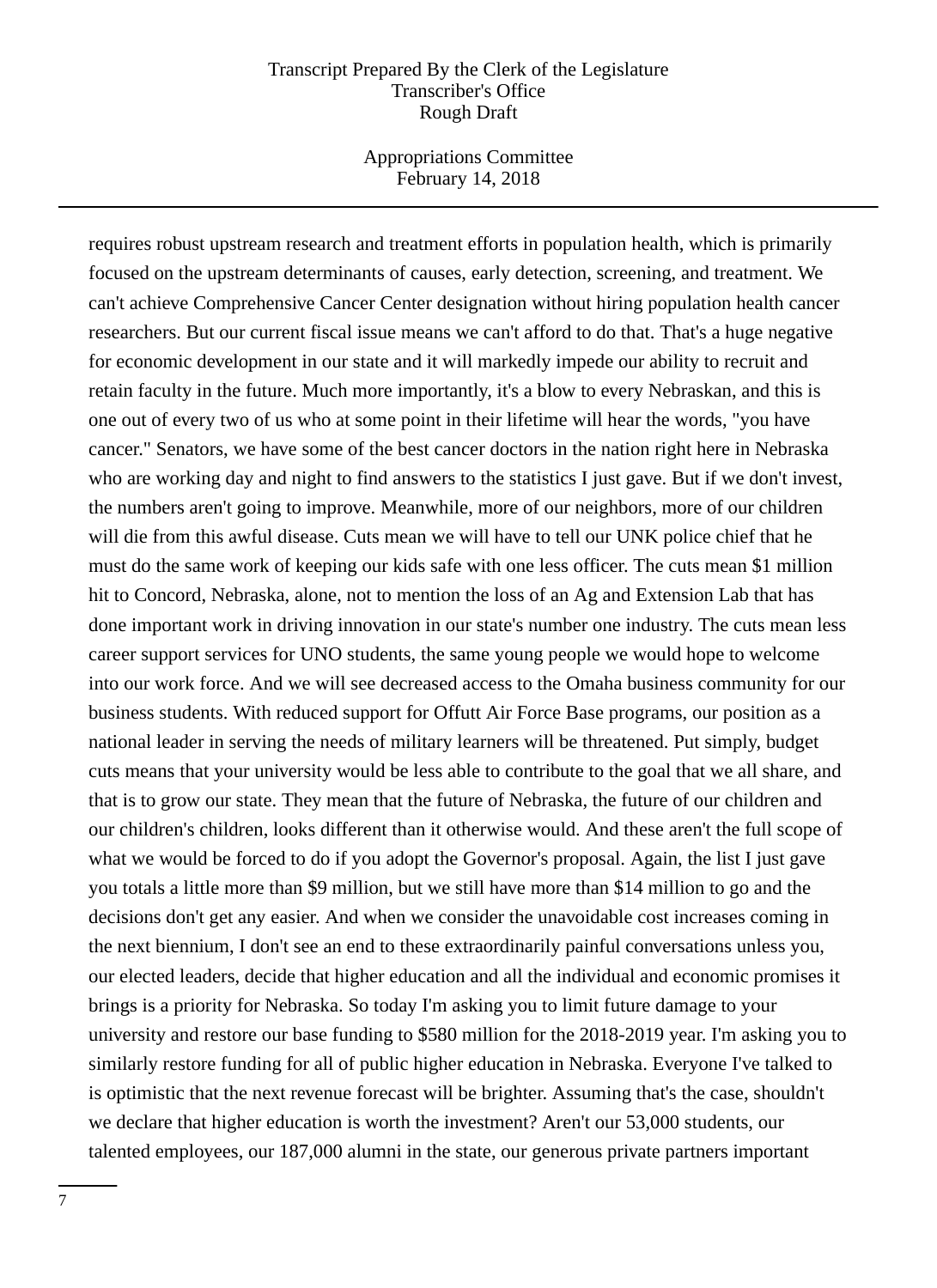Appropriations Committee February 14, 2018

enough to wait before finalizing these cuts that would stymie or halt our trajectory? Don't we want to send the right message to the young people, the faculty, and the companies we are trying to recruit in this competitive environment? And even if the forecast doesn't improve in February, wouldn't a special legislative session in August or September, when we know more about the state's financial picture, be preferable to imposing cuts now that would do long-term harm to the institutions that can help you grow our state out of this fiscal challenge? If we don't figure out a way to grow Nebraska to provide opportunities for our children and our grandchildren and to strengthen Nebraska's economy so we can compete in a global economy, we're in trouble. There will be no money left for tax relief. There will be no money for K-12 education. There will be no dollars to help the people that need assistance. And, frankly, we need to unify the state. The folks here today, the folks here behind me, understand that there's a critical linkage to education, to public-private partnerships, and the future of Nebraska. We must all work together, all of us, chart a plan for growth. The proposed cuts on top of the previous cuts are sending the wrong message at a time when Nebraska has great momentum. Even the headlines in the past several days are damaging to our efforts, not only in retaining and attracting students and athletes and researchers and faculty, but also in how Nebraska is used...viewed by those on the outside looking in. Senators, I'm asking you to make a choice about the future of Nebraska. Thank you for your time and I'd be pleased to respond to your questions. [AGENCY 51]

SENATOR STINNER: Thank you very much. I do want to thank you for your testimony and I want to make it clear to everybody that I asked President Bounds to give us detail, give us a business plan, don't show up here and say, wow, these are really going to hurt. I wanted to have it delineated, at least in phase one, delineation of what exactly it means so that we can measure what we're trying to do here in Appropriations. So I wanted to make that statement to start out. The second thing I'm trying to do with every one of the agencies is to try to understand what this cumulative cut really looks like. And one of the things in a conversation many times we talk about specific cuts, and you outlined about \$66,000...or \$66,700,000-odd in cuts. But I noticed when I looked through your annual report and you talk about normal operating, and normal operating when I started out before the cuts at \$583 million, you were suggesting \$500 million would be your normal operating. Of course, I went back and took that apart. Looks like it varies from \$61 to \$71 million, which is over that. But tuition takes care of some of that but it looks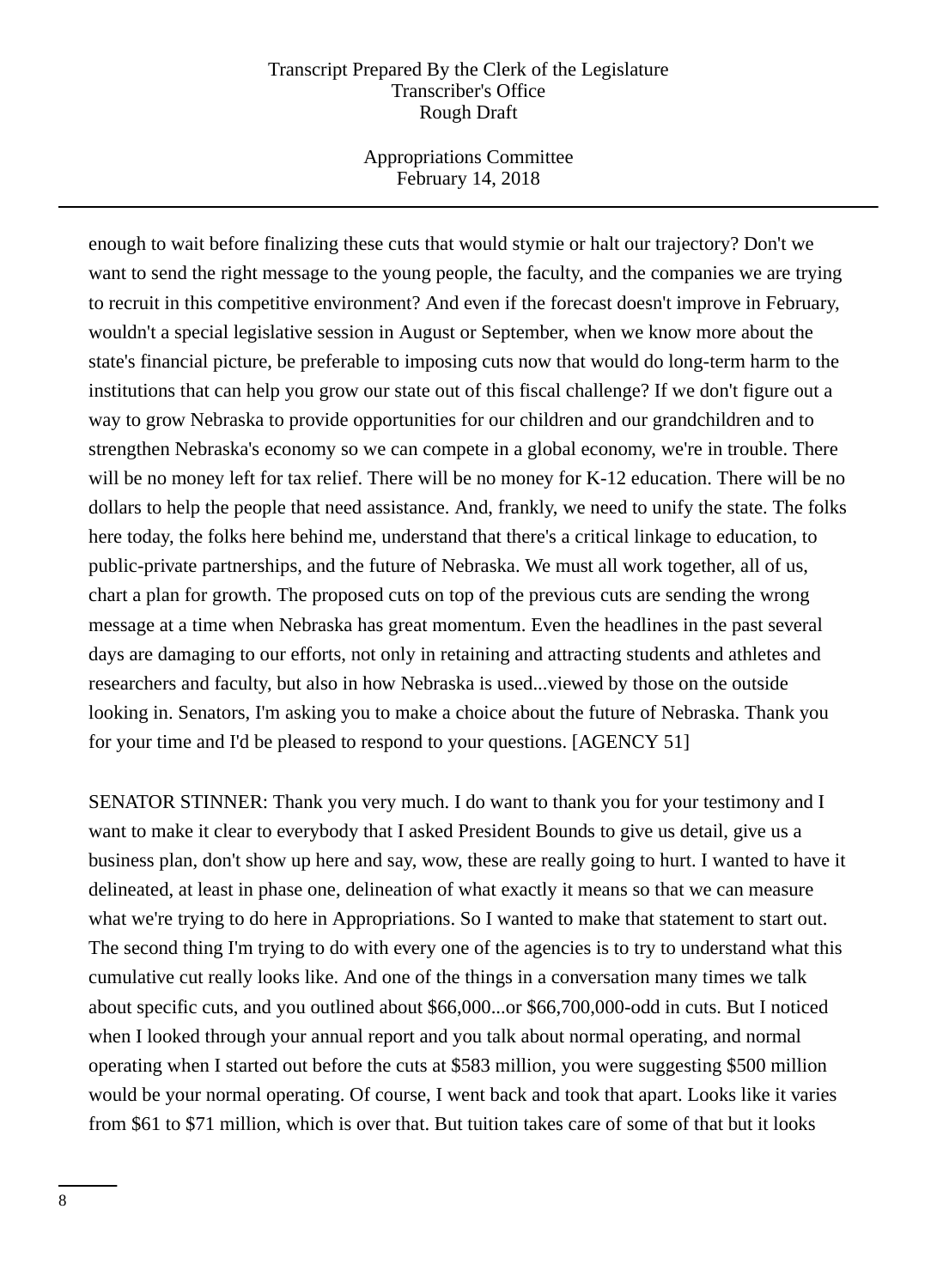Appropriations Committee February 14, 2018

like \$20 to \$30 million really has to be absorbed by state appropriations or something else. [AGENCY 51]

HANK BOUNDS: That's right. [AGENCY 51]

SENATOR STINNER: So if I go with the de facto cuts and I put that in there, then we're north of \$120 million of cuts as well as not being able to have the increases that the university... is that...does that square with your numbers? [AGENCY 51]

HANK BOUNDS: In calculating it that way, it is well north of \$120 (million). [AGENCY 51]

SENATOR STINNER: And should we calculate it that way? [AGENCY 51]

HANK BOUNDS: You could. I mean there are a number of ways that you can calculate it. That is an appropriate way but we also look at what are the adjustments that we have to make to deal with a recurring gap. But you are correct. You know, I would probably say it's closer to \$130 than \$120 (million). [AGENCY 51]

SENATOR STINNER: Well, if I held you absolutely level, wouldn't you continue to have operating costs which would then you'd have to start to look at cutting operating expenses to accommodate that? [AGENCY 51]

HANK BOUNDS: Yes, sir. So it's a really good point that makes me really anxious about what the future holds. I mean set what we're doing aside now. We know that through collective bargaining that we're going to have an increase in compensation. State law requires that we are within 2 percent of our peers. And while there are still states that are experiencing fiscal stress, many of them are coming out of it and they are investing in higher education. We know that healthcare costs are going to go up, not down. We know that there's going to be inflation. And so if we are held completely flat, we'll still have a \$30-\$35 million gap before we ever open up the ledger. [AGENCY 51]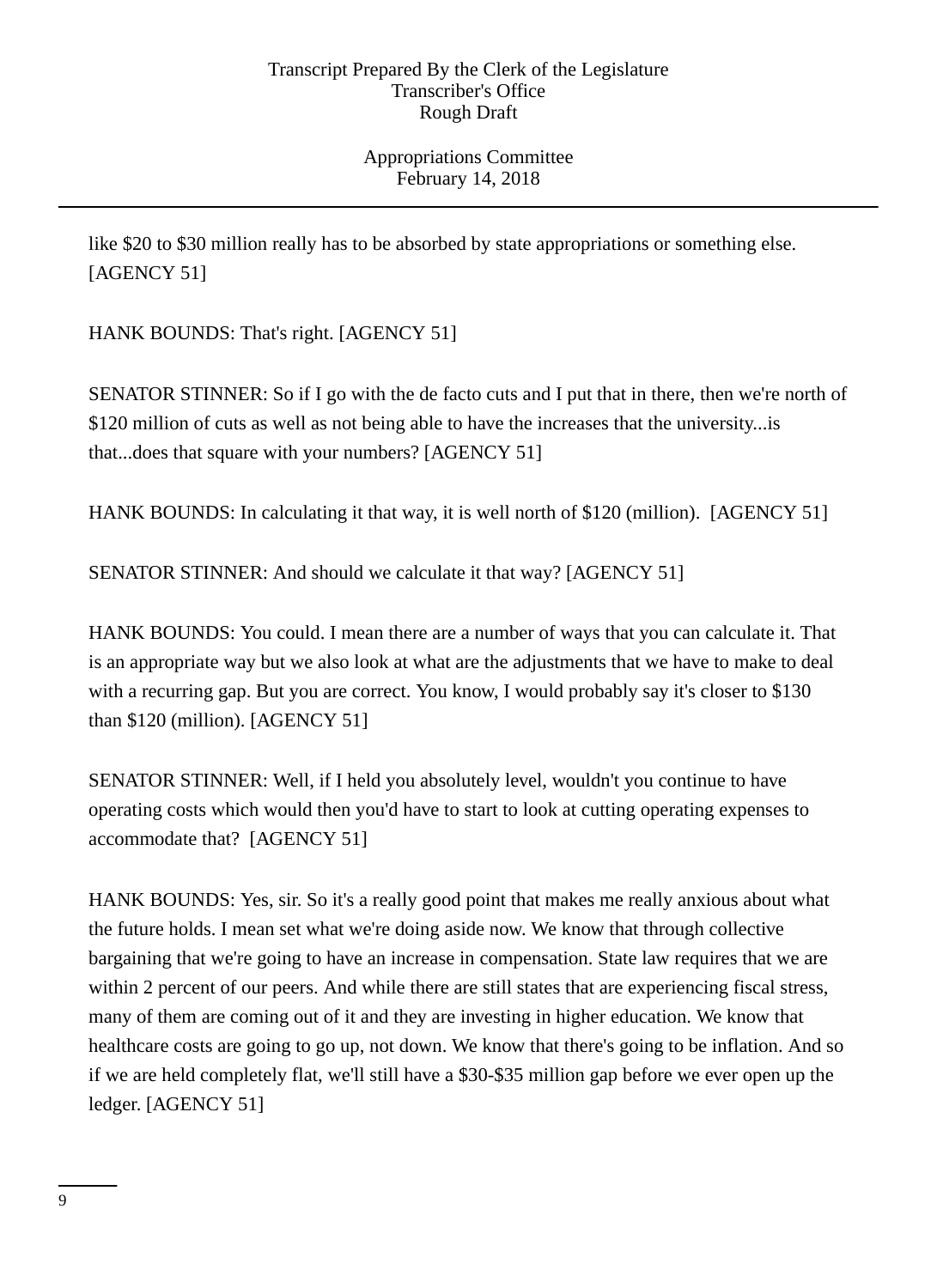Appropriations Committee February 14, 2018

SENATOR STINNER: Okay. Let's talk about bond ratings. It's something that I've discussed with you. I've been concerned about it. We do have outstanding debt but, really, for me, bond ratings has to do with financial viability, financial stability, sustainability,... [AGENCY 51]

HANK BOUNDS: Right. [AGENCY 51]

SENATOR STINNER: ...all of those types of things. Since we've introduced these cuts, you have had to really pull down the cash for operating until the effectiveness of those cuts come through. How much further do you plan on pulling the cash down in light of the fact that we're really on the edge of having the bond rating go down? [AGENCY 51]

HANK BOUNDS: That's a good question. It's hard to look into the crystal ball and know exactly how much cash that we're going to go through. It really depends on how quickly we can make cuts. The BRT process was really good. We lost nine days last year. We will lose at least that much this year and maybe double that much next year. You just...we can't make cuts fast enough. So if you say we're going to close X program that has tenured faculty in it, that has students enrolled, we won't save a penny for a full calendar year. We'll have to cash flow that for the entire year. And so we lost nine days. We are 50 days less in cash than the average of our peers that have the same bond rating. Now there are lots of folks that, you know, I hear people sometimes put out information: Oh, you have all this cash, you can just go...you can deal with this with cash. That's not true. I mean you know that better than anybody, Mr. Chairman. We do have cash but not all of it is fungible. We have cash in our housing enterprise and we have bond covenants that prevent us from spending it on anything other than housing. Parking is the same way. Food service is the same way. We can't move cash around as easy as some are making it out that we can. We are...I would say we are facing significant stress from a cash flow...we will face serious stress from a cash flow perspective this next year with these new cuts. [AGENCY 51]

SENATOR STINNER: Actually, I do have a letter from Ameritas that talks about the fact that our trends are not very good as it relates to cash. The other way of rectifying this is, obviously, tuition increases. With tuition increases one would say there is a point where it starts to decrease the number of students. So that would be an adverse trend as well. As it relates to the Moody's rating, I looked at what they do for looking at universities. They want to look at sustainability.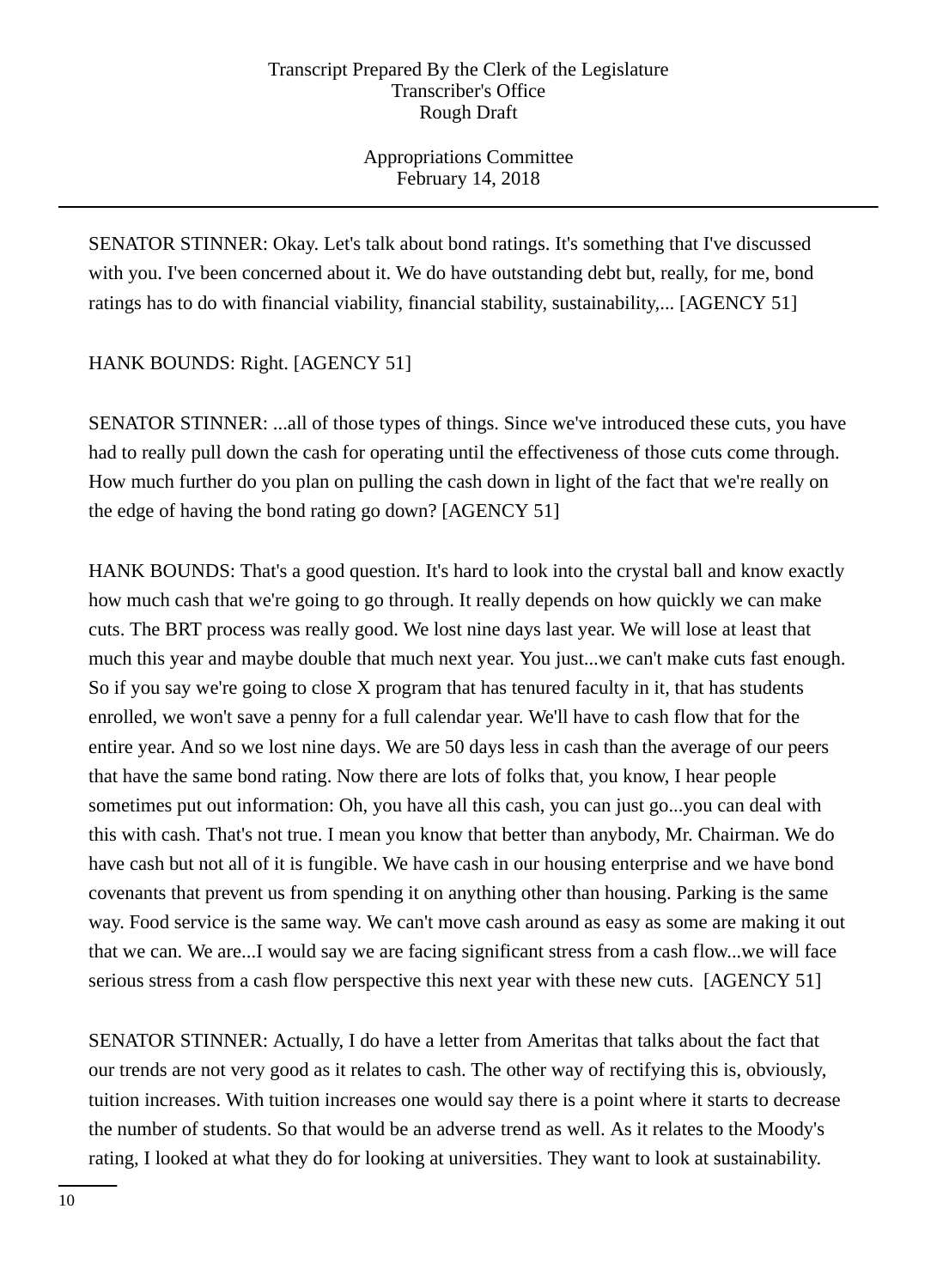Appropriations Committee February 14, 2018

They want to look at growth. They want to look at coverage. They want to look at days in cash to cover your operating. So would you... [AGENCY 51]

HANK BOUNDS: That's a... [AGENCY 51]

SENATOR STINNER: ...talk about where that maybe is at as it relates to how high you can go with tuition without seeing that decrease in...? [AGENCY 51]

HANK BOUNDS: May I talk about tuition in the bigger sense, Mr. Chairman,... [AGENCY 51]

SENATOR STINNER: Absolutely. [AGENCY 51]

HANK BOUNDS: ...financial aid, the entire picture? So you are exactly right that there is a point of diminishing returns when it comes to raising tuition. We raised tuition for this year 5.4 percent. We raised...we already have on the books 3.2 percent next year. I hear from time to time individuals say, well, you're not close to the Big Ten average, and that is accurate. In fact, our tuition is about 50 percent of the Big Ten mean at UNL. That is accurate. But it's also accurate that we are a state of 1.8 or 1.9 million people with a birth to age 20 population that is not growing. And so there's a supply-demand issue there. And the intensity, the competition level that exists today for students is at the, you know, larger, greater than I've seen in my lifetime. And so the other thing that happens around tuition is so if you think about Michigan, a very large state with lots of people, their tuition is at one level that's very high and we're under that somewhere. They're a state that's growing. They have capacity issues and they can say to their students in Michigan, if you want to attend the University of Michigan this is our, you know, this is the number and you have to pay it. But then they also get dollars from the state which we do not. We talk about how much money that we get in appropriations here and we do get a good appropriation number per FTE. That is accurate. But we don't get money for financial aid. In Mississippi, where I come from, as all of you know, the poorest state in the country, we received about the same amount of money. And every year that I was there leading the university system we received at least \$100 million in bonds to take care of our facilities. We have to do that out of our operating dollars. How many of you have heard of the term "Regents Scholar"? Everyone has heard of Regents Scholar. You know how much money...so, Senator Bolz, if you're a high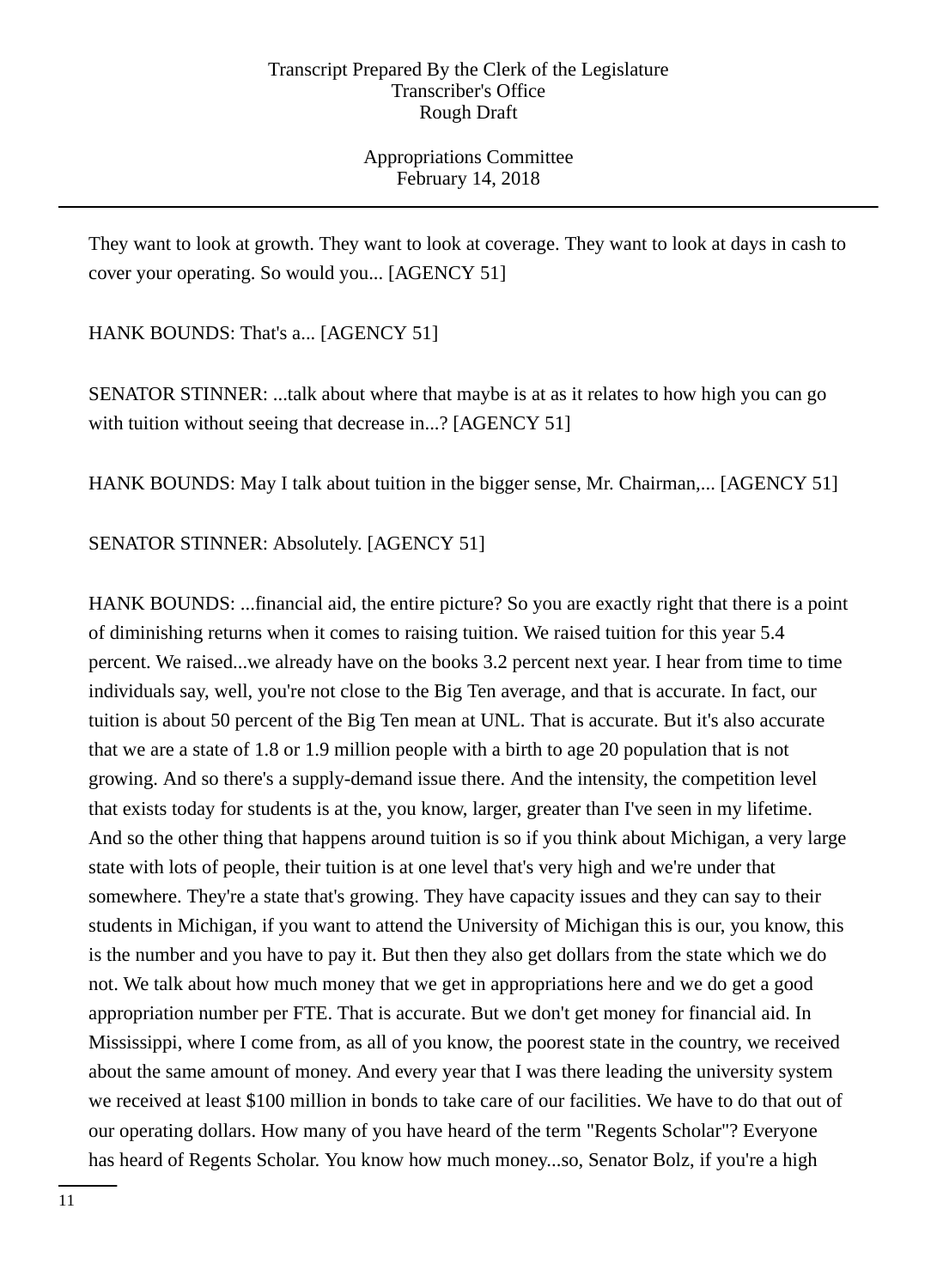Appropriations Committee February 14, 2018

school student and, as I'm sure you would, would score very high, and we would say, Kate, we're going to give you a Regents Scholarship, do you know how much money that UNL would receive for that? Zero. It is a remission. We have no state financial aid. So in order to try to keep our best and brightest, we have to remit that. We don't have the dollars. We have something called Collegebound Nebraska, so for those students who are Pell recipients, we guarantee them access to the university. And so if they're...whatever their Pell Grant doesn't pay, we close the gap. There's no extra money for that. We do it because it's the right thing to do to grow the economy of our state and deliver on the promise of higher education. When it comes to raising tuition, we have to be very careful because there is a diminishing return. But because of cuts, we've had to be very creative. And so we are looking at areas that cost more to deliver, we're charging more. It's called differential tuition. And we're also going to think very differently about how we deal with nonresident tuition, particularly at the Med Center. If you look at UNMC, one of the very best academic health science centers in the country, and you look at the costs for medical school education if you're a nonresident, it's about 250 percent of resident tuition, which is one of the reasons that most of the enrollment at UNMC comes from Nebraska. We are going to be forced to think. Our tuition for nonresident students is more expensive than private school tuition at Creighton. We're going to think very differently about that and consider whether or not we should drop that dramatically and change the balance of resident to nonresident because it's a revenue opportunity for us. We've got to close the gap somewhere. So tuition is not as easy as saying, well, others charge more and so should you. [AGENCY 51]

SENATOR STINNER: I should say, too, that...and I just want to enter this into the record, Moody's does also consider the stability in the finances of the state of Nebraska, because we do play a fairly significant role in supporting the university. You've been here before on deferred maintenance. Let's talk about that. That was a huge issue. We actually moved some things around, did a little bit of bond issues on that. I don't recall the numbers. You might want to refresh and it might not be fair for me to ask that without some kind of forewarning, but... [AGENCY 51]

HANK BOUNDS: Sure. So thank you, Mr. Chairman. So early on in my tenure, we brought in an engineering firm to look at every one of our facilities on all of our campuses, and they did a complete evaluation of all of those facilities. We also brought in an outside organization to help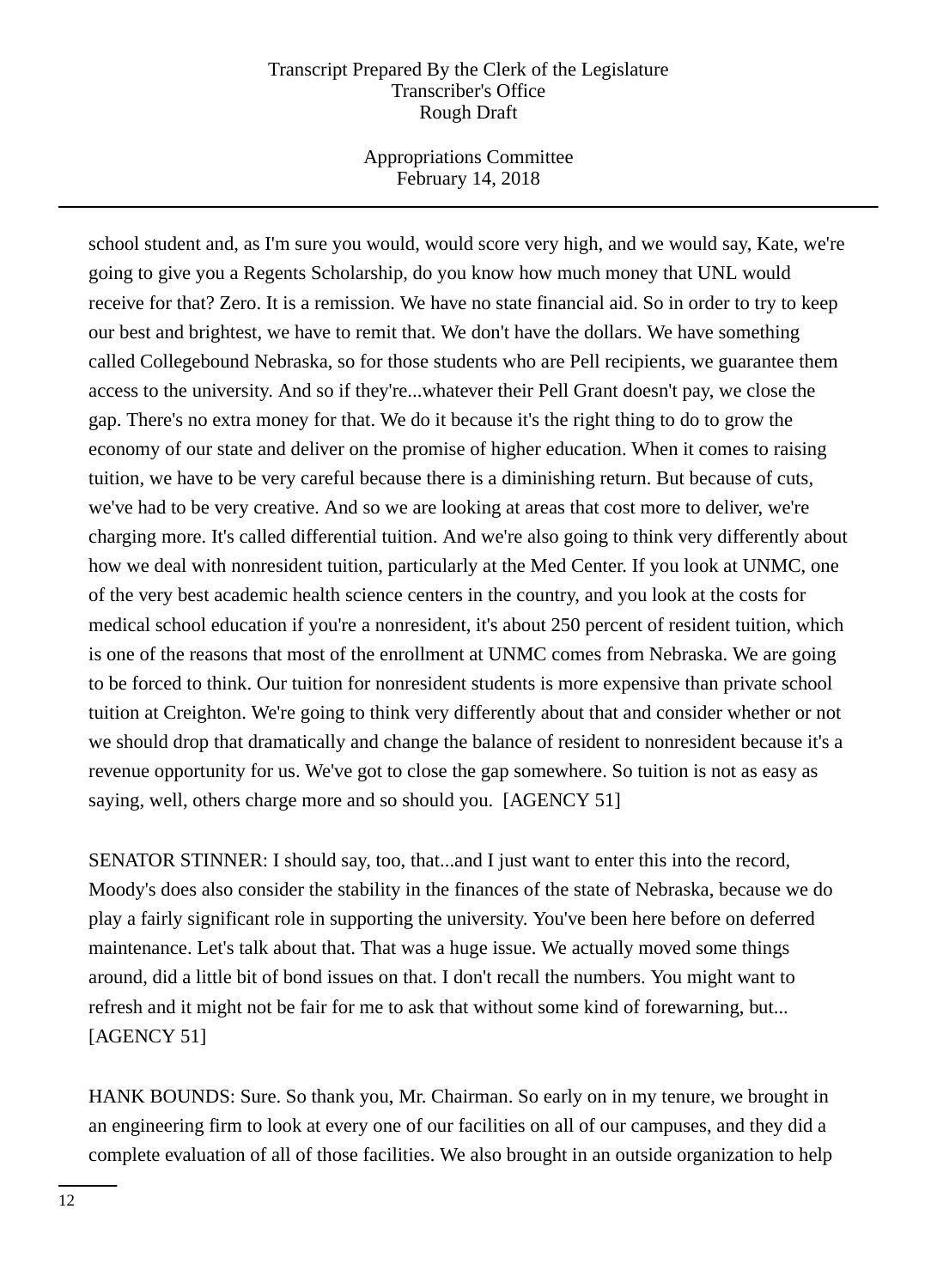Appropriations Committee February 14, 2018

us understand facility usage, so we know when facilities are being used, when they aren't. And what happened from that is what we already knew was validated. We have north of \$750 million in deferred maintenance across all of our campuses, \$750 million. And so two years ago I came before you and asked that you would continue the tradition of allowing us to take \$11 million of our appropriated dollars and combine it with \$11 million of tuition dollars and then pledge that against long-term debt. And so long-term debt, when you look at the market right now, we can go out 11 or 12 years and, you know, makes good...we get a good return on our investment. You go much beyond that, the cost of money, at least when we were going to the market, didn't make sense to go much beyond that. I asked you to move it to \$22 million. You couldn't do it. And so the \$22 million from the state and \$22 million in tuition dollars would have meant that over the next 11 or 12 years we would have been able to address 50 percent of our deferred maintenance issues. So now we are able to address 25 percent of our deferred maintenance issues. We have a really good plan in place. We've made certain that we've prioritized those dollars in a way that makes the most sense. But it's an issue for us long term. You know, the good news is we don't...the good news for us is that we've been...we've really managed our healthcare plan very well and so we don't have a big, you know, balloon out there somewhere. We've really...you know, we don't have a defined contributions plan on retirement so we don't have a big number waiting out there for us. But we have a challenge in deferred maintenance. [AGENCY 51]

SENATOR STINNER: And I don't want to put words in your mouth, but you are highly...your basic plan, your strategic plan is to continue to access the capital markets in which to address this, so that would be more and more bond issues, as opposed to trying to figure out how you push this all into an operating plan under normal...the cash flow situations. [AGENCY 51]

HANK BOUNDS: Yeah. We just...you know, we spend a good bit of our operational dollars on facilities' maintenance, but even with...even with going...so we've already gone to the market for a portion of this 11/11 match and we have other time frames when you go to the market to avoid arbitrage situations. We've already gone to the market. We have a plan in place. We can't, with a \$750 million hole, we cannot back away from that. We will be leaving a disaster to future leaders. [AGENCY 51]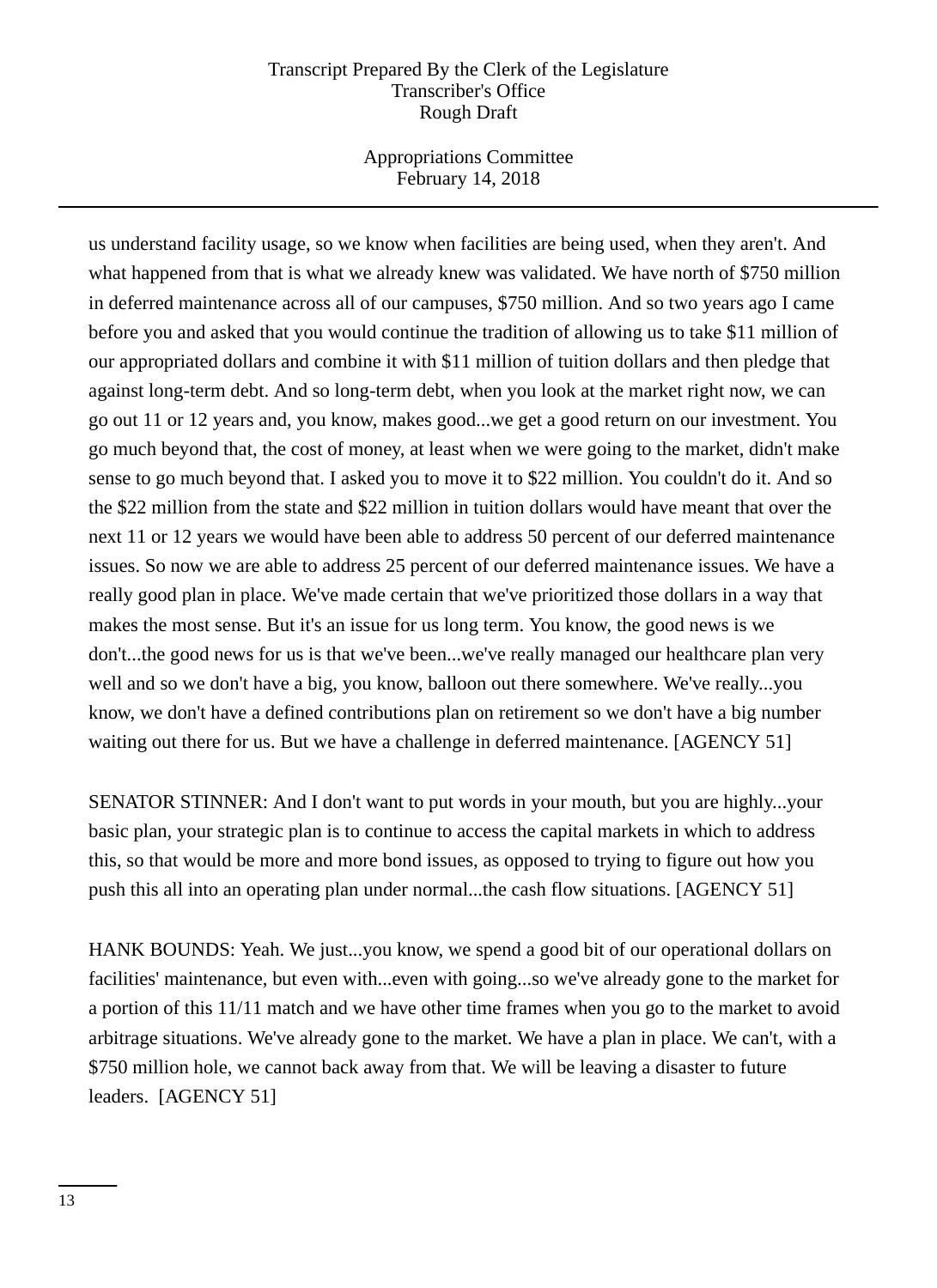Appropriations Committee February 14, 2018

SENATOR STINNER: Yeah. And I noticed on your financial statement you vary from \$51 million in maintenance to \$71 million in maintenance, which would be normal maintenance. This is over and above the normal maintenance. Tell me again where this...where these numbers come from. I know you did a study. I can't recall the name of the study though. [AGENCY 51]

HANK BOUNDS: I can...I can't recall the name of it either. I'm happy to send all of you another copy of the report. [AGENCY 51]

SENATOR STINNER: And I keep hearing about Foundation. And you know I noticed that there was \$26 million of unrestricted Foundation once in a while, and it appears that we reassess and sometimes those restricted funds become unrestricted. [AGENCY 51]

HANK BOUNDS: Sure. [AGENCY 51]

SENATOR STINNER: But I noticed that in your footnotes you talk about the Foundation supporting not only...it's for academic and student assistance. Last year it was, 2017, \$193 million, also for capital improvements. How much does the Foundation provide in scholarships for kids? [AGENCY 51]

HANK BOUNDS: So we have someone here that will speak on behalf of the Foundation. [AGENCY 51]

SENATOR STINNER: Okay. [AGENCY 51]

HANK BOUNDS: I can't...I don't have that number committed to memory. But what I can tell you is 99.2 percent of all the dollars held by the University of Nebraska Foundation are directed dollars. They don't just...so when our generous donors around the state give us money, they give us money to put toward a building or put toward paying for a faculty member or student financial aid. They don't give us money and say, Hank, here's some money, go spend it however you would like. I'm trying to get them to do more of that. But the fact of the matter is donors have interest in how their hard-earned dollars are spent, as they should. And so you know the market is doing better. I visit several times a week with the leadership of the Foundation. They are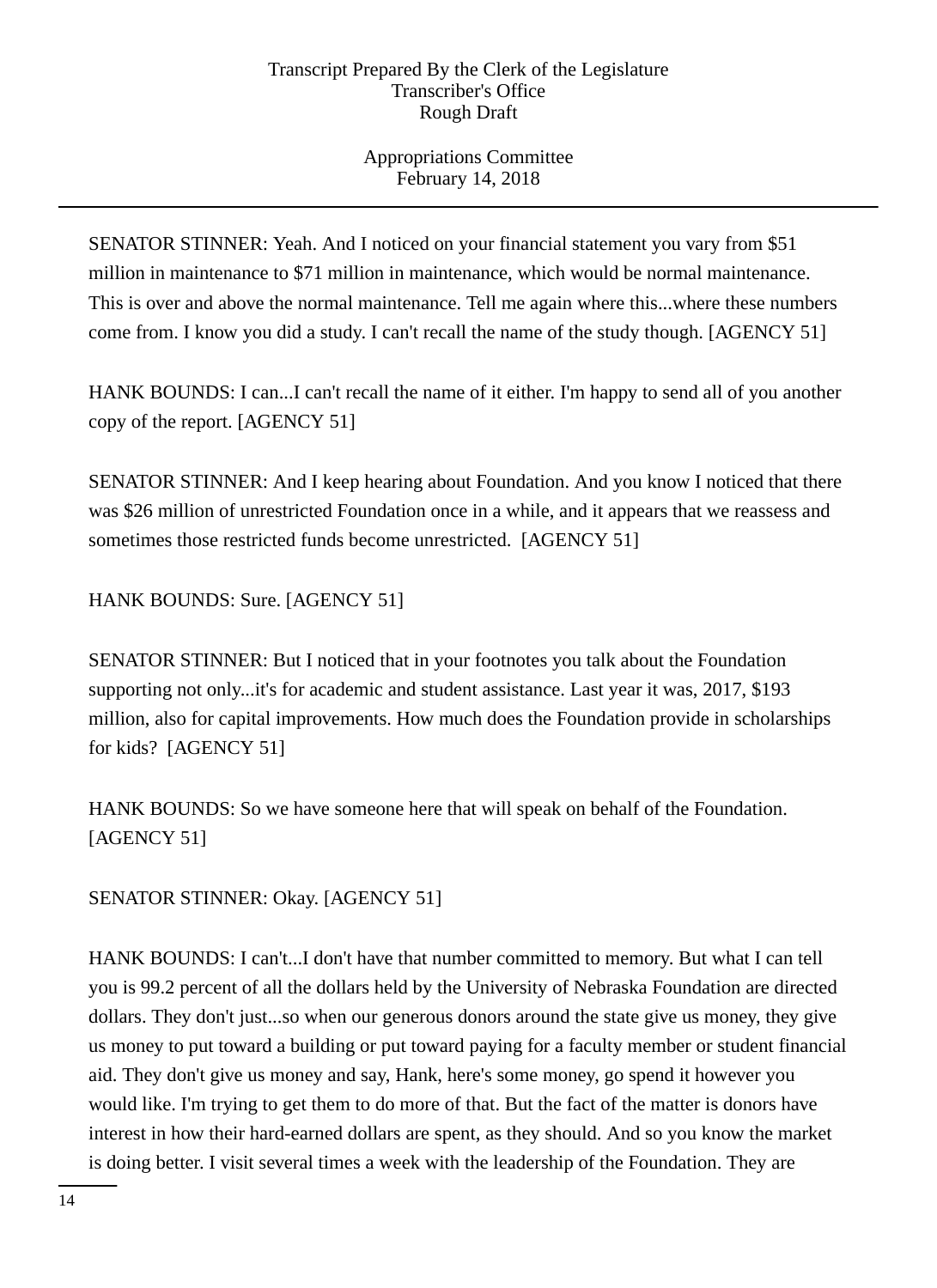Appropriations Committee February 14, 2018

looking under every rock for us as well. But you also have to remember, anything that comes in to help us is a one-time money source. These are recurring...this is a change to our base funding. And so we either have to have revenue that is going to come in, in perpetuity or cuts that are going to be put in place in perpetuity. [AGENCY 51]

SENATOR STINNER: And that really kind of gets back to the base cut. This is a base cut. It's a proposed base cut. It's a permanent decrease. So you can use your cash for a period of time maybe to bridge, but to try to replace that cash to get back up to that bond rating that we need to have to support some of the other things that were done on...at the university for maintenance is difficult and would take many years to do that. [AGENCY 51]

HANK BOUNDS: It would take a very long time to do it. And then you also have to...you know, when I look at the economy, I think about being at full employment. I look at all sectors of the economy that, you know, seem to be really moving well. Commodity prices are not at a good place. I don't see anything on the horizon that tells me...I keep hearing that the reason our economy is where it is, is because corn prices are low, and that very well may be the case. The problem is, is I don't see commodity prices going up anytime soon. And so the thing that worries me beyond this year is what does the next biennium look like and what does the biennium after that look like? And how do we manage these increased costs and remain affordable and accessible and be the kind of economic driver this state needs us to be? [AGENCY 51]

SENATOR STINNER: I've got just two more questions and the committee's. Normally, I turn it over to the committee first, but I thought this was my opportunity at least to ask the questions that I needed to get firm in my mind. We talk about priorities and one of the things, I read your management discussion analysis in your audit report and you talk about the positive side of the ledger. The university continues to endeavor to differentiate itself and focus strategic areas: Buffett Early Childhood Institute, the Water, Rural Futures Institute. And I noticed that these are strategic pillars but we've got a cut in the Rural Futures. Do you want to give me some background and information on that? [AGENCY 51]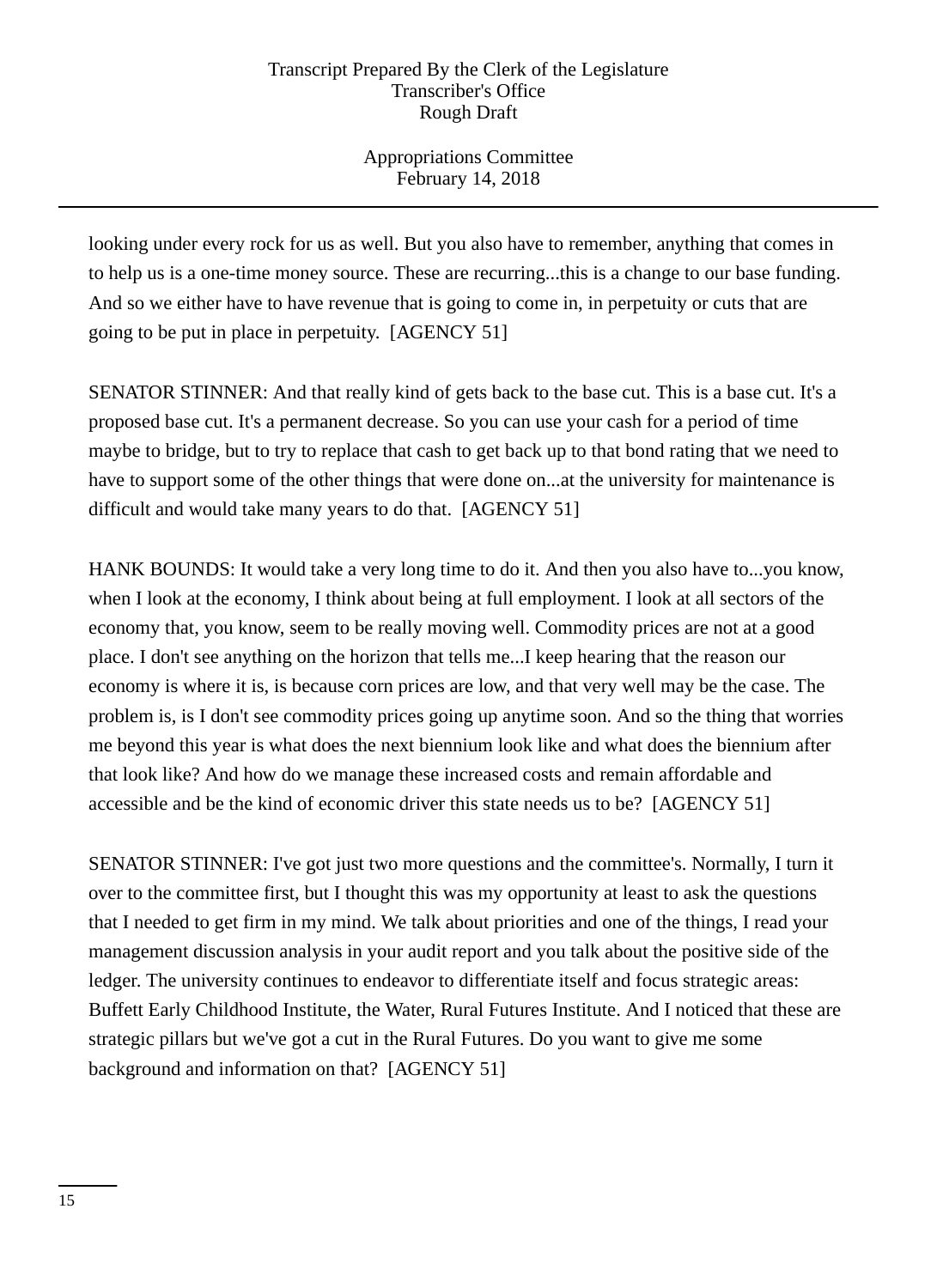Appropriations Committee February 14, 2018

HANK BOUNDS: Just tough choices have to be made. Rural Futures, the work that's going on there will be rolled into the community vitality portion of Extension. But there's no question that it won't continue to be what it's been. [AGENCY 51]

SENATOR STINNER: Another one that came up to me, and actually it was given to me today by a fellow senator. He asked about the fact that when we were looking at cutting and in part of an article: Under other action, the Regents actually approved two bachelor's degree programs in women's gender and ethnic studies at the University of Nebraska at Kearney. Seems to be a little bit inconsistent when you're cutting to add a program. Do you want to give us some input? [AGENCY 51]

HANK BOUNDS: Yeah. So that's a great question. I get that all the time. We aren't adding programs that add cost. And so when you think about the array of courses that already exist on the campus, this program basically says that we're going to take this program that's already being taught, this program that's already being taught, and this program that's already being taught and put them in an alignment that allows a student to pursue a degree, and that degree...those typically come to us because there is some demand that is out there. And so any programs that...any new programs that we are standing up either have a revenue component that self-fund or is just a new alignment of how we string programs together for a student to be able to get, you know, get to a particular degree program. [AGENCY 51]

SENATOR STINNER: Thank you. [AGENCY 51]

HANK BOUNDS: So no new dollars in those programs. That is a misnomer. [AGENCY 51]

SENATOR STINNER: Well, thank you for that. Tough question, and maybe you'll answer it, maybe you won't. Where is Curtis in this strategy? You got a two-year school that goes with a four-year school. Please comment. [AGENCY 51]

HANK BOUNDS: We are going to have to...let me just...let me say it this way. Everything has to be on the table with cuts of this magnitude. [AGENCY 51]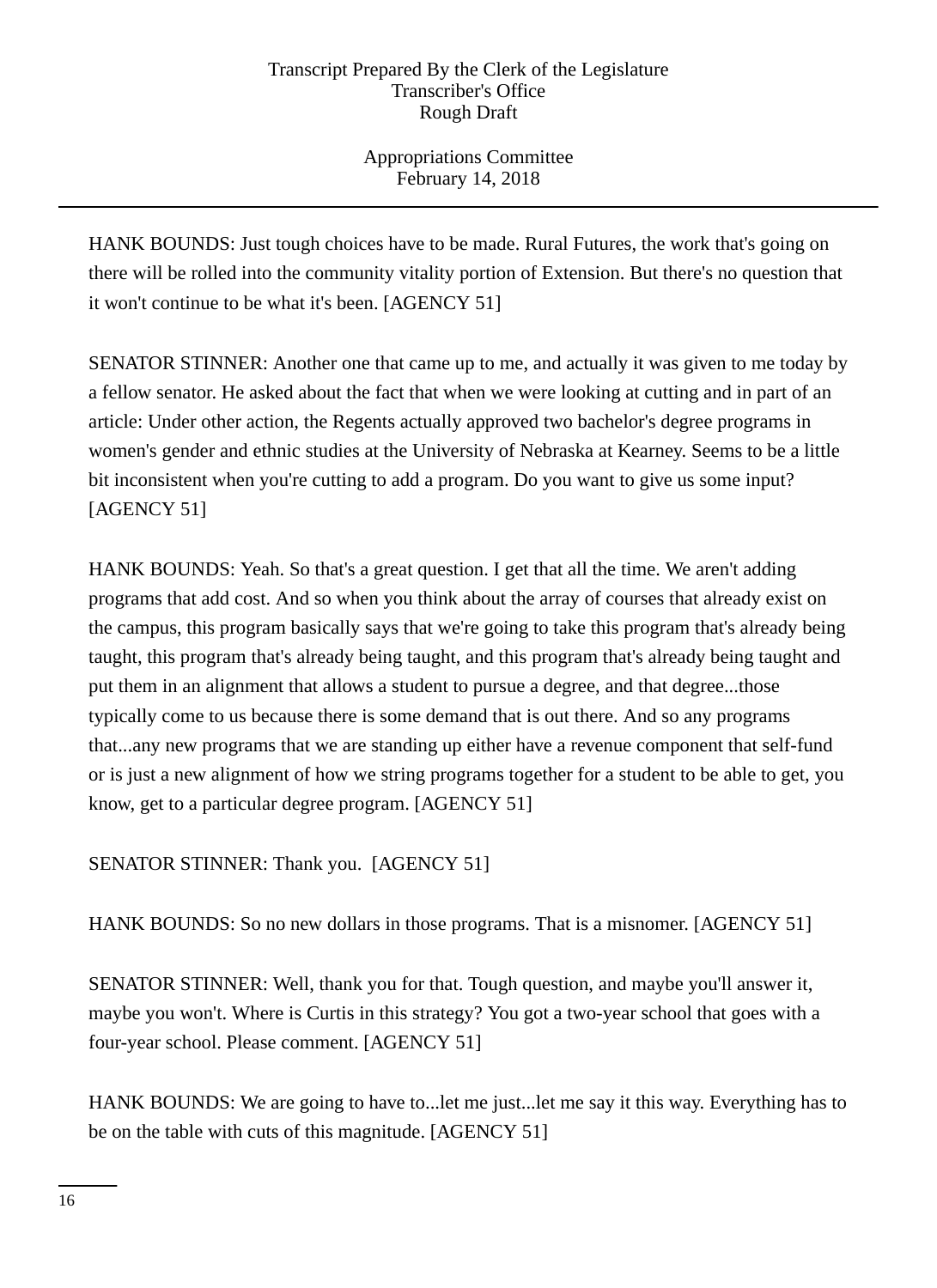Appropriations Committee February 14, 2018

SENATOR STINNER: And you have how many more millions to go? Fourteen? Is that the number? [AGENCY 51]

HANK BOUNDS: So we already have a plan for the first \$46 (million), and then there's the \$23 (million) for next year, so we have \$9 (million) of that. So there's \$14 (million) more that we have to deal with. [AGENCY 51]

SENATOR STINNER: Okay. I'll turn it over. I'll turn the questioning over. Senator Bolz. [AGENCY 51]

SENATOR BOLZ: Thank you, President Bounds. I want to make sure that we spend a few minutes talking about the role that the university system plays in our economy. And last year you mentioned that it was your observation that the only way to get out of our current fiscal situation was to grow our state, both in terms of population base and industry. And I just wondered if you could comment on the steps you've taken to address those concerns. [AGENCY 51]

HANK BOUNDS: I'd be happy to do that, Senator Bolz. So as you know, I came here three years ago, spent much of the first year really trying to understand the state and the opportunities that we have to be bold about the future. I've looked at all the strategies that are in place. And what I found was that there are lots of communities that really do a really good job of economic development. But when you look at the state as a whole, there's...we don't have statewide economic development strategy. That just...that doesn't exist. And so I've done some of this kind of work in my past and so I approached the Governor and I approached a number of senators in leadership positions. Mr. Chairman, you and I had this conversation. And I offered to build a strategy for growing Nebraska. That strategy has been designed. We're in the middle of raising private dollars to do it, a steering committee has been put together of folk from around the state. And so when you think about...when you think about growing the state, when you think about protecting industry that is here and bringing more job opportunities here, to use a sports analogy, you know, you don't go to a...you don't...the Huskers don't play on Saturday afternoon without really understanding themselves and understanding their opponents. And so this strategy is really based upon, number one, really understanding where we are as a state, understanding tax policy, incentives, infrastructure, whether it's roads or bridges, arts, work force, housing, all of the kinds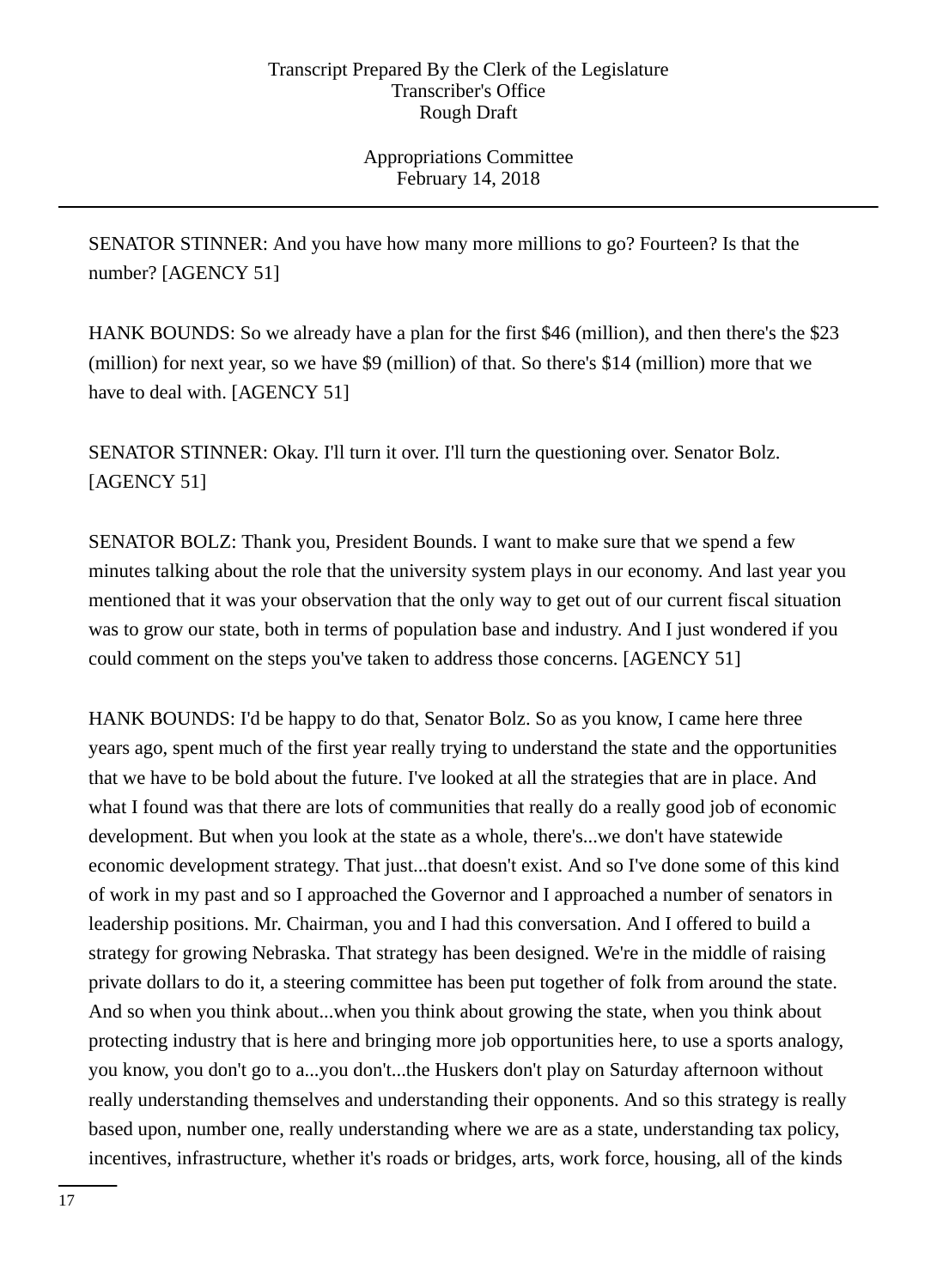Appropriations Committee February 14, 2018

of things that a business would look to when they're thinking about whether or not they can sustain their business or grow their business. That's the first thing, and based on research, not based on what someone thinks. The second thing is to understand who your competitors are. We don't compete with Florida. We don't compete with New York. But we compete with, you know, 10-12-15 states contiguous, and then some wider geographic area. Second thing that has to happen is you really have to understand what your competitors are doing. So they are competing for the same jobs and opportunities that we are for Nebraska's children. And only when you understand that can you really put together a plan for devising the kind of job sectors that you go after and try to recruit here. And so we are down the road a good bit on that process. We'll be rolling it out publicly in the next several months and I think it holds great promise for our future. [AGENCY 51]

SENATOR BOLZ: Very good. Well, I look forward to working with you on that. I just want to make one comment before I let others ask questions and that is I'm glad you referenced the issue of our investment in the university system as compared to our investment in financial aid, and I see these cuts as unprecedented, not just because of the volume and the scope but also because of our ongoing philosophy. And in an era of term limits, that's a little harder to hang on to, but during my six years on the committee it's always been a philosophical position that the committee has had to invest in the university system and keep tuition rates low versus investing in financial aid. And so I sort of see this as particularly challenging because it's not only impactful to the system but it's different from the commitments that we've made over time. So I'm glad you raised that (inaudible). [AGENCY 51]

HANK BOUNDS: That's an accurate assessment. [AGENCY 51]

SENATOR BOLZ: Very good. Thank you. [AGENCY 51]

SENATOR STINNER: Thank you. Senator Wishart. [AGENCY 51]

SENATOR WISHART: Well, thank you so much for being here today and coming so prepared. We heard from the state colleges, when they were sitting in your seat last week defending their budget as well, that once you close a program it's very hard to bring that program back. It's not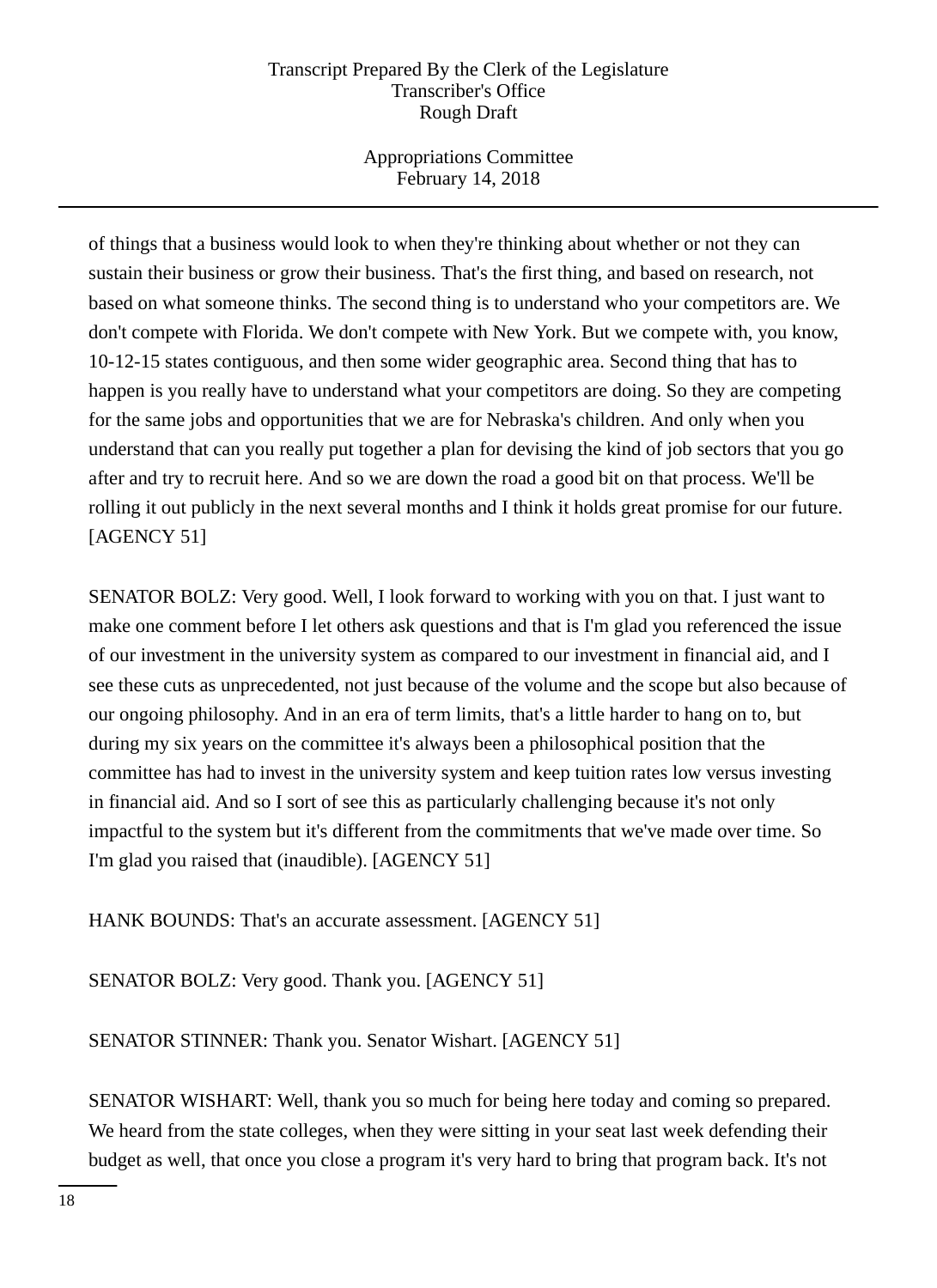Appropriations Committee February 14, 2018

like just turning off the lights in the house for a while and then you can turn them back on. It's literally like taking the entire house down. Can you speak a little to that in terms of the programs that could potentially be on the chopping block? [AGENCY 51]

HANK BOUNDS: So thank you, Senator. It goes beyond that. When you make an announcement about closing a program, faculty start looking for other opportunities. Students say, should I stay here or should I go somewhere else to pursue the field of study that I'm interested in, that I want to spend the rest of my life doing? Have a conversation with Doug Kristensen. When he met with baseball players, ten minutes, ten minutes after he told them, they were getting phone calls from other universities offering them scholarships. When...the message that we're sending here is akin to putting a for sale sign in faculty members' yards and that of the university. [AGENCY 51]

SENATOR WISHART: I wanted to touch a little bit more on something that Senator Bolz had brought up about the conversation over economic development. We are anticipating...and I think it was former Senator Mello that coined the phrase "the silver tsunami" in Nebraska. We anticipate about a 32 percent increase in the population of people 65 and older in the next ten years. So one of the priorities that we have as this Legislature is supporting initiatives that retain young people, recruit and retain young people to our state. [AGENCY 51]

HANK BOUNDS: Right. [AGENCY 51]

SENATOR WISHART: Do you have data that shows how many people who come and participate in the university stay here? [AGENCY 51]

HANK BOUNDS: That's again a very good question. One of the challenges that we face here is we don't have a very good data system, a statewide data system. We don't have really good labor data that connects back to the university and to state colleges. And so most of what you get is self-reported data. I mean one of the best investments that we could make so that we can make really good data-driven decisions would be in making certain that we have a robust data system. That doesn't exist here yet. We know intuitively that a large number of students stay. It's a lot harder for us at the university to capture what students are doing because so many students go on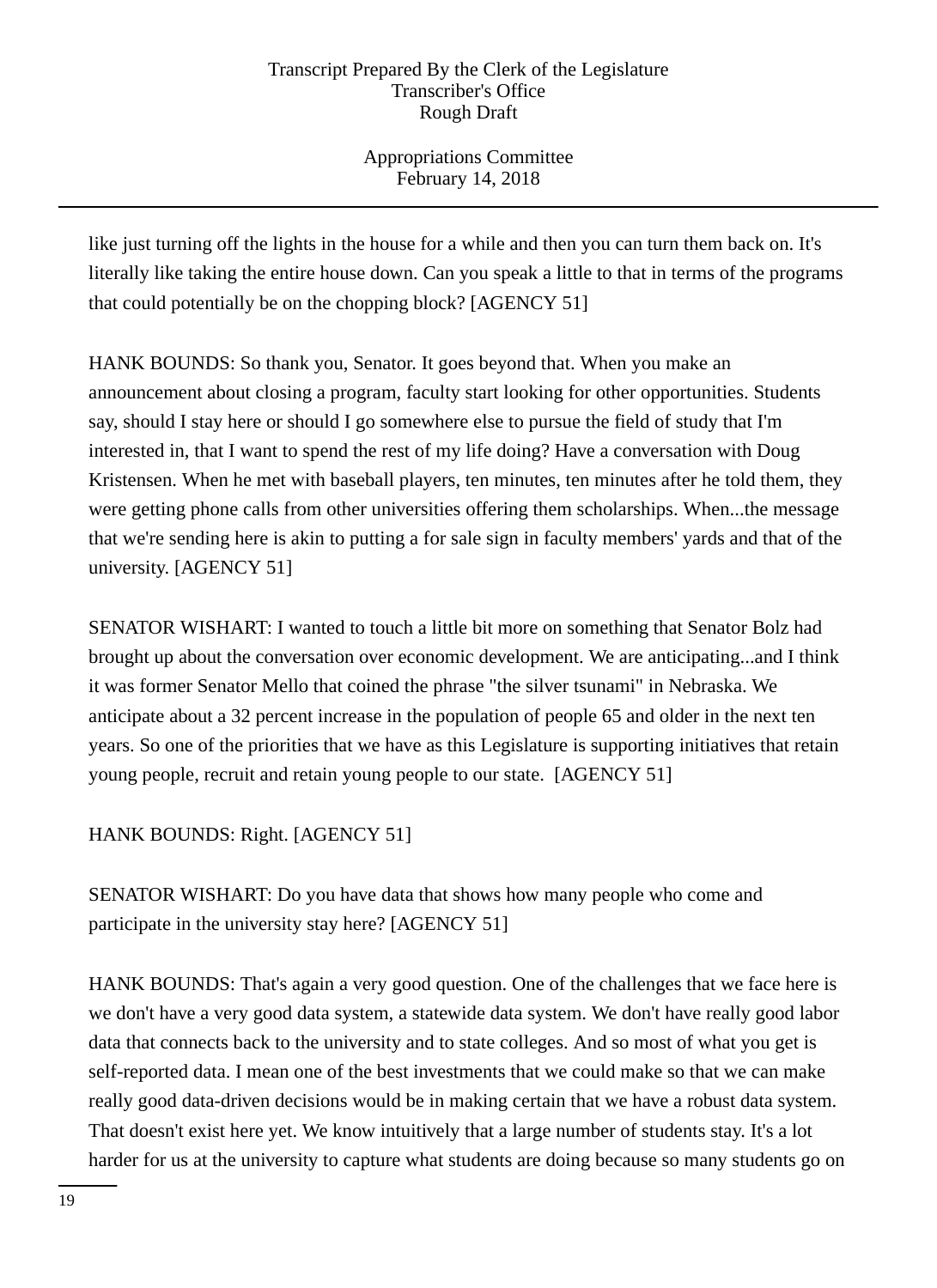Appropriations Committee February 14, 2018

to pursue advanced degrees or go on to professional schools. And so what you really need to be able to do when you talk about looking at whether or not students are staying here is you need to be able to look six years down the road. So the students that graduated six years ago, we need to be able to match up that data with work force data today to get a real true picture of what the return rates look like. [AGENCY 51]

SENATOR WISHART: Okay. Yeah, it would be helpful too, and this is something I'm sure my office can do as well, to look at if there are other states that have looked into this and to see whether this is, you know, an economic driver in terms of keeping young people here. I would anticipate it is. [AGENCY 51]

HANK BOUNDS: Well, there's...I mean there's no question that it is. [AGENCY 51]

SENATOR WISHART: Yeah. [AGENCY 51]

HANK BOUNDS: I mean there's...I mean if you just look at the companies that have been produced, if you have conversations with business leaders around the state and you find out where their employees are coming from and you look at the ages of those employees, you know, it's intuitive. I mean you can get that picture. I just can't give you a spreadsheet that shows that information. We built a very good system like this in my previous life that absolutely connected all the way from pre-K to the work force. Many states are now going from...so it's not...we don't just need to understand Nebraska, but we need to be able to tap into the work force market in other states so we can understand, you know, are they going to Illinois and, if so, why. And what should...how should we think differently in order to keep more of them here? If we're going to grow our state, we've got to figure out how to keep more Nebraskans in Nebraska, and part of that is creating jobs. And for all those students that are coming from around the U.S. and from around the world we got to figure out how to create jobs for them to stay here. That's the way we really grow our economy. [AGENCY 51]

SENATOR WISHART: So then in terms of turning to tuition increases, I believe last year when you were here in front of us you gave us an example of in the past when we had increased tuition that we had seen a drop in attendance. Can you speak a little more to that? [AGENCY 51]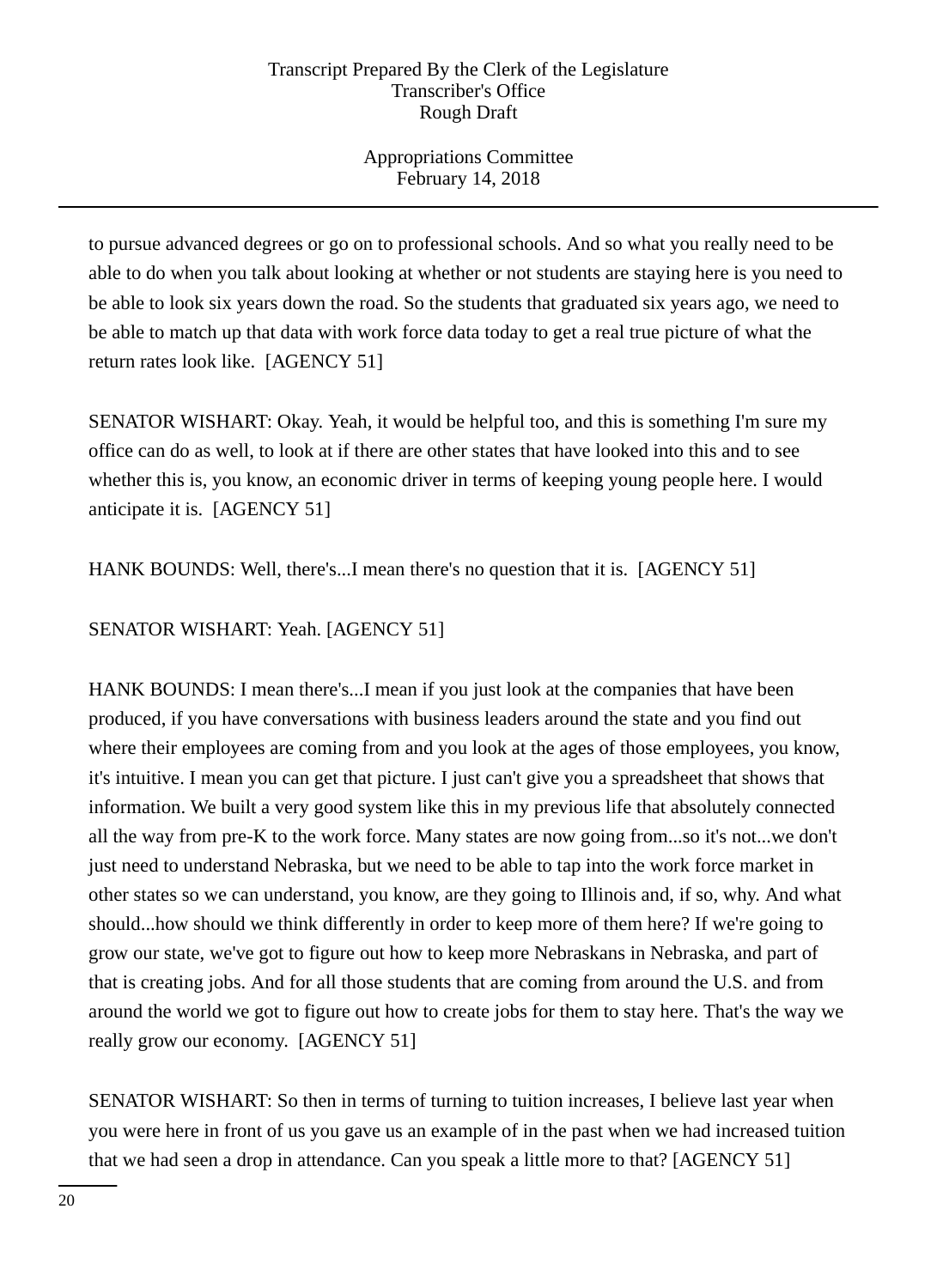Appropriations Committee February 14, 2018

HANK BOUNDS: I wish I would have brought that exact data. So the cuts that we're seeing now go far beyond anything in modern history. When we had these kind of cuts in the early 2000s, you had year after year of north of 10 percent tuition increases and we did see declining enrollment that was, you know, was significant. And I'm sorry, I don't have that committed to memory and I don't have that spreadsheet in front of me. [AGENCY 51]

SENATOR WISHART: Okay. Well, I do think that's important historical information for us as a committee to look at. We have a road map for what could happen if... [AGENCY 51]

HANK BOUNDS: We'll make certain that we get that information to the members of the committee, but we were really paying attention to it. I mean that's a really good lesson for us. [AGENCY 51]

SENATOR WISHART: Yeah. I have one more question, but before that I do have a comment. You know, I had the privilege of going and visiting Reinke Irrigation in Deshler, which is just an incredible company, and taking the time to tour. And when I asked Chris, who's their president, what his number one issue is business-wise, he said work force. In fact, they've had to move and open an operation I believe in Kansas because they just could not get enough people, you know, trained in what they needed to work in Deshler. So you know when we're looking at cutting the very engine that creates a work force, I have very...I am very concerned of that. So that's my comment there. And then I just wanted to ask, you know, when you were looking at picking up your family and moving to Nebraska and taking on the leadership role at this university and living in this state, what was it that attracted you to this university and to Nebraska? [AGENCY 51]

HANK BOUNDS: So if you would have been a part of my opening meetings when Ronnie Green and others took me on a forced march across the state of several thousand miles and lots of stops, I said in every place that the reason that I ended up coming here was because of how much people believed in higher education. Because the fact of that matter is, when you look at the Great Recession, Nebraska didn't take the kind of cuts. It was a priority. And you know, I thought that this was the kind of place where I could come, make a real difference in the world,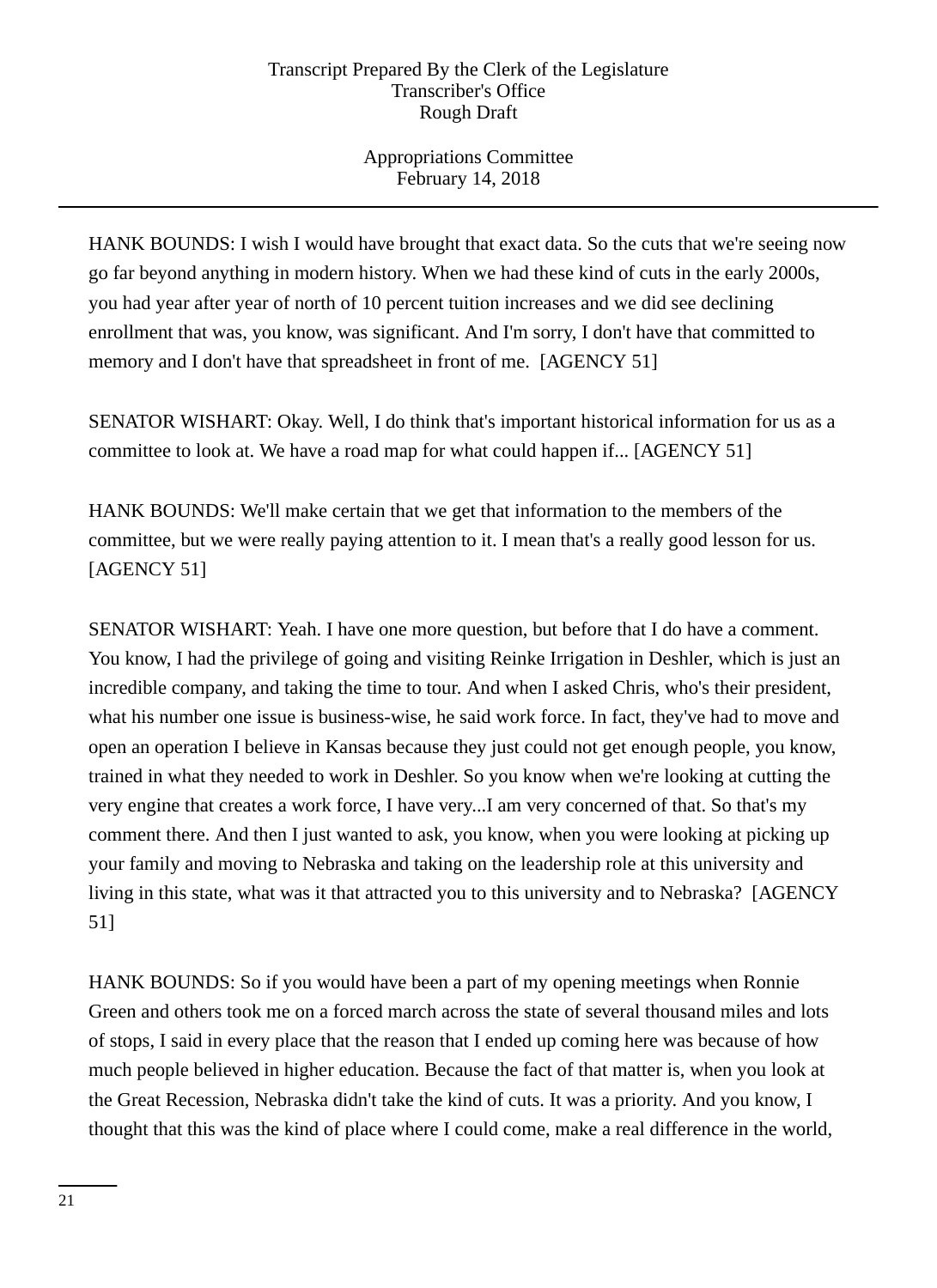Appropriations Committee February 14, 2018

and I still think that. But we have to get back to saying the university and all of higher education is a priority and we're going to figure out how to make certain it's a priority. [AGENCY 51]

SENATOR WISHART: Thank you. [AGENCY 51]

SENATOR STINNER: Senator Vargas. [AGENCY 51]

SENATOR VARGAS: No. [AGENCY 51]

SENATOR STINNER: No questions? [AGENCY 51]

SENATOR VARGAS: (Inaudible). [AGENCY 51]

SENATOR STINNER: Senator McDonnell. [AGENCY 51]

SENATOR McDONNELL: Thank you for being here. I'm sorry I was late. I was testifying on one of my own bills. But following up on Senator Wishart's question, when you look at that tuition going up and the impact to the enrollment and the current students, could you also get us information how that impacts the first-generation students and the minority students? [AGENCY 51]

HANK BOUNDS: I'd be happy to at least attempt to give you some feedback there. UNO, 45 percent non...first-generation, 47 (percent); at UNK, 5,200 first-generation college students. It is, you know, higher education is one of the only institutions that can...that absolutely changes the trajectory of a young person, and not only changes the trajectory of that individual but it changes the trajectory of their children and their children's children. I don't know what the math equation is on what their financial status looks like, but we know that typically first-generation college students come, they're less prepared. They come to us from an economic background that is different from those whose parents have attended college or have a college attainment. When those students come to us it costs more because you have to wrap more services around them. And so we're pulling services out at the very time that we need to do more, not less. We know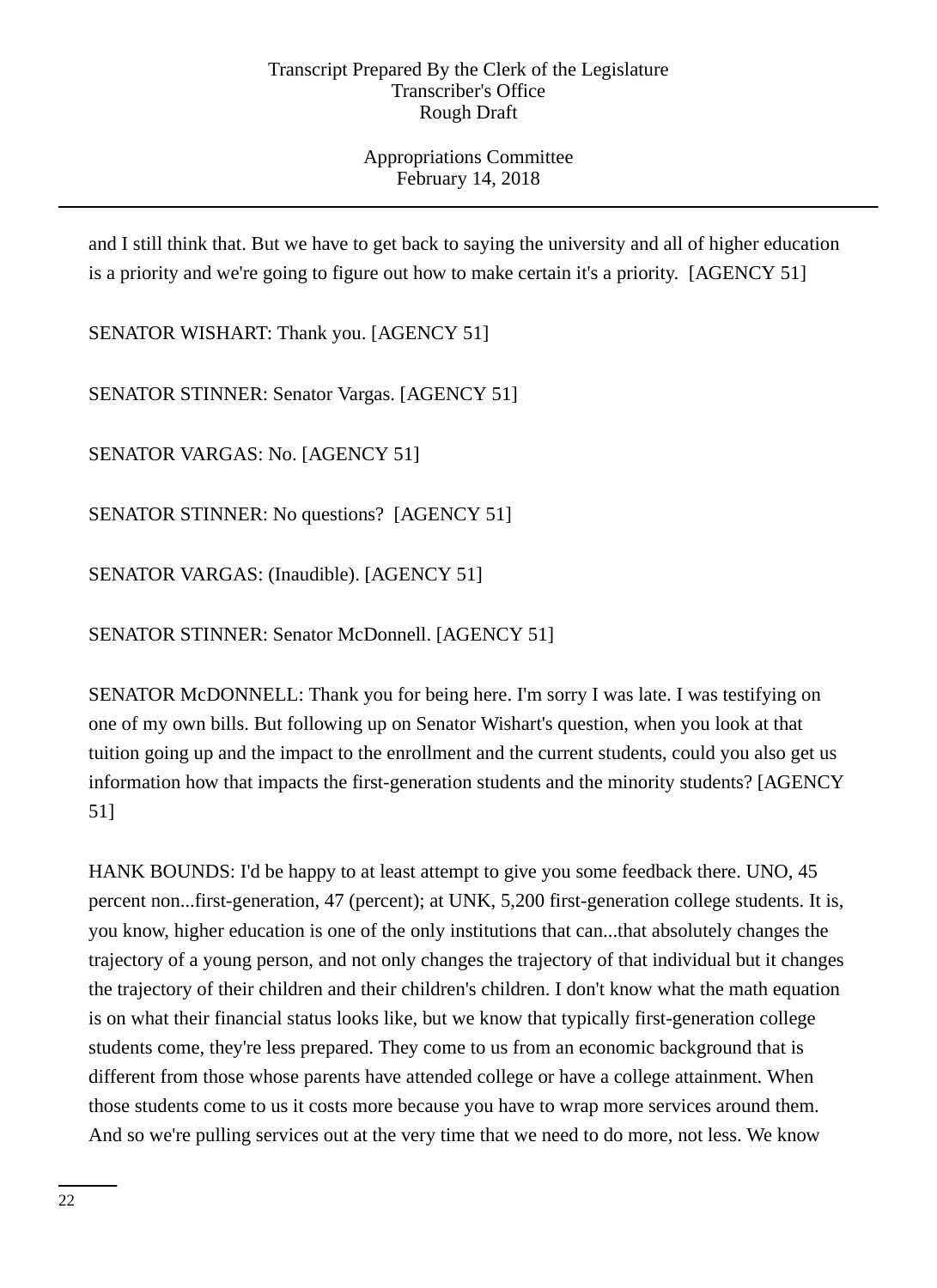Appropriations Committee February 14, 2018

that 70 percent of all jobs within the next decade will require some education beyond high school. I hope that is responsive to your question. [AGENCY 51]

SENATOR McDONNELL: It is. Thank you. [AGENCY 51]

SENATOR STINNER: I do want to ask you this. The 1 percent increase in tuition I think is equal \$6.5 million. Is that the ratio we were...that's the one I kind of... [AGENCY 51]

HANK BOUNDS: One percent is \$2.5 (million). [AGENCY 51]

SENATOR STINNER: Okay. Okay. Senator Hilkemann. [AGENCY 51]

SENATOR HILKEMANN: Thank you, Mr. Chairman. Thank you for being here today, Doctor. I note that one of the things that's being cut is the Concord facility for Extension and I need to tell you that when I was growing up, as a little boy on a farm in northeast Nebraska, that my dad looked forward to going over to Concord every...I think they did a program at least once a year. And can you describe to me the process that you used during this first set of phasing how you chose to cut a program at Concord over some other program? How are you prioritizing these? [AGENCY 51]

HANK BOUNDS: So I'll probably need to get you more specific detail. So when I met with the leadership teams from each campus, so first we divided proportionately the \$23 million into each campus. And then I said to them we've taken so many cuts that I'm afraid that if we do acrossthe-board cuts that we will end up weakening the entire university, so I'm asking you to think differently about what those cuts look like. And in every case the rationale, and I have reams of rationale for all of the cuts, the rationale centered around two things. One was from a programmatic point of view, low yield, whether it's production of credit hours, graduates, so forth; and then so you see outstate...places in outstate Nebraska, in many cases you see the university retreating to its primary campuses. And so we have Mead that is some distance from Concord, but it's a retreat back to Concord. If you look at what's happening with the didatics on nursing, it's a retreat back to the primary campus. If you look at NBC removal from outstate campuses, it's a retreat. And so those are the two primary areas. Lots of time has been spent on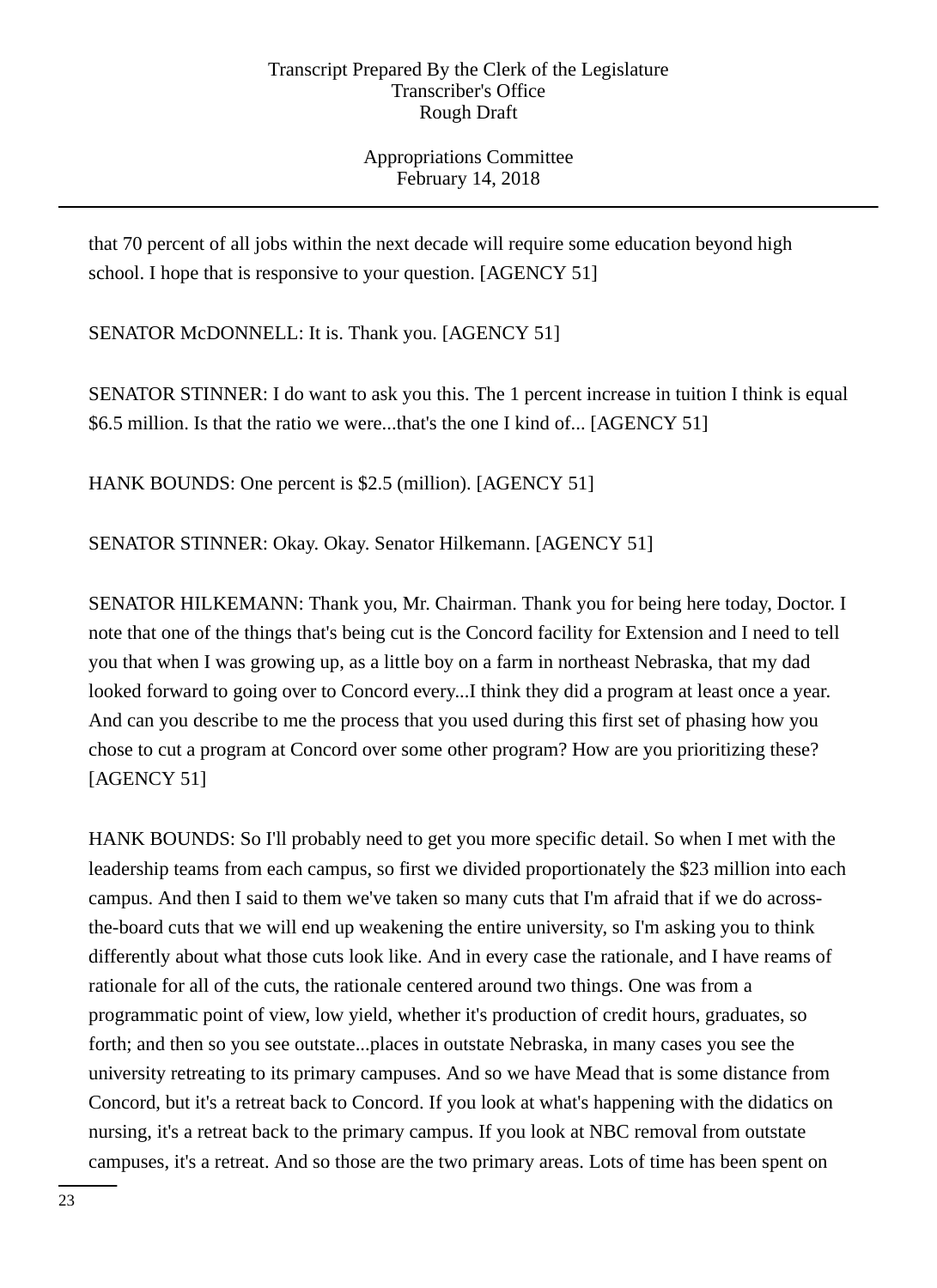Appropriations Committee February 14, 2018

evaluating exactly which campus, you know, which programs retreat back. I'd have to rely on people like Dr. Boehm or Dr. Green to give you that specific information. [AGENCY 51]

SENATOR HILKEMANN: Uh-huh. Uh-huh. In your...I noted in your list of cuts we're not talking about any...nothing was mentioned about facilities or capital construction in this. Can you provide some details on why facilities were not part of this being considered? [AGENCY 51]

HANK BOUNDS: Thank you very much. Well, the truth of the matter is, is we are...I mean we are lowering the amount of money that we spend on facilities out of our operational dollars. But the...you know, when you go to the market and borrow money to build facilities, you have to use that money to build facilities. And so the other thing is that's one-time money. Taking dollars that are pledged to long-term debt, you know, doesn't change the operating position of the university. And so the cuts are, again, around revenue enhancement. If we...we'll most certainly have to move forward with some tuition and cuts to our overall cost structure. [AGENCY 51]

SENATOR HILKEMANN: I want to thank you. I had an opportunity on Friday. It simply showed up on my calendar that I was supposed to meet someone from UNO over at the church north of UNO on Friday, and I went over there and it was...ended up being about eight faculty members that wanted to actually talk with me. And I wish that absolutely every senator could have been here to hear these faculty members speak. And not one of them mentioned, you know, we're concerned about our salary or we're concerned about...they were concerned about our students and they're concerned about the faculty that can come in, as you mentioned the door, we're putting out we're for sale. What's going to...in neighboring states, you mentioned Kansas, I know Wisconsin has been on a real austerity kick. What's happening at those universities? What's been their experience trying to cut these budgets down to that level? [AGENCY 51]

HANK BOUNDS: So they have turned to tuition significantly. They've lost lots of faculty. We've been the beneficiary of really good faculty. I mean we have. We've been the beneficiary of other places that have cut because there was a commitment. The tables are turning. I mean, look, I want to be really clear. These programs that are being proposed from campuses, they're not being proposed because faculty aren't good. [AGENCY 51]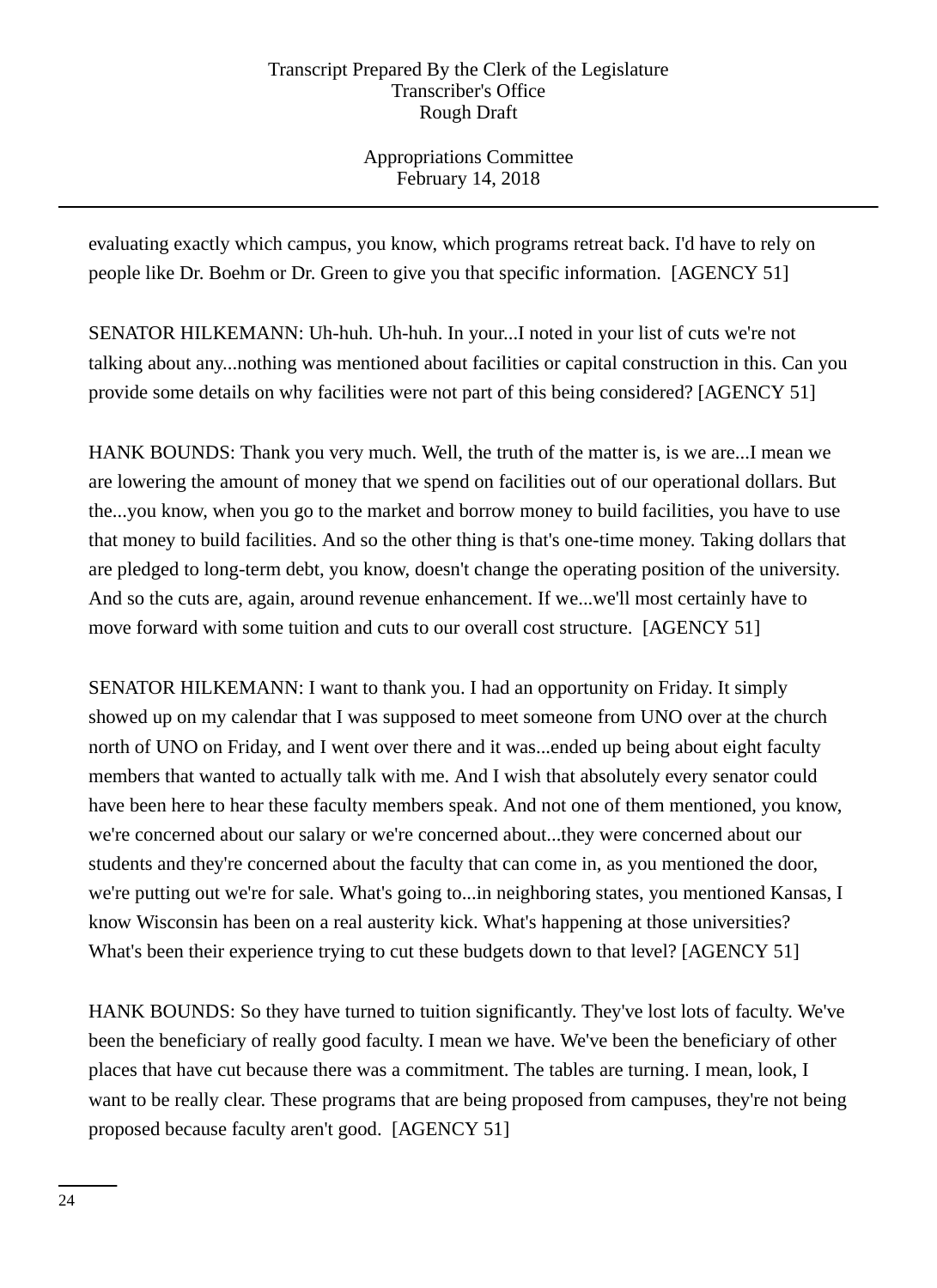Appropriations Committee February 14, 2018

# SENATOR HILKEMANN: Right. [AGENCY 51]

HANK BOUNDS: I mean these are award-winning faculty. They're really talented people. It is painful to do this. [AGENCY 51]

SENATOR HILKEMANN: One of the things that I asked them, I asked the professors, tell me about your students today. And they said we have...some of these professors have been there 25 years. They said these are the...we are dealing with the finest students we've ever had at our...at UNO. And they're concerned about keeping those students. And they're doing exactly what you said: We don't want to give these students a reason to leave our university. [AGENCY 51]

HANK BOUNDS: I think that says a lot about the people we have leading our classrooms. [AGENCY 51]

SENATOR HILKEMANN: Yeah. Several years ago the university did not raise its tuition. Has that...have we ever...on whether that was a...I wasn't part of the legislative branch that did that, but have we recovered that? In other words, have we gotten that base out of the way and have we recovered that as far as tuition? [AGENCY 51]

HANK BOUNDS: You never get it. You never recover from...you know, we...perhaps we would be in a better situation if we'd have increased it a little bit along the way. But at the end of the day, students would still be paying more, we'd have to think. You know the problem is, is there's no bright line on how much you can raise tuition before you start seeing a movement back the other direction. I mean it's just an estimate. [AGENCY 51]

SENATOR HILKEMANN: One of the things I...when one of the first times that you and I had conversations together, you said you wanted to make the University of Nebraska the best in the world in certain areas. How does this affect your goal of making us the best in the world in some of these programs? [AGENCY 51]

HANK BOUNDS: It puts us in survival mode as opposed to focused on the future in improving. I've spent much of my time during the past six or seven months trying to figure out how we cut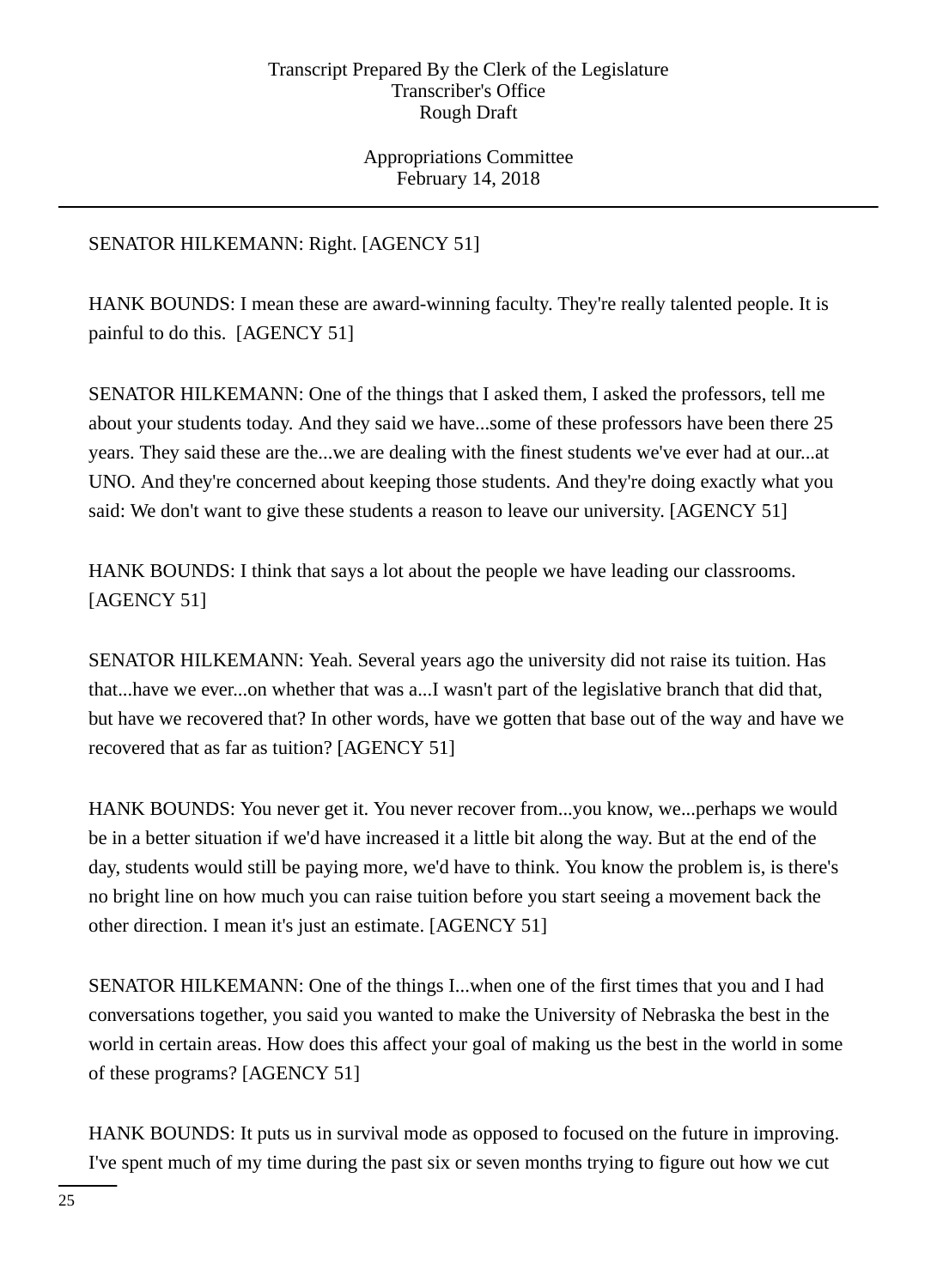Appropriations Committee February 14, 2018

\$30 million out of administrative cost without having an IT breach that releases student records or medical records and make certain that the wheels keep turning, so to speak. My time is being used focused on cutting as opposed to growth. [AGENCY 51]

SENATOR HILKEMANN: I think that's all the questions for now, Mr. Chairman. Thank you. Thank you, President Bounds. [AGENCY 51]

SENATOR STINNER: I do want to say some...ask you something and just make a comment. Most of the time on revenue bonds or bonds that are issued, there's a trustee that's set up. They collect the funds. They distribute the funds to...for interest and principal payment. [AGENCY 51]

HANK BOUNDS: Right. [AGENCY 51]

SENATOR STINNER: You can't touch those funds. [AGENCY 51]

HANK BOUNDS: They are in trusteed accounts. That's correct. [AGENCY 51]

SENATOR STINNER: I just want to make that clear for today's purposes, for the people on the committee. Senator Kuehn. [AGENCY 51]

SENATOR KUEHN: Thank you, Mr. Chairman. Thank you, President Bounds. And I'm going to start with a couple of comments because I have a bill I'm going to have to present here in Revenue here in a little bit,... [AGENCY 51]

HANK BOUNDS: Okay. [AGENCY 51]

SENATOR KUEHN: ...so we'll get to that before. I guess I want to preface a few of my questions and kind of some of my questions for today with a statement as much for the faculty and students that are listening across the state today as anyone else who may not know the context. So when you're talking about the strategic decisions and the tough decisions that are affecting programs and faculty and students, I'm not overstating when I say I'm the only member of this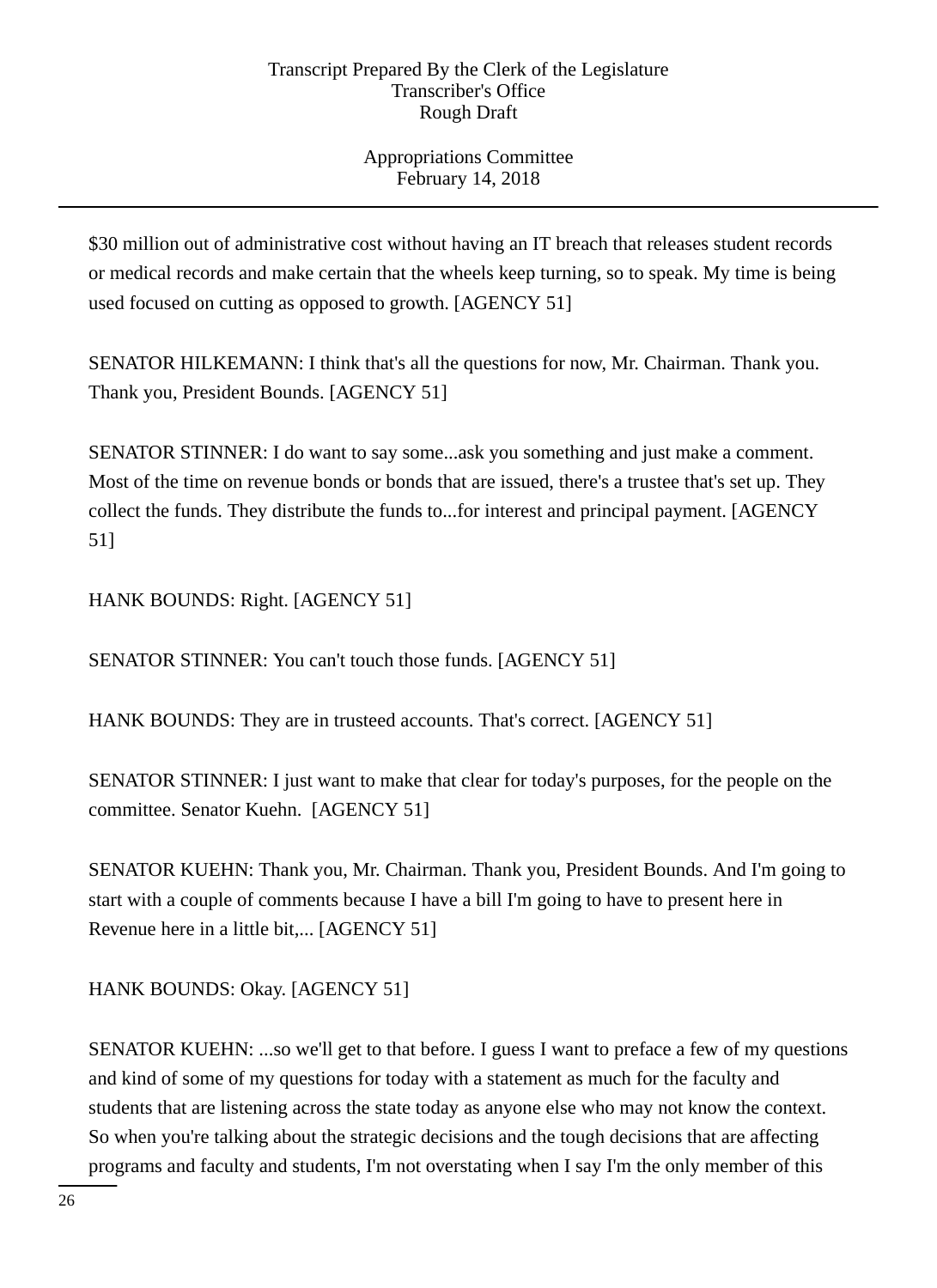Appropriations Committee February 14, 2018

committee who has first-hand experience of what that is like. Over the last three years I've personally been part of a higher education program prioritization process where I've had to justify not only my own position but every section of a class that I teach, every expense that I have. I've lived through a RIF process where last year when we ended the session I had to say good-bye to some of my colleagues and I'll be saying good-bye to some more at the end of this academic year. I'm currently in the process of helping develop prospective teach out plans for collapsing and elimination of majors. So I know firsthand exactly how difficult and how challenging these issues are. I have served on a search committee and helped recruit faculty to Hastings, not just Lincoln or Omaha, in the sciences when we were in a salary freeze and going through this kind of a prioritization process. So I know first-hand the impact that these discussions among the campus community have on student retention when you close an athletic program, where students have come, an enrollment-driven institution, specifically for that sport; when you have faculty who are losing their jobs and you're trying to recruit more. So I think it's important for those who are here today to understand that this is not an abstract concept for me like it is some other members of the body. This is something that I live. So with that, I think one of the discussions, and I hope throughout the testimony today and some of the people who follow with you, that we can have a discussion about what these cuts mean in terms of their proportionality. Up to this point in the discussion we've talked a lot about some really bad consequences and some really negative consequences. And I know that when you're riffing faculty and you're closing a sport and students are leaving, in some cases mid-term, it feels like you've put a for sale sign out. But the sun does rise the next day. The institution remains. And I think that regardless of whatever happens during this budget process the University of Nebraska will exist in the next academic year, will continue to be a strong academic institution. It may look a little different in some areas, but it will continue. So what I want to talk about and some of my questions, and depending on time I may have to address them to some of the people that follow, but I want to hone in on an issue that you brought up and I appreciate you discussing it. And that is, is that I want to make sure to disagree if I'm having any numbers incorrect, that even if you were held flat, you're looking at \$30 to \$35 million a year in just increased expenses according to budget, salary negotiations, healthcare costs, and others. Is that fair? [AGENCY 51]

HANK BOUNDS: A little less than that but, yes. [AGENCY 51]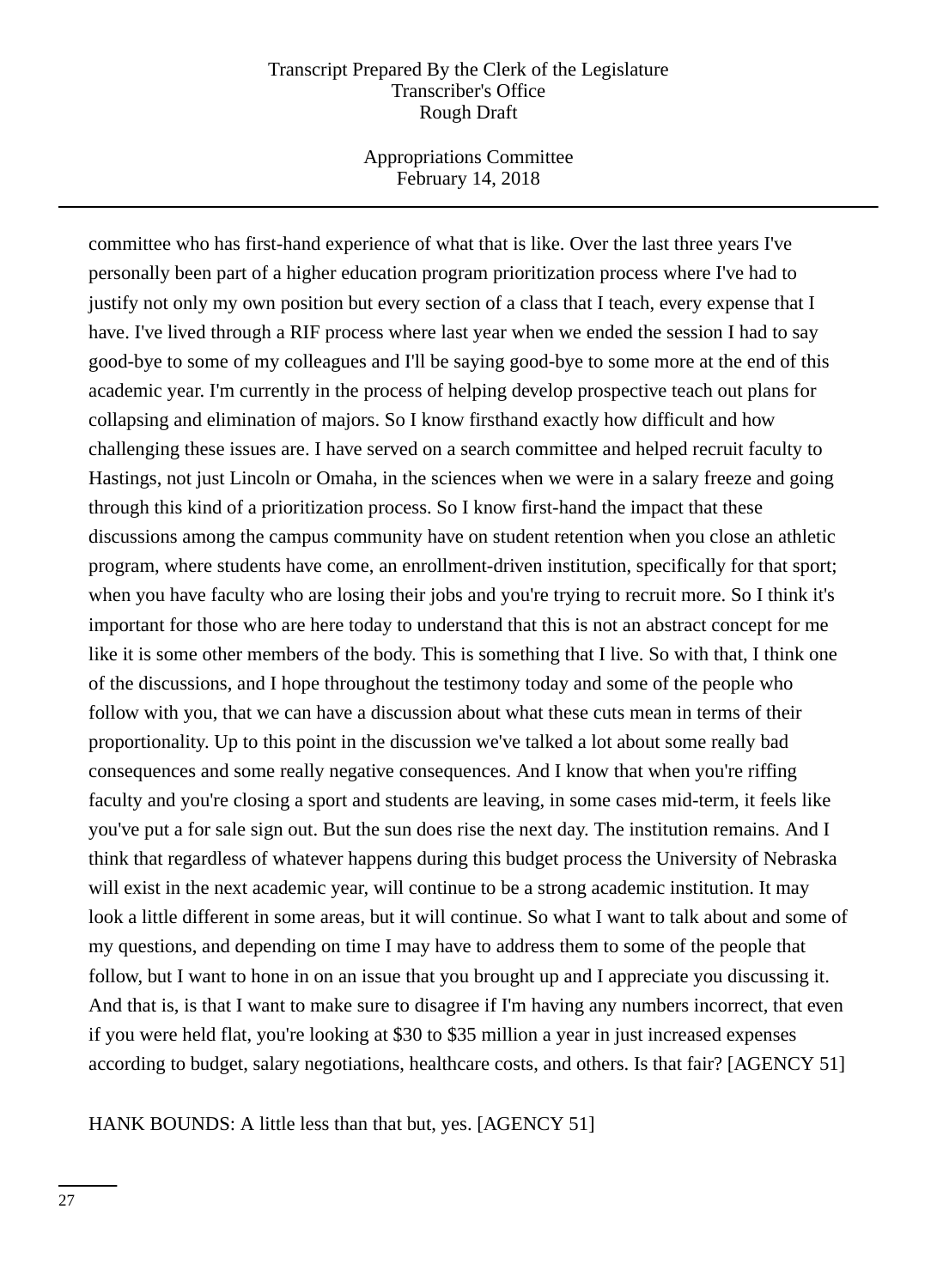Appropriations Committee February 14, 2018

SENATOR KUEHN: Okay, \$30 (million) or so? So you're looking at a 5 percent growth model a year in your overall budget just to stay status quo. [AGENCY 51]

HANK BOUNDS: No, it's probably a little less than that, but that is correct. [AGENCY 51]

SENATOR KUEHN: Okay. So... [AGENCY 51]

HANK BOUNDS: There are required...there are increases that will absolutely take place no matter what. [AGENCY 51]

SENATOR KUEHN: So give me an idea of if it's a little less than 5 percent, give me an idea as you're looking forward to meet just the basic objectives, not to hit the goals and the benchmarks that you're talking about but to specifically just maintain the status quo. What are we looking at going forward in terms of an increase, 4.5 percent? I don't want to put words in your mouth, so 4, 4.5 percent increases? [AGENCY 51]

HANK BOUNDS: I don't know from a percentage point of view. I mean I don't think of it in that way. I can...I mean I can...so I can go and I can calculate if we assume that collective bargaining comes in at 1.5 percent a year, I can calculate that. If we assume that health insurance increases 7, 7.5 percent, which is...which would be an appropriate; if we assume CPI at 1 percent or less; if we add a little bit of utility dollars there, I can get someone to give us that calculation. But the point you're making is there will be increases, without question. [AGENCY 51]

SENATOR KUEHN: So how do we plan for that in the future, given that we have 1.9 million Nebraskans with a number of important programs? And over the last couple of weeks, we have been faced with some really challenging decisions, not just because of our revenue shortfall but looking at \$30 million to protect vulnerable children in child welfare where we've identified an important strategic need. I have a contemporary in agriculture in Kearney County who the bank just sold out his cow herd because he's paying \$11,000 a year in property taxes on each quarter of ground that he inherited. So when we look at these big priorities that we're trying to balance at the state and you're telling me that you're looking at somewhere around \$30 million a year in increases just to maintain the status quo, and you have a goal and an objective of moving that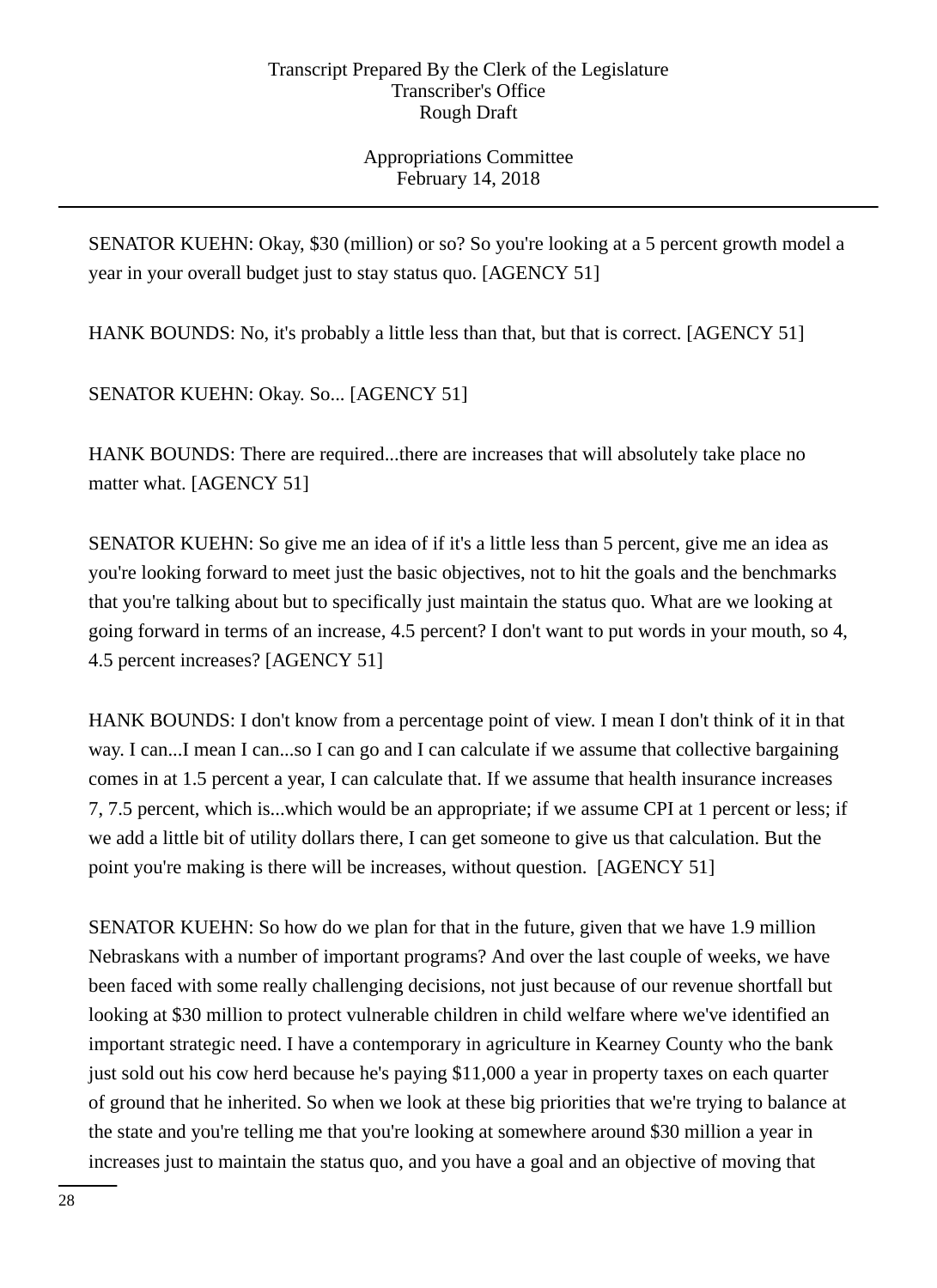Appropriations Committee February 14, 2018

even forward and we still have to look at tuition affordability and competitiveness, and this is all happening in a landscape where the very nature of how we deliver higher ed and its sustainability is under a really big question right now, how do you proceed forward? What is your strategy for beyond this year, beyond this \$11 million, beyond the \$23 million next year were they to happen holding you flat? What's the strategy that you want us as lawmakers to look at as we decide tax increases, as we decide tax policy, as we decide priorities within a \$4.4 billion General Fund budget? [AGENCY 51]

HANK BOUNDS: Yeah. So I would say that, frankly, Senator Kuehn, that's not my role. My job is to come to you and tell you where we are, the decisions that we're...I can tell you what we're doing to address our shortfalls. We are going to absolutely punch the accelerator on trying to grow. That's grow enrollment. That's going to have an impact on other institutions in the state, without question. We are going to do everything we can to find more efficiencies. Out at the...some personal peril, I'm going to do everything that I can to drive down compensation cost. You know, we are driving out every expense that we can drive out. We're trying to grow. We have invested in on-line. That market share for us is growing. And so we are dealing with our business model from a standpoint of both revenue and expense control. I don't know how to...I mean I'm not a member of the Legislature so it would be improper for me to suggest to you how you do that. But I do think as a legislator you need to hear from me about how this is going to impact the future of our state. And I know these are tough choices. I get it. I mean it's...all I can tell you is we are thinking very differently. I heard someone say recently that of the 4,000 colleges and universities in this country that more than 25 percent of them will go out of business in the next decade. I think that's probably an understatement. I think that that's...the estimate is short. I think it's a business model that's problematic, and that's why we're really trying to change our business model. I mean we had, when I came here, we had four IT; we have one now. We had four HR systems; we have one now. We had four of lots of things; we have one now. We've become a very lean organization. When you look at the number of employees that we have from 2,000, we're about flat on employees and we've increased tuition, we've increased students by about 17 percent over almost a 20-year period or 17-year period. And so that in and of itself is a little problematic. I mean you, as you noted, you know that better than anyone because that means that faculty-student ratios are climbing. You run into issues around accreditation. It's going to be a rocky road for all of us over the next several years. [AGENCY 51]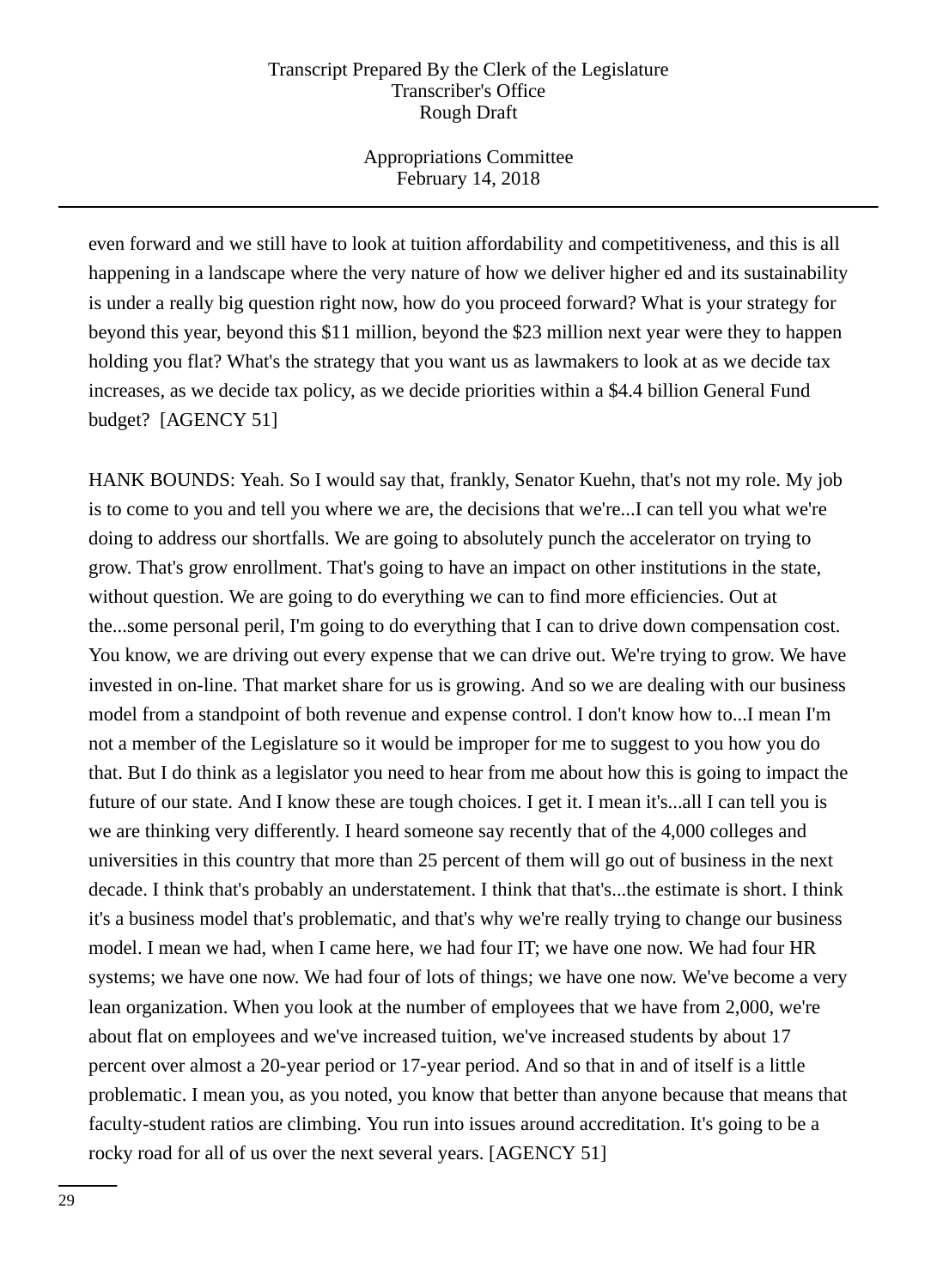Appropriations Committee February 14, 2018

SENATOR KUEHN: So I guess during the four years that I've been on this committee, my first year the request was for 8.6 percent year over year increases, which didn't happen but is not a sustainable ask when we look at the overall growth of our state budget within the confines of our current revenue structure and the other needs and demands. What I'm trying to get at is you correctly identified, well, you're not a member of the Legislature but of all of the items in our budget we have certain ones over which we have very little discretion. And we have very little discretion over Medicaid, number one. We have even less discretion over TEEOSA, number two, which is all by local K through 12 boards. And so when we look at number three and the single largest operations budget, so you're 40 percent of that \$1.4 billion in our operations chunk of our General Fund, you're the only agency that we hand it over to and say, figure it out. And that's a constitutional issue, and certainly the Regents have been clear with this body in recent weeks that they intend on exercising that constitutional separation. But when we are asked to hand over half a billion dollars beyond our appropriation control, other than appropriating the dollars, with very little oversight in how those dollars are spent, given all the competing priorities, it's very difficult to assess how that fits in with the other programs in which, you know, we're getting down to the details of specific programs with Courtney Phillips about how she spends it, where we're wanting to know overtime hours from our director of Corrections. And these operation budgets are significantly smaller, a fraction of your budget. So how do you see going forward, given this clear need for additional appropriations to sustain your business model or without it these predictions you have made can become reality? How do we proceed forward to have that exchange of ownership of both the decisions for how the dollars are spent as well as accountability for when reductions are made? [AGENCY 51]

HANK BOUNDS: Yeah. So I think you make a good point. The first point I would make to you is nobody gives you a 6-1 return, nobody. Corrections, zero. We're giving a 6-1 return, so that's in real dollars. Let me give you another example of return and just go...just a quick story. I was visiting recently with an entomologist out in Grand Island...North Platte, I'm sorry, at our Research and Extension station. And this individual is one of the world's leading experts on western bean cutworm. It's a really exciting topic to talk about here. (Laughter) [AGENCY 51]

SENATOR KUEHN: Remember who you're talking to. I... [AGENCY 51]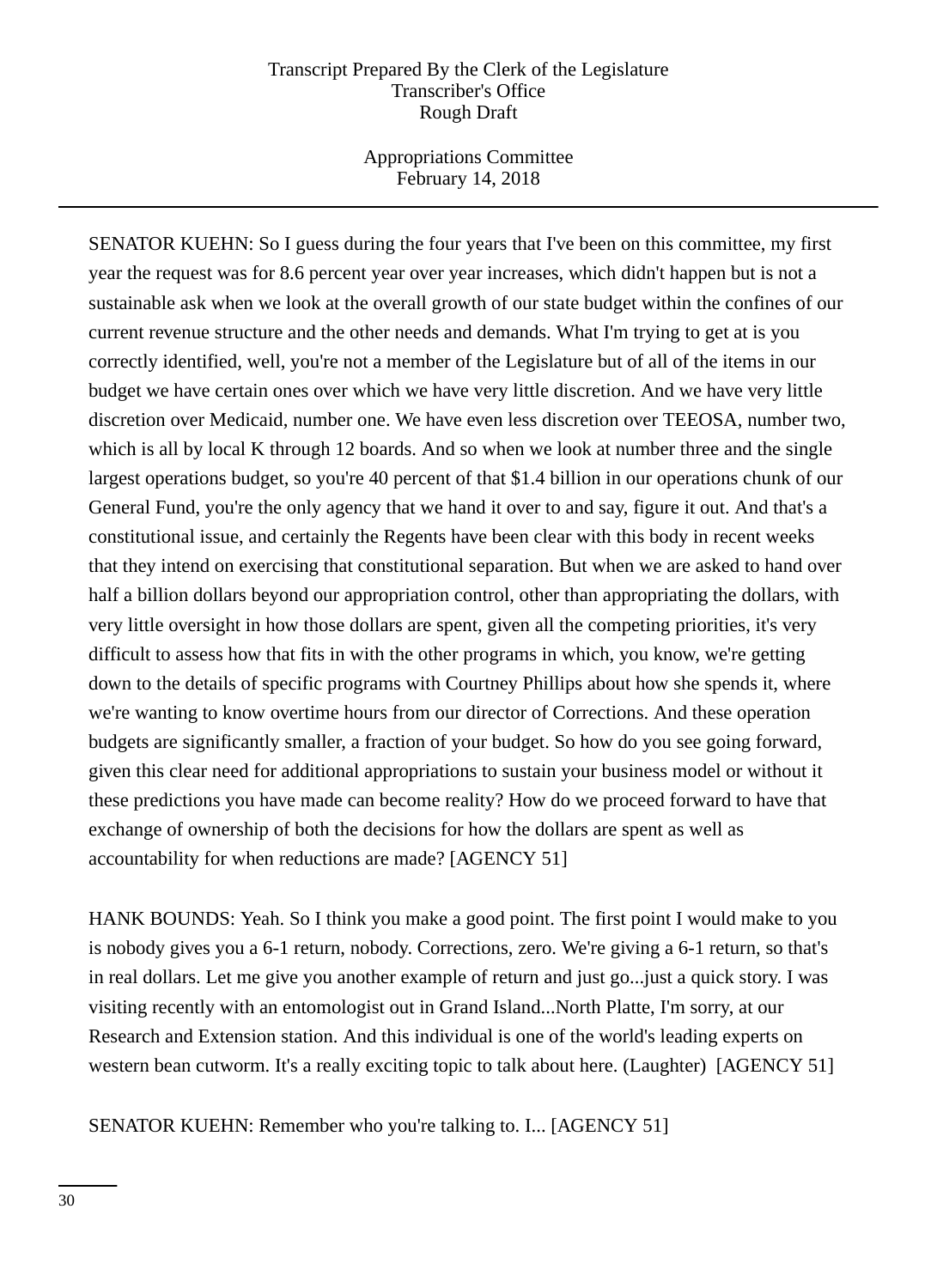Appropriations Committee February 14, 2018

## HANK BOUNDS: I know you'll appreciate it... [AGENCY 51]

SENATOR KUEHN: Yeah. Okay. [AGENCY 51]

HANK BOUNDS: ...so it's why I'm bringing this example up. She has developed methodology that is saving farmers thousands, maybe hundreds of thousands of bushels of corn against the number one pest. That's not in our 6-1 return but it's an enormous return. If we don't produce nurses in Scottsbluff, your local hospital goes out of business. I mean there are returns there, and I don't know how we get there, Senator Kuehn. I mean I'm agonizing with you here. I know this is tough. But there are returns that I think that we offer that do...that differentiate who we are and how we can grow the economy. I mean I could, for the rest of the afternoon, tell you stories like that, that don't come close to being in our 6-1 return. I could tell you stories about what our researchers are doing on the national level to keep war fighters safe, combating weapons of mass destruction right here in Nebraska. I mean that...and we aren't paying for it with state dollars, but these are dollars that are coming in and we're using some of the (inaudible) to help cut, you know, some cost recovery that you're familiar with in helping to cover our cost. I mean the work that's being done there, you have to put a check mark in a box somewhere there I think. [AGENCY 51]

SENATOR KUEHN: I guess that fundamentally is getting to my question, which is the proportionality. So when we talk about a 2 percent reduction to your General Fund appropriation, a 4 percent reduction, that does not necessitate that those items go away. So since we don't get to prioritize which ones do and which ones don't--that's under the authority of the Regents--what I'm trying to grapple and wrap my hands around here is what is that proportionality. Because, as you talk about we don't...if we don't train nurses we don't have it, but a nursing home in my hometown just closed down and one of the issues is how we're reimbursing Medicaid for long-term care and assisted living. So it doesn't matter because there's 50 nurses now who don't have a job and 27 residents who are now moving to other facilities. So as we look at these pieces of the pie and we struggle with this, I think it's important that everyone understand we're wrestling with multiple issues and this is a balloon that when we push on one, you're dealing with it in your \$2.2 billion agency with your employees. We're dealing it with \$8 billion of federal cash and General Funds, and 1.9 million Nebraskans. And when we push on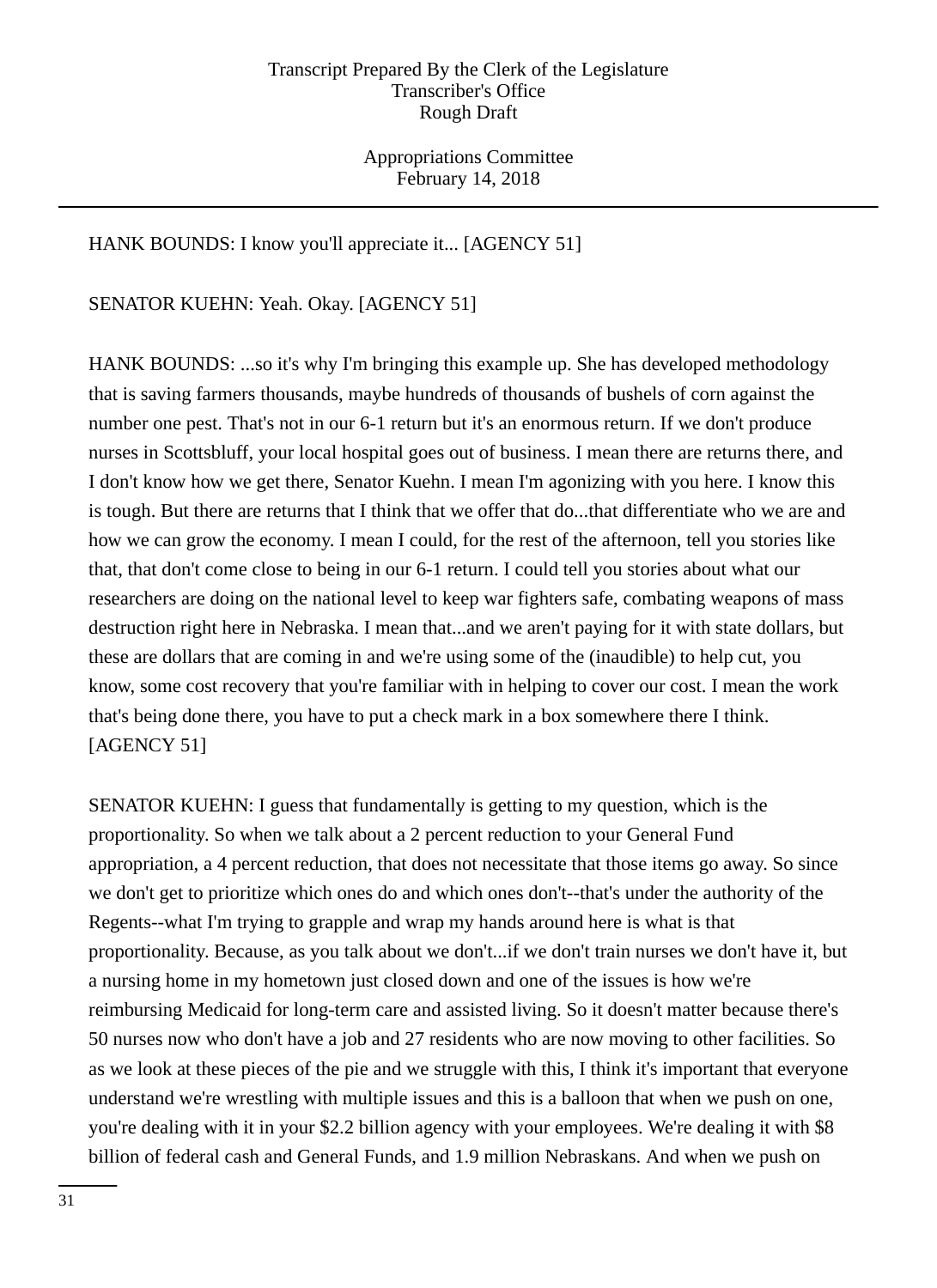Appropriations Committee February 14, 2018

one, the balloon pops out on the other side. So I appreciate your willingness to work with the committee and I hope that regardless of the outcome of this budget process that the Regents, the chancellors, and your office are willing to help set a long-term strategy. Because from my vantage point in this chair, \$30 million in increased appropriations year after year to just stand still, it's not sustainable. It's not feasible in our current budget model. [AGENCY 51]

HANK BOUNDS: I don't disagree agree with you. But I would argue that with that \$30 million it's not like we've been standing still. Every single metric, every single metric that one would look to, to determine whether or not our university is moving forward is in the right direction. Look, we're at a little over a percent increase in enrollment. If we were at 3 percent, I'd be a lot happier. We're increasing our...increasing and improving our research portfolio and we're more focused in that area. I wish it were growing faster. But the bigger issue for me, Senator Kuehn, is this is not just a two and a four. This is the third cut and that's what makes it painful, because we are...and you rightly said, you've gone through this before. We're in a two-year biennium. We took a cut, we took a mid-year rescission a year ago; that burned through cash. We had another cut; that's burning us through cash. We put a plan in place. We get six months down the road and we're facing another one. That's where the...that's our pain point. [AGENCY 51]

SENATOR KUEHN: Appreciate that. And just so you know, I'm next up in a bill so if I leave it's not a sign of disrespect. Thank you. [AGENCY 51]

SENATOR STINNER: I do want to say this for the record. We've allocated \$15 million per year for the last three years as increases in appropriations, which is about 2.5 percent. And I think that's kind of our 30-year average if I...it's north of 2 percent. They've had to make up the difference. And I did point out this operating statement when I started to go through it. It's about 3.89 percent and 3.4 percent increases consistently in core costs, operating costs. And so they've had to cover that with increase in fees, tuition, those types of things. Our allocation has been \$15 million. Now obviously we've hit a wall revenuewise. We've got to make some serious choices. So well said, well done. Before you leave, I do have to ask you my favorite question, is Innovation Campus. Four years ago now--my goodness, time flies--but Innovation Campus was an issue. We studied it. We looked at it. How much has the university been able to lower that support? [AGENCY 51]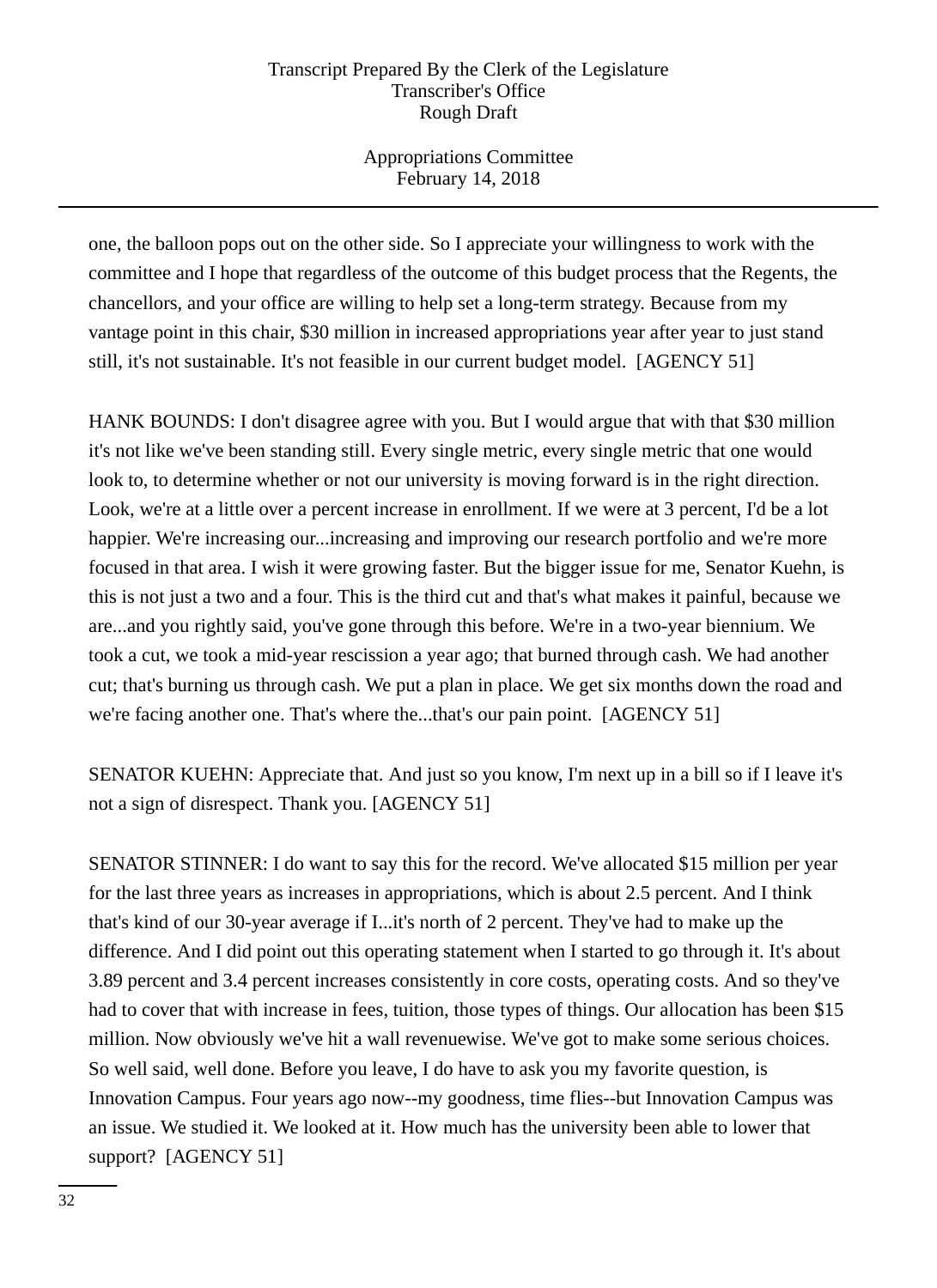Appropriations Committee February 14, 2018

HANK BOUNDS: So you've heard me say this before. Innovation Campus is a good news-bad news story. The bad news is Innovation Campus should have started up 20 years ago. The good news is we are started up and we are bringing in new companies and we are offsetting some costs there. And the state has made an investment, a \$25 million investment. Let me tell you what we're competing against. When I talk about competition, Third Frontier, which is a similar entity in the state of Ohio, you know what the investment was there: \$1.5 billion. And they are attracting jobs like crazy. I'm not saying we can get \$1.5 billion but we have to think very differently. The best way that we grow ourselves out of this is we grow jobs, bring in opportunities, but everybody is out there fighting for that. [AGENCY 51]

SENATOR STINNER: So about four years ago our commitment was about \$10 million. Has that continued to go down every year? [AGENCY 51]

HANK BOUNDS: We're south of that but I can't tell you exactly what the number is today. [AGENCY 51]

SENATOR STINNER: Okay. [AGENCY 51]

HANK BOUNDS: I can get it for you. [AGENCY 51]

SENATOR STINNER: If you can have somebody get that. [AGENCY 51]

HANK BOUNDS: Sure. [AGENCY 51]

SENATOR STINNER: Additional questions? Senator Vargas. [AGENCY 51]

SENATOR VARGAS: Thank you very much for being here, President Bounds. I have a couple comments but then I also just have a couple questions. I do want to thank you for coming. I echo the sentiments that this is not easy. It's not easy on our end. It's clearly not easy on yours. And I want to thank you for standing with all higher ed. I think we can agree that it's not so easy where we're just talking about cutting a certain percent across the board. And we're doing these hearings intentionally so that we are prioritizing, I would say, both short-term immediate needs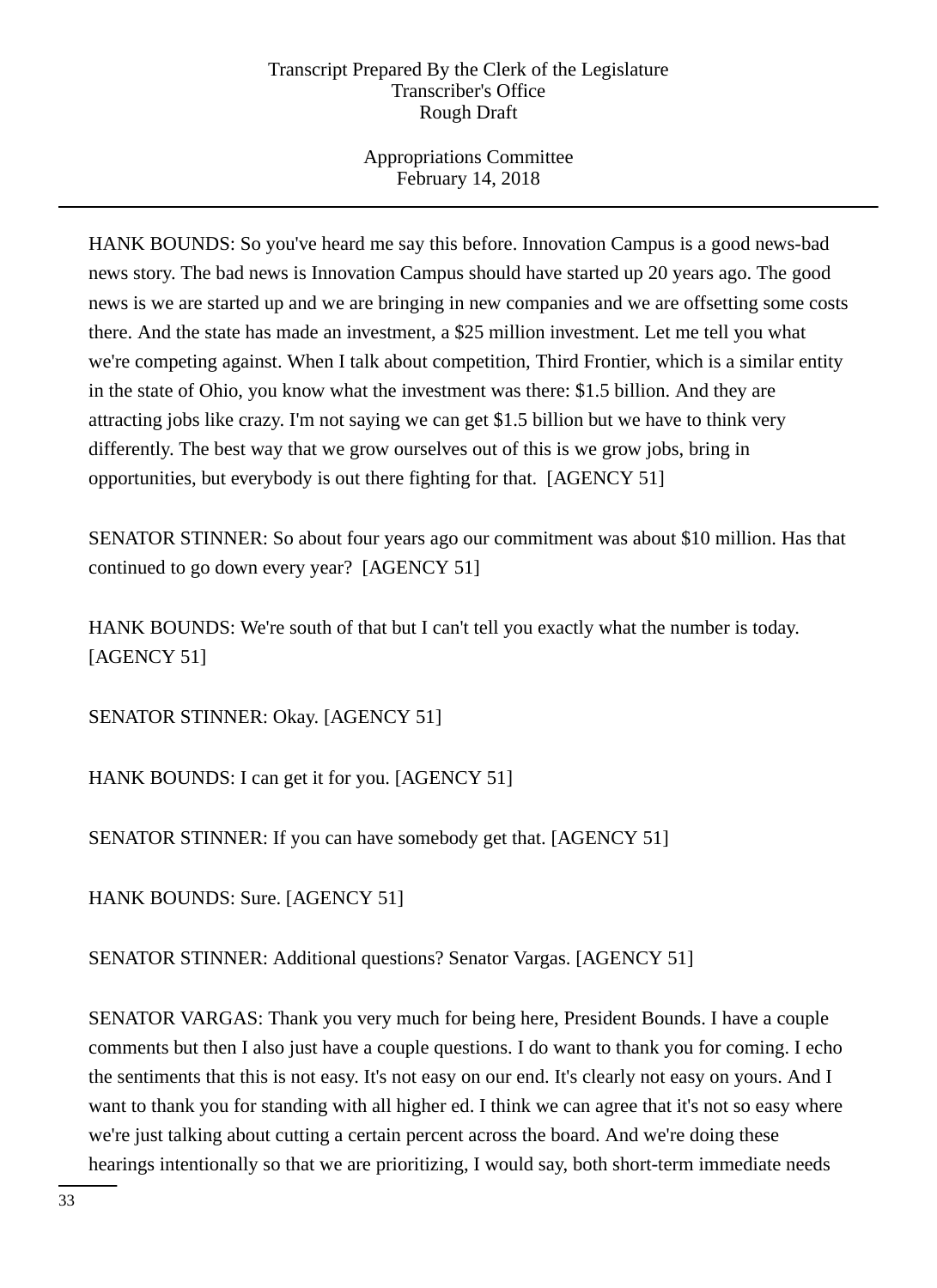Appropriations Committee February 14, 2018

that Senator Kuehn identified, which we're taking into account, but then also long-term strategic investments. And it's not so simple or black and white. And I also, you know, agree with Senator McDonnell that we're looking at all higher ed, including the University of Nebraska. And University of Nebraska-Omaha, closest to our district, is a big driver of individuals that are low income and that are finding their first pathway into college. I'm first-generation college student. I understand that as well. So I'm also trying to temper that with...it sounds like we have a longer term strategy that needs to happen in terms of conversations between all the University of Nebraska System and this body. And I say that proactively because it's piggybacking on what Senator Kuehn and the Chairman are saying, and then also I think conversations we've had in the Legislative Planning Committee where we are making decisions in real time every two years reactively on what you need and then...but not thinking about the long-term, five-year or ten-year strategic plan, which as a body we should be thinking of as where do we want to be in the next ten years and where do we want the University of Nebraska to be; what does that look like; how many jobs are we hoping to create out of this system? And I'll be honest, I don't know previously how our body has done that process where we look at your strategic planning process and try to harmonize and align that with our strategic planning, which I will say we're not doing that right now. I think that there's a bill actually that Senator Wishart is bringing to the Legislative Planning Committee to hopefully have some long-term planning. But I see this as a really unique opportunity. Because if obviously there's revenue that needs to happen, both on your end when we're talking about the business model, but there also needs to be some revenue concessions on our end, in our body, when we're making decisions on how do we develop revenue in the Revenue Committee, it doesn't just live where...the decisions that you're making, but I do think it does...some of it lives there. It also lives where we're making. So I'd just love your thoughts on, you know, how do you see a path forward for working together with our body so that in two years, when obviously you're growing costs, we're not coming back to this and talking about, you know, short-term emergency response needs. What can and should we be doing together to ensure that this isn't happening in the future, which I don't think any of us want that? [AGENCY 51]

HANK BOUNDS: A really good question and very difficult to answer because, you know, when I landed, April, three years ago, about six months after that I put a fireman's hat on and I've been wearing it ever since. (Laughter) And I've been in the crisis management business over cuts. It is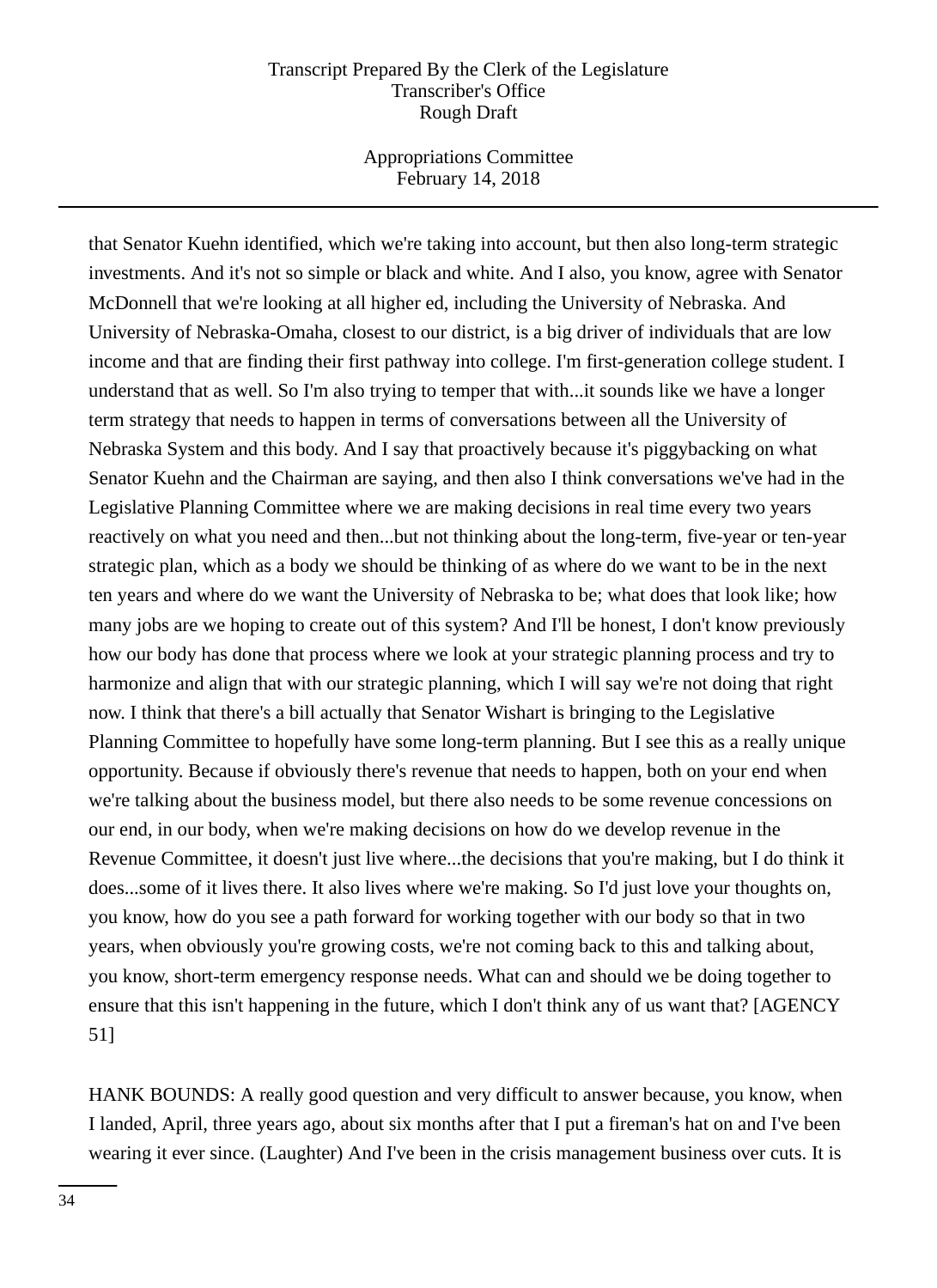Appropriations Committee February 14, 2018

hard to see over the horizon when you are reacting to one cut after another. You know, I think I would say to you that the first thing that--if I can speak about the Legislature--that the Legislature has to do is to plant a flag in the ground about what they want the future of Nebraska to look like. And when you plant that flag, then you can figure out how to get there but you've got to plant the flag first. (Audience reaction) [AGENCY 51]

SENATOR STINNER: I will remind you, this is a hearing. Please don't do that. [AGENCY 51]

SENATOR VARGAS: And thank you for stating that and I don't take that lightly, your response. I do want to commend you on the budget response teams. It's clear that the operational efficiencies that you've identified are a step, a pathway forward, to...I mean, it was what it was. You put on a fire...you put on the hat and then this is a response, whereas you know it seems like this can be something that we're constantly doing. It's not saying that it's not doing or identifying operational efficiencies that we can constantly be doing on the end of the university. It's just clear we need to sit back. And if there isn't a space for the university and our body to step back and identify priorities together and what your long-term strategic plan is and then creating ours, which to my knowledge we had it created and we've had this conversation in Legislative Planning, we're never going to get to a place where we're prioritizing long-term strategic investment such as higher education. I'll tell you, I want to do that. Unfortunately, we have term limits and this can become a revolving door unless we figure out a mechanism to do just that. And so I appreciate you taking the time and coming and everything you do. [AGENCY 51]

HANK BOUNDS: Senator Vargas, the University of Nebraska absolutely wants to hold hands with the Legislature to help paint a picture of what a vibrant future for our children looks like. We want to be a part of that conversation. And I think it...much of it will start with building an economic development strategy that helps to ensure that we retain jobs, bring in jobs, and then support the entities that build the work force to make certain that those entities are vibrant places. [AGENCY 51]

SENATOR VARGAS: Well, I want to thank you for being here and for choosing to come to this great state. And I also will be stepping out at one moment for one of my own hearings. I'll be back, though. Thank you. [AGENCY 51]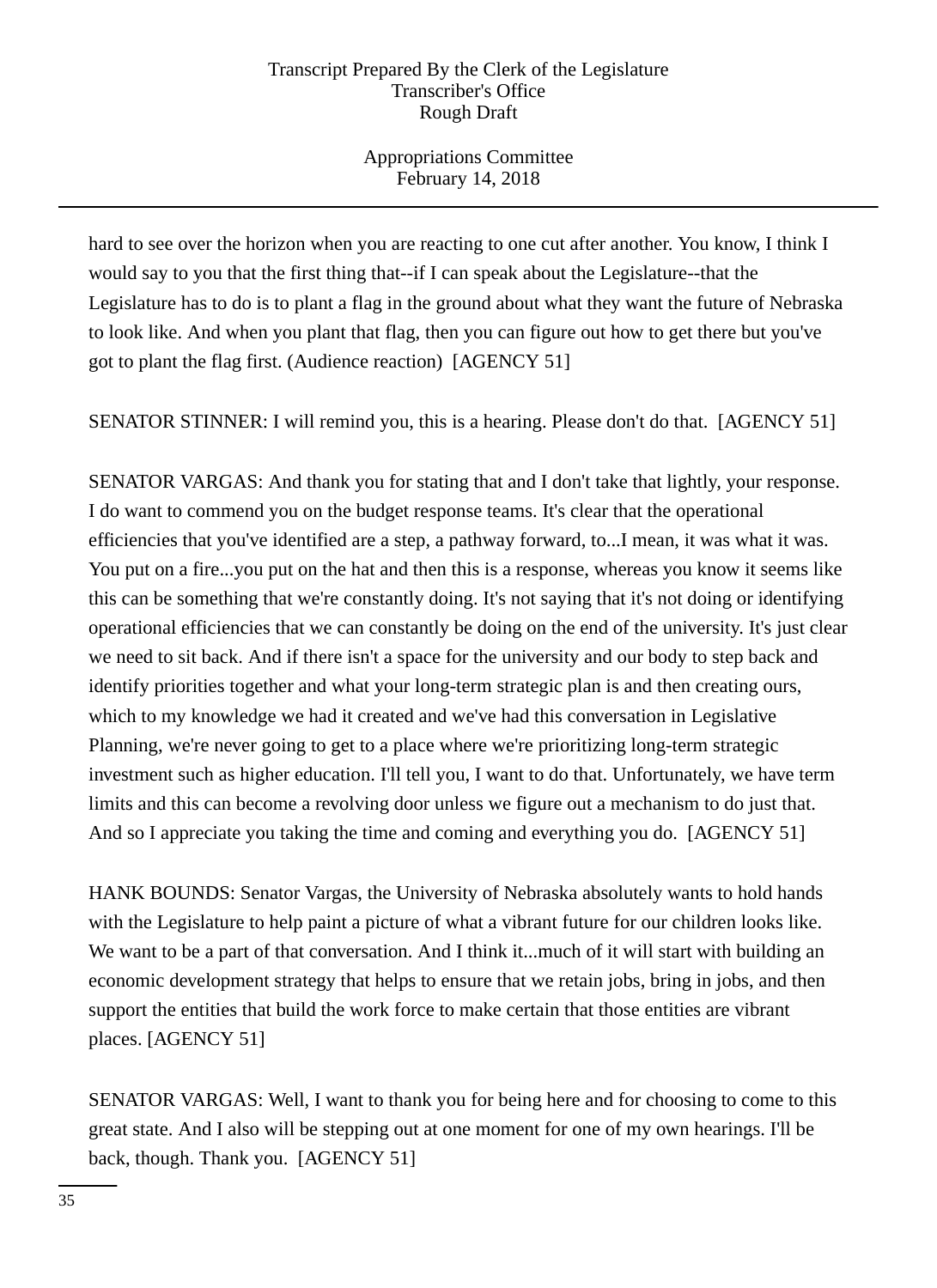Appropriations Committee February 14, 2018

## SENATOR STINNER: Senator Bolz. [AGENCY 51]

SENATOR BOLZ: I just wanted to ask a brief follow-up question after Senator Kuehn's remarks, and I think the competing needs in the state are something that keep all of us up at night. [AGENCY 51]

HANK BOUNDS: Sure. [AGENCY 51]

SENATOR BOLZ: But I wanted to home in and talk about the budget process at the university, in the university system, because as he was talking about the Supreme Court case and the transparency, the process there as it relates to our oversight, I was thinking about how each agency is different. The Chief Justice likes to come in and remind us that he is a separate and coequal...they are a separate and coequal branch and that it's a courtesy that we have these conversations. K through 12 is, of course, local control. The question I'm trying to address to you is would you like to talk about the accountability mechanisms that you and the Regents have in setting your budget? Because ultimately, whether it's us approving it or the Regents approving it, they're our accountability mechanisms for the people of this state. [AGENCY 51]

HANK BOUNDS: Absolutely. So building a budget starts at the campus level. We have a very strong and important, shared governance process that has to take place. I mean the great thing about a university is you have lots of really smart people that...and they don't always think the same way, and they bring lots of divergent ideas that help you get to a better place. Say what you want to say, but there are...there's no country in the world that touches the United States' higher education system. And so we have a process that where campus chancellors are held accountable from bottom, you know, from students, faculty, and staff. And then there is an incredible vetting process that we go through with each campus. And then there's a vetting process it goes through with Business Affairs Committee. And then I don't think anyone makes the investment that we've made in internal audit. So everything we do gets audited and that's important. But what's more important is the work that we do around internal audit to pressure test everything that we do. We do heat maps. We do risk analysis all the time. We look at how we're spending dollars. Everything is measured and measured and measured again. [AGENCY 51]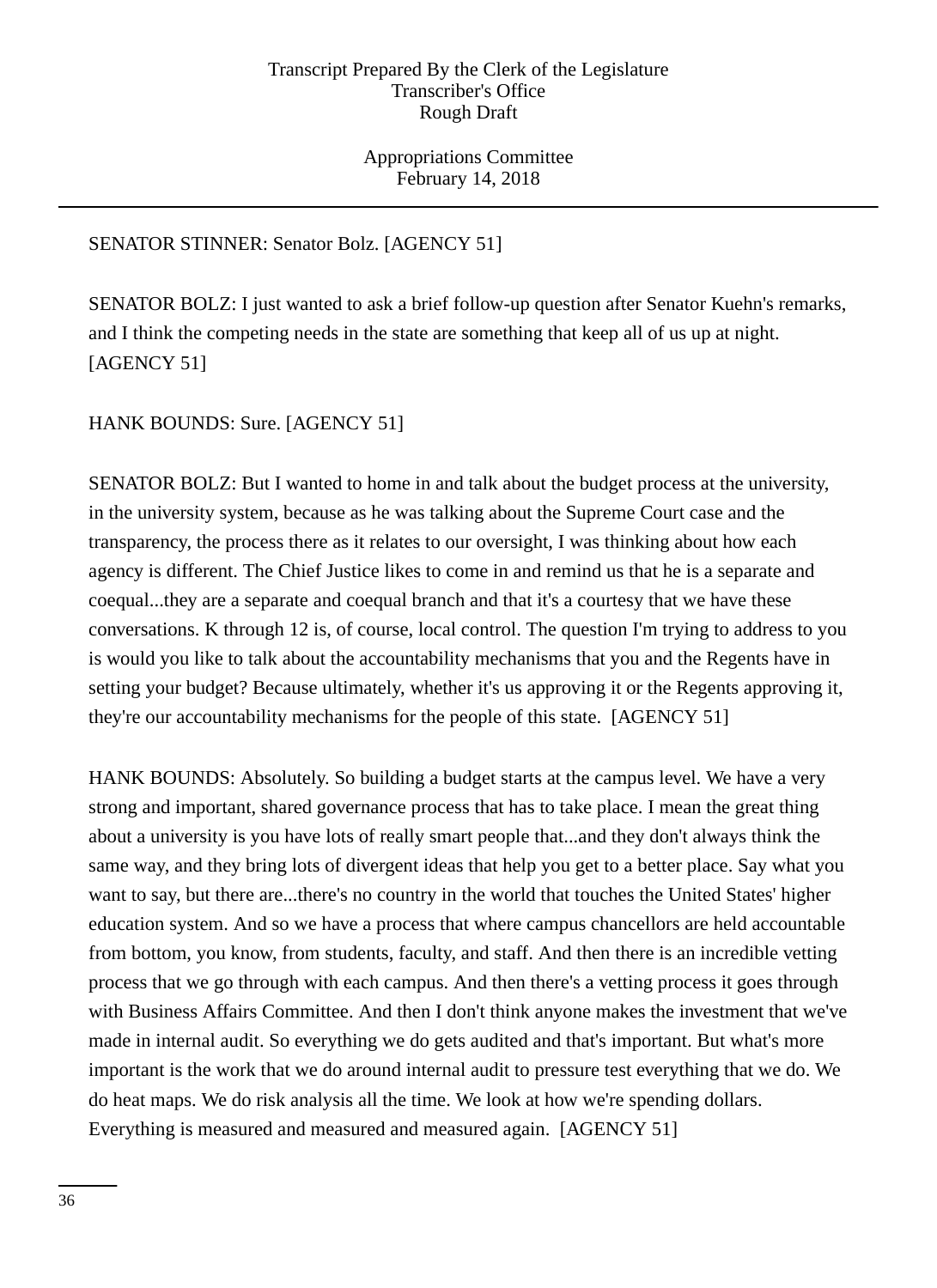Appropriations Committee February 14, 2018

SENATOR BOLZ: Very good. Thank you. [AGENCY 51]

SENATOR STINNER: Senator Wishart. [AGENCY 51]

SENATOR WISHART: Well, Senator Vargas' comments inspired another question. So I do have a piece of legislation that I introduced this year to require the Planning Committee, which does wonderful work and collaborates with the university quite a bit, in researching what are some long-term trends that we see. But I think the next step is developing...planting that flag in the ground and developing what the priorities of Nebraska should be and what we need to address as a Legislature. One of those, when I was speaking with Senator Harms, former Senator Harms, who helped develop the Planning Committee, was the fact that Nebraska has one of the highest rates of pediatric cancer in...the highest rate of pediatric cancer in the country. [AGENCY 51]

HANK BOUNDS: One of the highest pediatric...the second highest pediatric brain cancer rate. [AGENCY 51]

SENATOR WISHART: Yes. And I believe UNMC is coming out with a study soon that kind of shows where in Nebraska the rates are increasing. [AGENCY 51]

HANK BOUNDS: I'm getting a nod from... [AGENCY 51]

SENATOR WISHART: Yeah. [AGENCY 51]

HANK BOUNDS: ...Chancellor Gold. [AGENCY 51]

SENATOR WISHART: I mean this is an example. I don't think there's any person in this body that wouldn't prioritize us addressing that. Because if there's one thing that a family who's thinking about moving to Nebraska may decide not to move here is that we have the highest rates of pediatric cancer in the country. So just going along with what Senator Vargas is talking about, you know, if we get a study from UNMC and we as a Legislature, part of our five- and ten-year strategic plan is we are going to pick this issue and we are going to see those rates decrease and we're going to do everything we can possible as a Legislature to put in place public health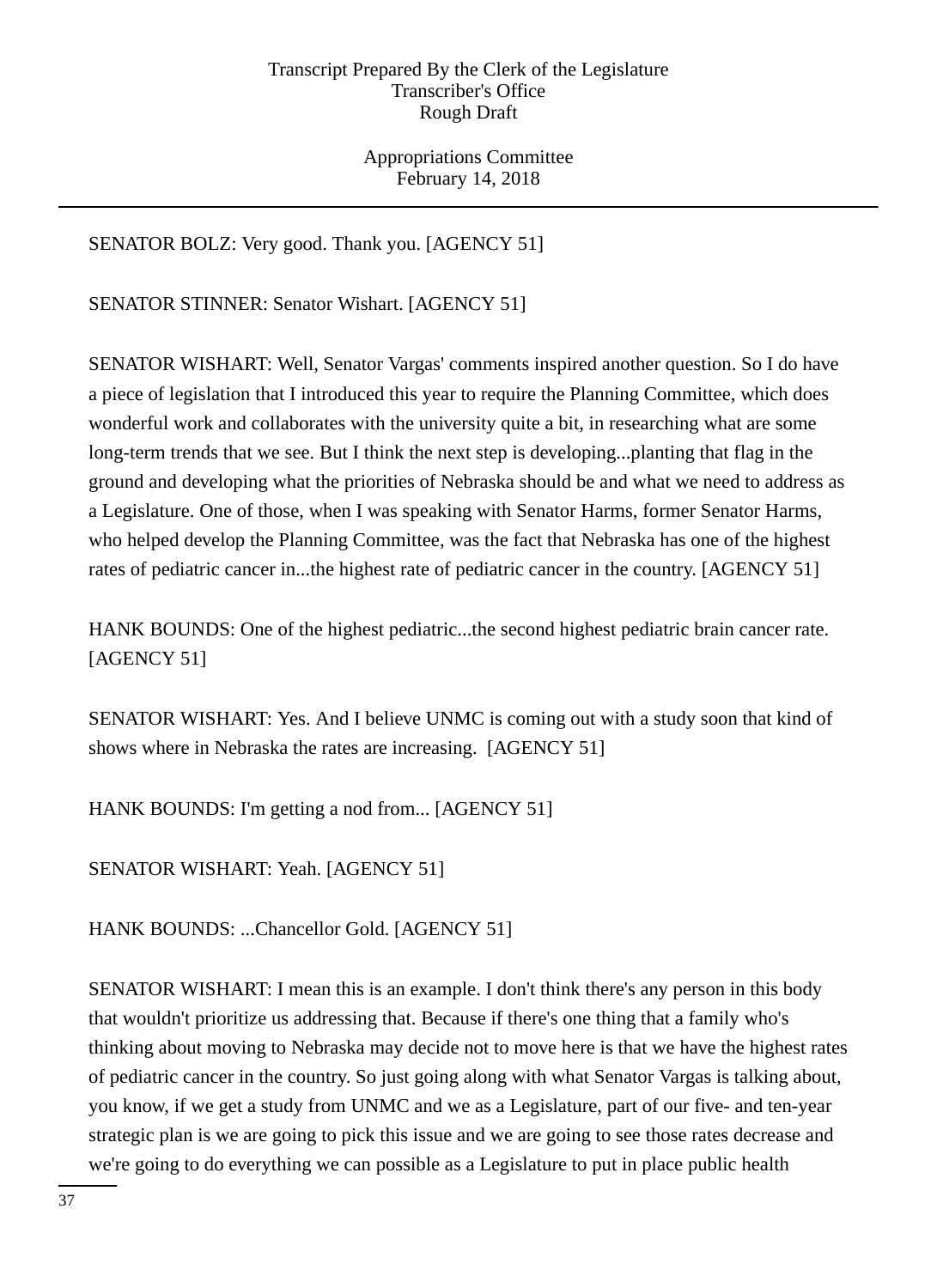Appropriations Committee February 14, 2018

initiatives to do that. That would be an example where we could work with you on that. [AGENCY 51]

HANK BOUNDS: And every Nebraskan in the state would cheer for it. [AGENCY 51]

SENATOR WISHART: Yeah. Thank you. [AGENCY 51]

SENATOR STINNER: Thank you. We've kept you an hour and ten minutes. We're going to let him go. We can ask afterwards. [AGENCY 51]

SENATOR HILKEMANN: Okay. [AGENCY 51]

SENATOR STINNER: We've got seven other...eight, nine other testimonies behind him. So thank you very much for being here. Thanks for your patience. [AGENCY 51]

HANK BOUNDS: Thank you, Mr. Chairman. Thank you, Committee. [AGENCY 51]

SENATOR STINNER: I know this feels like recess. It's not. Next testifier. Thank you. Good afternoon. [AGENCY 51]

ROB SCHAFER: (Exhibit 2) Good afternoon. Chairman Stinner and members of the Appropriations Committee, I am Rob Schafer, R-o-b S-c-h-a-f-e-r. I am chairman of the University of Nebraska Board of Regents. Thank you for the opportunity to testify today on behalf of the board. I join President Bounds in asking you to make higher education a priority and restore the university's base funding to \$580 million next year. The president has given you an overview of our budget situation. I appreciate his candor in describing the choices we are facing. I know you are also working hard to manage a difficult budget, and I'm grateful for all that you do. I hope the level of detail President Bounds has provided will help you as you make your tough decisions. I do want to tell you what worries me. It's an incredible honor to be Chairman of the University Board of Regents during a period of such momentum and opportunity for our university and state. But it is also sobering to assume this role at the exact time that we are facing budget cuts that could stall our trajectory. Senators, I'm a lifelong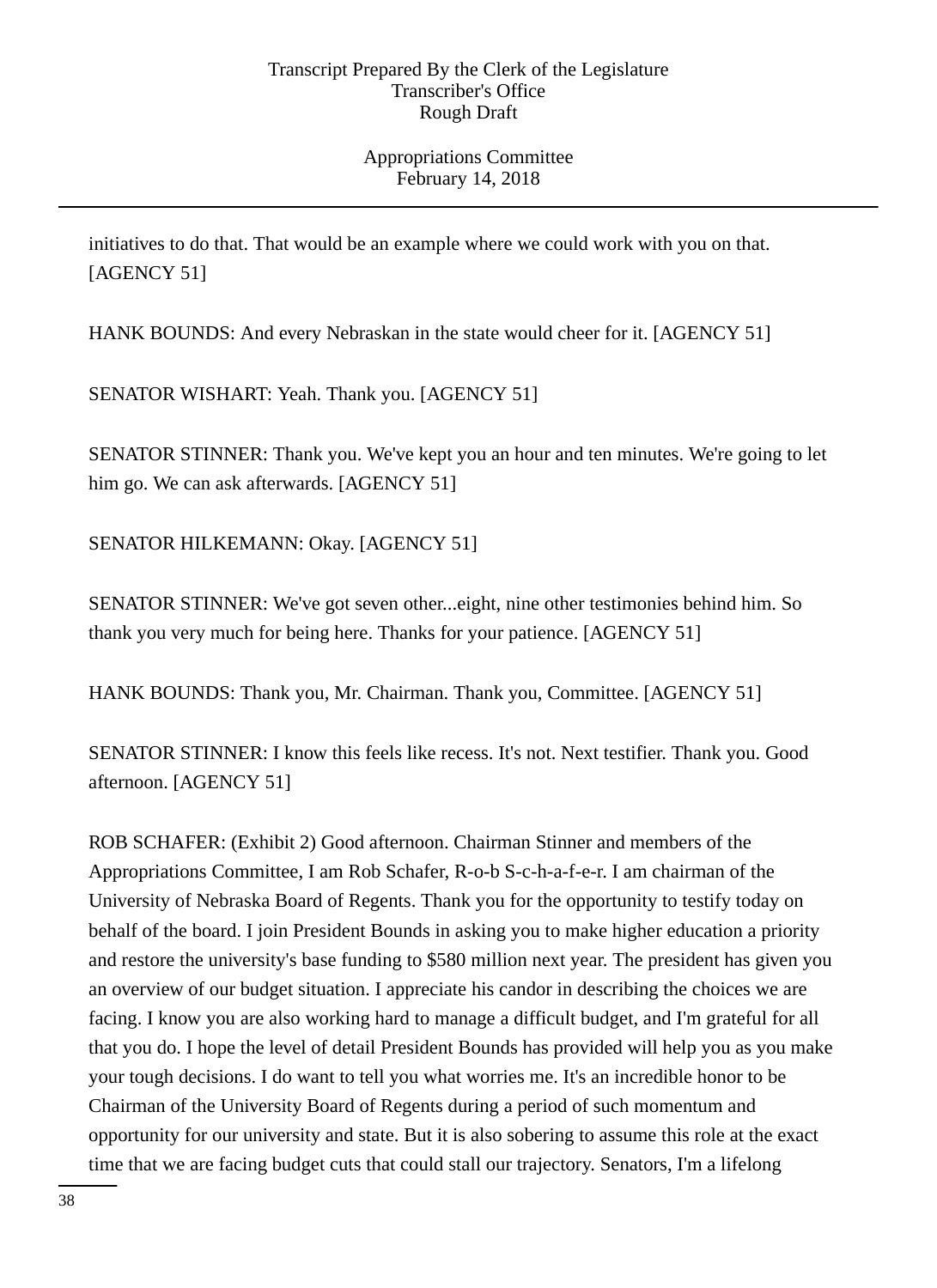Appropriations Committee February 14, 2018

Nebraskan, six generations, and I'm a Republican and I strongly support fiscal restraint. I have served in the military for more than 30 years. I understand discipline and the need to live within our means. At the same time, the University of Nebraska can be a great asset to you as you work on a plan to grow our state out of these budgetary challenges. I'm struggling to understand why we would impose damaging cuts on the institution that is a contributor to economic growth, not a consumer of resources. I think of my own two young daughters and what kind of future I want for them. Affordable, high-quality, and a great education is certainly part of that future. I am worried that the budget proposal before you would result in a tax increase on our 53,000 students. I grew up during the farm crisis of the 1970s and '80s during which time my parents lost the family farm. I know what it means for a young person when the cost of education goes up. My father was oftentimes faced with the difficult choice of either helping me cover college expenses or paying utility bills at home. More than once I remember returning home from college for a weekend to find the electricity or telephone service to be disconnected for lack of payment. Regardless, we are responsible stewards of this institution; and we are not going to balance our budget on the backs of students. But there is no question the cuts you are considering would require many colleagues and me to seriously look at our pricing. Mr. Chairman, that would be a tax increase on 280 university students and their families in your district. Ms. Vice Chairwoman, we're talking almost 1,000 students in your district. Senator Clements, that would be 780 students in your district. Senator Hilkemann, that would be 1,230 students in your district. For Senator Kuehn, that would amount to 750 students in his district and 570 students in Senator McDonnell's district, as well as 620 students in Senator Vargas' district. Senator Watermeier, that would equate to 450 students in your district. And, Senator Wishart, that would be 830 university students in your district. Tuition, of course, is only one part of the conversation. We are looking for additional cuts first. Frankly, I am worried that the proposed cuts outlined by President Bounds today don't go far enough to meet the challenges ahead. I've told the president that the board members expect to see further proposals for reductions and that there shall be no sacred cows. Additional cuts to the Rural Futures Institute, closing of the Nebraska College of Technical Agriculture in Curtis, and significantly reducing the budget for Extension are all on the table. Senators, thank you for your time. I hope you will decide that you see the value that the University of Nebraska brings to our great state and that you will continue the partnership that has served our citizens for almost a century and a half.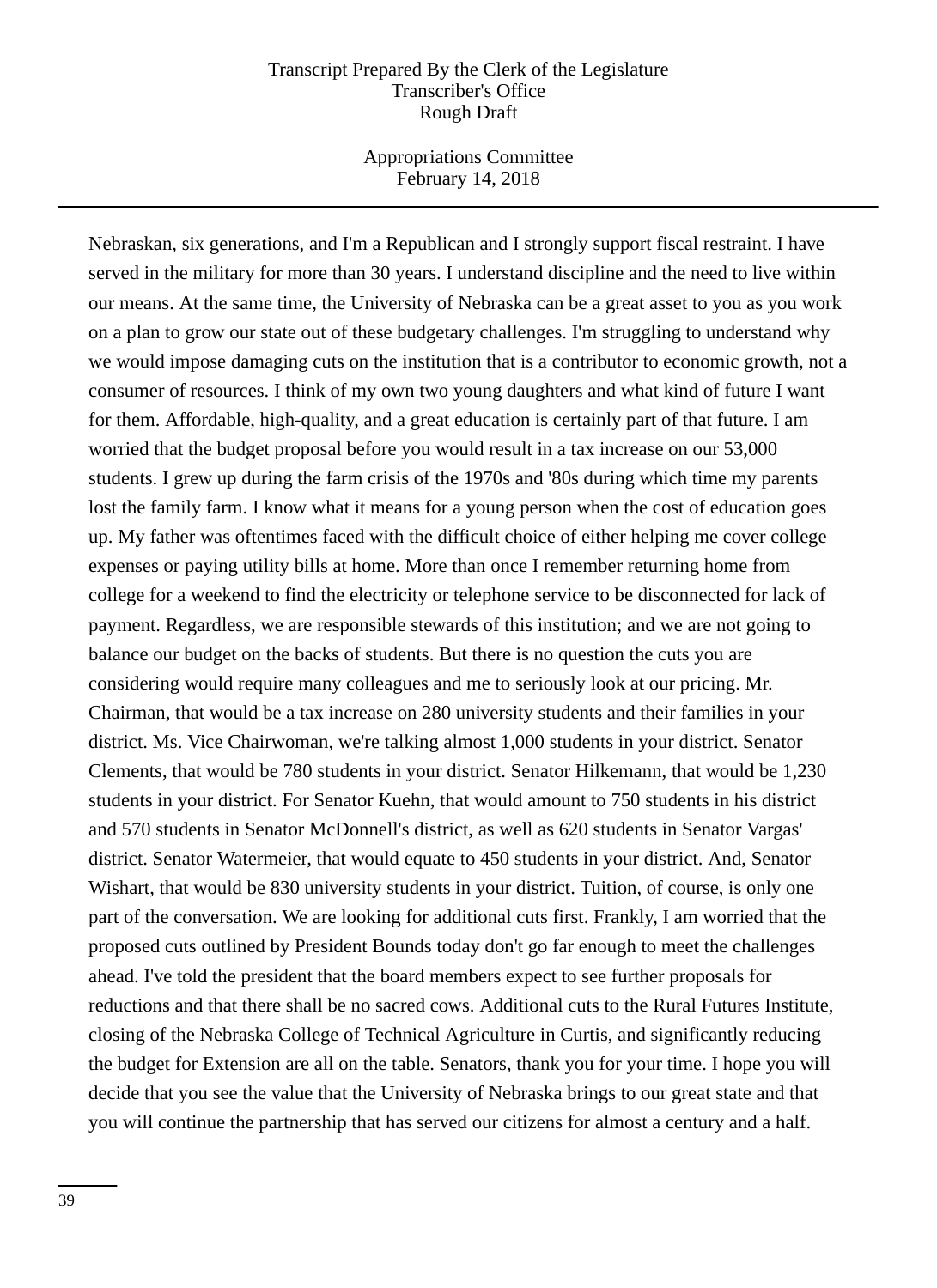Appropriations Committee February 14, 2018

Working together, I know we can accomplish great things. I'd be happy to take your questions. [AGENCY 51]

SENATOR STINNER: Questions? Senator Watermeier. [AGENCY 51]

SENATOR WATERMEIER: Thank you, Chairman Stinner. I appreciate this, Chairman Schafer. And President Bounds, I wanted to make the comment when he was up here, but it kind of felt like the mood was sweeping the table off and bringing somebody else up. I really appreciate the in-depth and every time we've asked for numbers we've asked for requests on how it works in the budgeting process. You've been very good about it and just wanted to commend you really as far as the Regents and how it's worked. And you as a public elected official and us as elected official, I look at our \$4.4 billion budget on this side of the table and you've got a \$2.2 (billion) on yours and how it's coming together and it's short \$600 million. It's incredibly important for the economic development of the state. But I just really wanted to say thank you and I appreciate what you said that you're continuing to look and demand for further cuts and further areas where you can gain efficiencies. And so I do appreciate that. [AGENCY 51]

ROB SCHAFER: Thank you, Senator. [AGENCY 51]

SENATOR WATERMEIER: You may want to expand on that so you have extra time if you need to and follow up on my question. [AGENCY 51]

ROB SCHAFER: Well, I think absolutely we're going to continue to look for efficiencies. We're going to continue to look for those private partner...public-private partnerships and to work those to the best that we can for the benefit of the state and ultimately the university. But again, there's no question we're going to have to continue to leave no stone unturned when it comes to cuts and spending. And so we continue to be diligent and respectful in those decisions that we make. And they don't come easy, just equivalently to what you're having to do on your end. [AGENCY 51]

SENATOR WATERMEIER: Well, thank you for the hard work. I know it is so thank you. [AGENCY 51]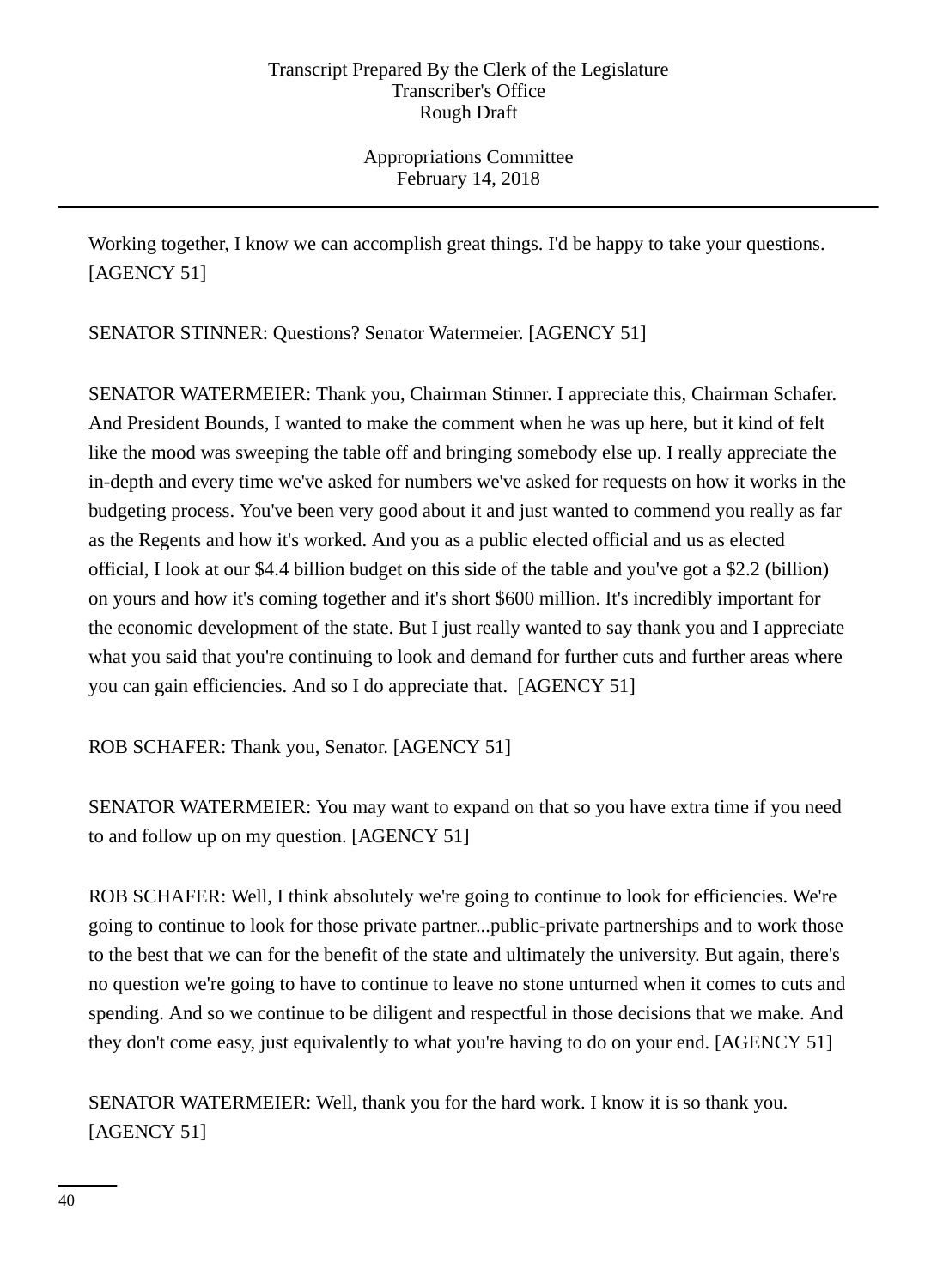Appropriations Committee February 14, 2018

SENATOR STINNER: Thank you. Additional questions? Senator Clements. [AGENCY 51]

SENATOR CLEMENTS: Thank you, Mr. Chairman. Thank you, Chairman Schafer. I was...I think Senator Kuehn was talking about how priorities were set by the Regents as to picking and choosing which programs are cut or spared. Could you go into a little more detail as to what the decision process is there? [AGENCY 51]

ROB SCHAFER: Well, if I may, the Regents haven't made the proposals for the cuts. President Bounds went to the four campus chancellors and asked them to come back with their proposed cuts and thoughts on that. And so at this point in time, those are things that the chancellors and the administration have put before us as a board and that we're going to be talking about in earnest for probably the next several weeks. [AGENCY 51]

SENATOR CLEMENTS: All right. I'll just hold off until one of them is here, then they could address that. Thank you. [AGENCY 51]

SENATOR STINNER: Thank you. Additional questions? Seeing none, thank you very much and congratulations on your chairmanship. [AGENCY 51]

ROB SCHAFER: Thank you. [AGENCY 51]

SENATOR STINNER: Good afternoon. [AGENCY 51]

ASHLI BREHM: (Exhibit 3) Afternoon. Thank you, Mr. Chairman. Thank you, members of the committee. My name is Ashli Brehm, A-s-h-l-i B-r-e-h-m. I appreciate the opportunity to speak to you today. Respectfully, I am speaking to oppose the proposal for budget cuts to the University of Nebraska. I am here to ask you to protect the research enterprise as it relates to cancer research. My interest in protecting funds is not business; it is personal to me. In 2015, I was 33 years old, a Nebraskan, a wife, a mother. And I was diagnosed with Stage 2 breast cancer. I found my own lump, and because of diligent and focused healthcare professionals I received a diagnosis quickly and started my treatment journey. My initial fear was that I would die due to my diagnosis. I remember asking my nurse, am I going to die from this? And on the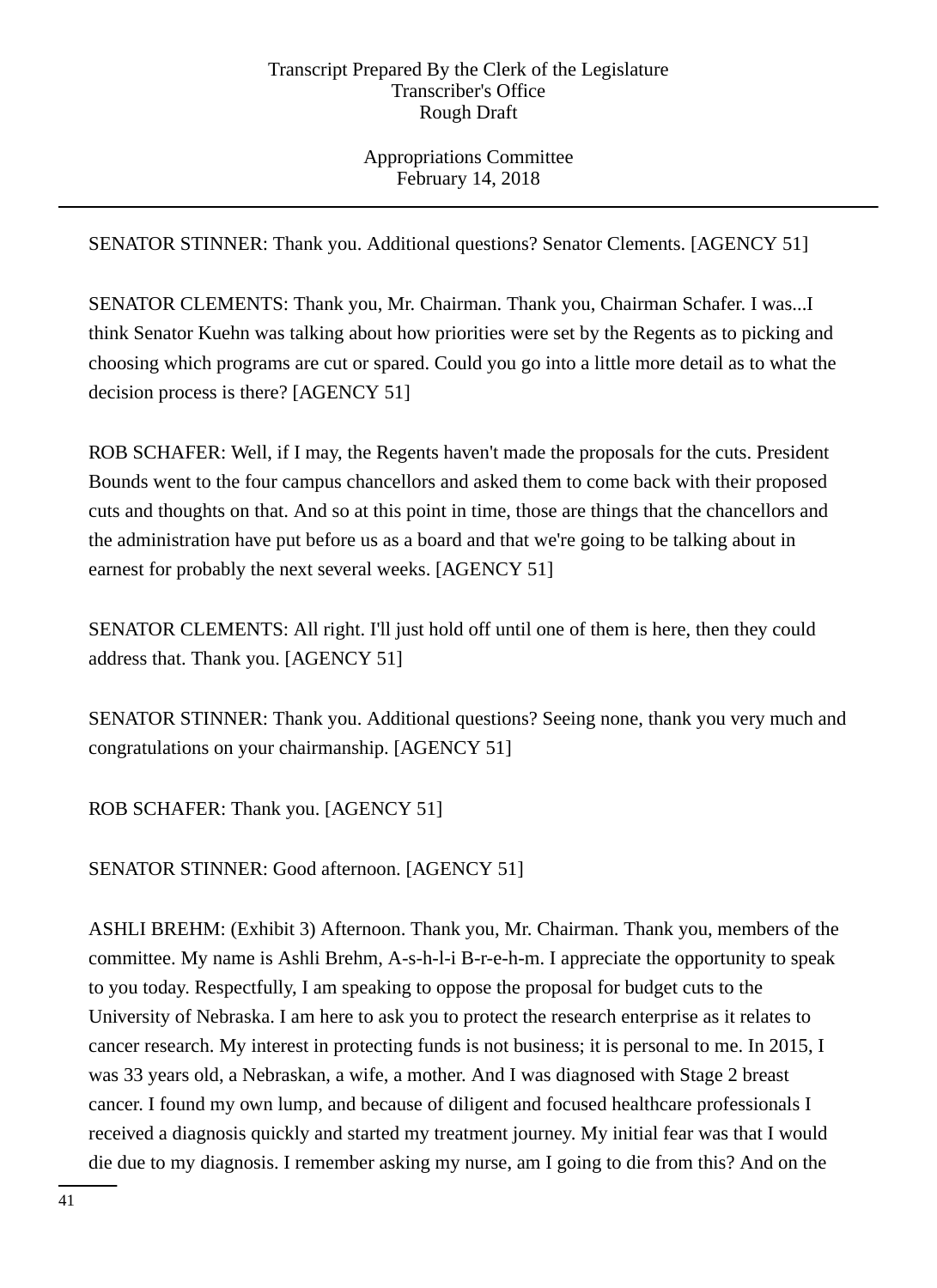Appropriations Committee February 14, 2018

other side of the phone, my nurse coordinator, Deb, said, oh, no, honey, you're not going to die; you're going to live to be old. I knew immediately that I was going to spend my 34th year on this earth fighting so that I could spend the rest of my existence as a mother and a wife and a human, thriving. The brilliant physicians and academic professionals with Nebraska Medicine and UNMC not only seemed to be interested in my disease but also in me. I knew that to them I could have just been a name on a chart and yet, while I was receiving my own tailored protocols to specifically attack my diagnosis--Stage 2A triple positive lymphovascular invasion with disease present in the breast and lymph nodes--I was simultaneously being taken care of as Adam's wife; Barrett, Jonah, and Harrison's mother; as Ashli Brehm. My cancer journey was personal to them. When I showed up to chemo in a Wonder Woman outfit and subsequently my wedding dress, they hugged me and cheered me on. This same team has constantly provided me the best of the best in treatment for me. They use research every day to better my outcomes. And I am only one patient. I speak from experience--the very best investment you can make in state dollars is in academic medical cancer research. This money is more than just a line in a budget. Ask my parents. Ask my husband. Ask my three little boys. My cancer was not a textbook case. No one's is, really. You don't know that until you go through it yourself. My diagnosis came to me at a time and a place where incredible treatment options were available to me. And I'm here with you today to ask that you do everything possible to give every Nebraskan that same chance. While I was undergoing my treatment, the Fred and Pamela Buffett Cancer Center was being built. For me, it felt like I was seeing hope being physically built from the ground to the sky. Seeing that building going up, I thought, what an incredible time to be in Nebraska, because when you see so much effort put into something, you know it's only the beginning of great things to come. I've learned so much more about cancer than I ever thought I would know. I know that beating cancer, finding new treatments, and searching for cures, it takes time and commitment and momentum, equating to so much hope. It took so much to build that. We as a state made this commitment. And so many great people wanted to be a part of it. Why on earth would we make a decision to back away from that? I'm concerned that if funds are cut this year then what is to stop this from happening year over year? And then suddenly we have a beautiful facility that is depleted of the life-altering research that was the impetus for a cancer center in the very first place. We as a state have come so far. The care that is provided by the Med Center is known regionally and nationally to be exemplary. That is something to be proud of and continue to invest in. I think it is imperative to ask: What mother of three babies will be left to do her own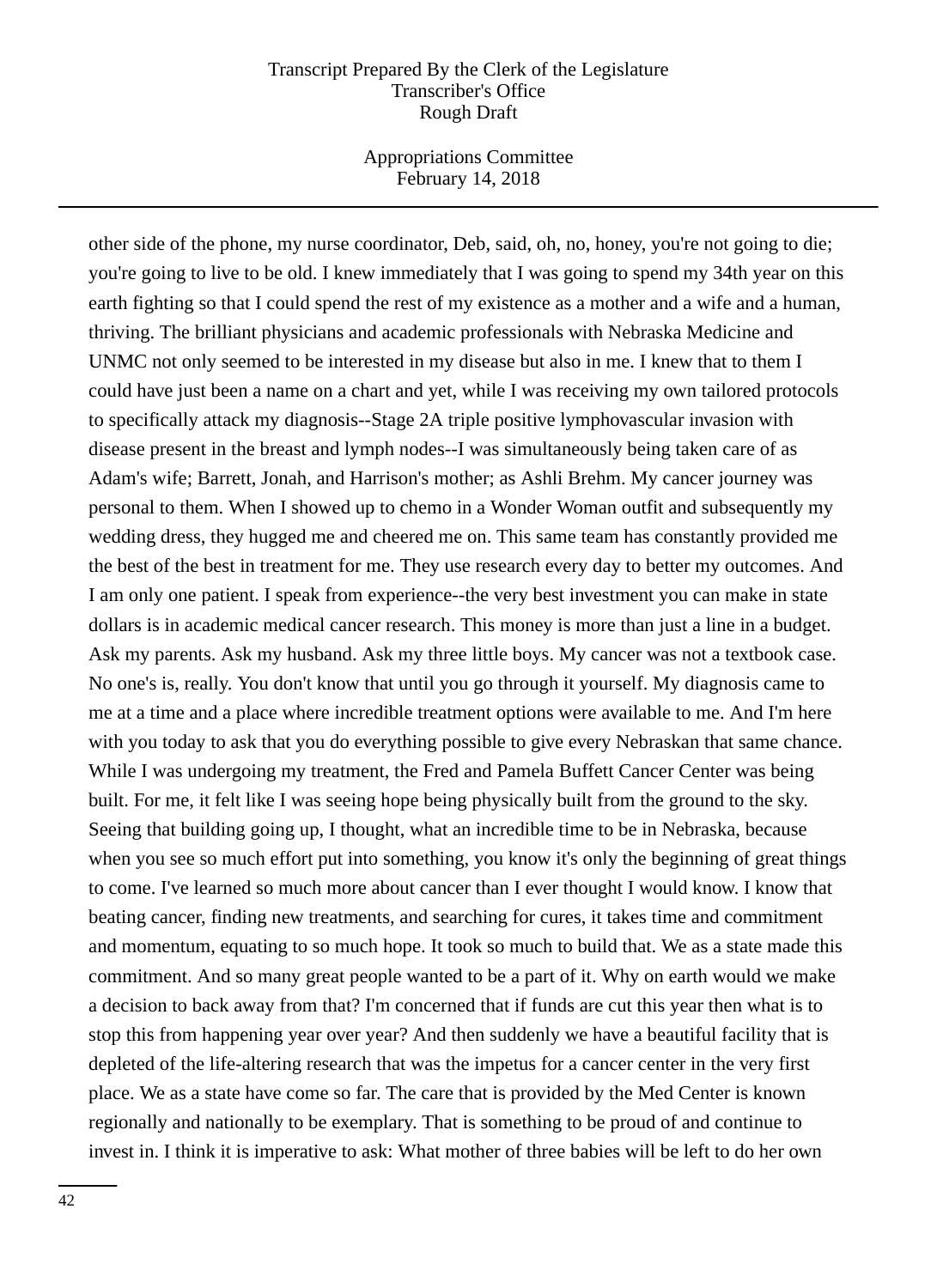Appropriations Committee February 14, 2018

research, figure out her own best practices, and be left with substandard protocols because of research dollars being slashed? And respectfully I ask that I can continue. I'm almost done. So many great doctors, nurses, researchers, technicians, and caregivers were excited to be a part of something great here at the Buffett Cancer Center. Will the one person who could have made a difference now end up someplace else instead? And subsequently, will patients end up taking their own diagnoses to out-of-state practitioners for the most current and life-changing treatments? My six-year-old often says to me, Mom, I'm so happy you didn't die of cancer. And while, just like now, each time my eyes well up a bit, I can say to him with a smile, me, too, buddy. For me and every person with cancer, for all the other 9-, 6-, and 4-year-olds who will be thankful to you, I am pleading that you know that a cut for the Med Center is a cut to our care and to my care. Every single family deserves to have the happy ending, so please do not take away our hope. Thank you for the opportunity to let me be here today. I would be happy to answer any questions that you may have. [AGENCY 51]

SENATOR STINNER: Thank you. Questions? Senator Hilkemann. [AGENCY 51]

SENATOR HILKEMANN: Thank you for sharing your story. [AGENCY 51]

# ASHLI BREHM: Thank you. [AGENCY 51]

SENATOR HILKEMANN: And continued good progress with your treatment. When you mentioned the Cancer Center, I wanted to tell a story that in December of this year I was at CSG conference. There was a clinic professor...they were doing a...they were talking about a subject that...Pfizer, for bone marrow...it's a medicine that they can do instead of bone marrow transfer for a specific form of lymphoma. And they have only 12 sites across the United States that are doing this at the present time. And one of those was not the Fred and Pamela Buffett Cancer Center. And I went up to the speaker after and said, why is Nebraska not on there? And I had to educate them about the quality of the product that we had at the Fred and Pamela Buffett Institute. And I think...I contacted Dr. Cowan that day and I think they had made contact...I was so proud to say consider Nebraska. That map was such that Nebraska needed to be considered. And I'm thankful that our university has such a place as the Fred and Pamela Buffett Center, and I'm so glad for you sharing your story. [AGENCY 51]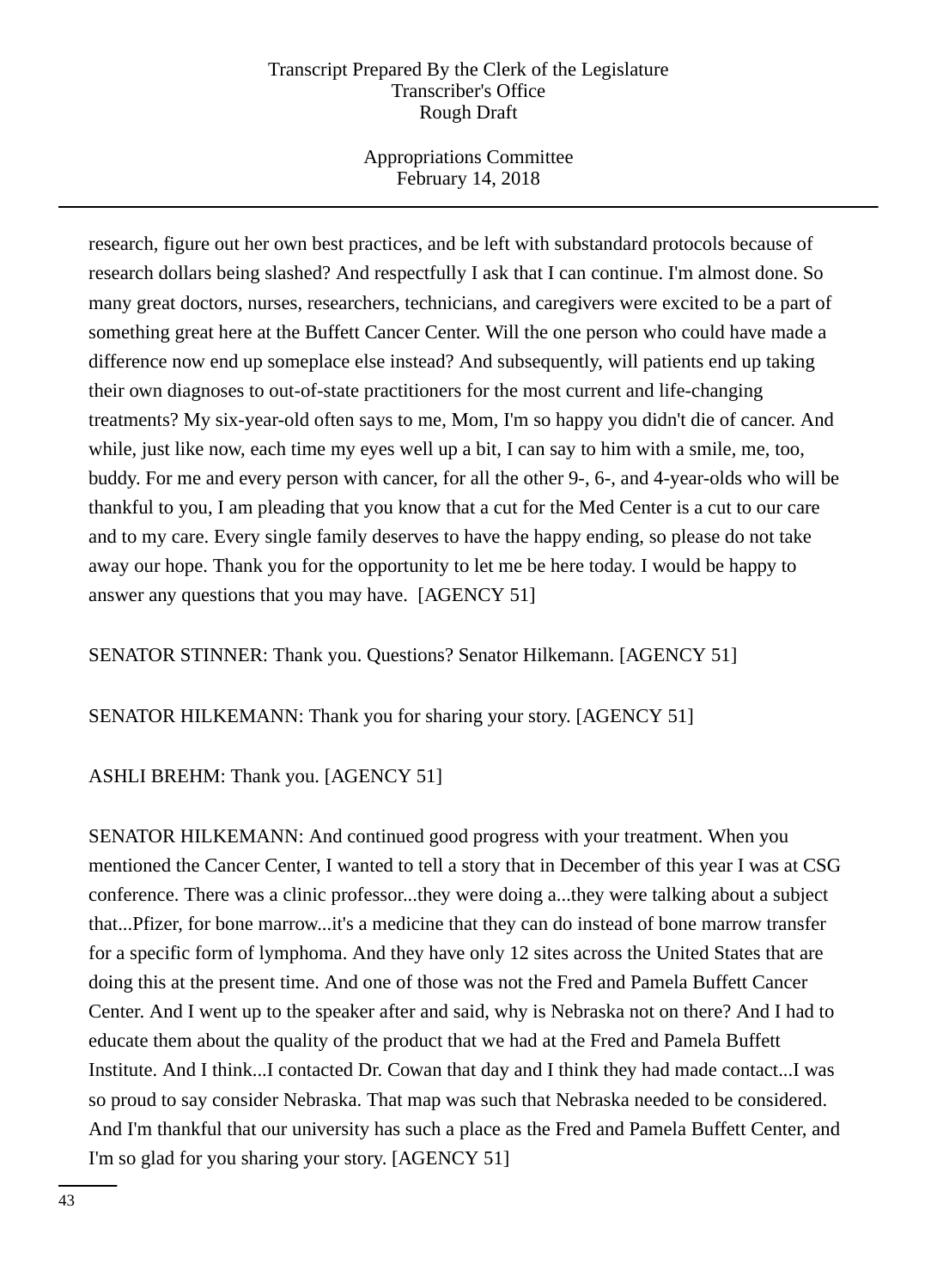Appropriations Committee February 14, 2018

## ASHLI BREHM: Thank you. [AGENCY 51]

SENATOR HILKEMANN: Thank you. [AGENCY 51]

SENATOR STINNER: Other questions? Seeing none, thank you very much. [AGENCY 51]

ASHLI BREHM: Thank you. [AGENCY 51]

SENATOR STINNER: Afternoon. [AGENCY 51]

CARLO EBY: Afternoon. Mr. Chairman and members of the committee, my name is Carlo Eby, C-a-r-l-o E-b-y, and I serve as the student body president at the University of Nebraska at Omaha. Thank you for having me here today and for your service to the state of Nebraska. At UNO we pride ourselves on being Mavericks, someone who is an independent thinker, who is a trailblazer, and who is not afraid to break away from the herd. Today, I'm not only a Maverick but a Loper, a Husker, and a health professional's advocate as well. When I was asked to speak to you all today, the first question I asked myself was how does one man tell the story of 53,000 students, so many different backgrounds, upbringings, and experiences to share? Well, after spending some time talking to my classmates and friends, I realized that maybe my story wasn't all that unique. I'm a first-generation college student. I'm the son and grandson of house painters who put years of wear and tear on their bodies in hopes of giving the next generation a brighter future than they had. I pay my own bills; I buy my own books; I pay for my own suits; I apply for scholarships; I work over 30 hours a week; and I stay involved on campus. Like many, I came to the University of Nebraska in search of an opportunity, to pursue higher education, get a good job, start a family, and offer my children every chance to be successful because that's the Nebraska way. At UNO, this is the story of at least 44 percent of our students who consider themselves first-generation and you'll hear...(Recorder malfunction) percentages, dollar amounts, facts, figures, and other tools that were used for measuring and quantifying what these budget cuts mean to the University of Nebraska. As student body president, I have the privilege of working, living, and going to school with these so-called percentages every single day. They have faces. They have names. They have aspirations. As their elected representative, it's hard for me to share with them the kind of reductions that are being ruled out. You can see the pain and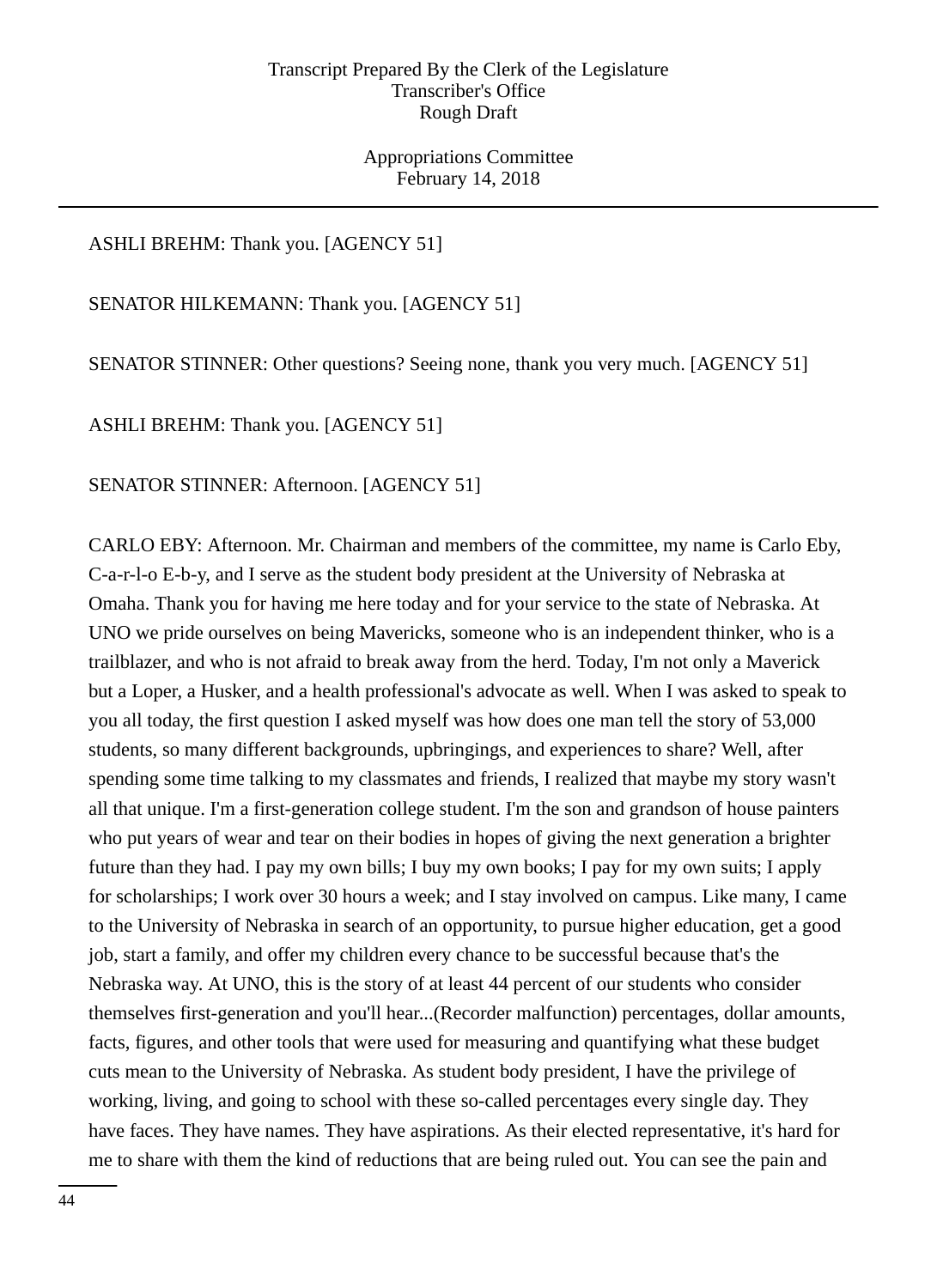Appropriations Committee February 14, 2018

confusion in students' eyes as with each cut they realize they lose yet another educational opportunity, recognize a likely tuition increase, or one less way that the university is able to serve our growing and diverse student body. I can tell you that today's marketplace in terms of student recruitment is very competitive. Students have a choice of institution that they want to go to and where there's a broad range of academic programs and a sense of momentum. Right now, because of your support, the University of Nebraska is that kind of place. Our enrollment is at a record high, our programs are nationally ranked, and we have some of the best faculty in the country. If we are forced to retreat as a consequence of budget reductions, it will be much more difficult to recruit talented young people. To be frank, those students are going to go somewhere else and they're going to take their skill set and their earning potential with them. Now a common argument that I often hear being made is that our tuition is lower than our peer groups and even with an increase we are still more affordable than our competitors, which is true. But I would like to go on the record in saying that affordable is an incredibly relative term. I encourage you to spend a day at UNO and inform students that their tuition are going to increase but don't worry because it's still affordable. Talk to students like Sara (phonetic) who wrote me saying that without her scholarship she would have no chance to attend UNO. Or go and talk to Joshua (phonetic), a veteran who served in Afghanistan who came to UNO because of the affordability and because we are ranked one of the best schools in the nation for military veterans. Or sit with someone like Vince (phonetic). He's a father of two with one semester left until graduation and cannot wait to watch his two little girls cheer as daddy walks across the stage. These are more than programs and percentages. These are the people who will ultimately shoulder the burden of these budget cuts. So the questions the senators and Nebraska citizens need to ask is this: What is the price that we pay if Sara, Joshua, and Vince and others don't get a college degree because the University of Nebraska has priced itself out of their definition of affordable? Almost 300,000 Nebraskans have completed some college but have not earned a degree. For the sake of our work force, don't we want to help more students cross the finish line and see that number go down? Now I'm a finance major. I'm a fiscal conservative and a huge proponent of operational efficiencies. The work that President Bounds and the budget response teams have done has been fantastic in finding ways to trim the budget while keeping the academic integrity of the institution. My fear and the fear of the students that I represent are that these additional cuts are going to begin to jeopardize the learning environment or inhibit their ability to complete their degree. Therefore, I ask you on behalf of the 53,000 students at the University of Nebraska and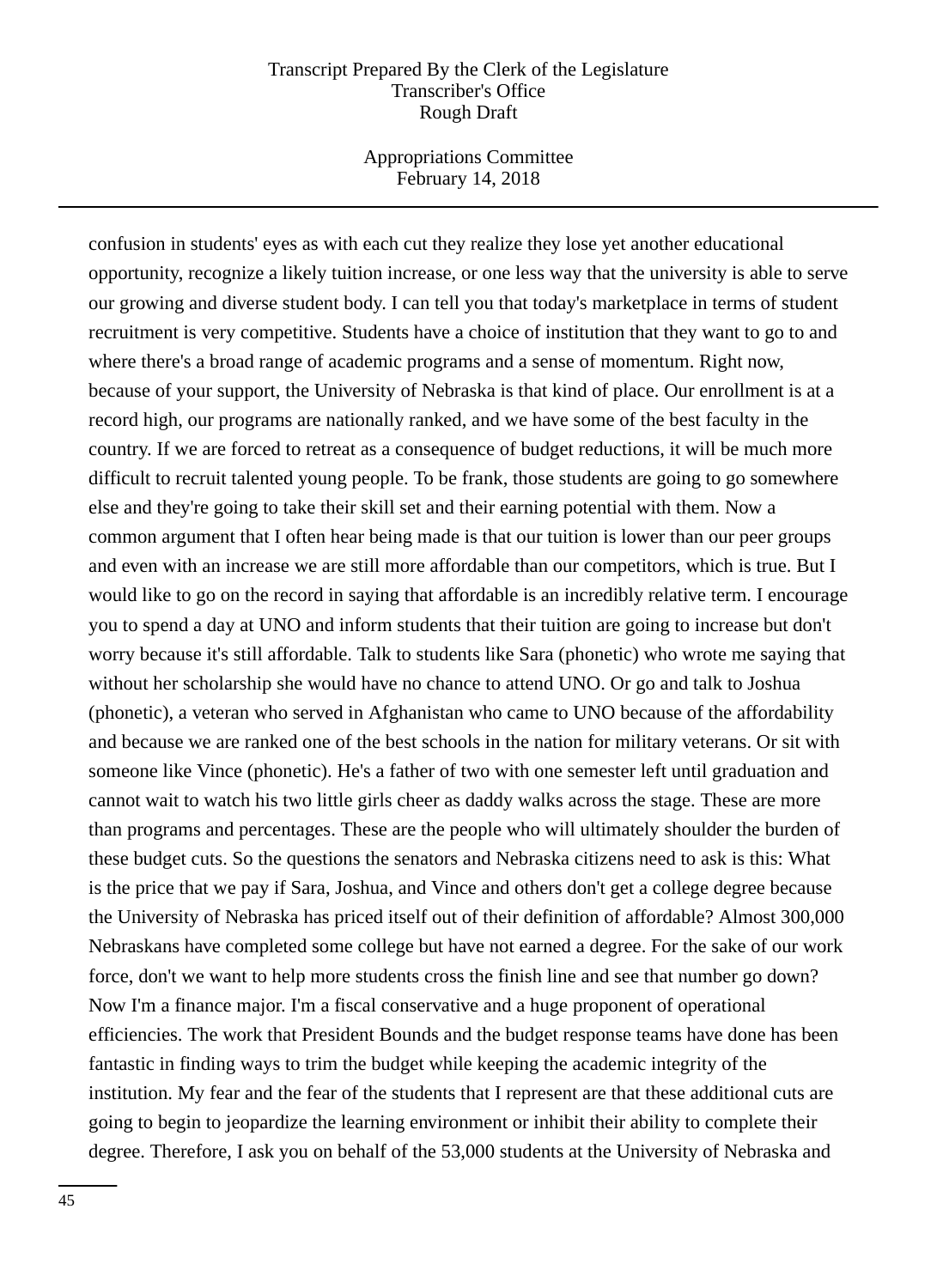Appropriations Committee February 14, 2018

the hundreds of thousands to come to make the right choice about our future. Send a message to the future students and the future leaders of this state that you care and help us maintain our momentum. Thank you. [AGENCY 51]

SENATOR STINNER: Thank you. Questions? Senator Wishart. [AGENCY 51]

SENATOR WISHART: Well, thank you so much for being here today. You're doing a great job representing the students in Nebraska. [AGENCY 51]

CARLO EBY: Thank you. [AGENCY 51]

SENATOR WISHART: Do you plan on staying in the state after you graduate? [AGENCY 51]

CARLO EBY: I do. I have a job lined up after college here so I'll be staying in Omaha as well as pursuing higher education but still staying within the University of Nebraska. [AGENCY 51]

SENATOR WISHART: Well, I hope that you will also continue your service in elected capacity and maybe we'll see you running for the Legislature some day. (Laughter) [AGENCY 51]

CARLO EBY: Thank you. [AGENCY 51]

SENATOR STINNER: Additional questions? Really an outstanding job. Thank you. [AGENCY 51]

CARLO EBY: Thank you. [AGENCY 51]

SENATOR STINNER: Senator Bolz. [AGENCY 51]

SENATOR BOLZ: Thanks for being here this afternoon. And maybe to lighten up the committee hearing just a little bit, I'm going to ask you some questions. You said you work 30 hours a week. [AGENCY 51]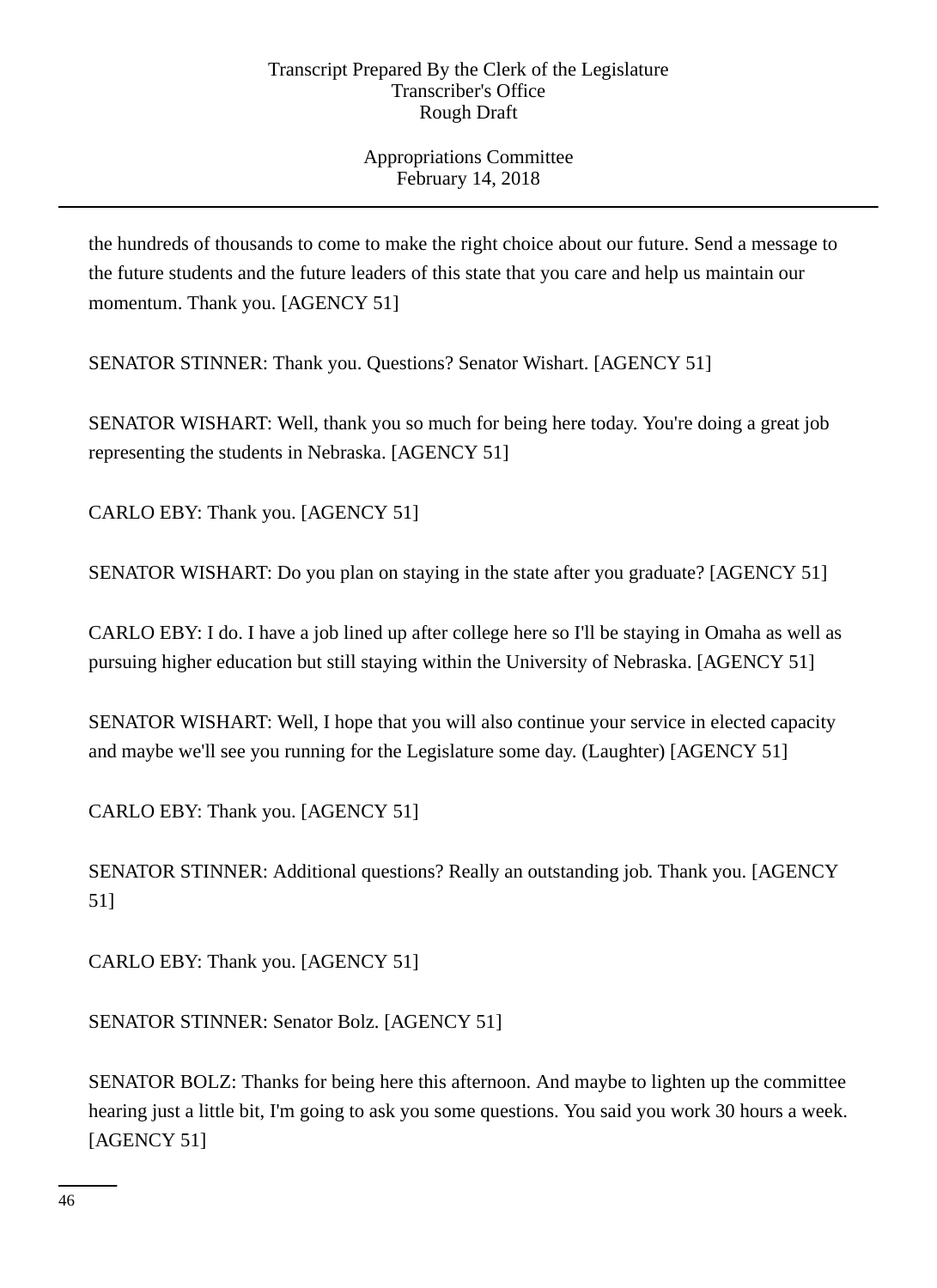Appropriations Committee February 14, 2018

CARLO EBY: Yes, ma'am. [AGENCY 51]

SENATOR BOLZ: So you pay income taxes. [AGENCY 51]

CARLO EBY: Yes, ma'am. [AGENCY 51]

SENATOR BOLZ: Did you use your earnings to buy that tie? [AGENCY 51]

CARLO EBY: I did. [AGENCY 51]

SENATOR BOLZ: So you pay sales taxes. [AGENCY 51]

CARLO EBY: I do. [AGENCY 51]

SENATOR BOLZ: Did you drive down here from Omaha? [AGENCY 51]

CARLO EBY: I did. [AGENCY 51]

SENATOR BOLZ: So you might pay gas taxes. [AGENCY 51]

CARLO EBY: Yes, ma'am. [AGENCY 51]

SENATOR BOLZ: Okay. So the point I'm trying to get to is that you're a taxpayer too, right? So I think sometimes we have a conception of what a taxpayer is and I think probably everyone in this room is a taxpayer. And I think it's important to remember that it's not a stereotype or a person who's just one of the masses. It's people who care about higher education and care about their future here in the state. So I appreciate not only your testimony but the fact that you're a contributing part of our tax system. [AGENCY 51]

CARLO EBY: Thank you. [AGENCY 51]

SENATOR STINNER: Senator Hilkemann. [AGENCY 51]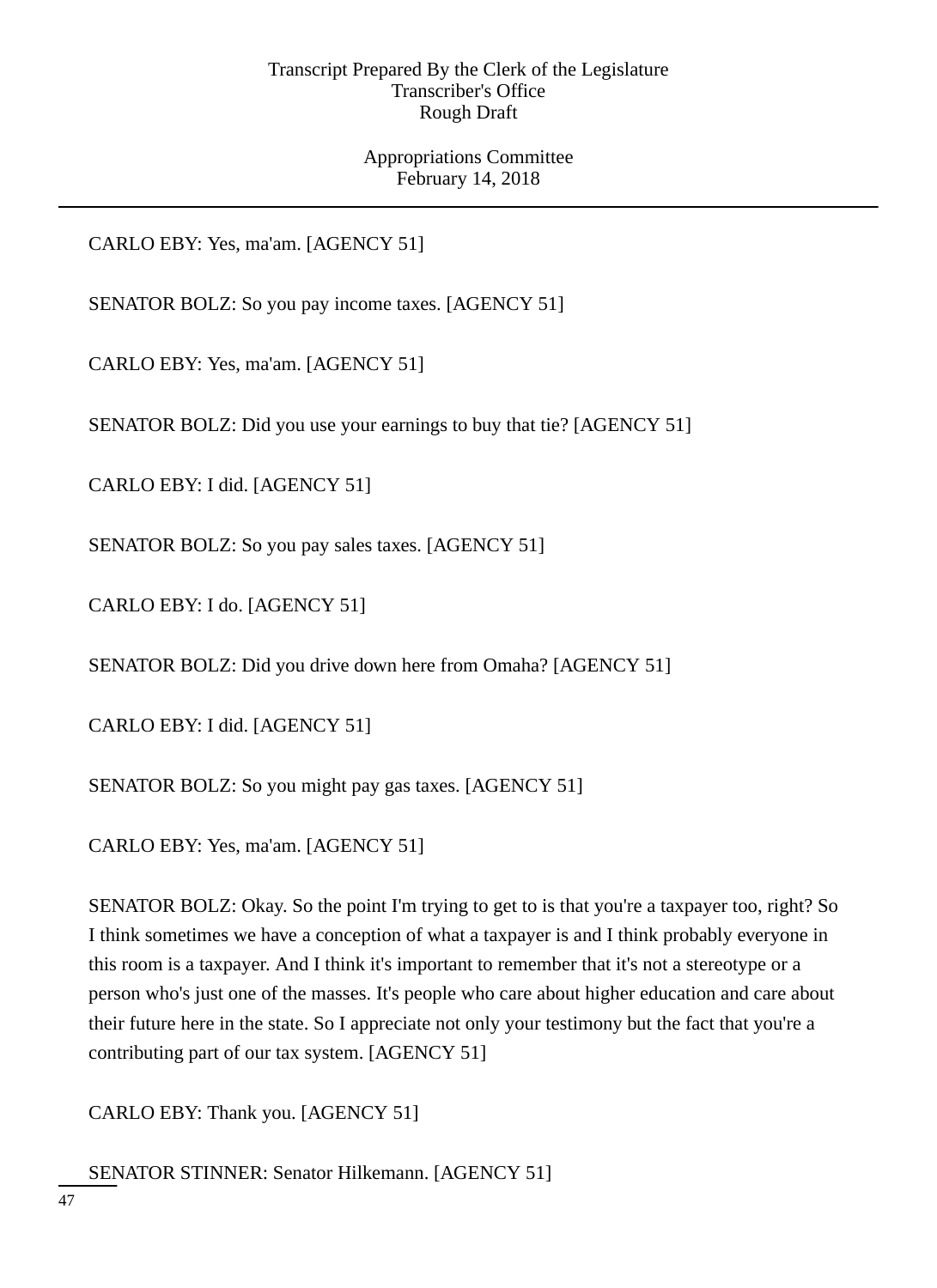Appropriations Committee February 14, 2018

SENATOR HILKEMANN: Just a quick comment, Carlo. When I met with those professors, they said...I said, what's the quality of your student? They said, the best we've ever had. They sent one of the best down here. You did a wonderful job. Thank you. [AGENCY 51]

CARLO EBY: I appreciate it. Thank you. [AGENCY 51]

SENATOR STINNER: Thank you. [AGENCY 51]

CARLO EBY: Yep. Thank you. [AGENCY 51]

SENATOR STINNER: Thank you. [AGENCY 51]

TONN OSTERGARD: Good afternoon. [AGENCY 51]

SENATOR STINNER: Good afternoon. [AGENCY 51]

TONN OSTERGARD: (Exhibit 4) Mr. Chairman and members of the Appropriations Committee, my name is Tonn Ostergard, T-o-n-n O-s-t-e-r-g-a-r-d, and I am the chairman and CEO of Crete Carrier Corporation headquartered here in Lincoln, Nebraska. Thank you for this opportunity to testify in support of one of the most important institutions in our state, our university. Today, I'm wearing a couple of hats. First, and maybe the hat of which I'm most proud, is that I'm here today representing over 187,000 University of Nebraska alumni living in the state. I'm also fortunate to be active in the business community, which is a close partner to the university in building our future work force. I also serve on the Revenue Forecasting Board, so I understand the challenges of tax revenue you're facing. Finally, I am also here in the capacity as past chairman of the University of Nebraska Foundation, which supports the university through private fund-raising. Recently I had the opportunity to lead the \$84 million, entirely privately funded effort for the Howard L. Hawks Hall, the new College of Business at UNL, where the next generation of Nebraska business leaders are being educated. I've been fortunate and very lucky to have spent many years working alongside fellow alumni and friends, people who care about the university, who recognize its vital link to the success of the state, and who want to see it change other people's lives as it's changed theirs. Here's what I've learned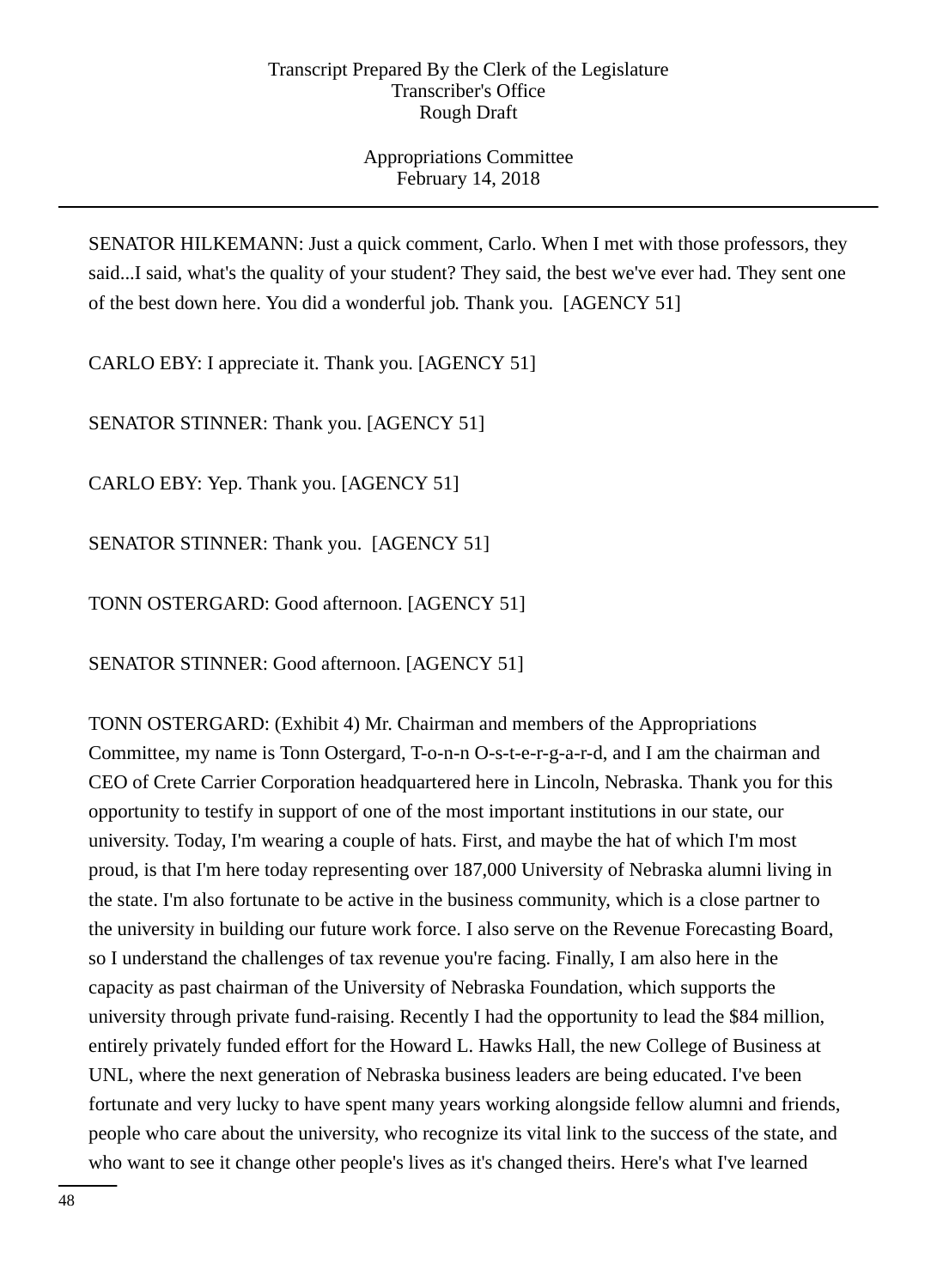Appropriations Committee February 14, 2018

from those experiences. The connections and the commitment that the alumni and friends of the university and around the world have for their university is truly remarkable. Truly there is no place like Nebraska all around the globe. Last fiscal year alone, a record high number of almost 45,000 people gave to the University of Nebraska. That tells me about the sense of momentum and opportunity in our state and the fact that those people want to continue to be a part of the university that helped change their life. Let me take this moment just to clear up one common misconception about the Foundation. The Foundation, thanks to our very generous donors, is very fortunate to have an endowment of about \$1.7 billion. But the reality of it is 99 percent of these funds are restricted and not available for the general support of the university. It's not a piggy bank that we can tap into and use to support the university. Those funds are endowed funds committed to specific purposes like scholarships, professorships, and programs established by generous donors. This makes the private dollars a vital supplement to, but not a replacement for, the state dollars. The university is truly a private-public partnership working for the common good of our state. Historically, about two-thirds of the gifts received by the university through the Foundation go to capital projects, the state-of-the-art facilities where our students learn. Without the generous support of our donors, the university would not have the new Fred and Pamela Buffett Cancer Center or the new College of Business I mentioned earlier. Donors also support the scholarships each year for university students, because they know how important a college degree is in today's work force--and I think Carlo is just an outstanding example of that- and they want to make sure and help that higher education is the economic opportunity, is affordable to all young people. Our goal is that our children and our grandchildren will have the same opportunities that we did to earn a degree, find a job in Nebraska, stay here and live, and work and raise a family. Donors invest in life-changing research, because they see the university has attracted some of the world's best doctors and scientists in areas like medicine and agriculture and want to make sure they keep doing the work here in Nebraska. And the private sector invests because they see the state working along...they see that the state has long been active as a partner in shared efforts to grow our state. Look at the Cancer Center or iEXCEL projects at UNMC. Both projects were made possible only because the state and the private sector stepped up and provided generous support. I know, Senators Stinner and Hilkemann, I know you have been involved in those projects and know how important it is to our healthcare and addressing the critical talent shortages. Alumni and friends of the university want to keep this momentum going. We want to help you grow Nebraska, strengthen our economy; but to do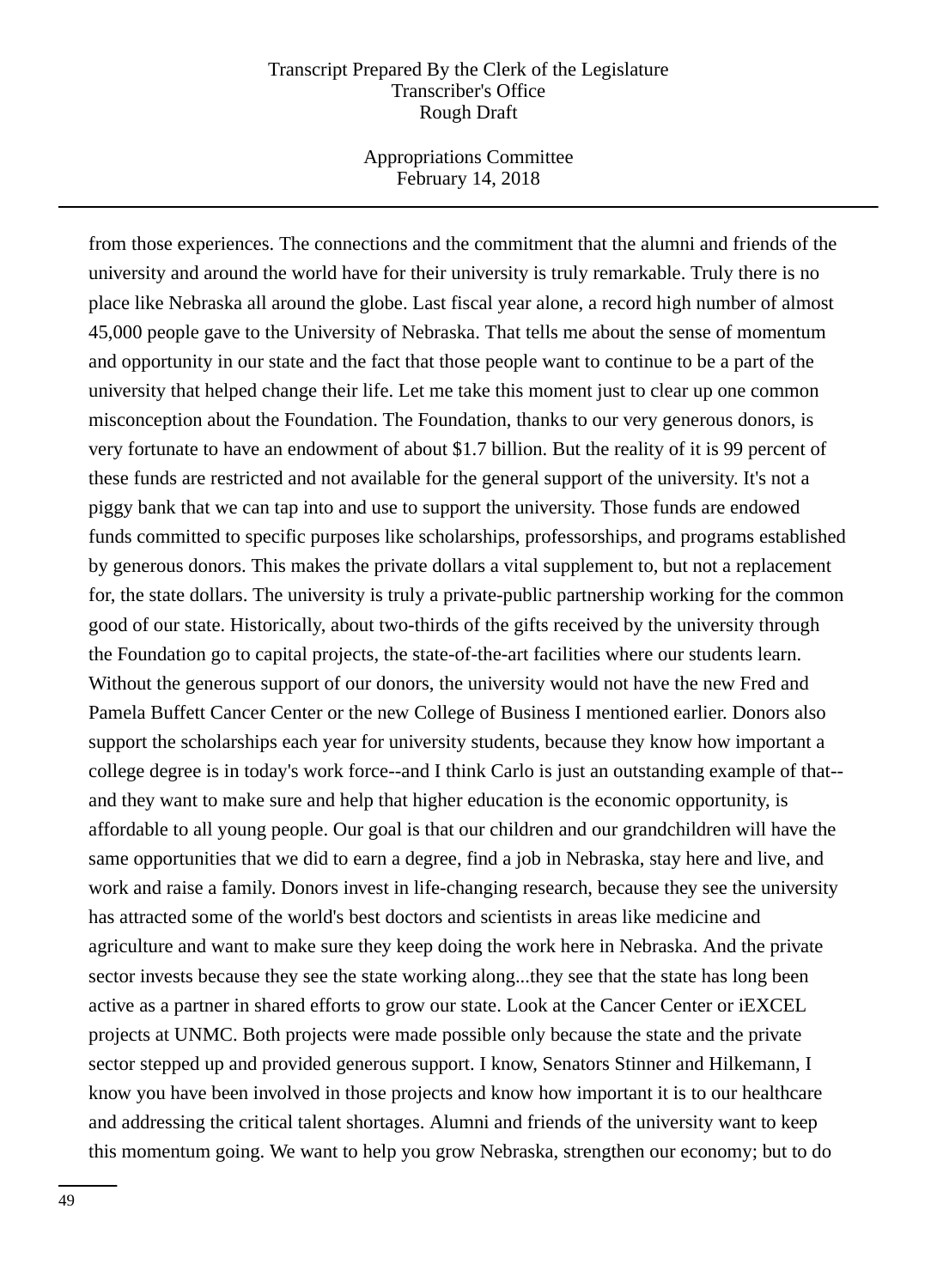Appropriations Committee February 14, 2018

that, we need to maintain our tradition of partnership. Senators, as has been stated, the university provides a great return on that investment like few institutions...and that \$6 for...\$6 are returned for every \$1 invested. As a business executive, I also know organizations can't cut their way to prosperity, especially in an environment where it is as competitive as it is today. The image of our state matters. A great deal of the work we do to attract and retain top talent and leading companies. While organizations need to be prudent and exercise sound management, successful organizations make strategic investments, even in downtimes, that will propel them into the future. Successful organizations are growing organizations. For the state to be successful, we must chart a path towards growth that will expand, not restrict, our revenue sources. Dollars allocated to the university provide the highest return on investment and will help our state grow and diversify our revenue. I, along with other business leaders that have united our voices under the One Nebraska group, feel strongly that maintaining our appropriate level of investment in the university is essential for our state. Thank you for your time, and I'd be pleased to answer any questions. [AGENCY 51]

SENATOR STINNER: Thank you. Questions? Senator Hilkemann. [AGENCY 51]

SENATOR HILKEMANN: Thank you for being here today. You said that our endowment is \$1.7 billion. [AGENCY 51]

TONN OSTERGARD: Yes, sir. [AGENCY 51]

SENATOR HILKEMANN: How does that compare with other Big Ten universities? [AGENCY 51]

TONN OSTERGARD: I don't know that number right off the top of my head. But I think relative to our size especially, I think we're very fortunate with the size of our endowment. But clearly, other schools like Michigan probably are significant...Northwestern, etcetera, would be much bigger, but I think relative to our size it's very good. [AGENCY 51]

SENATOR HILKEMANN: Okay. Thank you. [AGENCY 51]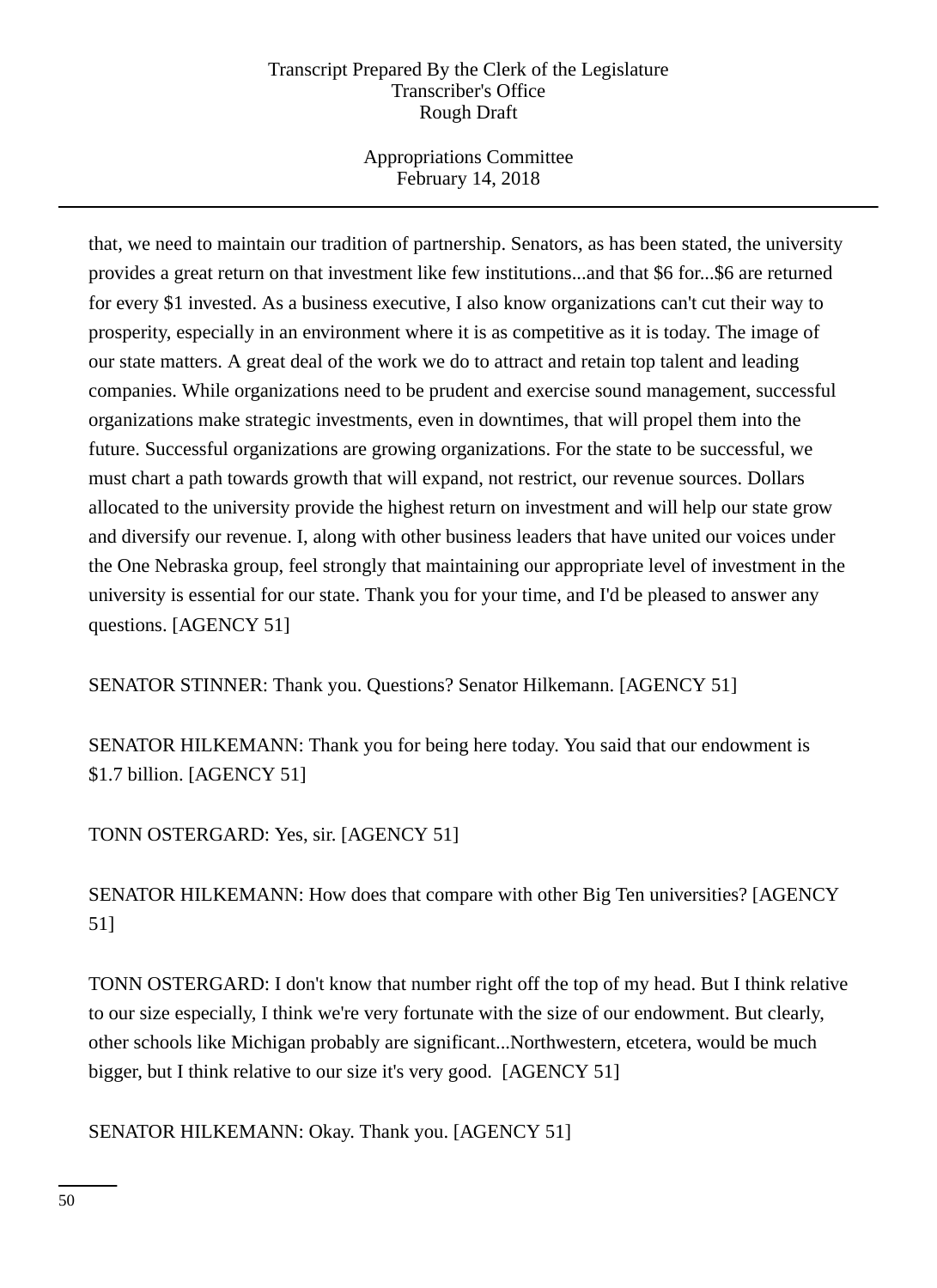# Appropriations Committee February 14, 2018

SENATOR STINNER: Additional questions? Senator Bolz. [AGENCY 51]

SENATOR BOLZ: Would you like to just briefly say a little bit more about who makes up One Nebraska? [AGENCY 51]

TONN OSTERGARD: Well, I know probably best to defer that to Mike Flood later who I think is going to speak on behalf of One Nebraska. [AGENCY 51]

SENATOR BOLZ: Very good. Thank you. [AGENCY 51]

SENATOR STINNER: Additional questions? [AGENCY 51]

TONN OSTERGARD: Thank you. [AGENCY 51]

SENATOR STINNER: I expect a really good revenue forecast. [AGENCY 51]

TONN OSTERGARD: Thank you. (Laughter) [AGENCY 51]

SENATOR STINNER: Afternoon. [AGENCY 51]

MARC LeBARON: Good afternoon, Chairman Stinner and members of the Appropriations Committee. My name is Marc LeBaron, M-a-r-c L-e-B-a-r-o-n, and I am chairman and CEO of Lincoln Industries. We are a manufacturing and technology-based coating company here in Lincoln. I am here this afternoon to testify on behalf of both myself and the Lincoln Chamber of Commerce in support of the University of Nebraska and in opposition to the proposed budget cuts to the university. As a businessman, I am familiar with the challenges of setting priorities under a budget. I appreciate and commend the work that each and every member of this committee does in trying to set priorities in building a balanced budget for this state. The Lincoln Chamber and I firmly believe the University of Nebraska is an essential component of our statewide economy and that the cuts being proposed will irrevocably weaken the university in its effort to help and support business and agribusiness across the state. Businesses work closely with the university on a daily basis in areas such as ag research, materials research, plants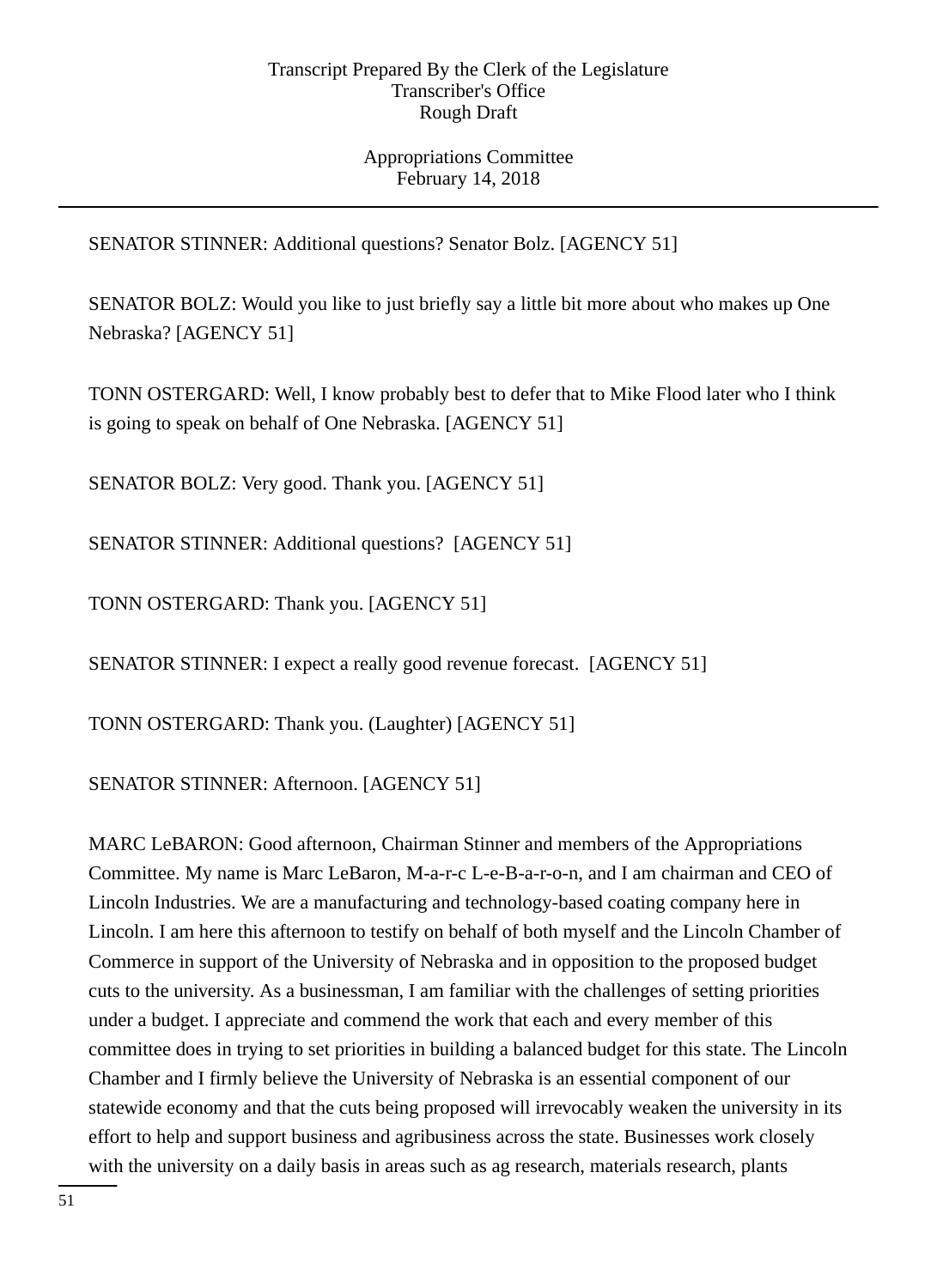Appropriations Committee February 14, 2018

genetics, robotics, computer science, actuarial science, management, and engineering. But most importantly, the university educates and prepares students that are the backbone of our businesses, both today and tomorrow. Our business, our citizens, and the students and faculty have already felt the impacts of budget cuts to the university. More cuts of the magnitude being contemplated could cause damage that we'll eventually need to spend more tax dollars to repair. Budget cuts, as you all know, have already exceeded \$49 million in recurring shortfall. It's been talked about the return on investment that the university generates within the state, and I think as a businessman we certainly see that. The Lincoln Chamber considers the university a productive expenditure that pays dividends to each and every Nebraska citizen. Now, despite making up only 13 percent of the state's budget, the university is being asked to shoulder one third of the cuts. As a businessman, I personally know how important the university is to employers in the state. Virtually every Nebraska business identifies work force development and work force availability as the major issues inhibiting business growth and expansion in Nebraska. The university draws new people to our state and educates our future talent pool. At Lincoln Industries, we recruit extensively at the university. We typically have a minimum of 15 interns, many of which we'll eventually hire as full-time employees. The majority of our management, engineers, chemists, marketing, and salespeople are all University of Nebraska graduates. In fact, six of the eight officers of our company graduated from the University of Nebraska. And our story is not unique. Hundreds of other Nebraska businesses could come up here and tell you a very similar story and these businesses employ tens of thousands of people throughout the state. The reduction in funding will most certainly have a long-term impact on both the quantity and quality of students graduating from the university. Brain drain is a real issue. Keeping young Nebraska students in the state and attracting the best and the brightest students from around the world is critical to our state's business future. The University of Nebraska does that. I urge you to reject these drastic cuts. We need to keep the University of Nebraska funding at a level that aligns with its role in building our economic system and our businesses in Nebraska. Thank you for your consideration, and I would be happy to answer any questions. [AGENCY 51]

SENATOR STINNER: Questions? Senator Wishart. [AGENCY 51]

SENATOR WISHART: Well, Marc, thank you so much for being here today. I don't want to put you on the spot, but I know that you're somebody who has been a champion for the arts and for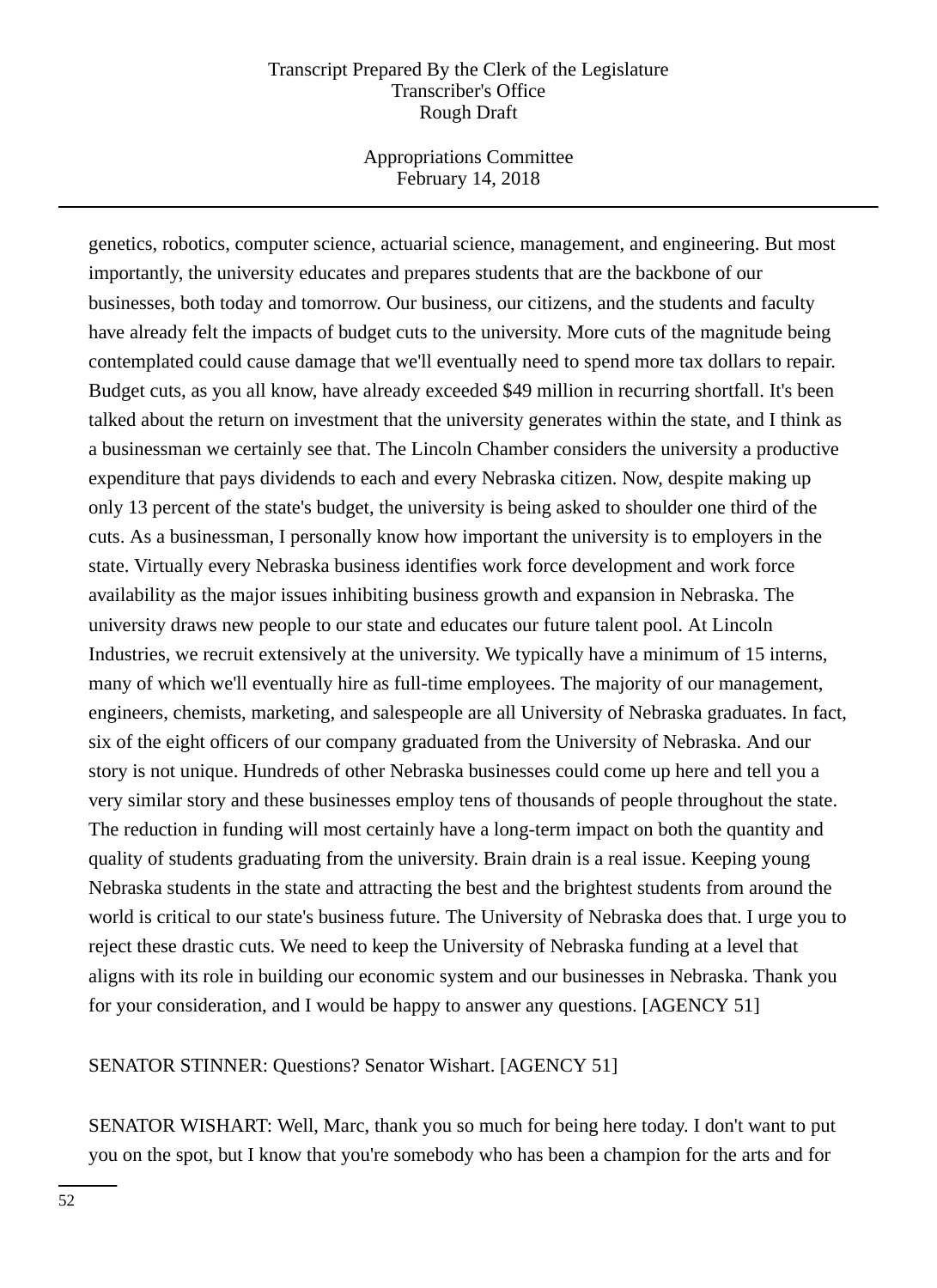Appropriations Committee February 14, 2018

the Nebraska Cultural Endowment. And, you know, on the chopping block is art history. Wanted to just give you a moment to speak at all to the importance of art education. [AGENCY 51]

MARC LeBARON: A little different story than I came here to talk about, but absolutely. (Laughter) Arts history, arts education, the arts in general I think are really...I'll attack it from two perspectives. One is I think it's a vital part of providing well-rounded people that understand the importance of how that impacts our lives each and every day. I also know that today trying to recruit millennials to Nebraska, trying to retain people that are younger here, things like the arts, visual arts are incredibly important. And I think when we look around very successful communities around the country, those that have really aggressive arts programs, community arts programs also do very well economically. [AGENCY 51]

SENATOR WISHART: Yeah. Thank you. [AGENCY 51]

SENATOR STINNER: Additional questions? Seeing none, thank you. [AGENCY 51]

MARC LeBARON: All right. Thank you. [AGENCY 51]

SENATOR BOLZ: Good afternoon. Go right ahead. [AGENCY 51]

RICH HERINK: Good afternoon, Chairman Stinner and members of the Appropriations Committee. My name is Rich Herink, R-i-c-h H-e-r-i-n-k. I live in Lincoln and I'm market president of First National Bank, which is an all privately held Omaha banking company with banks throughout the state. But today I'm here representing the Nebraska Chamber of Commerce and Industry, of which I'm serving as this year's board chair. The Nebraska Chamber of Commerce and Industry has over 1,800 members across the state, and I'm here on their behalf. Today I'm here to testify in opposition to the proposed budget and to indicate that we would be supportive of a budget that has less drastic cuts to the university. I'm going to talk about, briefly, about three primary concerns of our members: that's work force development, public-private partnerships, and return on investment. Each year the Nebraska Chamber holds fall forums for our members throughout the state from Scottsbluff to Omaha. We usually hold 30 to 36 of these. We survey our members each fall who attend these forums about their business concerns, and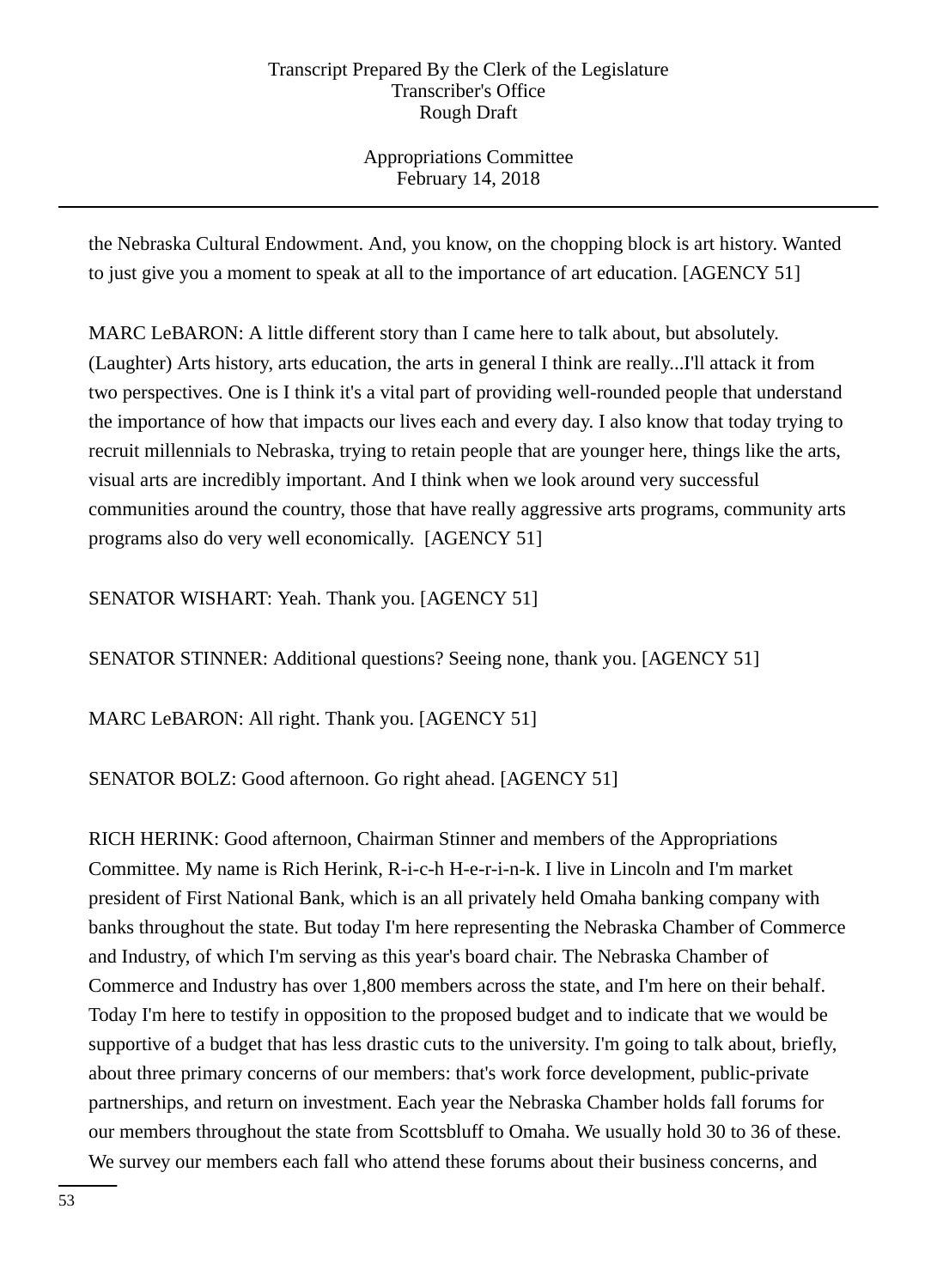Appropriations Committee February 14, 2018

last fall 80 percent of those that responded to our survey listed work force development as the number one issue for their business and in their community. That's the sixth year in a row work force is the number one issue that's holding back companies in Nebraska from growing. We know that the University of Nebraska graduates roughly 11,000 students each year, and the university students are among those that have the highest interest in working in our state and living in our state and raising the next generation in our state. We believe that the funds appropriated to the university help to develop our greatest asset, and that's our present and future work force. We also recognize that robust public-private partnerships provide for great returns for our state. We needn't look farther than the new world-renowned Cancer Center in Omaha or the Daugherty Water for Food initiative which will provide research and resources to help ag producers feed the world. When the university is strong and looking to the future, private dollars will follow and want to partner with the university. We believe that funds appropriated to the university is one of the best use of tax dollars for a strong return of investment. That's been mentioned several times. Drastic cuts this year would set the university back several years in key areas affecting work force and investment. We need to continue to retain work force, recruit work force from outside the state, and help Nebraskans to grow and compete in a global economy. Thank you. Are there any questions? [AGENCY 51]

SENATOR BOLZ: Questions from the committee? Seeing none, thank you for your input. [AGENCY 51]

# RICH HERINK: Thank you. [AGENCY 51]

STEVE SELINE: Good afternoon. Madam Chairman and members of the committee, I am Steve Seline, S-t-e-v-e S-e-l-i-n-e. I'm a past chairman of the Greater Omaha Chamber of Commerce and current chairman of the Chamber's public policy committee and am representing the Chamber and its over 3,000 members today in support of funding the University of Nebraska. I appreciate the opportunity to share our views. We want to emphasize the importance of the university to the state and to the communities across the state as you deliberate difficult budget adjustments. From our view of the world, this is about economic development. This is about work force. This is about attracting people to Nebraska. This is about keeping people in Nebraska. And this is about the quality of life in Nebraska. What Nebraska needs to succeed and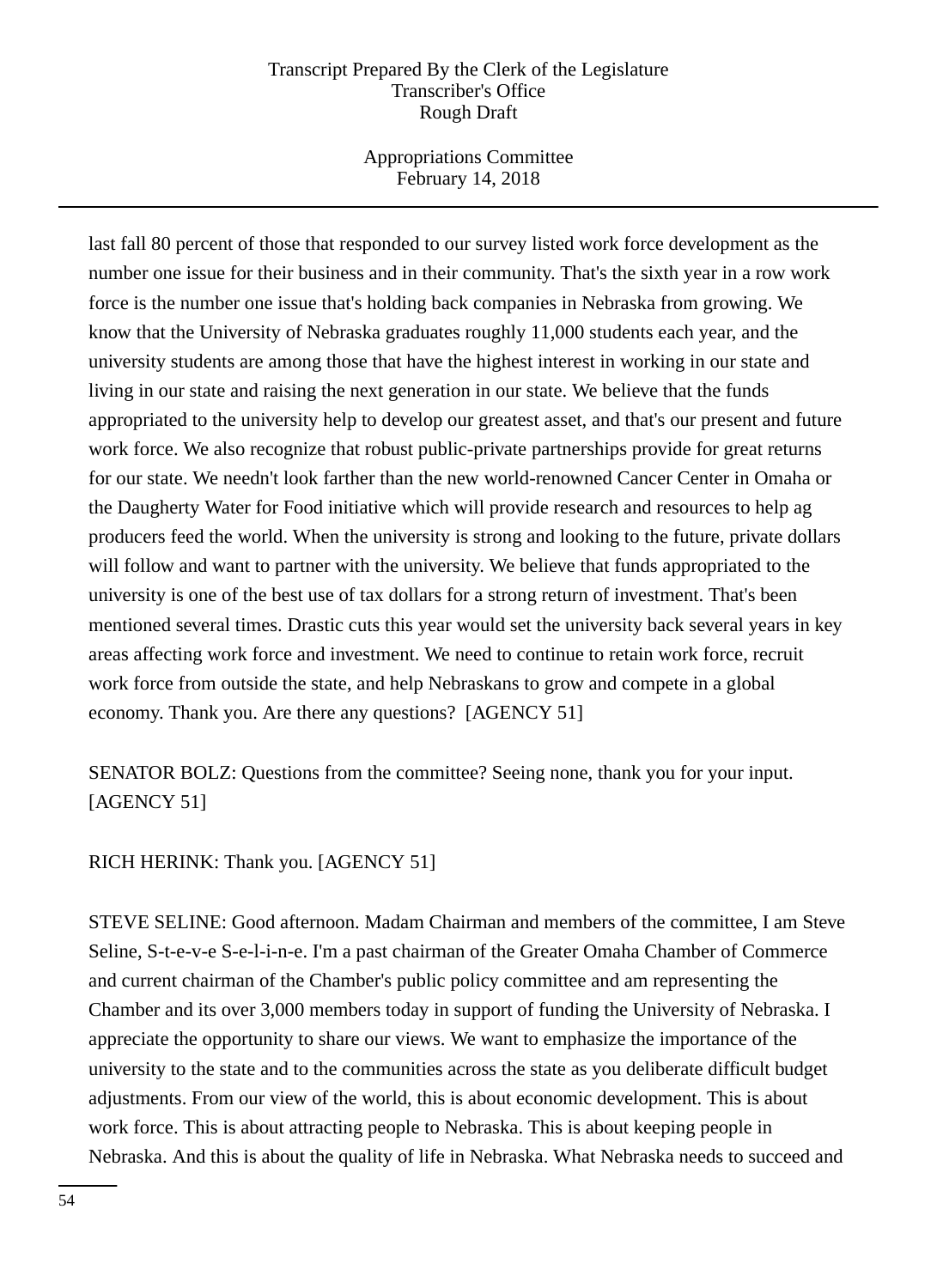Appropriations Committee February 14, 2018

prosper, what every community in Nebraska, urban and rural, needs is more people. We believe one of the ways to attract people, and just as importantly jobs to our state, is to offer outstanding educational opportunities, especially at the university level. As business owners and executives, we talk a lot about franchises and brands, those things that set a business apart from its competition. In the competitive world between states, your brand is always associated with the higher education opportunities available in your state. When a state cuts back on higher education, it sends a message that higher education is not a priority. In Omaha, we are acutely aware of the value of the Medical Center, of the University of Nebraska at Omaha to the economic vitality of our community and our state. We are employing UNO graduates at all levels of our companies, and we are seeing the momentum that UNO has achieved. It is with some difficulty that I admit that the graduates who we see from UNO are much smarter and better prepared than when I graduated in 1975. I think Carlo is pretty good evidence of that. At the same time, Omaha is welcoming the outstanding researchers and faculty that are attracted to the Buffett Cancer Center and to the Medical Center itself. Again, this institution has more momentum than ever before. It is impacting our community by drawing intellectual capital to our city and to our state. We see the value of the lifesaving treatments developed at UNMC changing families in our community every day. We see the bright future for these institutions and believe that UNO and UNMC, along with the rest of the university system, will feed the economic growth necessary to bring prosperity to our state. Thank you for your consideration, and I would be glad to answer any questions. [AGENCY 51]

SENATOR BOLZ: Thank you. Do we have any questions from the committee? Go ahead, Senator Hilkemann. [AGENCY 51]

SENATOR HILKEMANN: Thank you, Senator Bolz. Steve, thank you for being here today. I know that as part of the Chamber you're probably active in trying to recruit new businesses to the city of Omaha. [AGENCY 51]

STEVE SELINE: Absolutely. [AGENCY 51]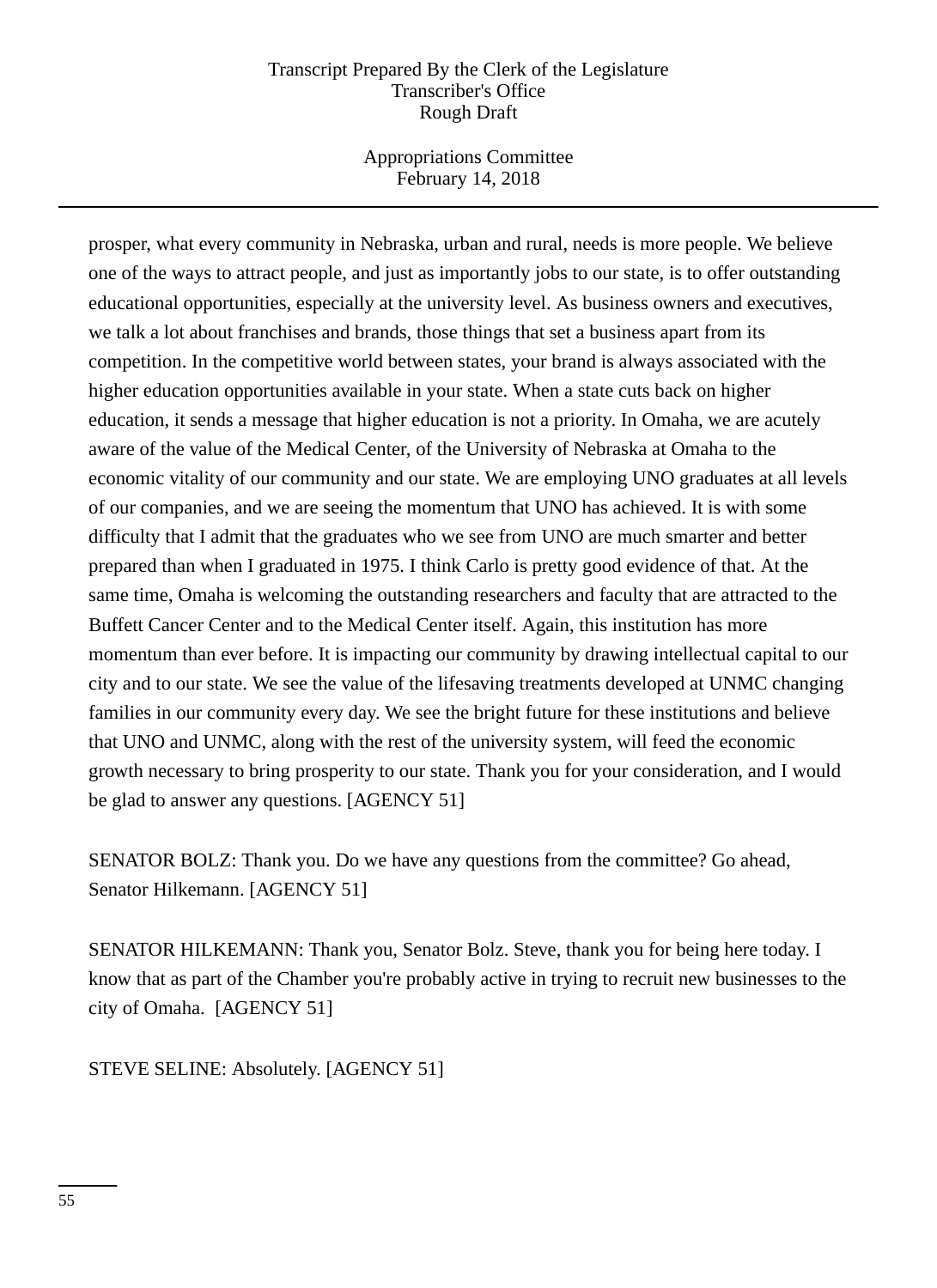Appropriations Committee February 14, 2018

SENATOR HILKEMANN: When these companies come in and check out, how important...what emphasis do they put on the higher educational opportunities that are available to their company as well as to their employees? [AGENCY 51]

STEVE SELINE: Senator, one of the most important things that we're doing is adding people to...or adding jobs to the state and especially to the city that are higher paying so that they generate higher tax revenue and so that they become a situation where those kind of jobs are important. And the only way to add those higher value jobs is to have an educational opportunity that goes in and located near to where they are. Those educational opportunities provide the incentive for them to bring their people to the state of Nebraska. I'm not just talking about high tech. I'm talking about medical technology. I'm talking about biotech. I'm talking about all the other things that you hear about now that we're on the cutting edge of. And frankly, the Med Center especially and the University of Nebraska at Omaha have been integral to making that happen in the Omaha community and in Sarpy County and the surrounding area. And I think I can say without being too presumptuous that the same thing is true in Lincoln and that the University of Nebraska at Lincoln has added to the...clearly added to the ability to attract those higher-end jobs to the state of Nebraska. [AGENCY 51]

SENATOR HILKEMANN: Follow that up with just a comment. When I met with those professors, one of them was in the business department. One of the questions, what joy have you found by being here at the university? And one of those persons said, I think that he had...there had been four or five of the CEOs of our major companies that he had thought he'd been about 40 years at the institution and how much joy it had been to see how well his students had done and what advantages that they had been to Omaha. [AGENCY 51]

STEVE SELINE: Yes. It's...I'm afraid that I'm one of the lowest of the alumni of the organization in terms of achievements, but those guys are...I see my classmates doing outstanding work, both as lawyers, as doctors, as basically Indian chiefs, too, in terms of the leadership that they provide in the community. So we're very proud of the UNO alumni group. [AGENCY 51]

SENATOR HILKEMANN: Thank you. [AGENCY 51]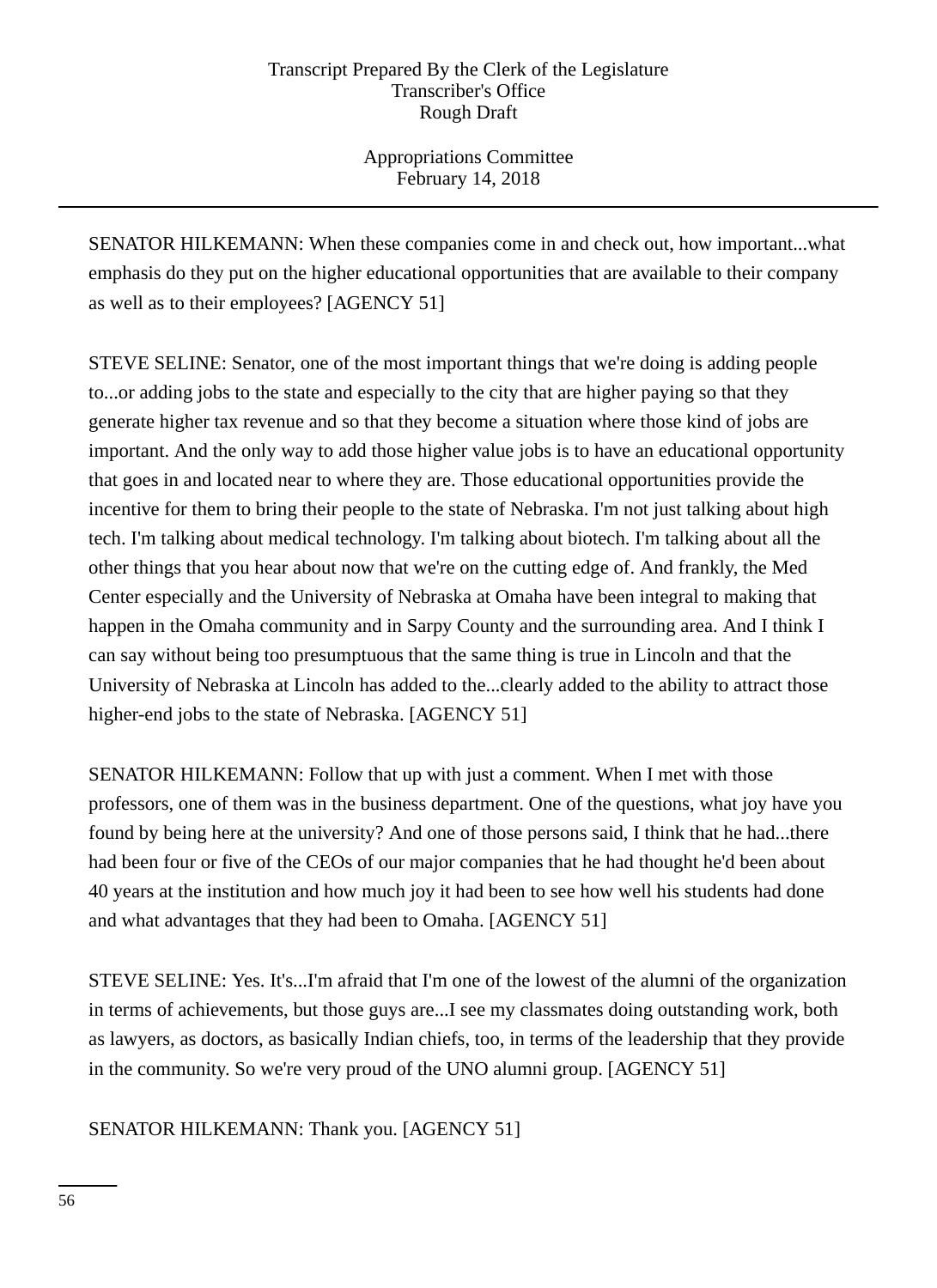Appropriations Committee February 14, 2018

# SENATOR STINNER: Senator Vargas. [AGENCY 51]

SENATOR VARGAS: Just a question. Yeah, I agree there's a talent gap and I think we need to address that. Can you talk a little bit from a public policy standpoint if we're going to need to keep up with the growth here and figure out a way to also balance the budget? Are there any revenue-generating mechanism that you're seeing that we're taking up in the Legislature that would help us offset in the long term a way to build revenue to support the university? [AGENCY 51]

STEVE SELINE: Well, Senator, it's difficult for me to cross the line and to be able to talk about that so let me talk about it from a Chamber standpoint rather than as an advocate for the university. I think from the Chamber standpoint the growth that we're seeing is more than exceptional right now. We have the lowest unemployment rate in the history of Omaha. We have a situation where we are looking at higher end jobs coming to town, the Facebook datacenter coming to town is all \$80,000-plus jobs. These things that are coming are a direct result of the fact that the university attracts those kind of positions and puts us in a position to be able to say to them not only when you come here do we have an educated work force, but the people that you bring with you we will be able to give graduate educations to and be able to move them farther down the line. And I got to tell you, I thank the university administration for being very farsighted in how they've approached all these things. [AGENCY 51]

# SENATOR VARGAS: Thank you. [AGENCY 51]

SENATOR STINNER: Thank you. Thank you very much. Good afternoon. [AGENCY 51]

BART RUTH: (Exhibit 5) Good afternoon. Chairman Stinner and members of the committee, my name is Bart Ruth, B-a-r-t R-u-t-h, and I am immediate past-president of the Agriculture Builders of Nebraska, a network of 200 agricultural leaders from across the state. I am the sixth generation to live on the Ruth homestead in Butler County, and a 1981 graduate of the university College of Agriculture. For the third time in as many years, I am here today to voice my support for the University of Nebraska and the role that it plays in growing the economy and developing the human capital necessary for continued growth in our state. No one understands better than I,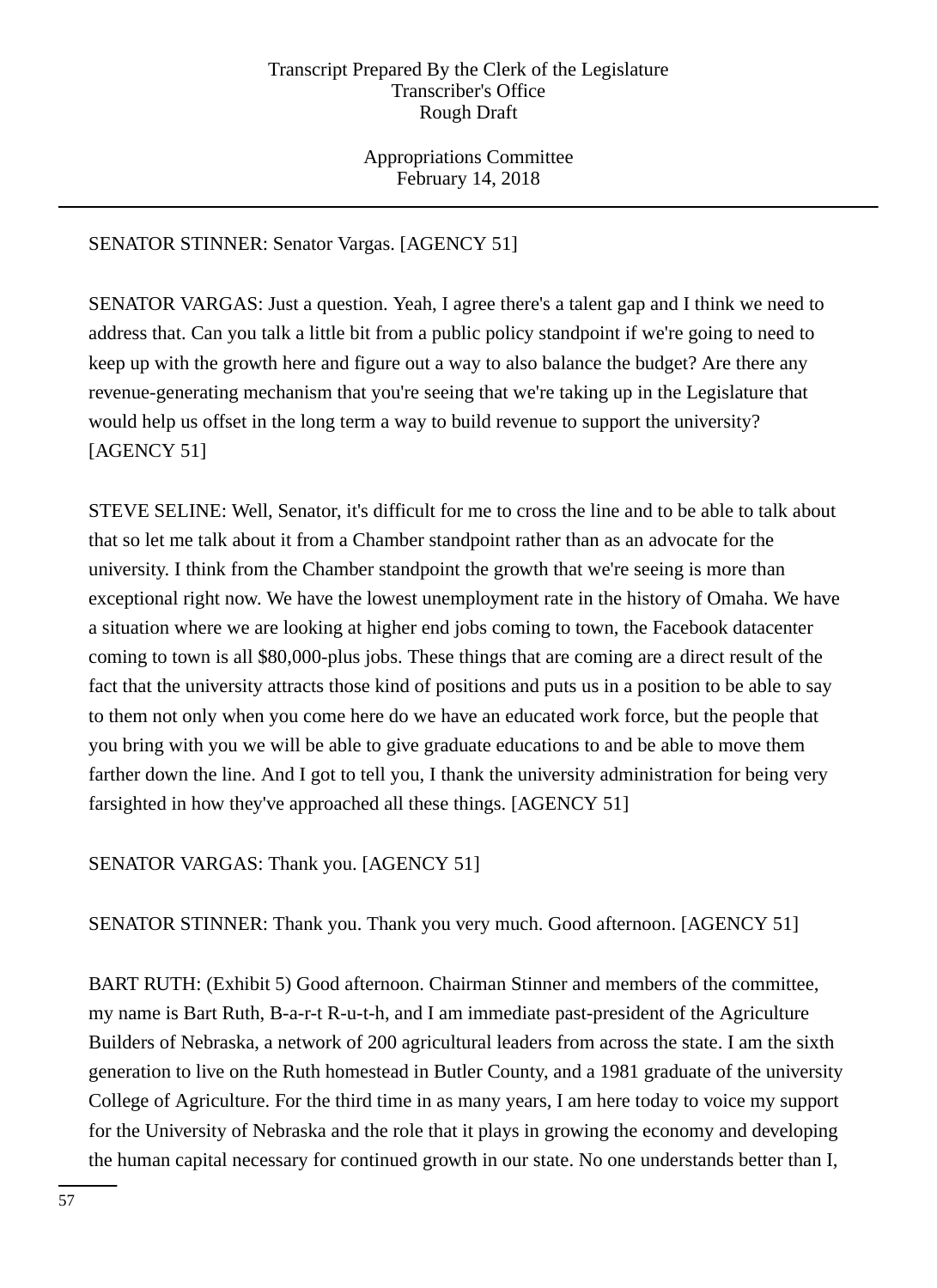Appropriations Committee February 14, 2018

and other producers around the state, that today's agricultural economy is in a different place than it was just a few short years ago. I also understand that producers such as myself, as well as the state of Nebraska, must make hard choices when revenues fall or margins decrease. But the place to make concessions is not in expenditures that provide long-term returns and those that must be considered as strategic investments. In our farming operation, we continue to plant the best hybrids, maintain soil fertility through prescription applications, invest in efficient irrigation, and strive to produce top yields. While we may delay new equipment purchases for another year, we consider seed and fertilizer as strategic investments. In other words, we intend to grow our way out of tight margins. In much the same way, developing human capital is a long-term investment. Developing a skilled work force is critical for bringing new employment opportunities to all corners of the state and keeping youth in our communities outside of Lincoln and Omaha. Making further reductions in financial support for the University of Nebraska will have long-lasting and I believe debilitating effects on our state and on our number one industry, agriculture. We need only look 65 miles to our south to see what deleterious effects extreme austerity coupled with reduced tax revenue have on a state's economy. The university's contributions to Nebraska agriculture are numerous and significant. It is not an exaggeration to say that Nebraska has become a global leader in this area thanks in large part to innovations born out of university research. Look at the Water for Food Institute, which is developing solutions for sustainably feeding a global population that will reach 9.6 billion by the year 2050. Or the university's new Food for Health Center, which is blending expertise in agriculture and medicine in ways that very few other institutions are. Or just listen to Chancellor Green talk about the Institute for Agriculture and Natural Resources' bold plans for growth in the years ahead to meet the needs of our work force and improve quality of life here and around the world. To put it simply, our university is addressing the challenges that matter. We should be proud of that and we should make decisions that keep that momentum going. I would be remiss if I didn't mention the role that the University of Nebraska Extension plays in supporting agriculture and developing leadership in all 93 counties. University of Nebraska-Lincoln Extension experts touch every corner of the state, helping people make better decisions by connecting them to research and leading techniques and offering youth development to 140,000 kids through 4-H. I'm struggling with the idea that we are considering increased funding for corrections while simultaneously weighing decreased funding for higher education despite the proven societal benefits that it brings. With increasing recognition by families that postsecondary education is critical in today's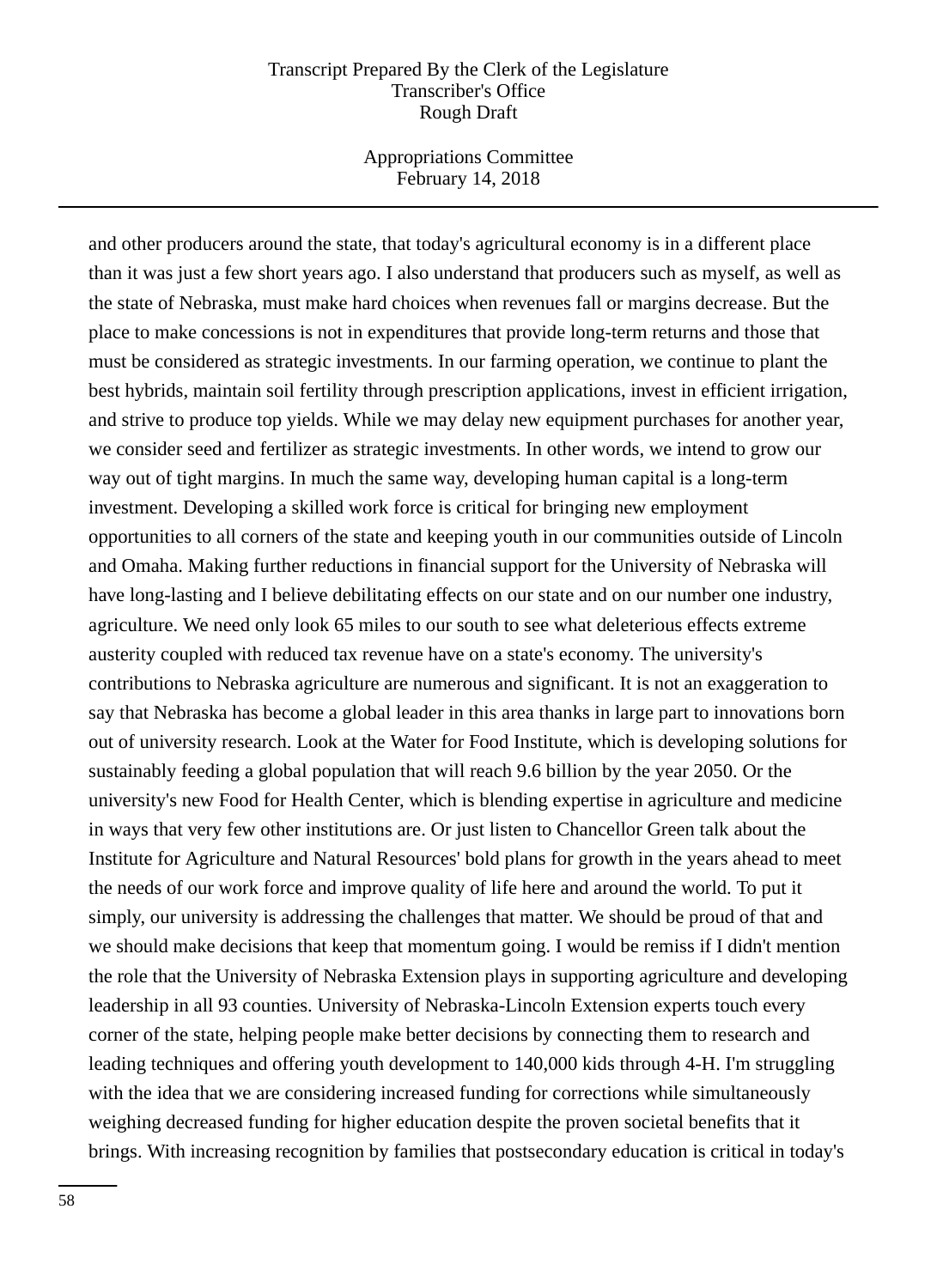Appropriations Committee February 14, 2018

work force, we must continue to maintain accessibility and affordable tuition rates. Nebraska has the fourth highest high school graduation rate in the U.S. at 89.3 percent, but only 31.4 percent go on to get a bachelor's degree, which is 19th highest. Consequently, we are squarely in the middle of the nation at 23rd highest in annual income. Shouldn't we be doing all that we can to move toward the top of that list rather than impeding opportunities for Nebraskans? The College of Agricultural Sciences and Natural Resources has a record-high enrollment and is producing the highest number of graduates for the work force in its history. But when we look at the needs of our state's most important industry, we know that that's not enough. Shouldn't we be looking for ways to expand access for young Nebraskans who will become the next generation of agricultural leaders instead of limiting it? The university has made use of efficiencies and other means to meet the reductions in funding the current budget. However, further reductions will inflict long-lasting damage to academic programs, access to higher education for working families, and to the momentum created over the past decade. It pains me to say it, but Nebraska agriculture will absolutely be impacted by further cuts to the university. In closing, I ask that you make funding for higher education and the University of Nebraska a priority as you deliberate appropriations and consider it as a strategic investment for our future. Thank you. Be happy to answer any questions. [AGENCY 51]

SENATOR STINNER: Questions? Seeing none, thank you. [AGENCY 51]

BART RUTH: Thanks. [AGENCY 51]

SENATOR STINNER: Afternoon. [AGENCY 51]

MIKE FLOOD: Good afternoon. [AGENCY 51]

SENATOR STINNER: Thanks for staying this long. [AGENCY 51]

MIKE FLOOD: Happy Valentine's Day. (Laughter) Chairman Stinner, members of the committee, my name is Mike Flood, F-l-o-o-d, and I am a broadcaster and a lawyer from Norfolk. And I want to start by saying how impressed I was that Chairman Stinner clearly knows and has studied and everybody has the numbers of the University of Nebraska and going through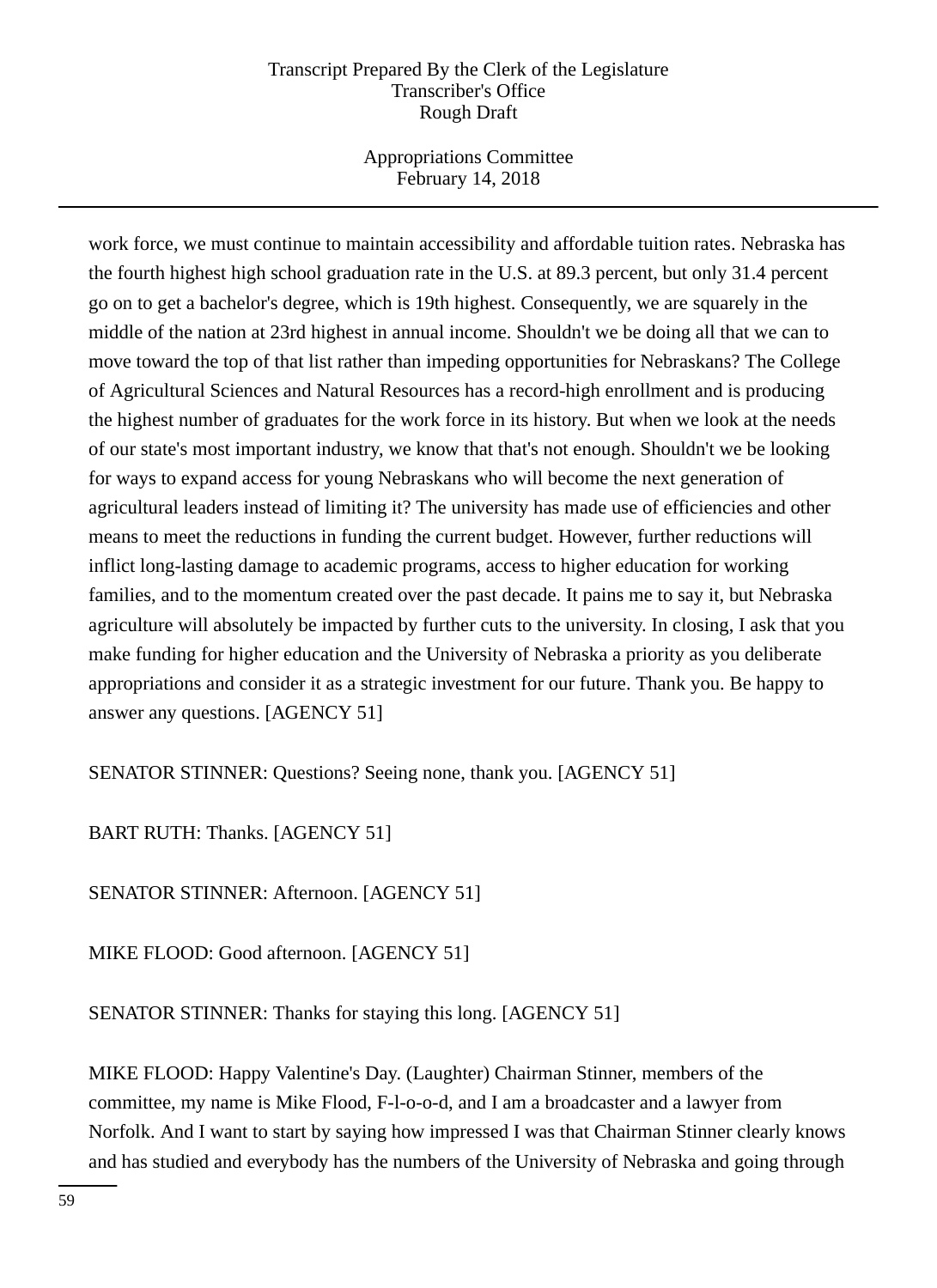Appropriations Committee February 14, 2018

the management reports and the audit reports. And I don't remember seeing that kind of an exchange between state agency and Chairman of the Appropriations Committee during my time. I served with great people and I was impressed with how thorough this is. And it gave me the confidence to know that you fully understand the issues that we have here. You know, I have interviewed about four or five of the reporters that have stood over here throughout the course of the afternoon, trying to lure them to places like Norfolk and Beatrice and Fairbury and I've had one or two as interns. And I look at them and I see such potential for the state in broadcasting. The College of Mass Communications and Journalism is my lifeline to serving rural areas of the state with media services. And I see a lot of them standing over there and I see what they've turned into--reporters for 10/11 and Channel 8 and all of my urban competition. And I do business in small towns. I do business in Nebraska City and Omaha with the Spanish station. I do business in Norfolk and Columbus and I know what it's like to do business in Scottsbluff. And the purpose of One Nebraska is to get the folks from off of the interstate and the folks that live in rural Nebraska to stand up and say there's value in the university. And I think that the university will benefit from us demonstrating our support better because for so long it hasn't been an issue because of the budget challenges. And there are people that live in Norfolk and Bartlett and Valentine and Scottsbluff, as you know, that care quite a bit about the health of our university and the unity that the university provides both graduates and nongraduates. I have a lady working for me who is a DJ and her husband is a teacher at Stanton Public Schools and they have two kids that have come to the University of Nebraska at Lincoln and have thrived. And watching that experience, knowing that their options were South Dakota--we live an hour from the South Dakota border and there's I believe in-state tuition now in South Dakota--we have a shot at keeping them both in Nebraska and they are people that you want here. You know, last night on Facebook I saw a comment. When I was here we spent some time on the Norfolk Nursing College, which is very important to me and it's important to our community. It's the first time we've ever had a university service. And the announcement was made yesterday that the nursing nonclinical instruction staff would potentially be redacted or "didacted" or whatever word they used. I had to look it up. But...and I saw somebody on Facebook say to one of the staff members, I hope you don't have to leave Norfolk. And I thought, gosh, this is just out of control. It's nothing you did. It's nothing the university did. It's my job to advocate on behalf of the nursing school to the Board of Regents. And the taxpayers have friends on the Board of Regents. We have a university president that has shown a willingness to cut and to make things more efficient.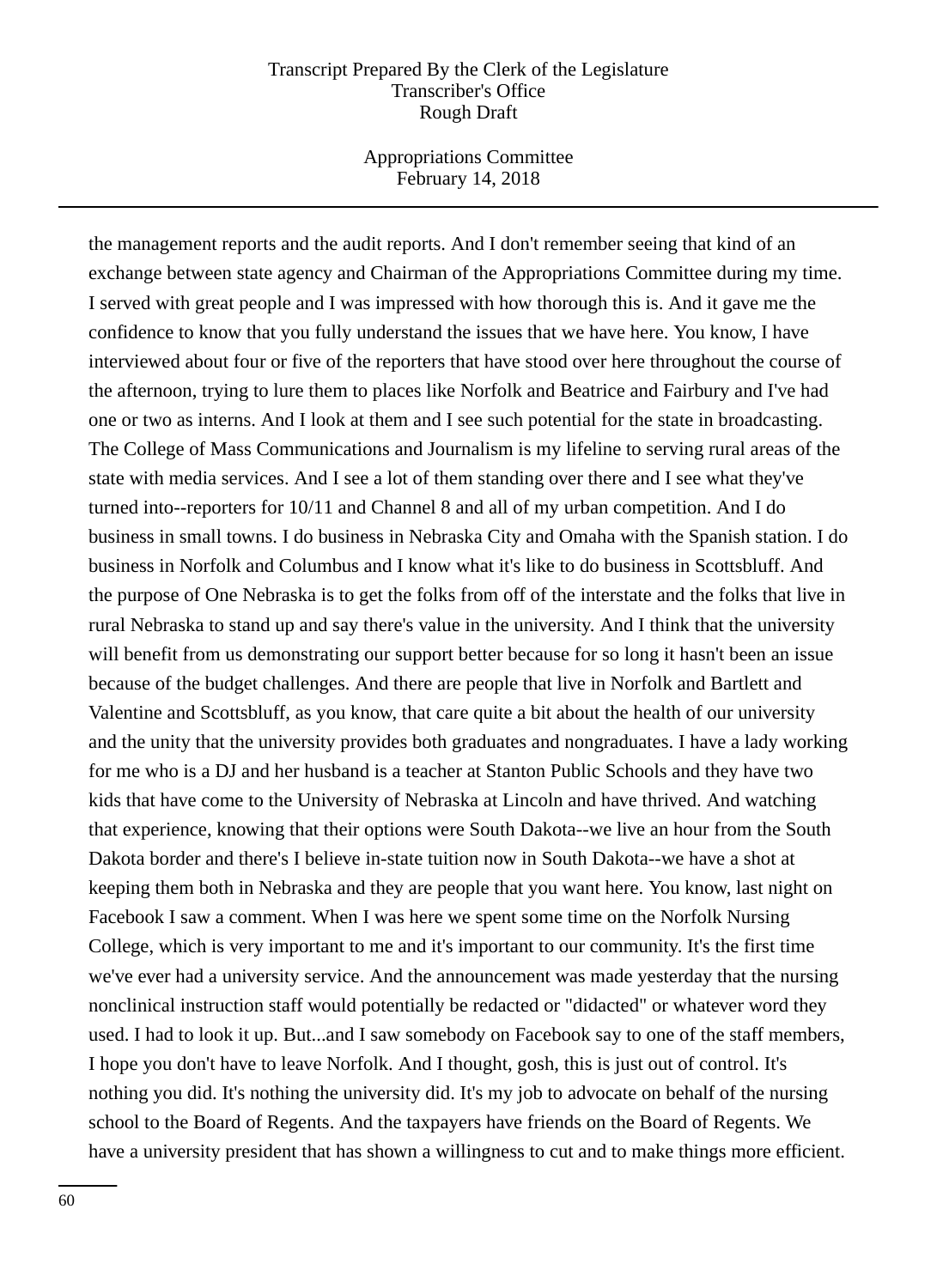Appropriations Committee February 14, 2018

Hal Daub is on the University of Nebraska Board of Regents. He's certainly not a tax and spender. We have Jim Pillen and Mr. Schafer from Beatrice. There's a good group there for us to interact with to make our case. You know, for me, we don't need to get superdramatic today. I think that the Forecasting Board is coming up. You have a full session. You obviously understand the issues very well. Senator Kuehn, just like you, Chairman Stinner, very familiar with the university's budget. Maybe it's not 4 percent; maybe it's 3; maybe it's 2; maybe it's 2.7 or 3.6. I don't know what you're going to decide. But there are people that live off of the interstate that care quite a bit about the state's university system and Wayne State College and Northeast Community College. And I think if anything, this process has been good for the state in that everything is getting more efficient, you know. The fact that it takes \$35 million more a year to run it, and that number was new to me, I learned that today. My message is and on behalf of One Nebraska, we have things like the Medical Center that states like us don't. And the Medical Center is driving the engine of the state in so many ways that are positive. If you have a child with a mental illness, there aren't any child psychiatrists coming to Norfolk anytime soon. And their only shot at getting that care is because of the things that are happening at UNMC. So I want to thank you for your service. I want to hope that there's a better day ahead this session. And I actually feel really good watching the interaction of the committee with the people that have testified so far that we're going in the right direction. So thank you. [AGENCY 51]

SENATOR STINNER: Thank you. Questions? Senator Wishart. [AGENCY 51]

SENATOR WISHART: Well, following up with what Senator Bolz had asked earlier, can you just tell us a little bit more about who One Nebraska is? [AGENCY 51]

MIKE FLOOD: Well, One Nebraska is business leaders. There's four of us right now that serve on the board of the nonprofit company's board of directors. It would be myself from Norfolk, Tonn Ostergard who is with Crete Carrier Corporation, Tom Henning from Kearney, and Leslie Andersen who is the president of the Bank of Bennington. And I have to give most of the credit to One Nebraska to Tom Henning in Kearney. I don't know if you've met him, but he's a positively infectious person that is a believer in the University of Nebraska at Kearney and the entire university system. And he called me up ten months ago before and said we need to tell the story of the university from the perspective of people in rural areas and we need to stand up and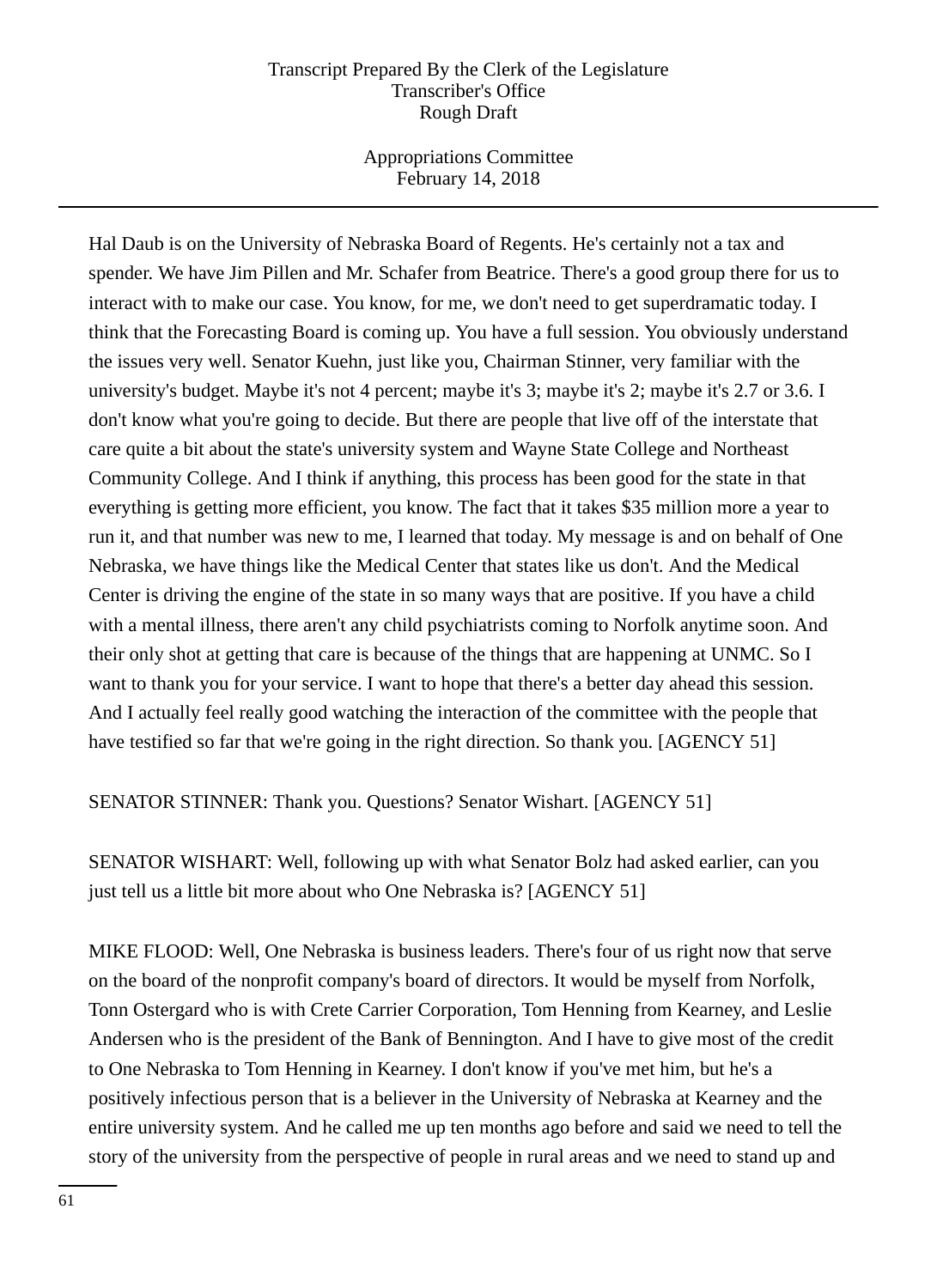Appropriations Committee February 14, 2018

do what we haven't done for 20 years and that is show up and be positive about it at a time when we felt the university needed it. And so that is the group's mission. It's a long-term mission so. [AGENCY 51]

SENATOR STINNER: Additional questions? Senator Kuehn. [AGENCY 51]

SENATOR KUEHN: Thank you, Speaker Flood. It's always good to have former Speakers here. One just quick question. I didn't realize that's who the board were. Just for the record, Mr. Ostergard and Mr. Henning, are they not also members of the Nebraska Economic Forecasting Advisory Board? [AGENCY 51]

MIKE FLOOD: Well, I was reminded today that Tonn Ostergard is and who's the other member? [AGENCY 51]

SENATOR KUEHN: Mr. Henning. [AGENCY 51]

TONN OSTERGARD: Yes. [AGENCY 51]

SENATOR KUEHN: Okay. [AGENCY 51]

MIKE FLOOD: I'd say good choices by us. (Laughter) [AGENCY 51]

SENATOR KUEHN: All right. (Laughter) Just wanted to clarify. They've got an important role in this entire process. I'm glad you're here today because I wanted to touch base. After we went through last year's budget cycle, I started digging through institutional history. And since you're here, I want to ask you about something that I found fascinating and pored through over the interim as I looked at concepts of zero-based budgeting and other ways to adapt. And that is I'm sure your favorite which is LR542 and the process that you guys went through last time that there was a significant downturn in revenues following the onset of the Great Recession. So if I may ask you to kind of put on your institutional history model since you're before us today and you've lived this process so... [AGENCY 51]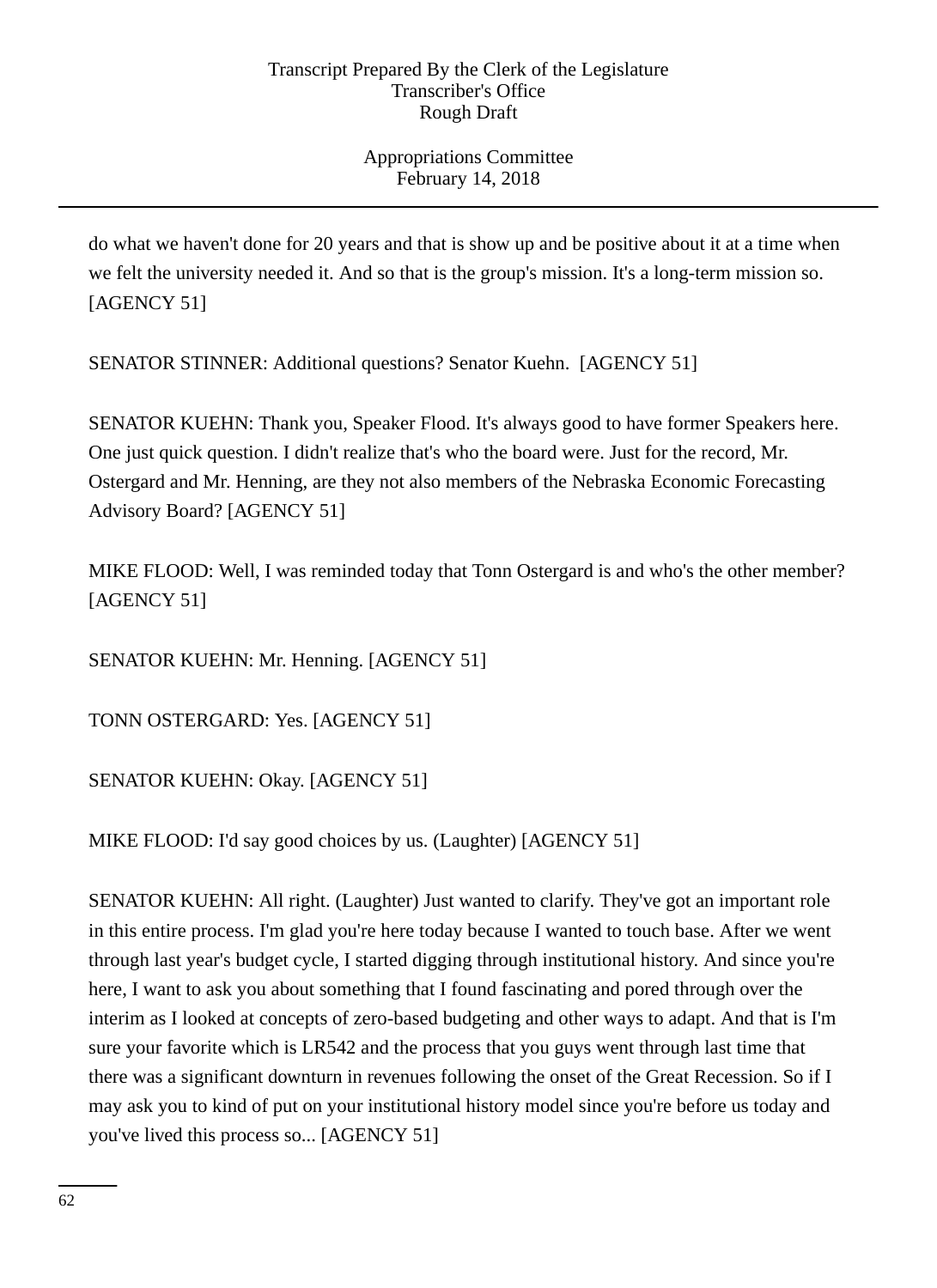Appropriations Committee February 14, 2018

MIKE FLOOD: In fairness, I don't think we can compare the Great Recession to this situation. I would argue that your situation is and has been more difficult than the one that we faced with LR542, which is 2010? I can't remember the year. [AGENCY 51]

SENATOR KUEHN: Right. Yeah. And I guess...I mean, you probably are anticipating my question. Why would you say that this one is worse? [AGENCY 51]

MIKE FLOOD: Well, at the time that we did LR542, we had federal stimulus dollars that helped us with the TEEOSA funding. You know, I have a number of other ideas beyond that, but I think the biggest difference would be that the federal government provided federal stimulus funds which we used to augment TEEOSA so. [AGENCY 51]

SENATOR KUEHN: Right. So there was \$900-and-some-million shortfall during that period of time which at that time was historic, "overexceeded" by what we faced when we came into session last year. And as we talked many times in the committee, we didn't have those federal stimulus dollars to assist us. So I wanted...I just did a quick look back during that time period at University of Nebraska General Fund appropriations and note that there was a down tick that even with those federal stimulus funds there was still required during your time here a decrease in NU appropriations from \$492 million to \$494 (million) to \$491 (million) before it started creeping back up in 2012 and 2013. So given that you were here, you were in the body, you were I believe Speaker at that time and you were in the thick of things, talk to us about the process that the Legislature went through in contemplating those cuts at that time, given the greater economic and fiscal situation that you were trying to address. [AGENCY 51]

MIKE FLOOD: Well, I was never an automatic vote for the university when I was here and I'm not expecting you to be today. I have successfully expunged most of these experiences from my head (laughter) and sitting here today is something I haven't done since 2006. Because when I was Speaker, I didn't have to attend any hearings. So if anything, I extend my sympathies to you because I realize again, you know, you're public servants that are sitting around a table dealing with some of the nastiest funding problems in the state. And I remember having to look people in the face and say we can't do that and it being very uncomfortable and it being very not in line with the service that I wanted to have in the Legislature. And I remember people's favorite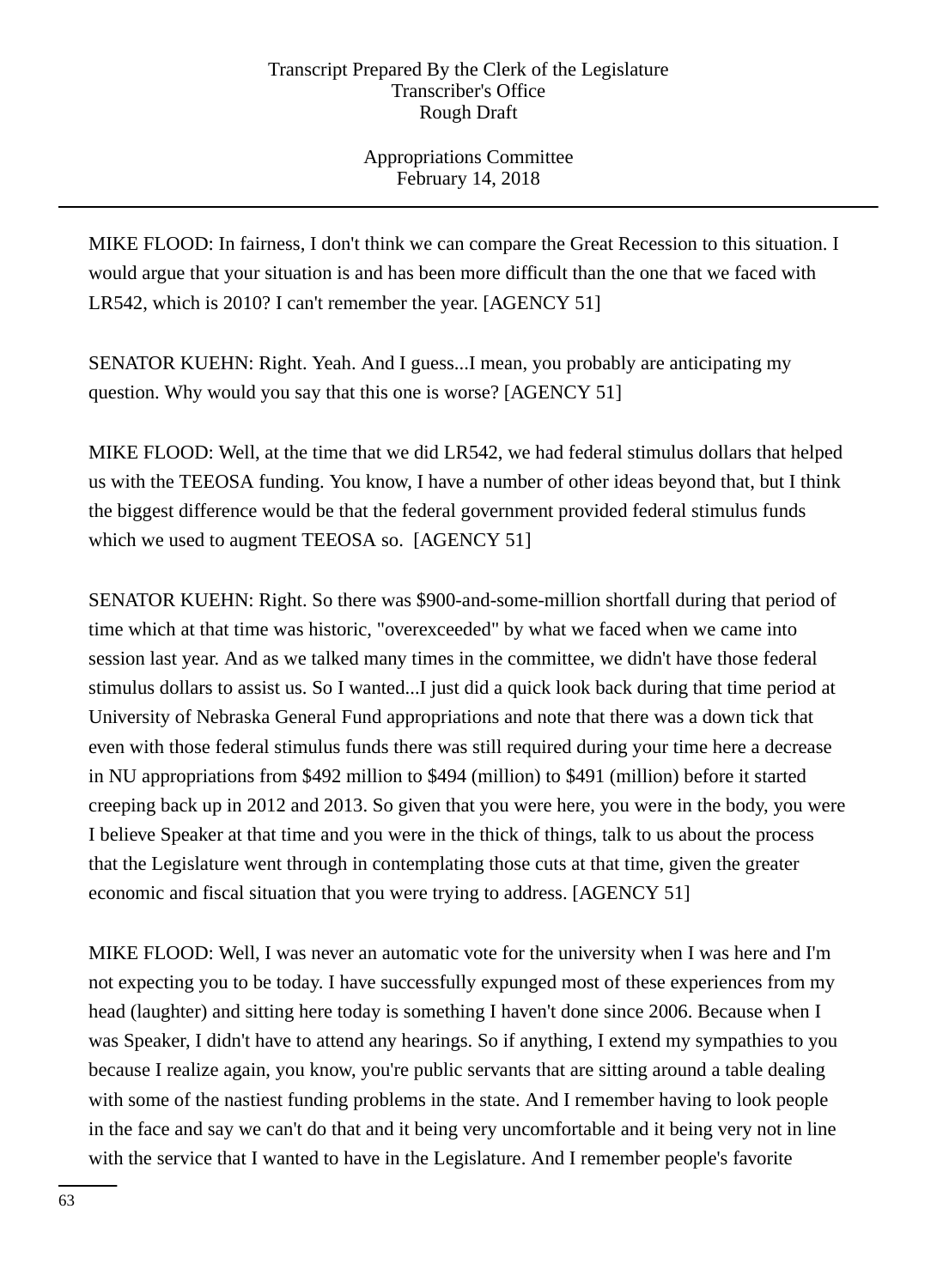Appropriations Committee February 14, 2018

projects were getting terminated or funding was ending and your heart breaks because you know that there's value there but you also know the taxpayers have a limited amount of money and there's only so much you can do. And at the end of the day, you have to really look out for the taxpayers. And so I would tell you that I 100 percent know where you're coming from. I think that when your...one of the things that I tried to do when I was here, and I know I speak for probably a lot of people that I served with, is there were things we tried to mitigate as much as we could the impact to and one of those was the university system. You know, obviously as you pointed out, there's not much you can do with Medicaid. And we did get some help on FMAP funding that helped us mitigate that which was a huge help. And I don't know that you have that. In fact, it's going the other direction. We talked about things like getting people to buy long-term care insurance policies, which has eluded the state for a long time, and we didn't make any sizable progress on it. We made some one-time funding cuts and we told people that they...you know, at the end of the day, I might have been the Chair of LR542; but the Appropriations Committee still made the decisions that were recommended to the Legislature which were passed by the Legislature. So I can't really take credit for the end result other than maybe getting it organized in the summer. [AGENCY 51]

SENATOR KUEHN: Well, one of the things that LR542...and for members of the committee who haven't looked at LR542 and what it does is I think it was a really good iterative process for the Legislature that addressed a number of the issues we've talked about which asks committees of jurisdiction to provide a series of options in the event that there was a continued revenue downturn. And one of them that has struck my eye as I was going through this summer and looking at this exercise, staff didn't particularly care for LR542, but I think... [AGENCY 51]

MIKE FLOOD: They didn't? [AGENCY 51]

SENATOR KUEHN: Pardon? [AGENCY 51]

MIKE FLOOD: They didn't care for LR542? [AGENCY 51]

SENATOR KUEHN: Well, I think it was a lot of work for Fiscal staff and a lot of extra work to get it done. But I think that it's a good exercise to think about the process. And one thing that I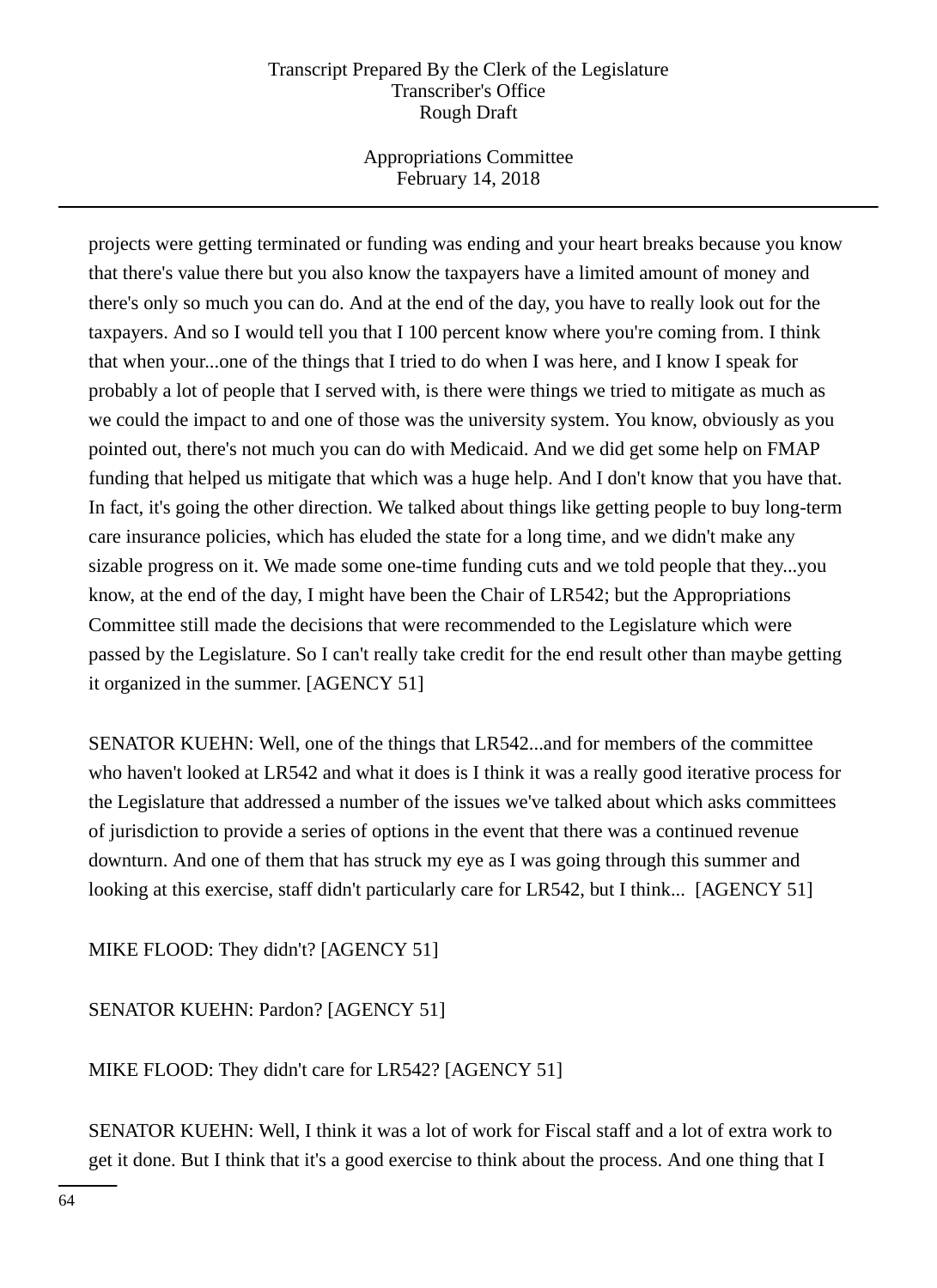Appropriations Committee February 14, 2018

didn't realize until I went through the LR542 recommendations was something that was an oversight on my part and that is all of our other agencies are required to submit a budget modification as part of their budget planning process, meaning that they have to go through an exercise of if there is a 5 percent or a 10 percent decrease in your appropriation, what would that be? And one of the items, item 38 in the LR542 recommendations, was that...under University of Nebraska was eliminate the advantage to the University of Nebraska of not complying with the budget modification requirement. So as we look at this kind of a process and as we talk about what we may have to deal with in budgets going forward, what's your opinion on requiring the University of Nebraska to do that budget modification component as part of its budget request in the sense that we are being thoughtful in anticipating how we might address revenue downturns and modifications going forward? [AGENCY 51]

## MIKE FLOOD: Help me understand what that is. [AGENCY 51]

SENATOR KUEHN: So when we receive our budget requests, we get the base budget. But agencies, with the exception of Agency 51, are required to, depending upon the guidelines from the Governor and the Budget Office, offer a modification. So what would a 5 percent reduction to your General Fund budget, if that happened, what would be the program area that you would cut? Sometimes those are legitimate program cuts. Sometimes they're ones that they offer up something that's not able to be cut. But of all the budget programs, the university is the only one that does not go through that process. It's kind of a take it or leave it budget request. And so we don't see a modification. And building upon that process which grew out of the last time we experienced this, that was one of those recommendations to require that process during submission of the budget. And I guess if you don't recall what it was or... [AGENCY 51]

MIKE FLOOD: No, I get it now that you mention it. I mean to me, I...and I think it happened today. The Legislature wanted to know what the cuts cost and I think there's value in knowing what 5 percent, 10 percent looks like. So I don't know what the university's position is on that. And quite frankly, I'm not the university. I don't think it's unreasonable to ask what does a 5 percent cut look like? I think that's some of what we're doing today. I think from any agency standpoint it's difficult when the headlines say Norfolk Nursing College staff to lose their jobs because, you know, if I had my way that's not going to be what happens, you know. If Senator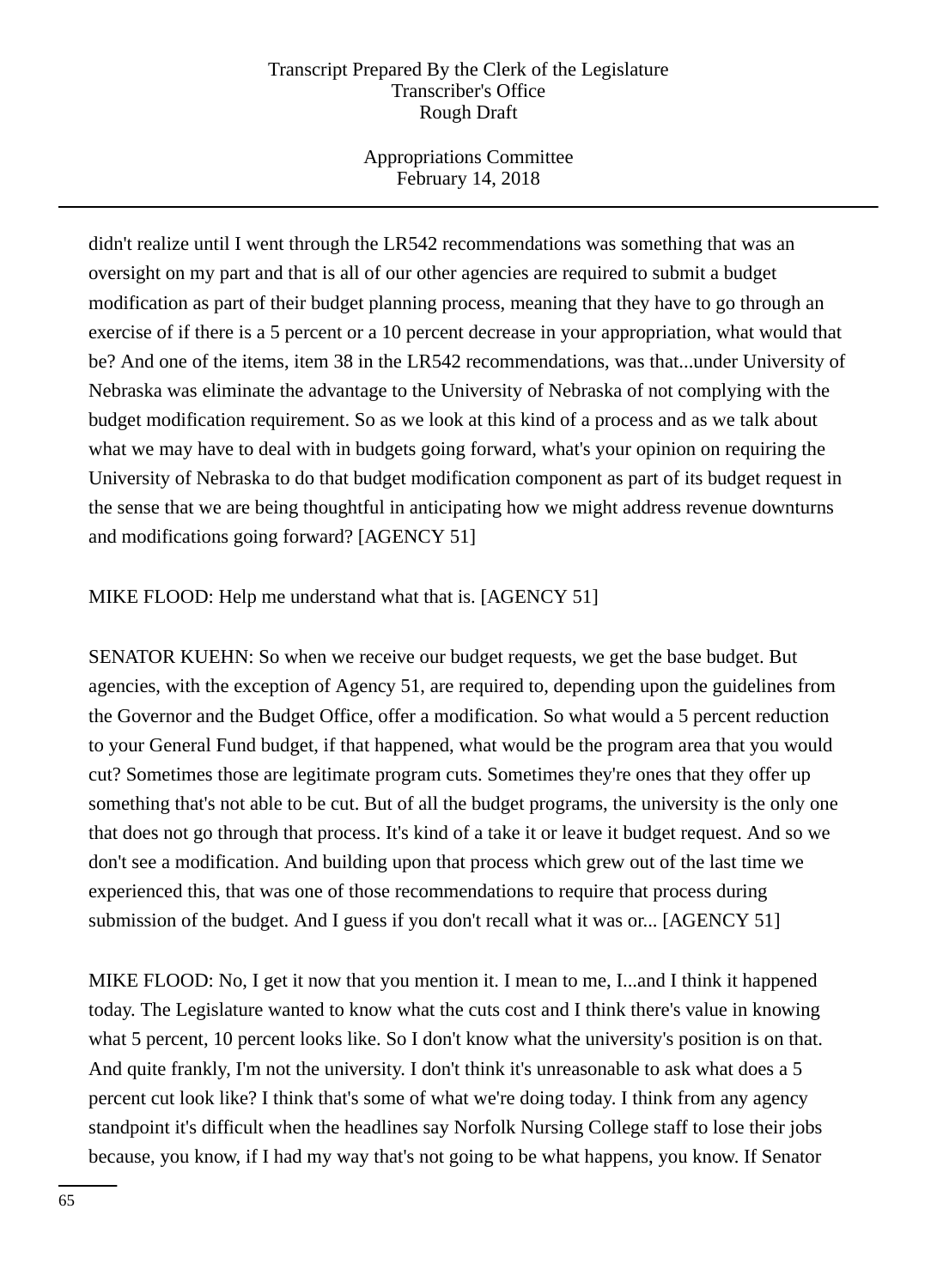Appropriations Committee February 14, 2018

Bolz wants something else to happen, we're going to talk to our university administration and we're going to talk to the Regents and we're going to make our point. But the point of LR542 was to take a stab at zero-based budgeting where you start from zero and you ask what could we do if we had to cut. What would it look like? [AGENCY 51]

SENATOR KUEHN: I appreciate that. You're talking my language which is why I dove into that over the interim. So again, there's a lot of institutional knowledge that is not necessarily present in this room, and I appreciate you being willing to be here today. For those of you who lived through that issue and had to make these decisions before, it's always appreciated that we have that kind of guidance and know what kind of land mines we may be potentially stepping on or not as we make these reductions so. [AGENCY 51]

MIKE FLOOD: Thank you. [AGENCY 51]

SENATOR STINNER: Other questions? [AGENCY 51]

MIKE FLOOD: Thank you very much. [AGENCY 51]

SENATOR STINNER: Seeing none, thank you. I do need a show of hands of how many more testifiers we have. Okay. We are going to take a ten-minute break. We've got some people that have to have a break. [AGENCY 51]

# BREAK

SENATOR STINNER: (Exhibits 6-17) I do want to read for the record Agency 51 opposed to the cuts for the University of Nebraska: Students of the Honors Program Student Advisory Board; Sarah Zuckerman; Arvin Frazier, College Possible; Mayor Chris Beutler, city of Lincoln; Timothy Schaffert; Stevie Seibert and I can't pronounce the last name, it's D-e-s-j-a-r-l-a-i-s; Julee Jaeger; Carmen Smith; James Vnuk; Joeth Zucco; Nathan Ell; Association of Students of the University of Nebraska with 240 letters. So anyhow, we're going to start back up again and you realize that you're testifying in opposition to the cuts for the University of Nebraska, you're in opposition. So anyhow, please start. [AGENCY 51]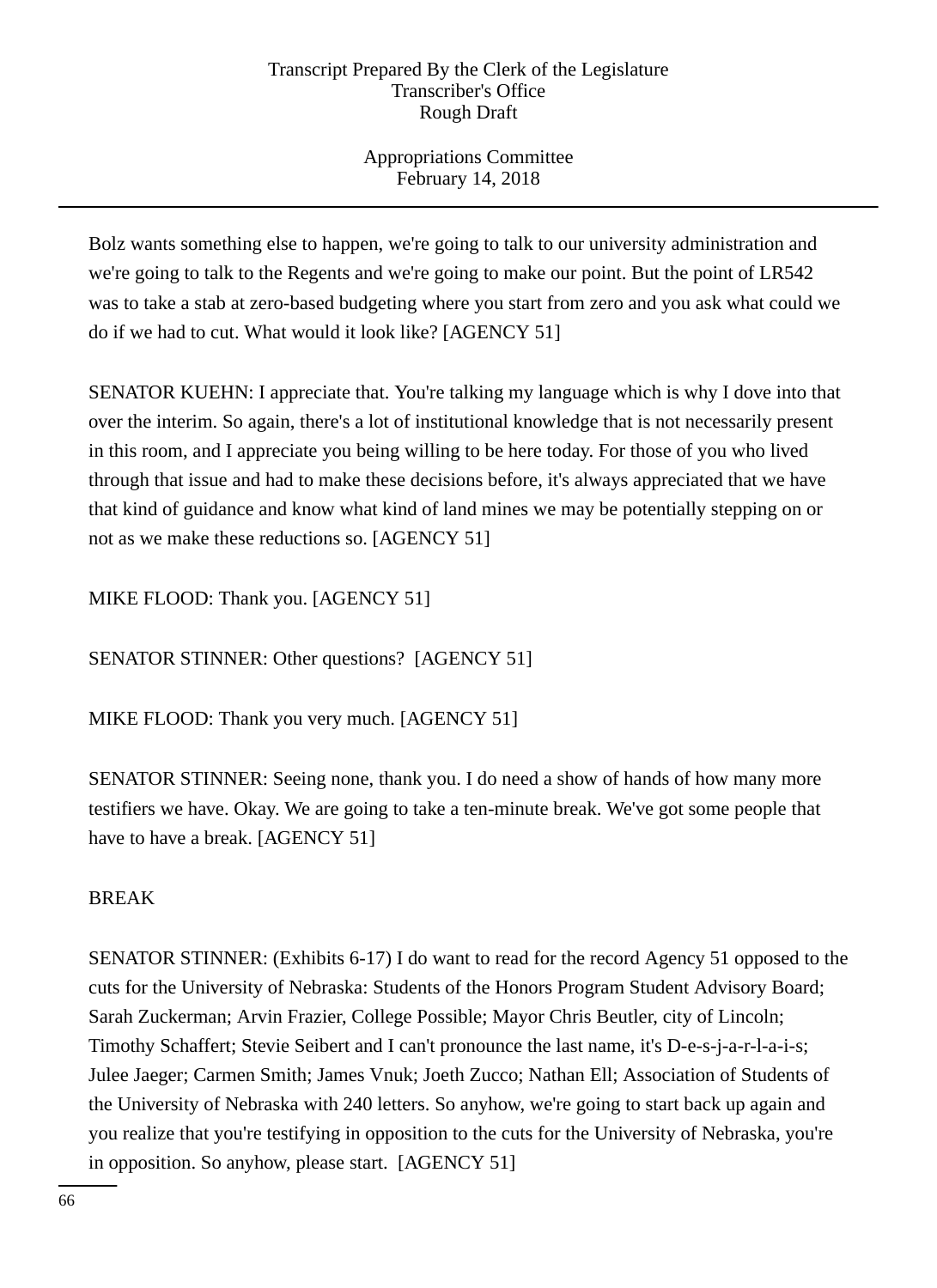Appropriations Committee February 14, 2018

KAYLA MEYER: Good afternoon, Chairman Stinner. [AGENCY 51]

SENATOR STINNER: Good afternoon. [AGENCY 51]

KAYLA MEYER: Members of the committee, my name is Kayla Meyer. [AGENCY 51]

SENATOR STINNER: Just a minute, Kayla. [AGENCY 51]

KAYLA MEYER: Oh, sorry. [AGENCY 51]

SENATOR STINNER: We are going to limit testimony to three minutes, and I would ask everybody to abide by the lights. I don't want to be here until after...till midnight. Anyhow, thank you. Go ahead. [AGENCY 51]

KAYLA MEYER: My name is Kayla Meyer, K-a-y-l-a M-e-y-e-r. I want to thank you for the opportunity to be here. I'm here on behalf of the Lincoln Young Professionals Group. Lincoln YPG has 1,400 members who live and work in the Lincoln area. I'm here today to urge you to reduce the budget cuts for the University of Nebraska. The Lincoln Young Professionals Group views the University of Nebraska as an invaluable and essential tool for the future work force of Nebraska. As a state that is interested in attracting young talent, you should know that a young person wants their State Legislature to support education. Many Nebraska companies rely on the university to develop high-quality individuals as they provide a college degree to one out of seven working Nebraskans and graduates almost 11,000 students each year to fill Nebraska's labor force. As we know, business communities in Nebraska thrive when they have access to the best talent and the university attracts a new population of talent to our state while also educating them for our future. The availability of people is significant as it allows businesses to utilize a skilled work force to efficiently run their operations and creates a strong entrepreneur environment. The university has an incredible impact on our daily lives as they train more than half of the healthcare professionals in our state. Here in Lincoln, every year nearly half of all new LPS teachers are also graduates of the university. These are only a few examples of the many professions that they produce. Education is vital to the growth of our economy as a high level of talent often means lower unemployment, higher productivity, higher income, and low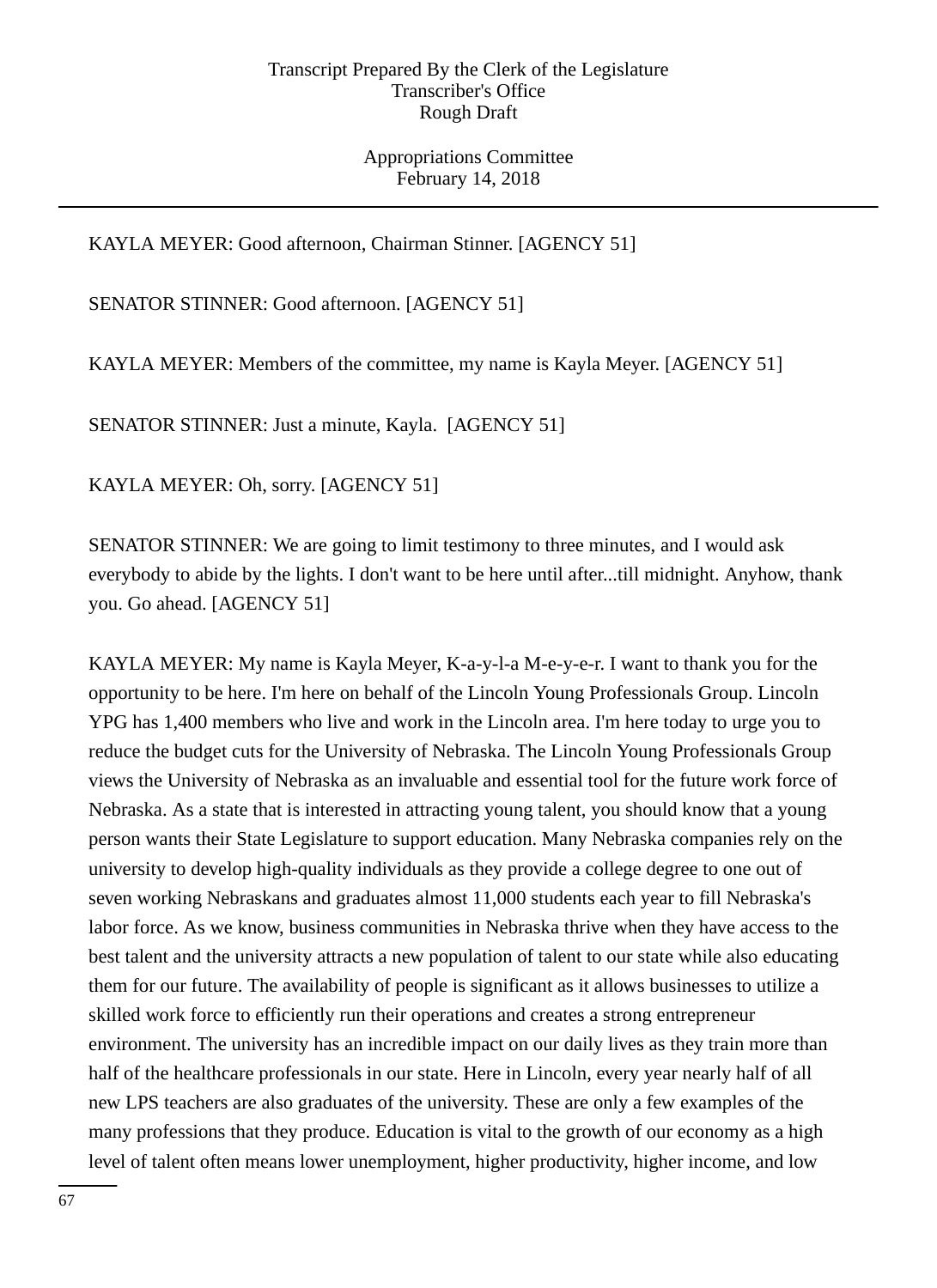Appropriations Committee February 14, 2018

poverty. Lincoln YPG's mission is to empower young professionals to create an energetic and dynamic environment, and the University of Nebraska is an essential piece to that puzzle. We believe we need to keep the University of Nebraska funding at a level that aligns with the role the university plays in building our economic strength. Thank you. [AGENCY 51]

SENATOR STINNER: Thank you. Any questions? Seeing none, thank you very much. [AGENCY 51]

KAYLA MEYER: Thank you. [AGENCY 51]

SENATOR STINNER: Good afternoon. [AGENCY 51]

KENT ROGERT: Good afternoon. Chairman Stinner, members of the Appropriations Committee, my name is Kent Rogert, K-e-n-t R-o-g-e-r-t, and I'm here today representing the Nebraska Dental Hygienists Association. While we 100 percent support the university and support the Appropriations Committee in their budget work, I want to give you an example of how further cuts to the university system will cause irreversible damage in greater Nebraska. It was announced a couple days ago in the cuts that we would be shut...not quite but almost shutting down the dental hygienist program out in greater Nebraska in Gering that takes place in the federally qualified health center there. And what that means is there will be no dentistry for the most part at that health center for folks who do not have insurance. So I just want to talk a little bit about it. Dentists in western Nebraska requested that UNMC dental hygiene program start a distance education program because of the difficulty of dentists in the Panhandle being able to hire quality dental hygienists. They were so...they needed this program so bad that the dentists themselves established an endowed student scholarship for a dental hygiene student in the west division be given each year. The program started in 2003 and they have successfully graduated 51 dental hygienists, almost all of which are still in rural Nebraska. Forcing students to go east or out of state for their education greatly reduces the chances for them to return to the Panhandle. This would directly negatively impact the professional work force in greater Nebraska. The dental hygiene program which is located at the FQHC, which is Community Action Health Center, primarily serves underserved clients who financially would not be able to receive dental care in a traditional setting. It's a safety net for the entire Panhandle area basically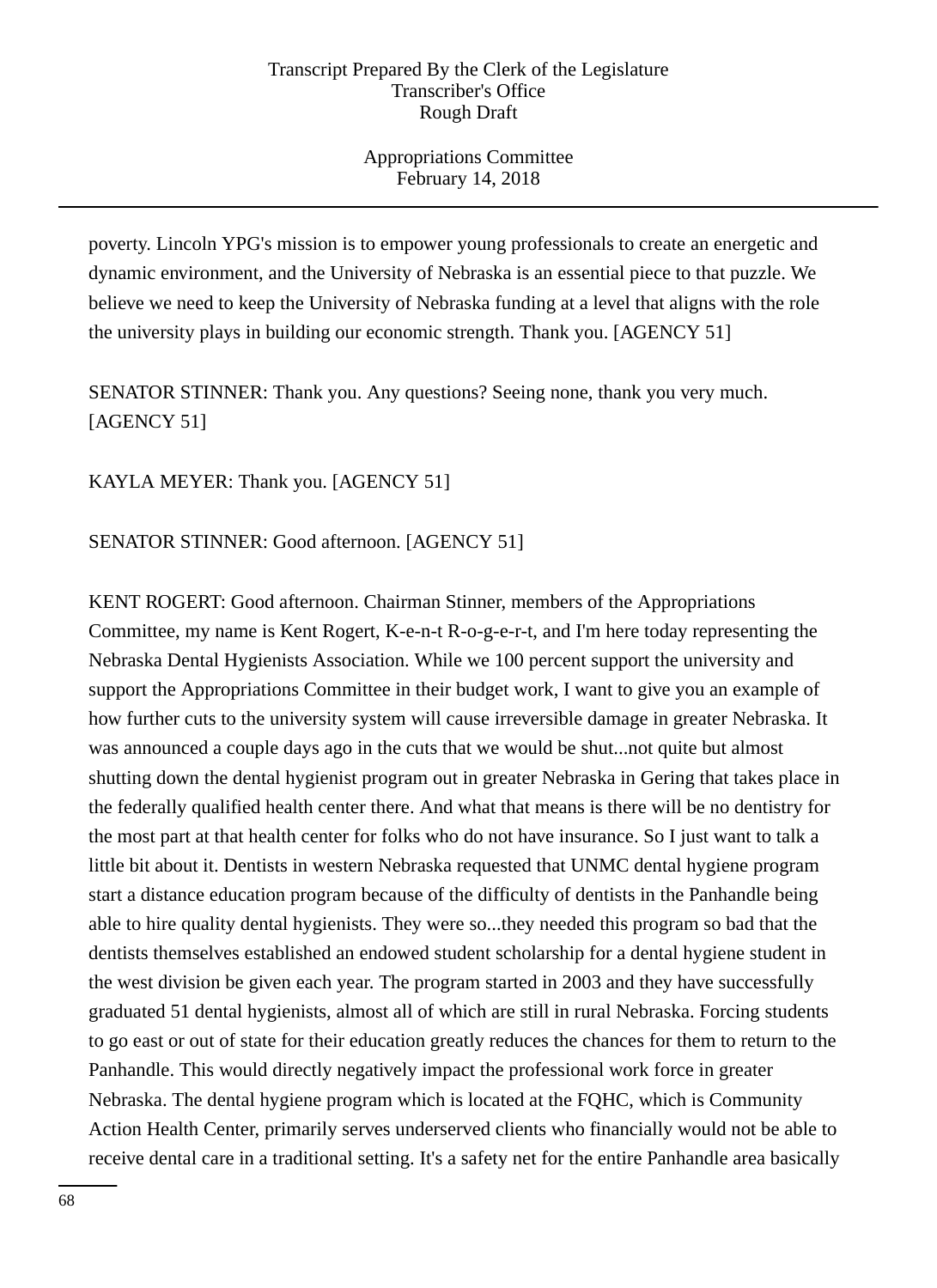Appropriations Committee February 14, 2018

because most dentists out in those areas will not accept Medicaid patients. Besides this affecting students and area patients, it will negatively affect community outreach in local schools, nursing homes, and other public settings. And for sure, it will immediately increase emergency room visits from people who are not insured. So we strongly encourage the Appropriations Committee to add some money to the university's budget so we can keep this program open. I'd happily answer any questions. [AGENCY 51]

SENATOR STINNER: Thank you. Questions? Seeing none, thank you. [AGENCY 51]

KENT ROGERT: Thank you. [AGENCY 51]

SENATOR STINNER: Afternoon. [AGENCY 51]

JARED STUBBENDECK: Hey, good afternoon. Mr. Chairman, Senators, my name is Jared Stubbendeck, J-a-r-e-d S-t-u-b-b-e-n-d-e-c-k. I'm a geography major at the University of Nebraska-Lincoln. And as a student of the University of Nebraska, I'm honored and grateful to attend such a wonderful university. We are blessed with great facilities and fantastic educators who care about their students and the curriculum. As you consider these proposed budget cuts, consider me as geography is a potential major to be cut. This university is an investment in our cities, our people, and our great state. I understand what a tough decision this is deciding how to carefully spend hard-earned tax dollars back into our state. I understand that not everyone will be pleased with the results of every budget. I ask of you this. Consider the university as the state's own field. Year after year it seems the university is forced to do more with less. If we continue to slash at the field with the budget knife, we will soon find ourselves with no harvest. This harvest is educated minds who will one day become the engineers that improve Nebraska roads, the doctors that heal the Nebraska sick, the artists who inspire Nebraskans to change the world, and potentially the geographers who help you draw districting lines. (Laughter) [AGENCY 51]

SENATOR HILKEMANN: Getting personal. [AGENCY 51]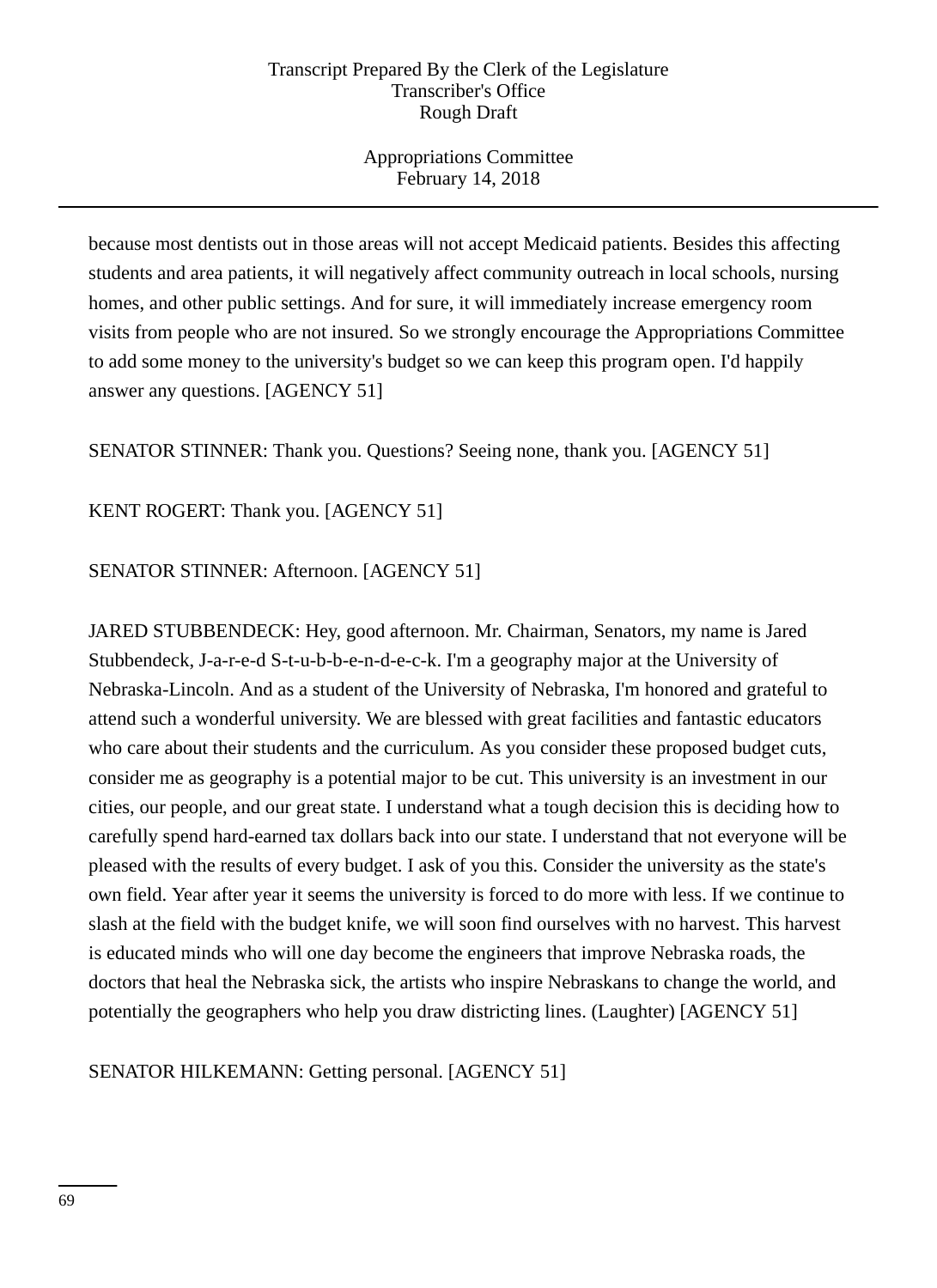Appropriations Committee February 14, 2018

JARED STUBBENDECK: So as a student, a geographer, I ask you to please reconsider drastic cuts to the UNL budget. We cannot continue to cut back on planting and expect a bountiful harvest. I'll answer any questions. [AGENCY 51]

SENATOR STINNER: Thank you. Senator Hilkemann. [AGENCY 51]

SENATOR HILKEMANN: Jared, thanks for being here. Approximately how many geography majors are there at UNL? [AGENCY 51]

JARED STUBBENDECK: So the geography major program is a bachelor's program and then there's several master's programs and doctorate programs. There's like urban development, human geography, other fields as well. And as far as I understand, the bachelor's, master's, and Ph.D. program would be cut. And we are the oldest Ph.D. geography program west of the Mississippi. So it's a program that's been around for a very long time. [AGENCY 51]

SENATOR HILKEMANN: So would you say that between your baccalaureate, master's, and doctorate program are we talking 25 students, 50, maybe 100? [AGENCY 51]

JARED STUBBENDECK: I would say between all...you know, I'm not for sure but I always have full classes, you know, at least 100. [AGENCY 51]

SENATOR HILKEMANN: A hundred. [AGENCY 51]

JARED STUBBENDECK: And with the consideration of closing down those postgrad programs, you know, I'm forced to look towards the University of Boulder. They have great, great geography programs there, but I'm a Nebraskan. My family has always been in Nebraska. My brother got his degree at UNL. I don't want to go to the University of Colorado. I'd rather be a member of the University of Nebraska. [AGENCY 51]

SENATOR HILKEMANN: Okay. Were you considering graduate work at the University of Nebraska? [AGENCY 51]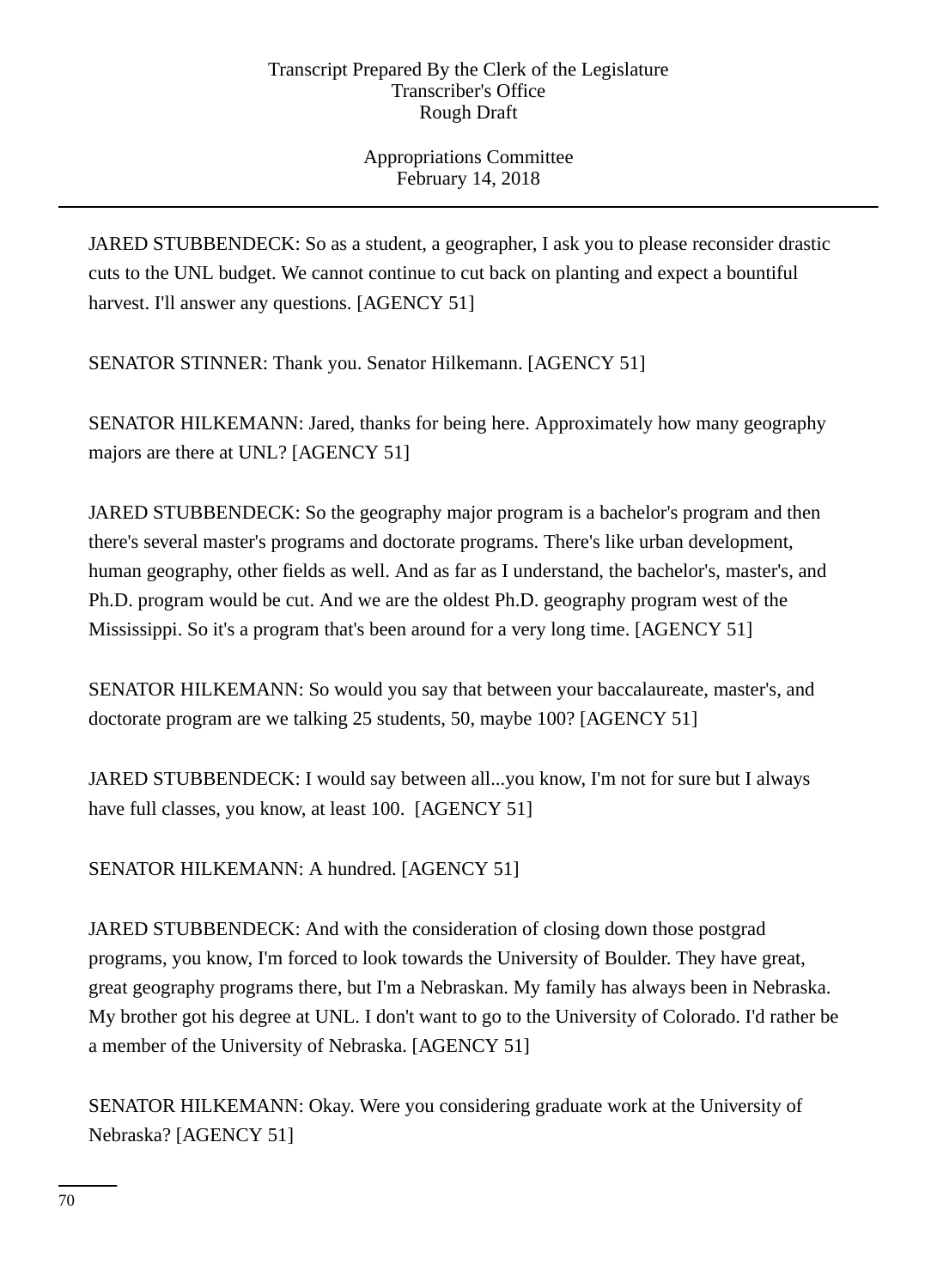# Appropriations Committee February 14, 2018

JARED STUBBENDECK: Absolutely. Absolutely, master's program, a doctorate program. We have great educators in the program. Their studies are...they're literally the people that are writing the books. These are the people that get called for when other geographers have questions and they're great. [AGENCY 51]

SENATOR HILKEMANN: And I know that we woo...that while it's great to have local people take these graduate programs, but a lot of your master's and Ph.D. programs, are those people coming in from other institutions to take those programs? [AGENCY 51]

JARED STUBBENDECK: You know, I can't for sure answer that. [AGENCY 51]

SENATOR HILKEMANN: Do you have any idea how many that are coming in? [AGENCY 51]

JARED STUBBENDECK: You know, I know when we have student geography meetings and we have these geography classes there's always a good number of master and doctorate students that are in our programs. [AGENCY 51]

SENATOR HILKEMANN: Okay. Thank you. [AGENCY 51]

SENATOR STINNER: Senator Wishart. Oh, I thought you had your hand up. Thank you. [AGENCY 51]

JARED STUBBENDECK: Thank you. [AGENCY 51]

WILLIAM AVILES: (Exhibits 18, 19, and 20) Good afternoon. My name is William Aviles. My last name is spelled A-v-i-l-e-s. I am here representing the University of Nebraska at Kearney's Education Association, which represents full-time faculty at UNK. I am also a professor of political science at UNK and I've been a member of that department since the fall of 2002. I'm also today submitting testimony on behalf of Evann Vrana, a UNL student. I'm also submitting testimony on behalf of Jenni Benson, the president of NSEA. I testify today in opposition to the Governor's proposed budget cuts to the University of Nebraska and to higher education institutions here in Nebraska. As a professor at UNK, I view the Governor's proposed budget as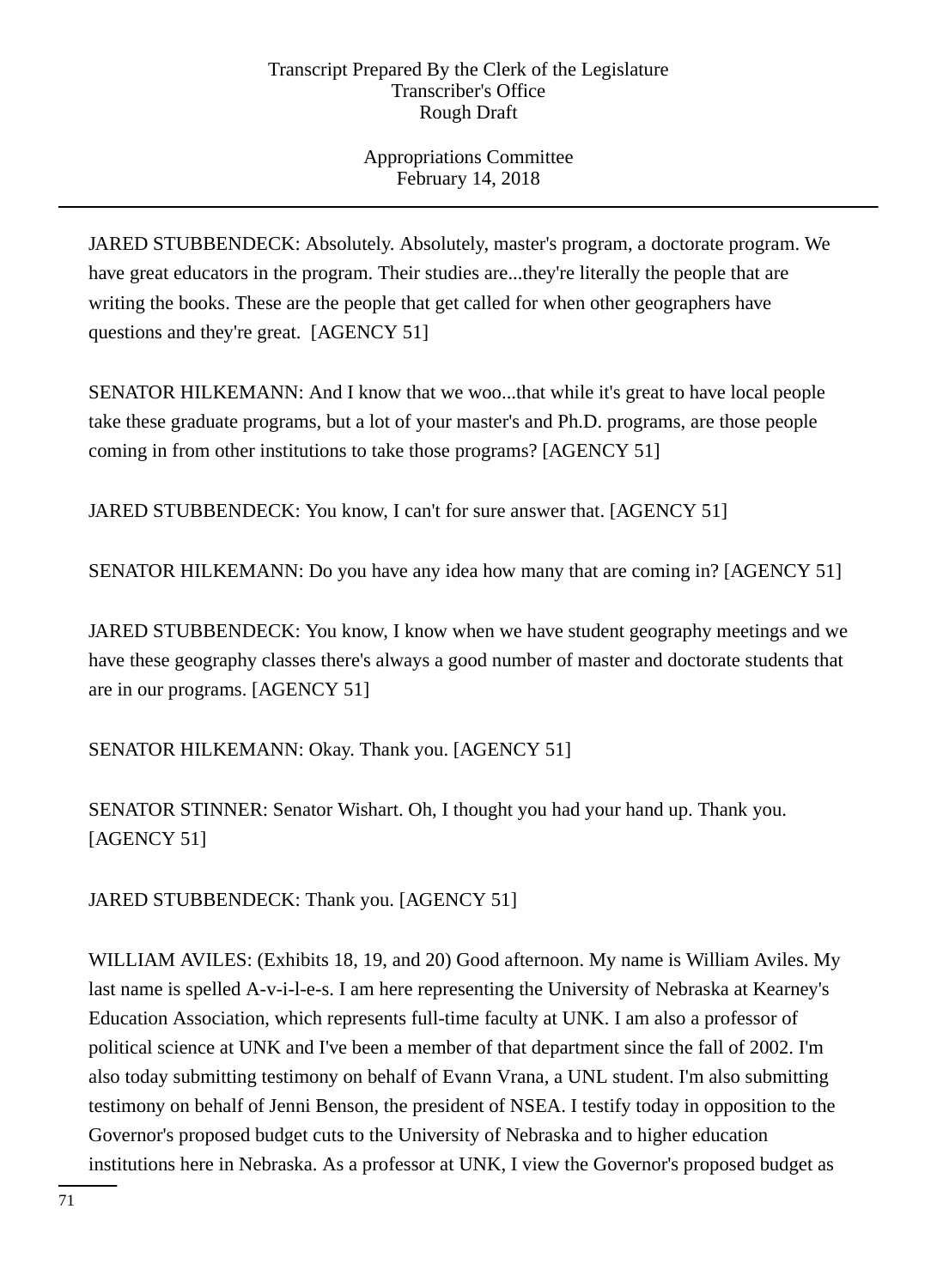Appropriations Committee February 14, 2018

representing a significant assault upon higher education. As was made clear on Monday, as well as today, these cuts are going to lead to the eliminate of entire departments and athletic programs as scores of faculty and staff will be terminated across the University of Nebraska System. For decades, the NU system has had to find ways of making up for proportionally less and less state funding--a process that has been accompanied by regular tuition and fee increases to compensate for NU's declining share of the state budget. In fact, there are many in our state who seem ready to kick away the ladder that helped them take their first steps toward economic success when they received substantially more support from our state as students at the University of Nebraska in years past. In the past ten years at UNK student tuition has increased 40 percent, far outpacing inflation during that time. I wanted to come to speak with you all just to kind of give you some extent of this, some of the personal stories or just my own experience interacting with my students at UNK. As many of you know, the students at that institution, as well as the other University of Nebraska institutions, are disproportionately first-generation students from middle and working class families. They often choose UNK because of its combination of quality instruction and affordability. Past cuts have made this goal increasingly more difficult for UNK to achieve and the currently proposed cuts to higher education will make it even less likely that tomorrow's students will be able to afford and obtain a degree at my university. Every semester I am reminded of the real and harmful consequences that declining state assistance and higher tuition has had on my students. Many of my students in a specific class, sometimes the vast majority of a class, are working at least one, sometimes two, I've had cases of three jobs to help cover their academic expenses. I have known students who have had to delay their graduation in order to work full-time to pay for their university expenses. In fact, in each of my three classes this semester, as well as last semester, I've actually had individual students inform me that they've even sold their own plasma throughout a specific semester to help them cover their tuition and living expenses. When I first learned this was happening, I thought it was a joke. I have now heard this from enough different students to understand this represents another example of how declining budgets and higher tuition has pushed at least some of my students to take extreme steps to cover their university expenses. How can any of us want to live in a state where any student feels forced to take such measures to obtain a higher education? I don't. I have difficulty wrapping my mind around that. I ask, I urge each of you to oppose these proposed cuts to higher education. I urge you to defend this vital resource on behalf of those young people who are working to overcome economic challenges and attend the University of Nebraska. Your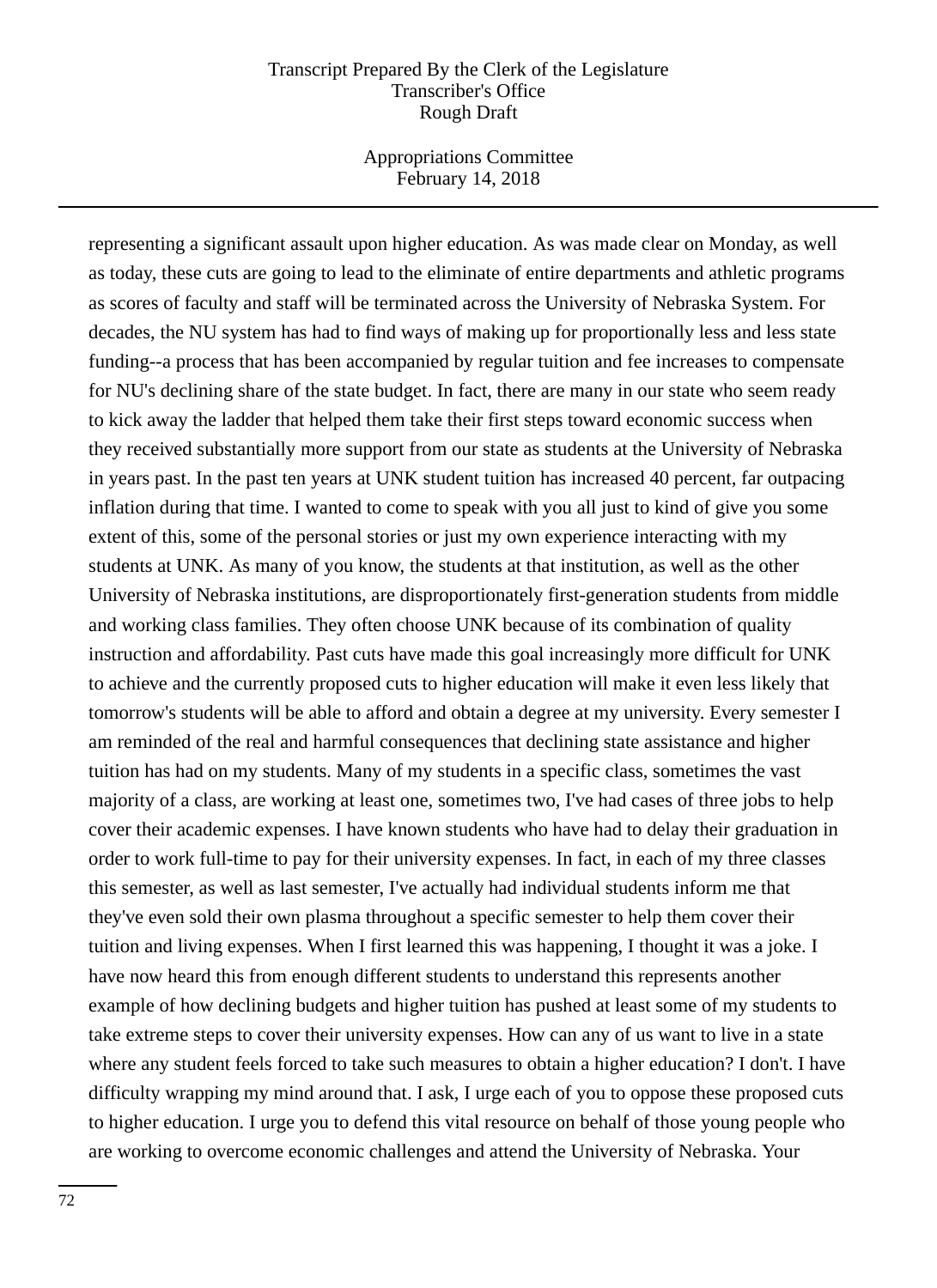Appropriations Committee February 14, 2018

opposition to these cuts will benefit today's students, as well as those future students who still hold out hope that a college degree is a real and affordable possibility. Thank you, and I'll entertain any questions that you may have. [AGENCY 51]

SENATOR STINNER: Questions? Seeing none, thank you. [AGENCY 51]

WILLIAM AVILES: All right. [AGENCY 51]

SENATOR STINNER: Afternoon. [AGENCY 51]

KATIE PRYOR: Hello. My name is Katie Pryor. [AGENCY 51]

SENATOR STINNER: We are on a light system, so I just to remind everybody to be mindful of it. So go ahead. [AGENCY 51]

KATIE PRYOR: My name is Katie Pryor, K-a-t-i-e P-r-y-o-r, and I'm here representing UNL faculty and staff. I'm a lecturer in the English Department and I also was just accepted in their Ph.D. program in creative writing, which has the potential to be one of the best in the country. Because I'm a poet and a writer, it makes sense that I am...that I read to you today, and so I'm just going to read you a small thing about having less stuff, and it will make sense with the rest of my statement. It's my Jamaica Kincaid, who's an Antiguan-American writer. She says: You know, eventually all these questions about political arrangements come down to how much stuff you want. I just ran into a couple a little bit older than me and they've moved from Boston to Maine, and they had to move their stuff. And they said, you know, we have all this stuff that we've collected over the years. We threw out a lot but there's still a lot that we just couldn't part with, so we just put it in boxes. We figure when we die the children can throw it out. And I mean that's the thing, you just end up with s\*\*\*. That's what we guard. That's all we do. We guard our stuff and we kill a lot of people so we have a lot of stuff our kids can throw away when we die. And I'm going to read my statement. So I came here to obviously oppose Governor Ricketts' proposed budget which significantly cuts funding to UNL. You must consider what Governor Ricketts has that I don't, and after that you must consider the fact that I do not want what he has. My career as a teacher and writer has been shaped by my desire to be an empathetic, strategic, and active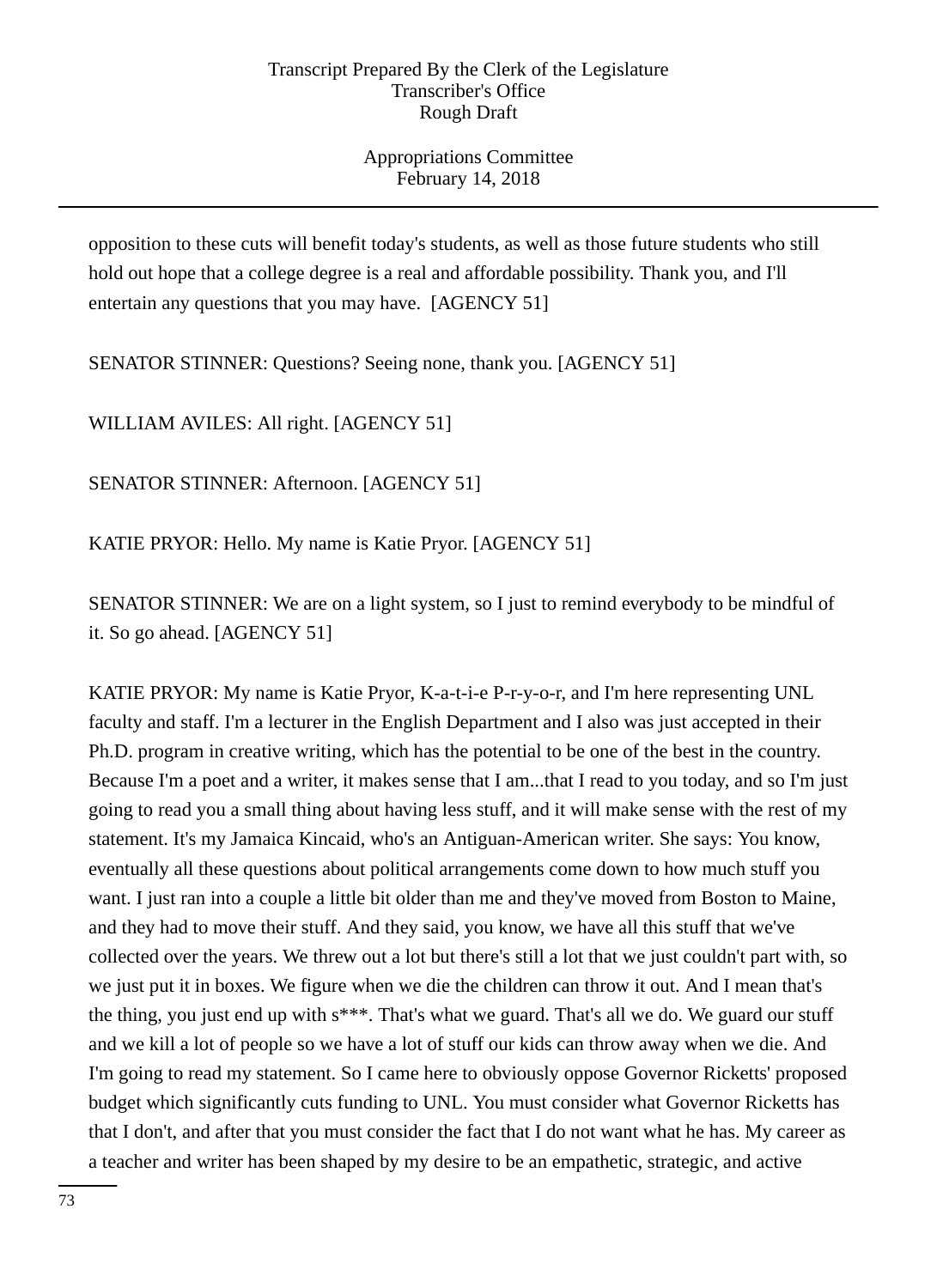Appropriations Committee February 14, 2018

member of this community. This desire took root in the education my single mother and I fought and paid for and that I'm still paying for, about \$600 a month. It is difficult for me to see clearly based on the Governor's proposed budget that he has considered any of my desires or experiences. I want to believe otherwise, but because I don't I urge you all to show me that you and that this state cares about my work, that it values my labor in the classroom and on the page. Writers and artists are, after all, the people that tell the stories we tell about ourselves and our communities and our cultures. What are our financial reserves for if not for the development of our young people and our old? There are plenty of old...(laugh) old...there are plenty of adult students--I just turned 30 (laughter)--at UNL. There are other ways to account for this state's revenue shortfall that do not include devaluing education. At the center of this crossroads is not simply money, but we can make it that. It's Nebraska's backbone and ethical code. I make roughly \$22,000 a year as a lecturer and I work part time at the Normandy Restaurant. You should come; we have a new menu. I want to live in a country and a state that sees my industry as important as a neurosurgeon's industry. Both prioritize the health and development of the brain. Like I said, I've currently been accepted into UNL's Ph.D. creative writing program with all the funding, which is about \$18,000 a year to do my research and live. But I cannot stay here and fight a battle that other states have already won. Thank you so much. [AGENCY 51]

SENATOR STINNER: Thank you. Any questions? [AGENCY 51]

KATIE PRYOR: Oh, no, I don't want to take any questions. (Laughter) [AGENCY 51]

SENATOR STINNER: Okay. [AGENCY 51]

HELEN WHEELER: Hello. [AGENCY 51]

SENATOR STINNER: Afternoon. [AGENCY 51]

HELEN WHEELER: Good afternoon. Thank you so much for having the testimony. Yeah. Do I just start or...? [AGENCY 51]

SENATOR STINNER: Yes. [AGENCY 51]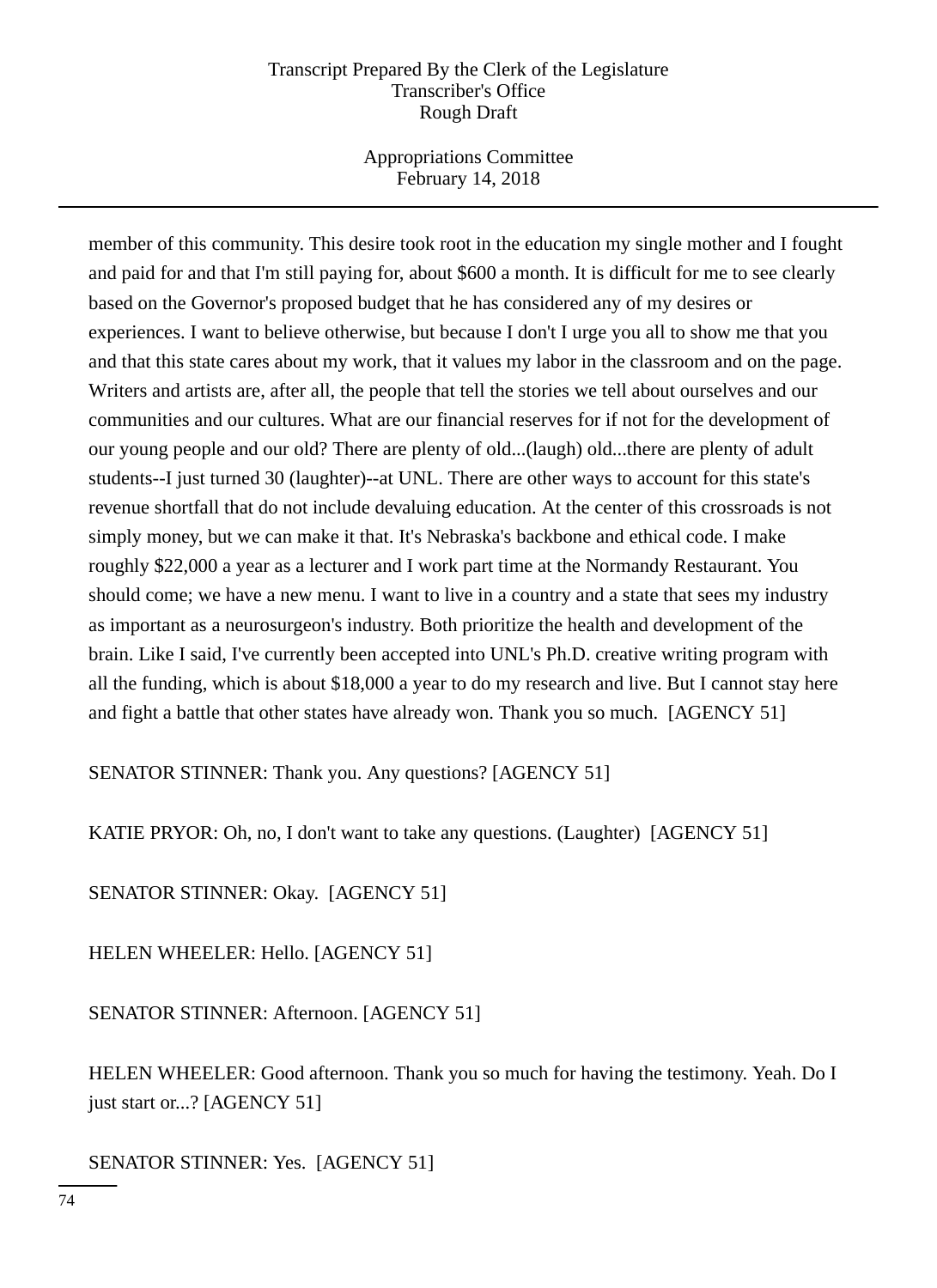Appropriations Committee February 14, 2018

# HELEN WHEELER: Okay. [AGENCY 51]

# SENATOR STINNER: Go ahead. [AGENCY 51]

HELEN WHEELER: So my name is Helen Wheeler, H-e-l-e-n W-h-e-e-l-e-r. I am a graduate teaching assistant in the German Department at UNL. And so as a product of Nebraska's excellent public schools system--so the Lincoln Public Schools as a kid and the University of Nebraska-Lincoln for my bachelor's--I want to talk for a moment about how incredibly empowering our universities are. As an undergrad, I had the chance to study abroad in Berlin in Germany and then as a graduate TA I teach a 100 or 200 level class and take classes as well. Last year I had the opportunity to, with a Fulbright grant, teach English in Hamburg, Germany, and I would never have had those opportunities without the university. So I'm asking you to oppose these cuts because if these cuts go through it has already been determined that the teacher education in world languages is going to be one of the first programs to be entirely eliminated. My program would be gone and the opportunities that have been afforded to me would not be afforded to anyone else. My tuition is paid for by a waiver because I teach, but the tuition for my students and my colleagues who are not teaching assistants would skyrocket. The fees would probably also go up, which is a consideration for everyone. And at the end of the day what it comes down to is, do we want to pass these opportunities on? And with the budget cuts the way it is, the proposed budget, the answer is no, and I think that that is an extremely unfair thing that we would be doing. So I urge you to oppose those budget cuts. I would also like to mention that I have epilepsy. When I was diagnosed, it was a neurologist at the UNMC who helped me have a stable life. And cutting UNMC neurology is also just...for anyone else like me that's cutting their opportunities and cutting resources for people who need these services. So at the end of the day, the University of Nebraska is one of the strongest economic and intellectual drivers of the state and I would request that you continue to support the university and not go through with these cuts. So if there are any questions. [AGENCY 51]

SENATOR STINNER: Questions? Questions? Seeing none, thank you. [AGENCY 51]

HELEN WHEELER: Okay. Thank you very much. [AGENCY 51]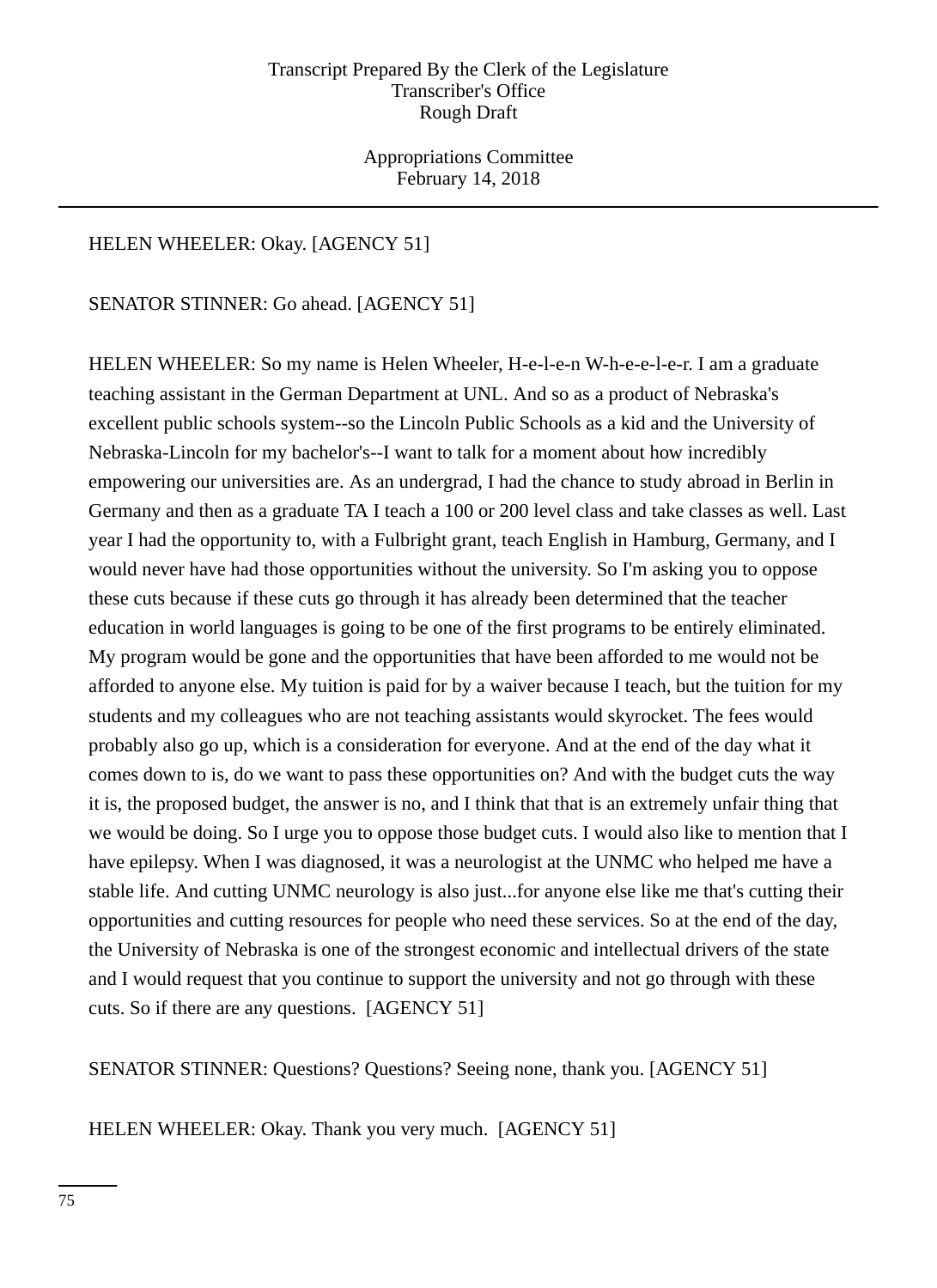Appropriations Committee February 14, 2018

# SENATOR STINNER: It's nice to see you, Mayor. [AGENCY 51]

CHRIS BEUTLER: I'm not sure,, Senator, whether any of you think it's nice to see anybody else at this hour of the day. I know it's been tedious. [AGENCY 51]

SENATOR STINNER: We do have a lighting system. [AGENCY 51]

CHRIS BEUTLER: Yeah. Okay. (Laughter) And clearly it's much more fun to hear from the students and probably learn more about why you should be skeptical about these budget cuts. But my name is Chris Beutler, for the record, and I'm the mayor of the city of Lincoln. And I think I'll depart from my prepared testimony a little bit and focus just on one idea. We have lots of statistics here. I'm sure you've heard them all by this time of the day. You know what happens at the university profoundly affects the state as a whole. You know many times over what you do to the University of Nebraska at Lincoln affects the city of Lincoln. We are tied together in an economic sense. It's not the only economy we have to share with the state of Nebraska but it's powerful and significant. And so what you do in little ways to the university has broader effects. But the thing I wanted to first I suppose reiterate to you is how profoundly workers are needed in the state of Nebraska, and especially in the city of Lincoln. We cannot fill jobs. And to narrow the focus a little bit more, we cannot fill tech jobs. The new technologies that exist now, the potential of those technologies is so incredibly important in this competitive world, and we need an educational institution that, first of all, will crank out the people who can fill out our society and make us competitive in the world. The thing that caused me to kind of drop back and add to that thought in my own mind a few weeks ago was reading about the fact that technological change, innovation is happening so much faster today than at any point in time in our history. And people who have studied the matter agree upon that. People like me, who don't know much about it but just look around in their own little world, realize that it is happening blazingly fast. And that's a thing that some people find amazing and great and are, you know, very positive about it; other people are profoundly disturbed. But for me the point is this rapidity of change represents an enormous opportunity for us and an enormous challenge for us in terms of being competitive in this world. Those who have a great educational facility and a great college have a great advantage over other communities because they can move more rapidly to capture the economic advantages of converting ideas into economic value. This is not the time to weaken our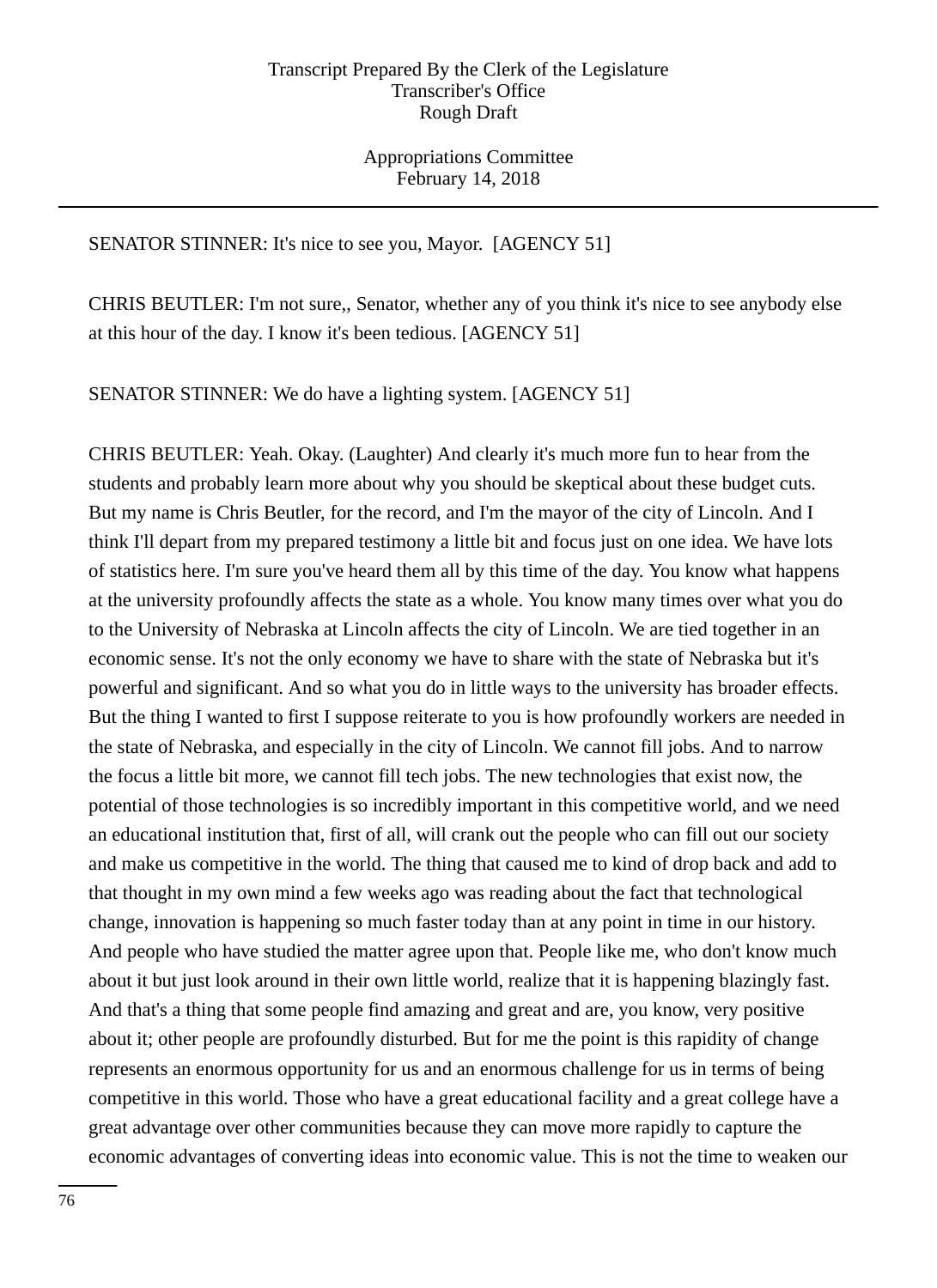Appropriations Committee February 14, 2018

greatest engine for competitive advantage. And so I would ask you to think about that and to think about if this is a time in history when you really want to weaken the tool that has the best chance of putting us in the leadership of the economies of tomorrow. [AGENCY 51]

SENATOR STINNER: Thank you. [AGENCY 51]

CHRIS BEUTLER: Thank you. [AGENCY 51]

SENATOR STINNER: Questions? [AGENCY 51]

CHRIS BEUTLER: I don't want any questions. (Laughter) [AGENCY 51]

SENATOR STINNER: Seeing none...I like that. [AGENCY 51]

CHRIS BEUTLER: That worked so well before. Thank you. [AGENCY 51]

SENATOR STINNER: Thank you. Afternoon. [AGENCY 51]

STEVEN KIRCHNER: Good afternoon. Hello, Mr. Chairman, members of the Appropriations Committee. My name is Steven Kirchner, S-t-e-v-e-n, Kirchner, K-i-r-c-h-n-e-r. I'm here as a student of the University of Nebraska-Lincoln and representing my student organization that I'm president of--Sustain UNL. First, I just want to start by showing a little appreciation for Senators Stinner, Senator Kuehn, Wishart, and Vargas for their cosponsorship and support of LB646, which provides for an Extreme Weather Preparedness Task Force and strategic plan. As president of Sustain UNL, we are an organization that's focused on spreading education and awareness regarding sustainability and environmental stewardship across campus. So we recognize the fact that we are living in the era of climate change, and being prepared for extreme weather events is crucial to the security of Nebraskans. So again, Senators, I just want to quickly thank you for your support of that bill. And on that note, one of the proposed cuts to the University of Nebraska-Lincoln is to the Geography Department. As we seek solutions to climate change and methods of environmental conservation, geography will need to play a major role in discovering those solutions. Similarly to that point is the loss of any agricultural studies at Nebraska is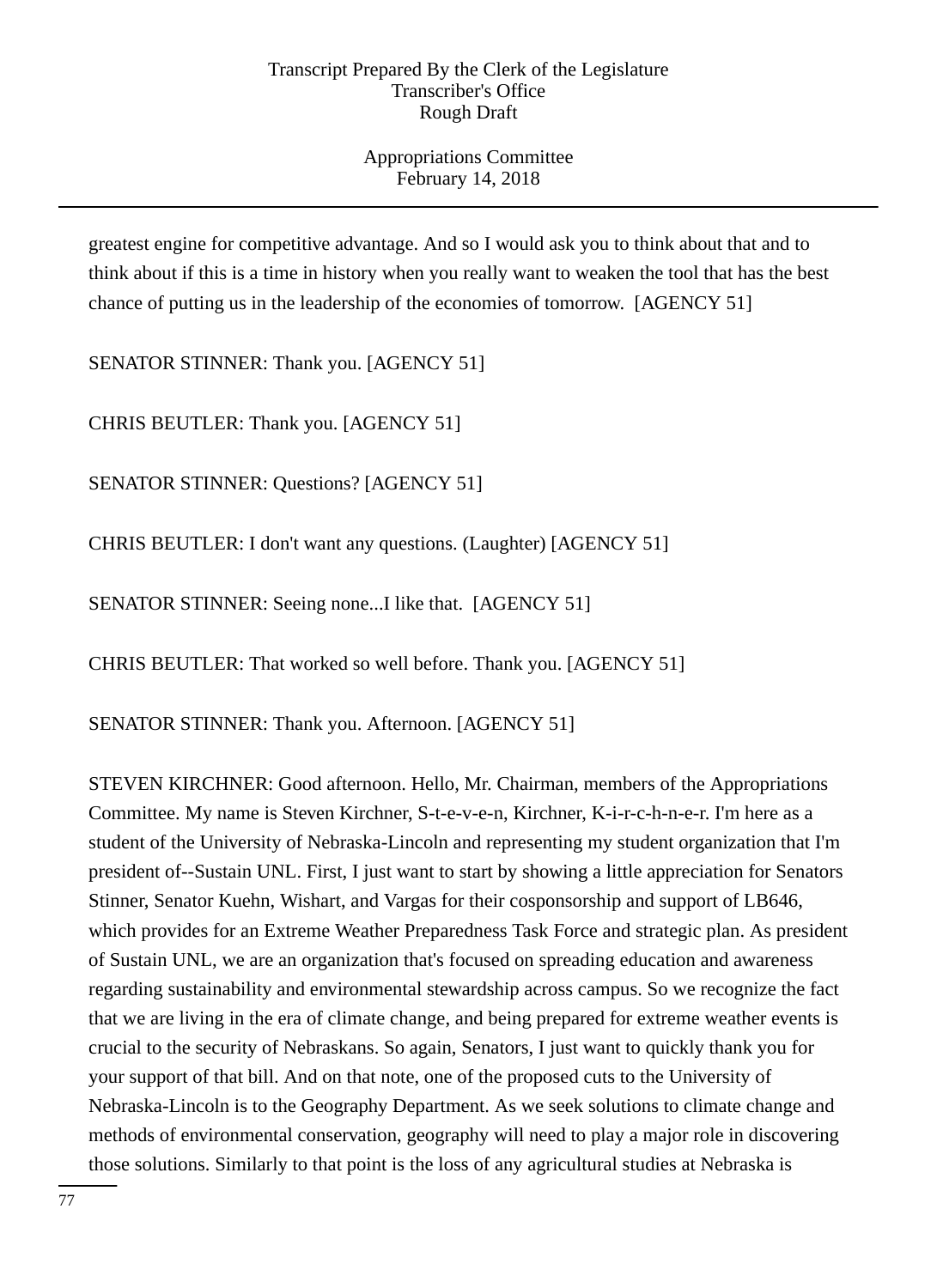Appropriations Committee February 14, 2018

detrimental to the future, to our collective future. As extreme weather events become more common, we need increased research to protect the industry that sustains Nebraska, which is agriculture. My next point regards how these cuts are only in the short-term benefit. If the Legislature cannot find ways to increase revenue and protect the university, we'll be right back in this situation the next amount of years. We cannot set a precedent of cutting the university short and neglecting higher education in Nebraska for short-term gains. My last point is of great personal attachment to me. These budget cuts will most likely increase the cost of attendance to the university. As a first-generation, low-income student from north Omaha, this really hurts. The cost of education restricts access to education to members of my community. You only have a few options to access higher education when you're from north O: you're academically gifted and strap yourself down with loans; you're athletically gifted; or you have an opportunity to be a part of the Nebraska College Preparatory Academy, such as myself. NCPA provides access to the University of Nebraska-Lincoln to first-generation, low-income students attending Omaha North, Omaha South, Grand Island Senior High, or the Winnebago Reservation. The academy can't provide this opportunity to every member of these communities but they do what they can. Increasing the cost of attendance to the University of Nebraska-Lincoln will limit the resources and scholarships that NCPA can provide to students in these underserved communities. This truly breaks my heart. Chairman, members of the committee, I strongly urge you to do whatever you can in your power to protect the University of Nebraska and education. You must explore options of alternative forms of means of determining these appropriations. I thank you for your time and I'd be more than happy to answer any questions that I can. [AGENCY 51]

SENATOR STINNER: Thank you. Questions? Seeing none, thank you. [AGENCY 51]

STEVEN KIRCHNER: Thank you. [AGENCY 51]

SENATOR STINNER: Good afternoon. [AGENCY 51]

THOMAS CLUTTER: Mr. Chairman, good afternoon, Committee. My name is Thomas Clutter, T-h-o-m-a-s C-l-u-t-t-e-r. My relationship with the University of Nebraska started long before last December when I graduated. I was a nontraditional student that transferred here from the University of Kansas at the age of 26. I later came to find out that my first ultrasound was taken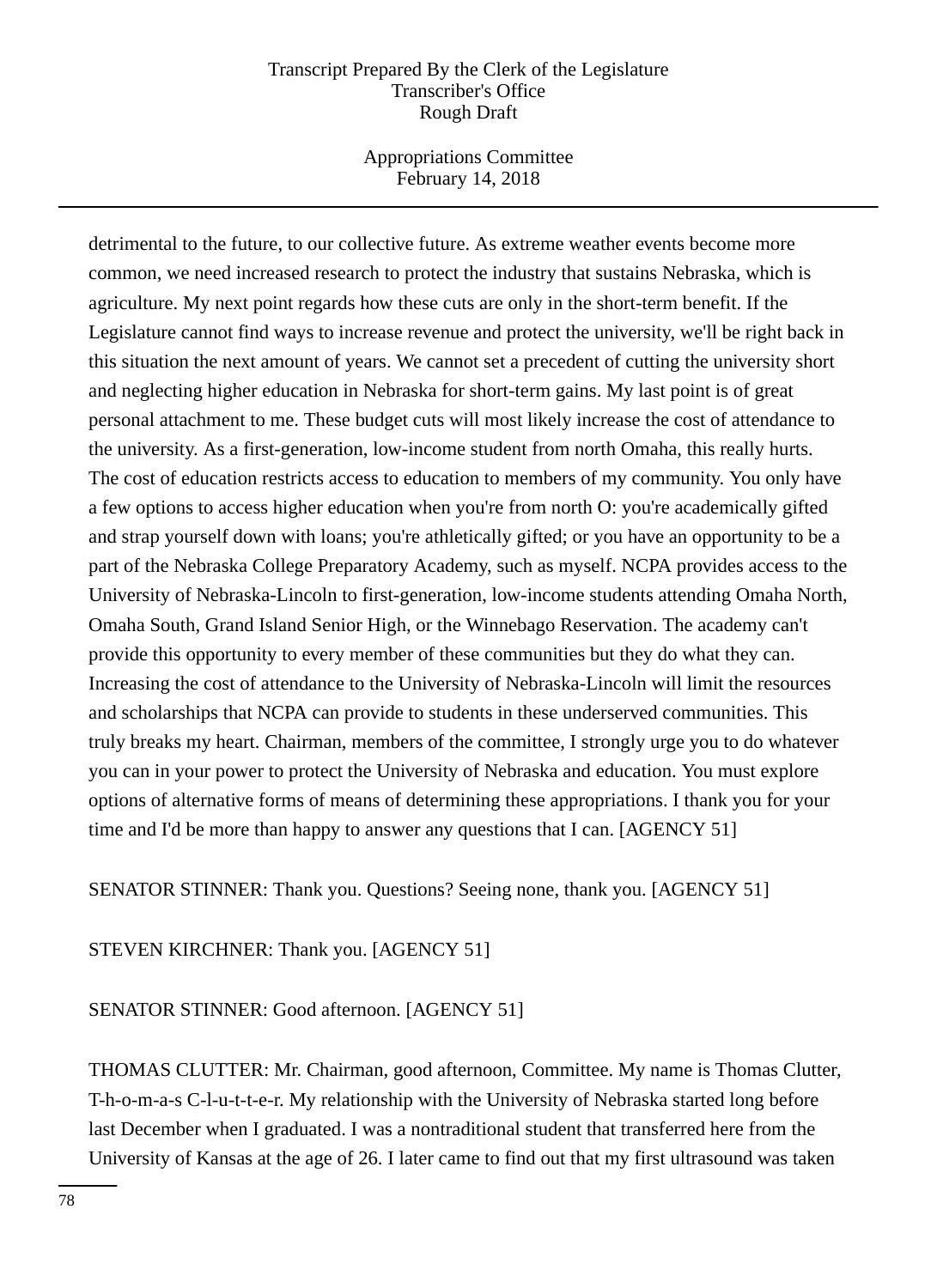Appropriations Committee February 14, 2018

here at St. E's while my dad was finishing his Ph.D. at the university, and so obviously I have some family ties. But it wasn't that, that brought me back to the university. To speak to the comment about the status quo, it's the fact that the leadership of the university has always wanted to go above and beyond the status quo here, whether it's through research, innovation, collaboration between disciplines that don't necessarily relate to each other at all. And so I feel like the appropriations that are currently projected need to be reconsidered. And so I often don't like to...as my father, a scientist, has taught me, don't present a problem unless you have a solution. One of the solutions, I'm not a tax expert but I'd like to throw out there, as an entrepreneur in the community as well, I started my business while in school, perhaps some of these companies that are coming and getting tax breaks, we could reassess those and look at the fact that they're getting a gain of talent by moving here. They're getting this young, savvy talent coming here. So maybe they could chip in on some of this and the development and further growth to higher levels of education. I've been in Lincoln for the last five years. I plan to hopefully do a full decade, maybe another degree while I'm here. But that's all being driven by the visions of the administration of the university, President Bounds, the chancellors, and that's really what is keeping me here is that drive and the vision to continue growing better methods, better innovation and collaboration. So I think it is...you do have to evaluate different departments based on a dollar value, but I think they all can work together. And so if you can create those collaborations, it is a tough job to appropriate the funds, but I think if we can look and maybe work on finding those funds elsewhere as opposed to just putting different programs on the chopping block. [AGENCY 51]

SENATOR STINNER: Thank you. [AGENCY 51]

THOMAS CLUTTER: Uh-huh. [AGENCY 51]

SENATOR STINNER: Questions? Seeing none, thank you. [AGENCY 51]

THOMAS CLUTTER: Yep. [AGENCY 51]

SENATOR STINNER: Good afternoon. [AGENCY 51]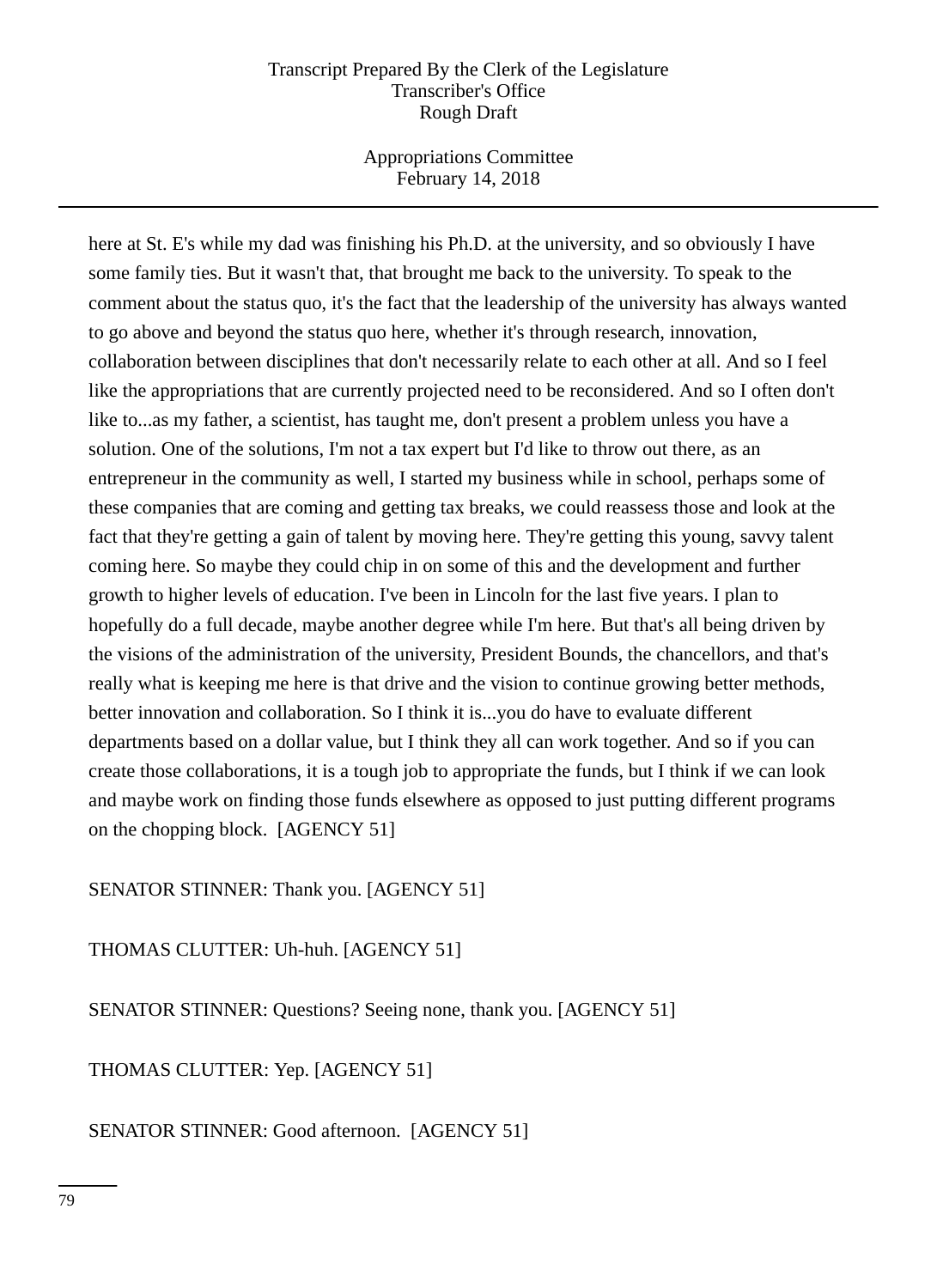Appropriations Committee February 14, 2018

SETH MARSHALL: Hello. Afternoon. Hello, Senators. My name is Seth Marshall, S-e-t-h M-ar-s-h-a-l-l. I am a junior and I transferred last year to UNL. I am at the College of Journalism and I'm also here to represent the OASIS program and the UNITE group, which is the Native American group on campus. I'm speaking against these budget cuts. And I'm just going to tell you how I got to the university. And I will say, though, that my family has always been Husker fans. My dad always wanted me to be in football. Unfortunately for him, I could never make it to water boy, (laughter) so that dream kind of got cut off real fast. But I'm also, from my knowledge, I'm the only one in my family to go to the University of Nebraska. I'm possibly one of the first people on my dad's side of the family to go to a higher education. So to me, being at the university is probably one of the most amazing experiences of my life. And when I was a kid, being at the university was considered the greatest honor. But as I got older and as I got through more and more of my school, going to UNL became less and less likely. When I was 17 years old, my family's home was foreclosed on, so when that happened I fell out of it and I believe that I would never get a higher education. But my mom and my dad pursued me and told me to continue my education, and so I went to SCC. I paid out of pocket for most of my education when I was there. I paid for all my books. My parents offered to help me but I told them that I got this. Granted, I do sleep on the second floor of their house, so, you know, (laughter) that's one thing. So when I told them that I was going to apply to UNL, they told me to go for it. And so when they got that message that I got accepted to the university, that was the greatest day that you ever heard. These budget cuts are, if they do implement, my...I'm done. I can't go to UNL. I'm still...I still pay out of pocket. I have the Pell grant and I do apply for scholarships. But if these...if this goes through, I probably will not be able to finish my education at UNL, and that would really just be the end of my days. I also speak because my friends are also affected by this budget cut as well. A couple of my friends will lose their program. Being at the OASIS, I have found people who have become less of my friends and more of my family. So to see my friends and my family just be affected by this is the most devastating thing. So I speak to the budget that, when you're making these decisions, you're not deciding on how you're going to save money. You're deciding on whether or not people's futures matter. The budget cuts that are happening to UNL, they're deciding whether a person is going to be employed. You're deciding if a professor is going to be able to teach again. You're deciding if a person is going to have a chance to continue to pursue their education. And you're also saying to many students who are like me, whose families were affected by such hard times, that maybe, maybe you don't really matter and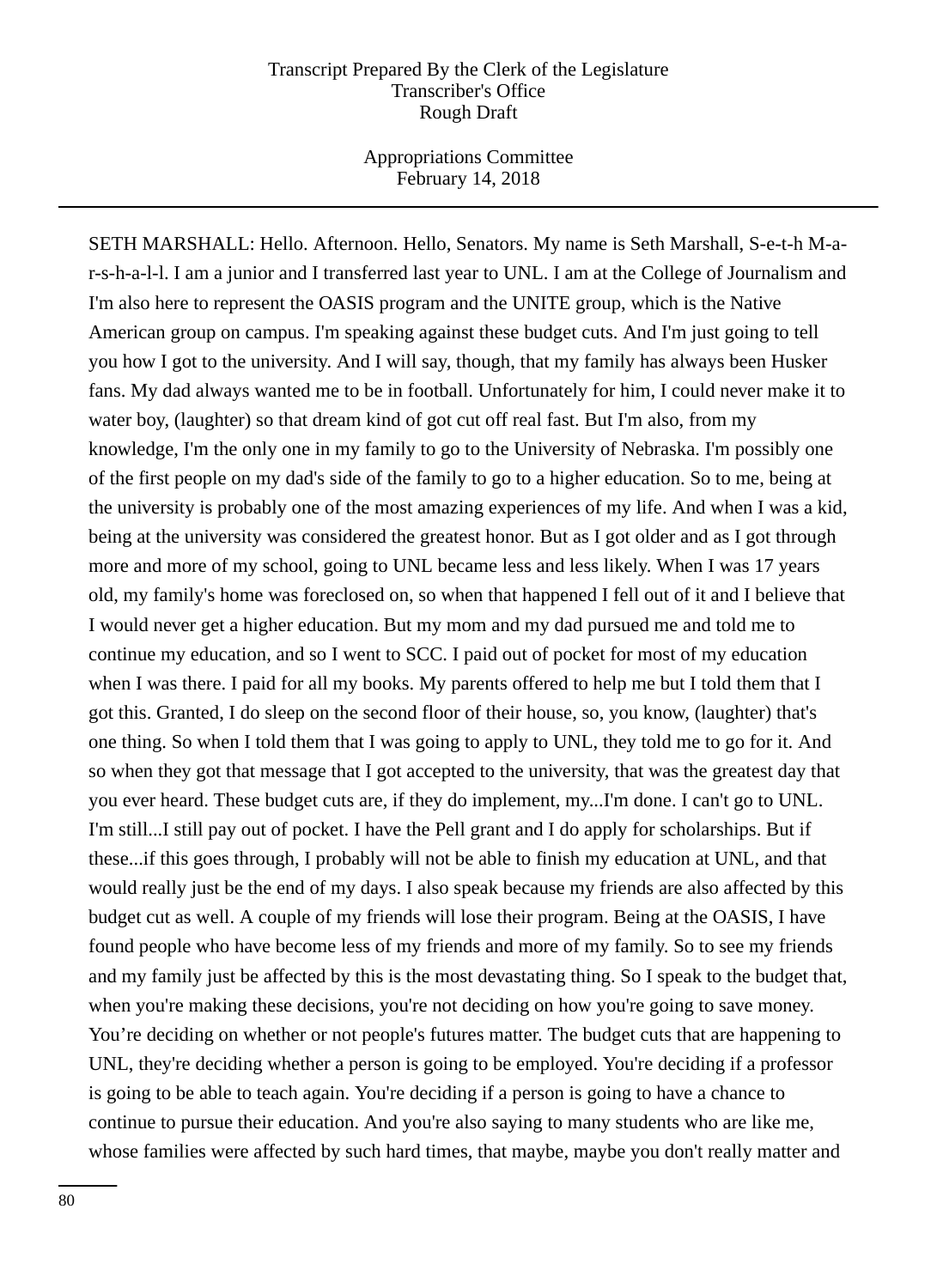Appropriations Committee February 14, 2018

maybe you shouldn't get a...go to the universities here, you should go see somewhere else. But if you listen to me and listen to my story, then I think you should decide that you're telling a 17 year-old boy like me, whose family's house was foreclosed on, that you can get a good education and life gets so much better for you. Thank you. [AGENCY 51]

SENATOR STINNER: Thank you. Questions? Seeing none, thank you. [AGENCY 51]

CHELSEY POUNDS: Good afternoon. [AGENCY 51]

SENATOR STINNER: Good afternoon. [AGENCY 51]

CHELSEY POUNDS: (Exhibit 21) My name is Chelsey Pounds. I am a graduate student in the community and regional planning program. I'm a recent bachelor of arts graduate in anthropology, German, history, with a minor in classics, at UNL. I am the first Nebraskan born in my family, in Omaha. Everyone else is from the south and I was the first kid in my family to receive a bachelor's degree. [AGENCY 51]

SENATOR STINNER: Would you spell your name, please? [AGENCY 51]

CHELSEY POUNDS: It's C-h-e-l-s-e-y P-o-u-n-d-s. As I said, I was the first kid in my family to receive a bachelor's degree to travel to study in another country where I also was in Berlin on the same program as Helen Wheeler, the first to learn and proficiently speak three languages, and I will be the first to receive a master's degree in my entire family. This is solely thanks to the opportunities I've had because of the...my departments at UNL. They challenge me not only academically but professionally and intellectually. My advisers and professors in these departments encourage me to think outside the box to work towards funding my international endeavors, thinking critically in academic and professional settings, and applying the intellectual capabilities developed within these departments in the work force. While many other students in my generation chose to leave Lincoln upon graduation, I flew back here from Germany to stay, to continue my education. That's because Lincoln's emphasis on community is inspiring to me. And also, the interdepartmental support that the faculty within the College of Arts and Sciences at UNL provides to its students, especially to first-generational, nontraditional students like me,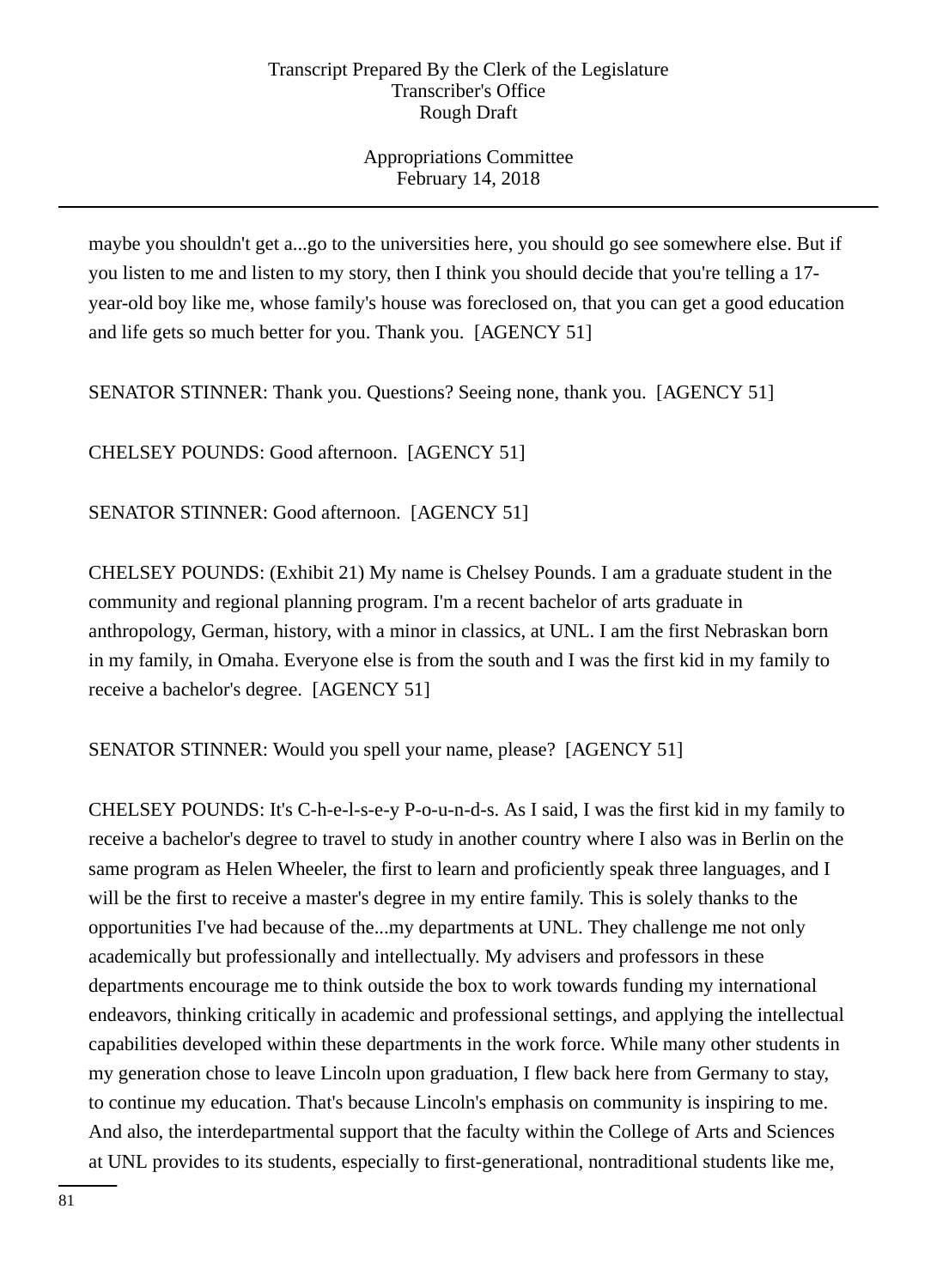Appropriations Committee February 14, 2018

is something of which to be proud and should be respected and supported, not torn apart. There is more worth in these programs than its headcount. I fear that taking these large slices out of our university system will force many students to leave Nebraska for other public universities. These cuts will also force other young high school graduates to not even go to college. If it wasn't for UNL offering the programs it does, I would have, guaranteed, not gone to college; I would not be working toward my master's degree; I would not be an intern at the State Department of Economic Development; I would not be a policy consultant for community betterment ventures. That is the kind of growth we need in Nebraska and we need staying in Nebraska. I came here to represent all the hard work that has paid off from the advice my professors and my departments gave to me in my undergraduate years. I'm also representing the future of young professionals with liberal arts degrees, because in 2018 we still need to defend the liberal arts. Perhaps we should look to the CEO of American Express Ken Chenault, the New York Congresswoman Shirley Chisholm, former Secretary of State Madeleine Albright, Conan O'Brien, Oprah Winfrey, Indian economist Amartya Sen, Woodrow Wilson, Ronald Reagan, or Angela Davis, many other notable examples, to see why we need more liberal arts studies, not less. We have value and our programs have value. If you cut deep enough into this university, we will bleed to death. This is only phase one we're batting up against. Who is next, anthropology, classics, and religious studies? We choose to study in these programs to understand what was, what is, and what will be. We, as students and taxpayers and voters, are future leaders. What good are we as leaders without a developed holistic education of how the world works? And these budget cuts threaten that vital development. This is not only about students but about our future economically. As Confucius said: If your plan is for one year, plant rice; if it's for 10 years, plant trees; if it's for 100 years, educate people. I urge legislators and university officials to engage the university body in more decision making. If you cut these programs, you will cut more. When you cut more, you will lose students. When you lose students, you're losing educated individuals and losing Nebraskans to become residents of other states, generating revenues elsewhere. And when they're gone, you lose economic growth. So please plan more diligently with us, who have chosen to invest their futures here over all other programs throughout the country and throughout the world, before unnecessarily gouging our beloved programs. Thank you. [AGENCY 51]

SENATOR STINNER: Thank you. Questions? Seeing none, thank you. [AGENCY 51]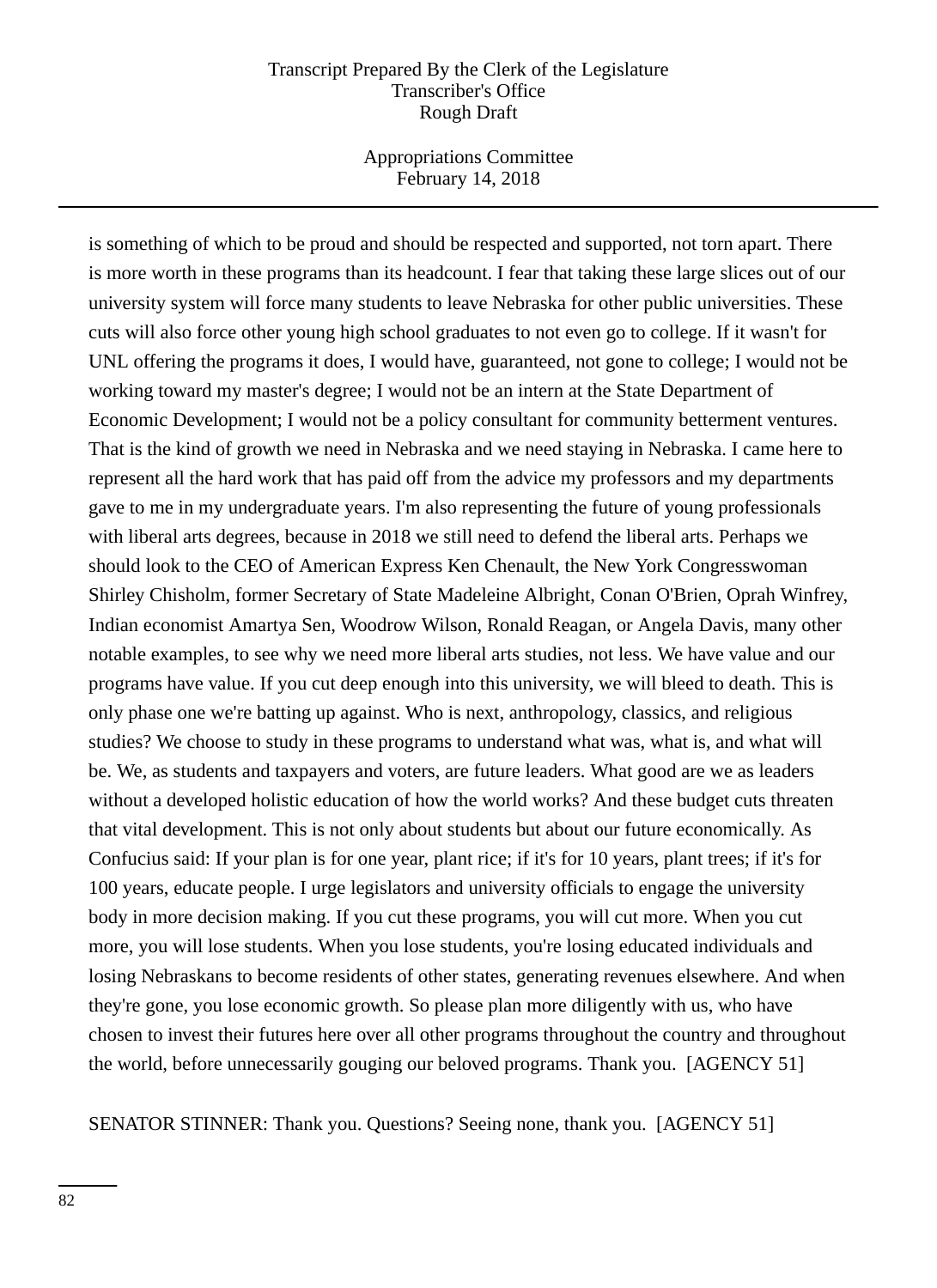Appropriations Committee February 14, 2018

HOPE ANDERSON: Good evening. [AGENCY 51]

SENATOR STINNER: Good afternoon. [AGENCY 51]

HOPE ANDERSON: It is 5:00. [AGENCY 51]

SENATOR STINNER: We're still in the afternoon. I don't count evening until after 6:00. [AGENCY 51]

HOPE ANDERSON: (Laugh) Hello. My name is Hope Anderson, H-o-p-e A-n-d-e-r-s-o-n. I'm a senior at UNL. I'm here in support of the University of Nebraska and I can attest the budget cuts to the university. My major is in art history, which is one of the proposed programs to be cut. Naturally, this is very important for me to speak on. I was informed this morning by the director of the art department, Francisco Souto, that if the art history program is cut we will be the only school in the Big Ten without an art history program. We will be cutting a program that is vital to the health and promotion of art. Without this program, we will no longer have undergraduate and graduate programs for those studying art history. This cut will bring the end of all master's programs in art history in the state. This means that any student interested in studying art history will not be able to do so at the University of Nebraska. They'll be forced to go out of state or to other institutions within the state, such as Doane or Wesleyan. My major concern is for the education of students in the future. They will be denied access to a well-rounded education, especially students pursuing a degree in the arts who are required to take courses on the history of art. This means that there is a chance that an art student will not have the opportunity to study the diverse facets of art history. This means that there is a chance that they may not be inspired to create potentially award-winning work. In addition to this, cutting the art history program will have a direct effect on the Sheldon Museum of Art and the Joslyn Museum of Art. These institutions play a major part in the education of not only art majors but the community as a whole. The art history program is not only vital to the success of art historians, but is vital to those studying all mediums of art. These classes provide a new perspective on the history and growth of the human race and the development of expression. Art history is unique because it is a study of the human reaction to history. To cut the art history program and to reduce the number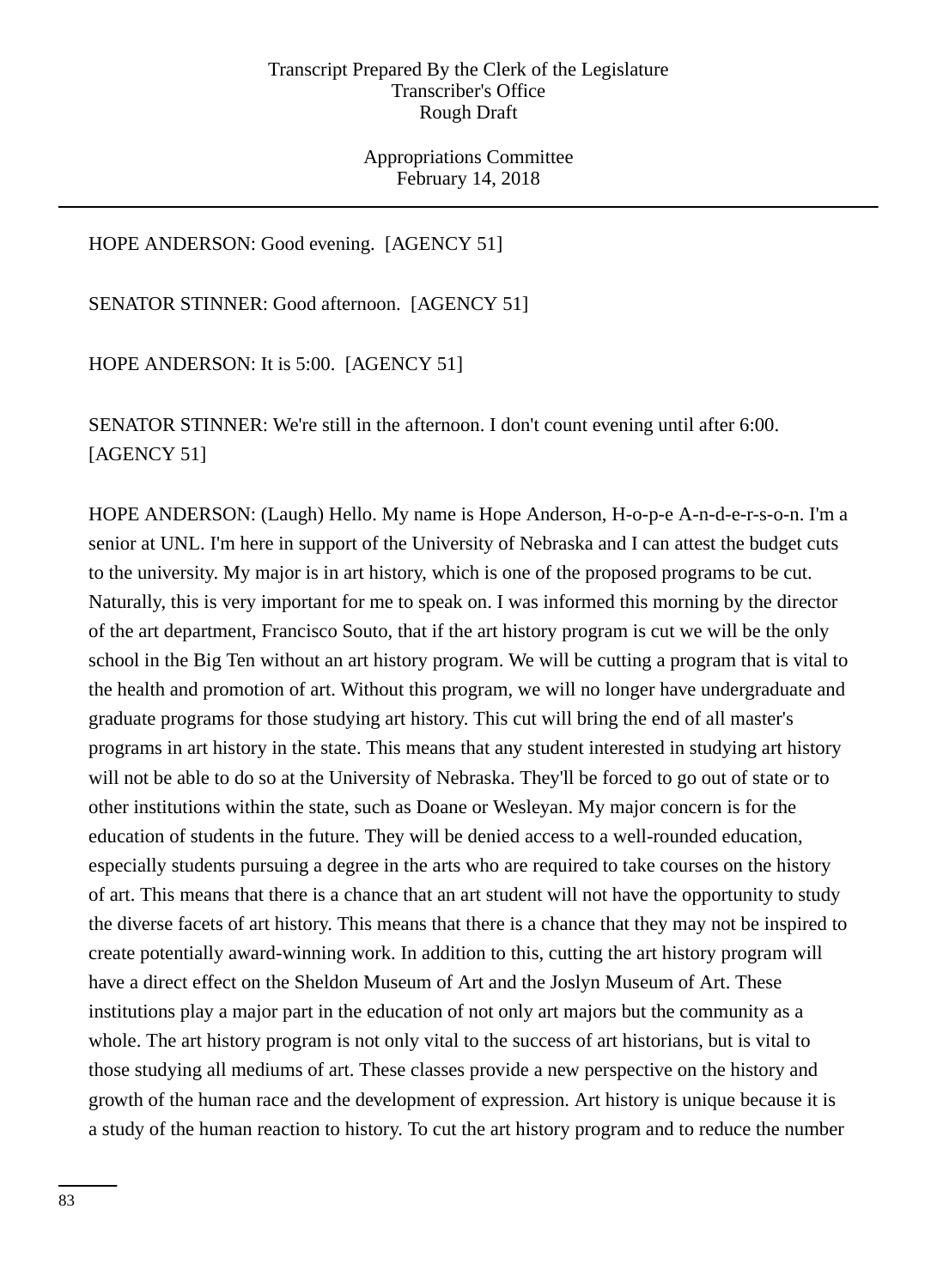# Appropriations Committee February 14, 2018

and variety of courses offered in this area will be a major loss to the university. Thank you for listening to what I have to say. [AGENCY 51]

SENATOR STINNER: Thank you. Questions? Senator Hilkemann. [AGENCY 51]

SENATOR HILKEMANN: Approximately how many students are in the art history major program, do you have any idea? [AGENCY 51]

HOPE ANDERSON: Less than ten. [AGENCY 51]

SENATOR HILKEMANN: Less than ten? [AGENCY 51]

HOPE ANDERSON: Yes. [AGENCY 51]

SENATOR HILKEMANN: Okay, thank you. [AGENCY 51]

MO NEAL: Actually it's 14. [AGENCY 51]

HOPE ANDERSON: It's 14? [AGENCY 51]

MO NEAL: It's 14. [AGENCY 51]

SENATOR STINNER: Thank you, 14, for the record. [AGENCY 51]

HOPE ANDERSON: Okay, I was...thank you. [AGENCY 51]

SENATOR STINNER: Thank you very much. [AGENCY 51]

HOPE ANDERSON: Yeah. Thank you. [AGENCY 51]

ALEC SCHNEIDER: Good afternoon. [AGENCY 51]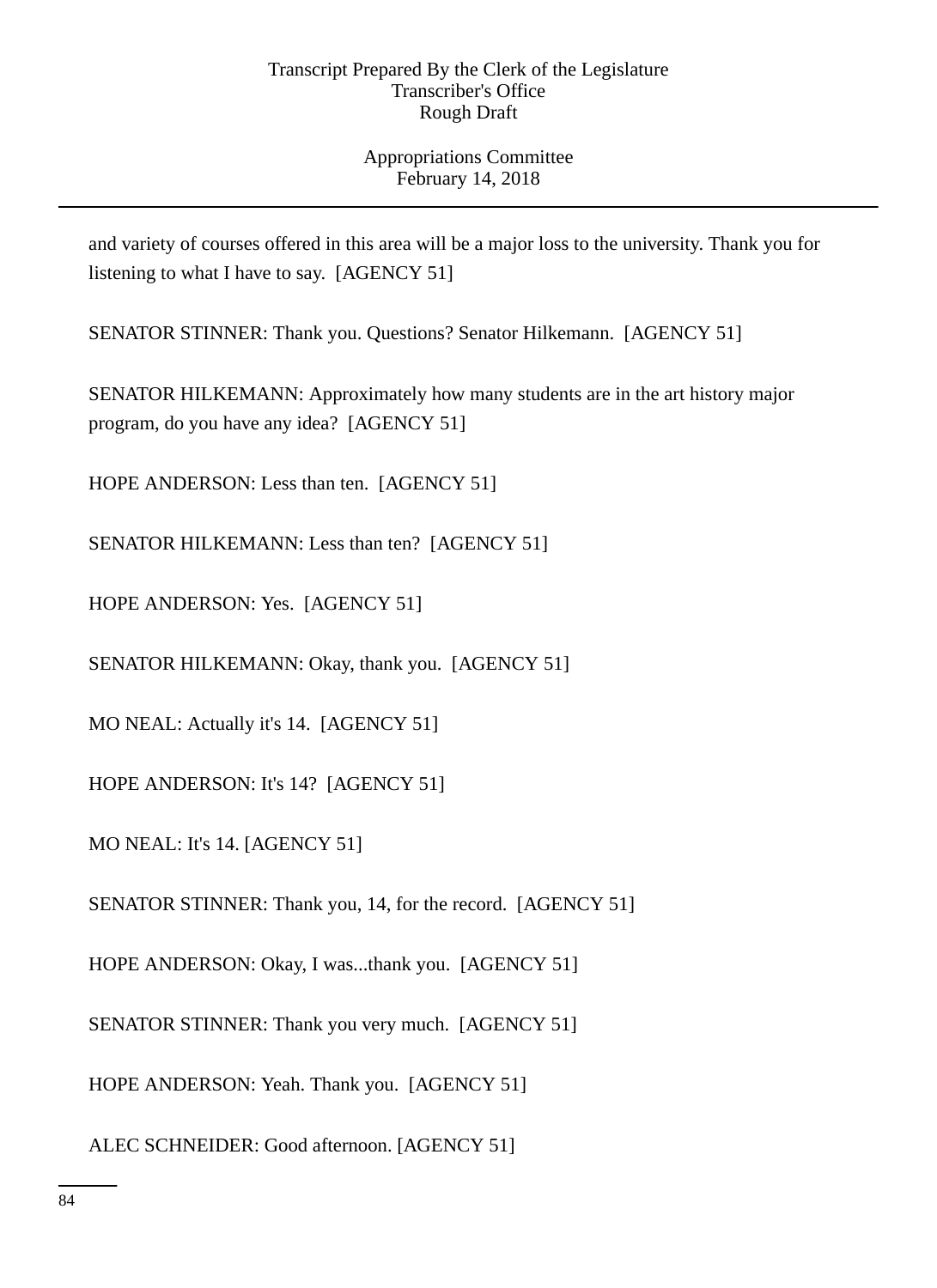Appropriations Committee February 14, 2018

# SENATOR STINNER: Good afternoon. [AGENCY 51]

ALEC SCHNEIDER: (Exhibit 22) Thank you, Chairman Stinner and committee members, for your time. My name is Alec Schneider, A-l-e-c S-c-h-n-e-i-d-e-r, and I'm a current UNL student. I stand before you today...I sit before you today in opposition of Governor Ricketts' proposed budget cuts to the University of Nebraska. Last week I attended an information session cohosted by the Nebraska Coalition for Affordable Education and Senators Wishart and Morfeld on the impact these proposed budget cuts would have on my university. The consensus was clear. These proposed budget cuts would lead to double-digit increases in tuition and the likely closure of entire departments at UNL. A higher cost of education and a less robust curriculum will deter our next generation from enrolling in college in Nebraska or enrolling in college at all, and those that still choose to pursue a higher education at the University of Nebraska will be saddled with higher student debt. A recurring survey conducted by the American Student Assistance found that those with student debt are delaying decisions to buy a home, get married, have children, save for retirement, and enter a desired career field because of this debt. This has a cascading impact on the state's economy, as the generation charged with investing in our state's future is delaying their lives because of debt. As senators your duty is to best represent the interests of your constituents. Some senators from rural districts may not be convinced that your constituents' tax dollars are best spent at a public institution many miles away. I disagree. Two summers ago I worked at UNL Stewart Seed Lab where I helped with research projects ranging from breeding desirable traits in soybeans to optimizing irrigation methods. The knowledge from this continued research at UNL is used by farmers all across Nebraska to increase soybean yield. In fact, an independent analysis in 2016 found that the University of Nebraska generates more than \$3.9 billion for Nebraska's economy. Instead of cutting funding to integral pieces of Nebraska's economic and social well-being, we should be attempting to raise state revenue. As a computer science major, I'm well aware of the strong job market here in the "Silicon Prairie." The businesses that come to Nebraska come, in part, due to the strong job candidates they receive from the University of Nebraska. Tax exemptions on these same corporations significantly decrease state revenue each biennium. Closing a mere fraction of these incentives would go a long way to increasing revenue and balancing the budget. These tax exemptions are used to encourage businesses to invest in Nebraska. However, companies will not be incentivized to come to Nebraska if our young talent has either left the state or foregone a higher education.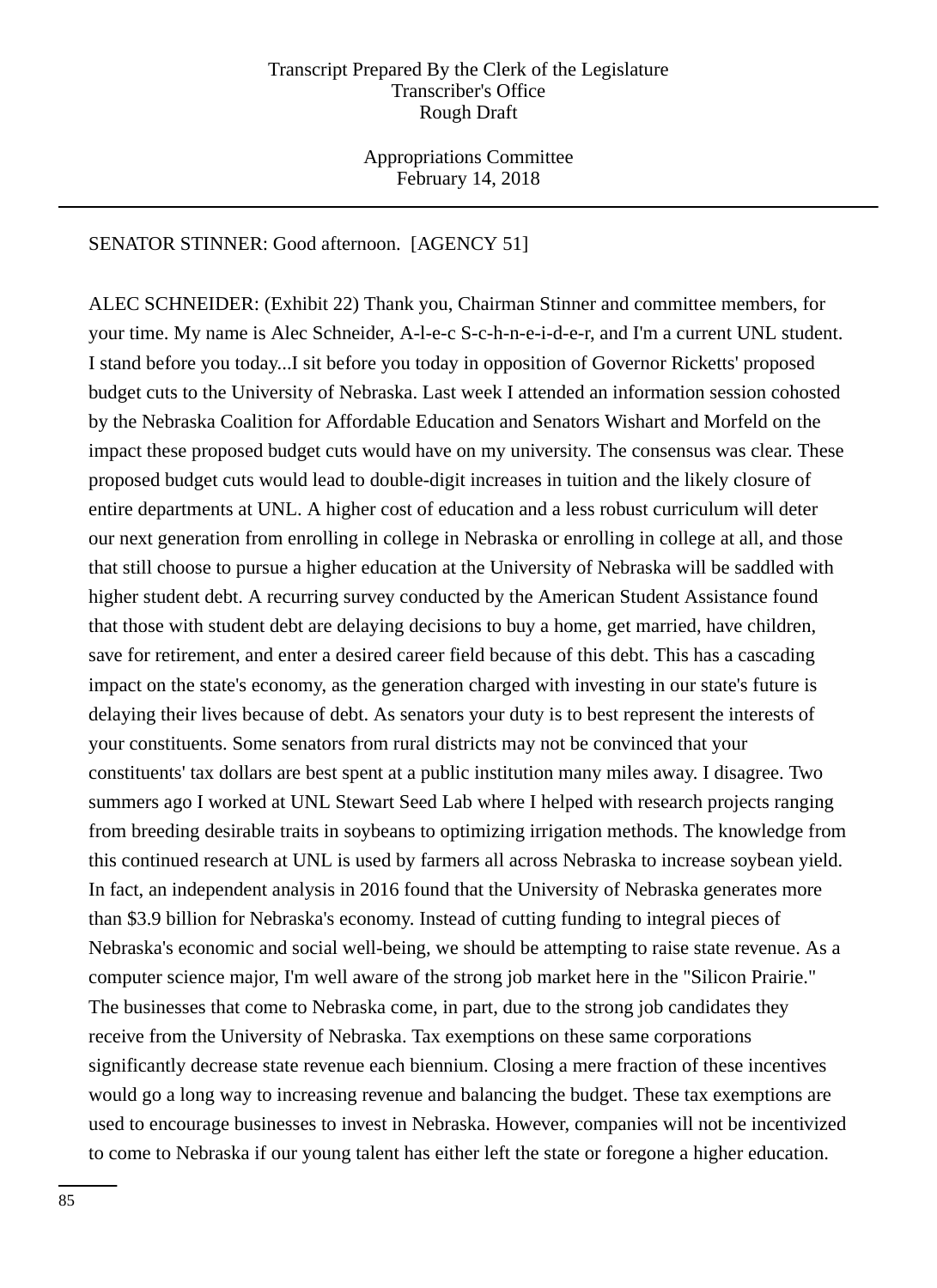Appropriations Committee February 14, 2018

In closing, higher education is one of the best investments a young adult can make in their future. Nebraska's next top businessmen and -women, scientists, doctors, artists, scholars, journalists, and more will come from the University of Nebraska. And for our state's well-being, we should give them the best education possible. Thank you for your time. [AGENCY 51]

SENATOR STINNER: Thank you. Questions? Seeing none, thank you. [AGENCY 51]

DANIELLE YOUNG: Good afternoon. [AGENCY 51]

SENATOR STINNER: Good afternoon. [AGENCY 51]

DANIELLE YOUNG: Hello. My name is Danielle Young, spelled D-a-n-i-e-l-l-e Y-o-u-n-g. I am a student at the University of Nebraska-Lincoln. I'm a senior who will be taking an additional year to complete my double major. I'm studying English in the College of Arts and Sciences and the College of Fine and Performing Arts. My focus is in creative writing and photography and, for fun, I took the task of learning Japanese. I'm here in support of the University of Nebraska and I contest the budget cuts to the university. I believe them to be dangerous, unfair, and shortsighted. The impact of these cuts are far reaching. They affect myself, my brother--a freshman who attends the University of Nebraska-Omaha--my family, other students, and my professors. When I was looking for a university to attend to four years, I was looking to go out of state. Loyola University in Chicago and Coe College and a few other colleges had my attention. Coe was willing to pull every string possible to get me to attend their institution, everything short of just letting me go in for free. Their creative writing program was phenomenal, but in the end I chose Nebraska, I chose UNL. Though I have a scholarship, I've taken out at least \$15,000 in loans. I have now three jobs and I do other odd jobs to make up the difference so that I can have a full college experience. I understand that I'm not every student. Not every student has the privilege of having a scholarship. If these cuts hurt me, then I know they will hurt others, including people like my brother, who have just entered college this semester. Please understand that we are not just numbers. We are individuals. We are people. These cuts will hurt students like me, now and present, will hurt the chances of the state retaining students it so desperately needs for continued growth. The talent that currently exists here will leave for cheaper options. One of the proposed departments being cut is the art history department. Those who are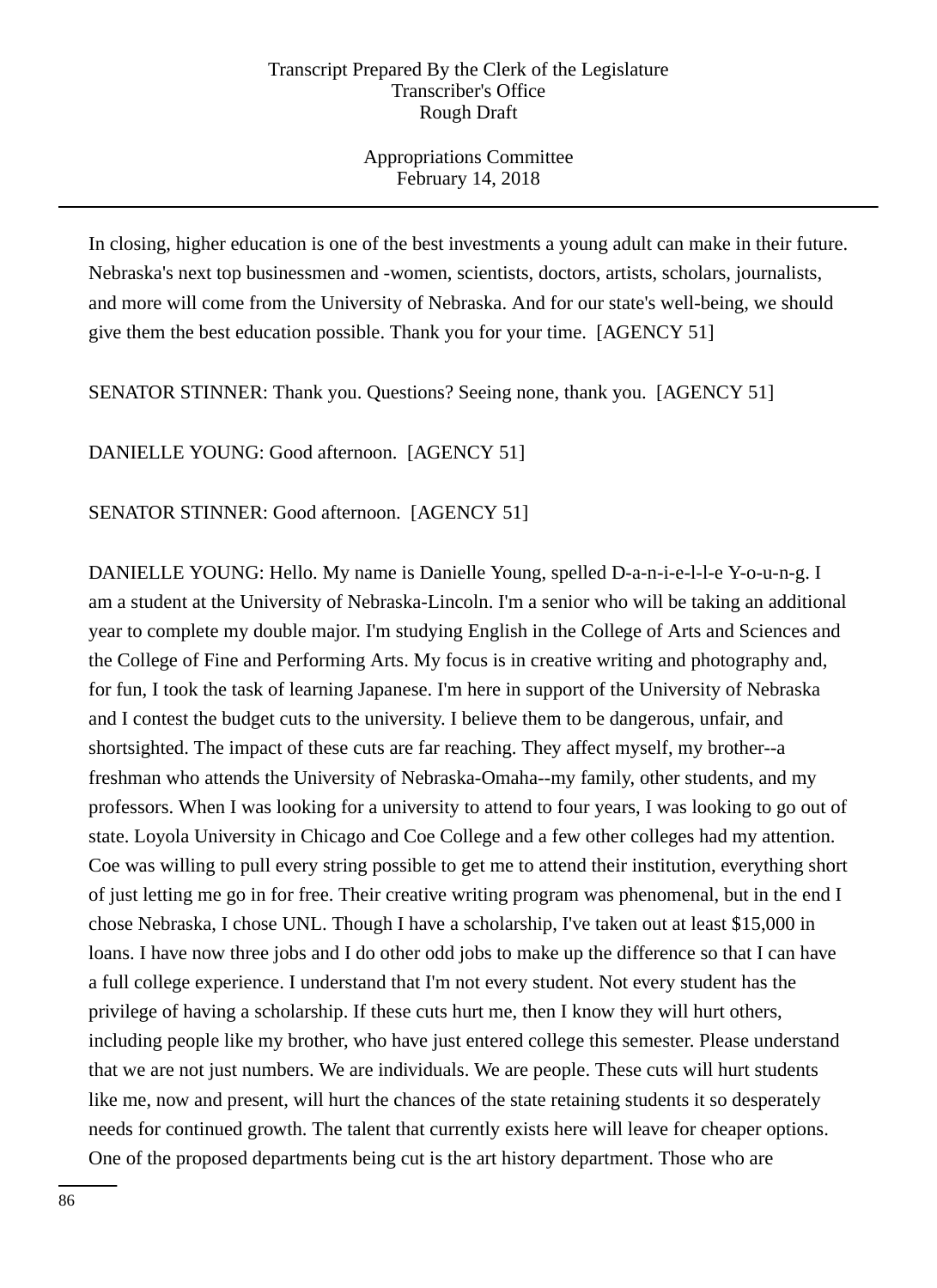Appropriations Committee February 14, 2018

majoring in this area will be deeply affected. One of them is my very good friend Hope Anderson who is one of the 10 or so--now we know is 14--art history majors. Art students, in general, will also be deeply affected. I had no intentions of being a photo major, but I took a leap of faith after seeing the photo department, seeing something that I considered to be a hobby seemed worth investing degree in. Art history has helped me understand the world and myself. It has made me a better artist. The arts are so important, it should be treated as such. To put it into perspective, I've just been able to participate in an international show in Tokyo, Japan, representing the University's photo department. In closing, I, again, would like to ask you to not pass this budget. The effects will be long lasting and far reaching. It is unwise, it is harmful, it is dangerous. Affordable education is a right, not a privilege. Thank you for listening to me and I will take any questions. [AGENCY 51]

SENATOR STINNER: Thank you. Senator Hilkemann. [AGENCY 51]

SENATOR HILKEMANN: Where's your hometown? [AGENCY 51]

DANIELLE YOUNG: I am from Omaha, Nebraska. [AGENCY 51]

SENATOR HILKEMANN: And where did you go to high school? [AGENCY 51]

DANIELLE YOUNG: I went to Omaha Central. [AGENCY 51]

SENATOR HILKEMANN: Okay. Thank you. [AGENCY 51]

SENATOR STINNER: Additional questions? Seeing none, thank you. [AGENCY 51]

MERIKA ANDRADE: (Exhibit 23) Good evening,... [AGENCY 51]

SENATOR STINNER: Good evening. [AGENCY 51]

MERIKA ANDRADE: ...I think it is, now, right? My name is...sorry, my name? Also, I just want to say thank you to any of the students that came out today. You guys are awesome. My name is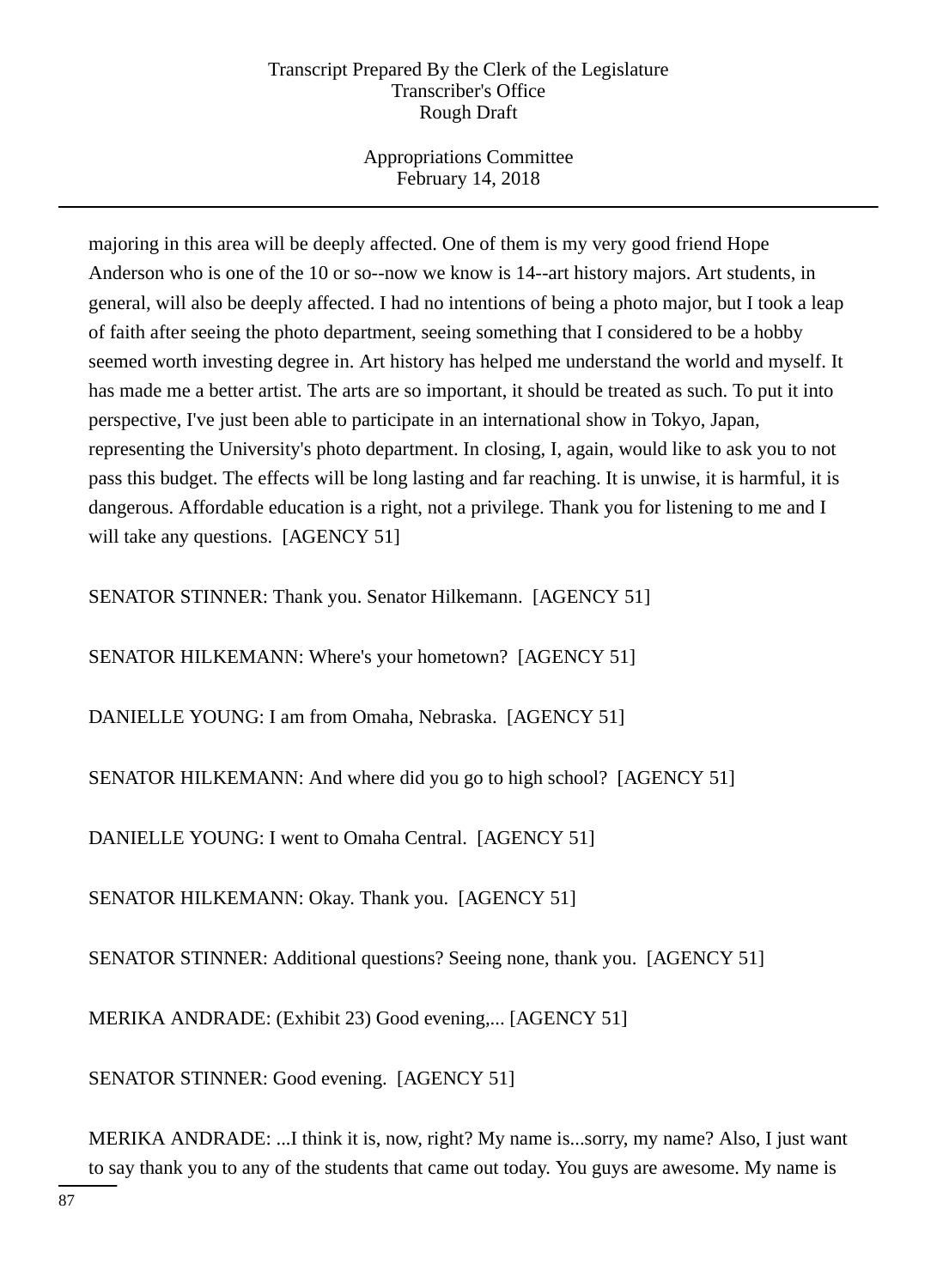Appropriations Committee February 14, 2018

Merika Andrade. I am a senior journalist student at UNL. Do I need to spell my name? [AGENCY 51]

SENATOR STINNER: Please do. [AGENCY 51]

MERIKA ANDRADE: Okay. (Laugh) It's M-e-r-i-k-a, and then my last name is Andrade, A-nd-r-a-d-e. Do we have it? [AGENCY 51]

SENATOR STINNER: Please, okay. [AGENCY 51]

MERIKA ANDRADE: Okay. My name is Merika Andrade and I'm a student approaching graduation this coming May. One might wonder why a student on her way out the door would care enough about the proposed budget cut to be soon...to my soon alma mater to show up here today. My response is simple. I am here today because I recognize that the proposal, if executed, will have a profoundly negative effect on our university and the strength of our economy here in Nebraska. As anyone who calls Nebraska home knows, the University plays a tremendous role in propelling our economy. The university sustains 34,000 jobs and produces over 10,000 graduates annually, many of whom jump straight into the Nebraska work force. Between the \$385.4 million generated each year from research support jobs and the \$6.8 million in state and local revenue, the university's total economic impact amounts to a whopping \$3.9 billion per fiscal year. This comes off of the economic and social contribution of the University of Nebraska statewide, 2016 report. To understand how a university winds up contributing so forcefully to the economy, one need only ask a current or former college student what makes the University of Nebraska. The answers in almost every instance will rest on the academic programs and opportunities programs, programs, make no mistake, support rural...sorry. The answer in almost every instance will rest on the academic programs and opportunities, programs which, make no mistake, support rural communities and local infrastructures. Take, for instance, the Rural Futures Institute, which strengthens ability of rural communities to self-sustain over time. Take away the rigorous programs which draw thousands of students to our campuses, and we'll be left with a less marketable, less appealing university. What's worse is that this proposal seeks to weaken the university while simultaneously raising tuition. Now I am not an economics major, but even I can see the foolishness of trying to sell a cheap product at a higher price, a price that,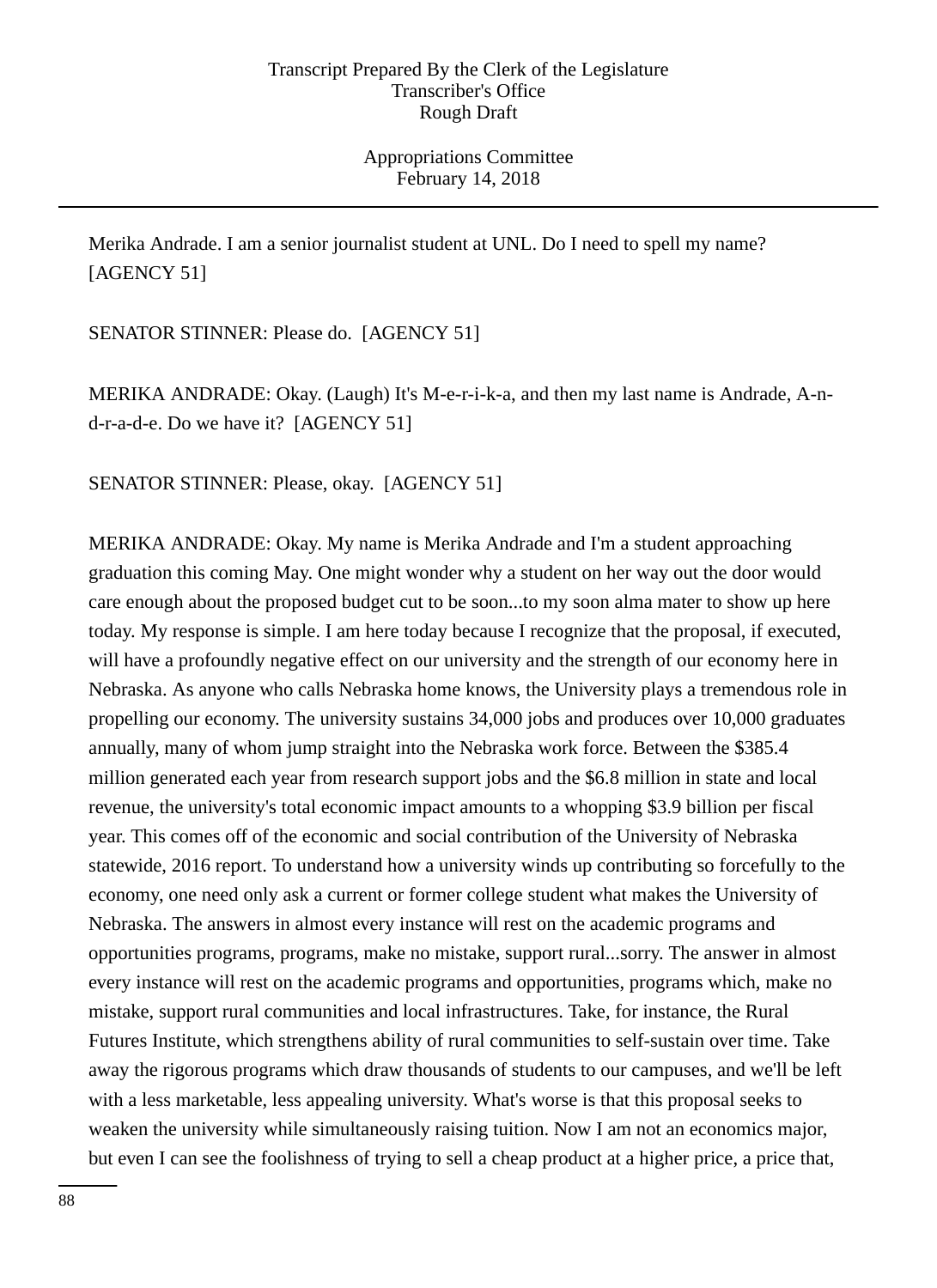Appropriations Committee February 14, 2018

even in its current form, remains out of reach for some. College is crushingly expensive. I know this all too well. My mother passed away from cancer when I was 17, leaving my father to support their four children and myself to help raise my siblings, sometimes skipping classes to attend a parent-teacher conference or pick up my siblings from just being sick. When it came to college, I paid for everything myself. UNL made the most financial sense, but even with the instate benefit, I worked two to three jobs as a full-time student, on top of loans I took out to fund my education. But even that wasn't enough. I had to drop out once to earn the money to continue my degree, which I did come back, because I went to California. I am grateful to be approaching graduation, but I fear for my little brother who will be looking at colleges before long. If, as Governor Ricketts proposes, we offer students a shoddier education at a higher price tag, it should come as no surprise when those students take their skill sets elsewhere. I'll go ahead and just skip to...my little brother had to go to work, ironically, and I'll end on what he wrote for himself. I thought it was pretty well said. He said: Today your average high school student knows more about the laws of physics than Isaac Newton ever did, thanks to the spending of knowledge. Preventing that spread from occurring will only set back our species as a whole. That's 16-year-old Matthew Andrade from Pius X High School. So thank you. [AGENCY 51]

SENATOR STINNER: Thank you. Questions? Senator Hilkemann. [AGENCY 51]

SENATOR HILKEMANN: Where's your hometown? [AGENCY 51]

MERIKA ANDRADE: I'm originally from West Covina, California, but I was raised here in the Great Plains. [AGENCY 51]

SENATOR HILKEMANN: Okay. And you graduated from...? [AGENCY 51]

MERIKA ANDRADE: Pius X High School, um-hum. [AGENCY 51]

SENATOR HILKEMANN: Thank you. [AGENCY 51]

SENATOR STINNER: Thank you. [AGENCY 51]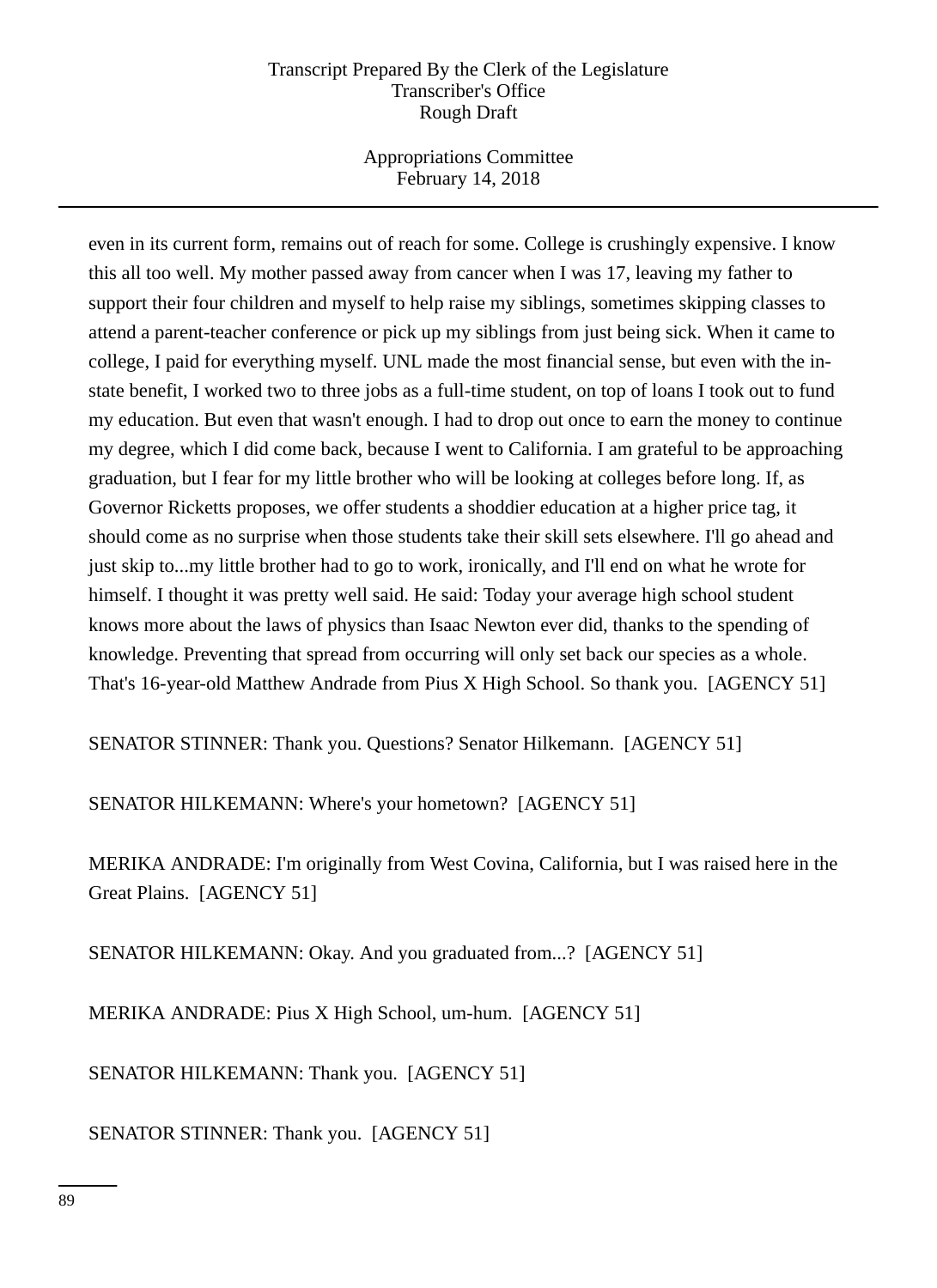Appropriations Committee February 14, 2018

#### MERIKA ANDRADE: Yeah. [AGENCY 51]

SENATOR STINNER: Good afternoon. [AGENCY 51]

KELLY STAGE: Good afternoon. Thank you all for staying so long. I appreciate that. My name is Kelly Stage, K-e-l-l-y S-t-a-g-e. I'm an associate professor at the University of Nebraska and I'm also the director of an interdisciplinary program. I'm here today to mostly speak in larger terms than my particular areas, but I will say that, in particular, the art history cut that has been proposed will absolutely affect my students, will affect our ability to be interdisciplinary, and will affect our ability to think more flexibly across the university, across the College of Arts and Sciences, and to that College of Arts which art history is a part of. So these are very serious considerations for thinking about what the shape of a university is. And I know that Hank Bounds, President Bounds, and the chancellors have not made these decisions lightly. We're being faced with an out-of-proportion cut, to cut 34 percent of this total cut across our...for the university to take up 34 percent of the total cut being imposed, when we only receive 13 percent of the General Fund. And I know these numbers have been repeated by our administration, by the regents, and it just seems to be something that we should continue to say. This is a familiar story, however, especially across the Midwest and Great Plains. And if you scan the headlines, any given day you're going got see a particular version of this playing out again and again. You can see it in Iowa just in the last month. It was pioneered by Kansas. We find cuts and fights have been taking place in Wisconsin, Kentucky, Illinois, and our partners all across the Rust Belt and the Heartland. It's not that this is something, a unique pain to Nebraska, but we are feeling it here in a particular way. And so I want to point out that this is part of an undercutting of an entire American institution, the land-grant university, and I want to invite you to have an opportunity to say maybe not here. Since 2001, the University of Nebraska has worked extremely hard to garner outside research money from granting institutions, raising outside funding by more than 100 percent in the last 15 years or so, but those opportunities are harder and harder to secure. The situation is clearly further exacerbated by cuts at the federal level. As the National Science Foundation, National Institutes of Health, National Endowment for the Humanities and other federal funding institutions are cut, so, too, are opportunities for public universities to gather those precious dollars. These are more significant cuts when state cuts reduce budget and allocations even further. The ability to support the work of the university that attracts faculty and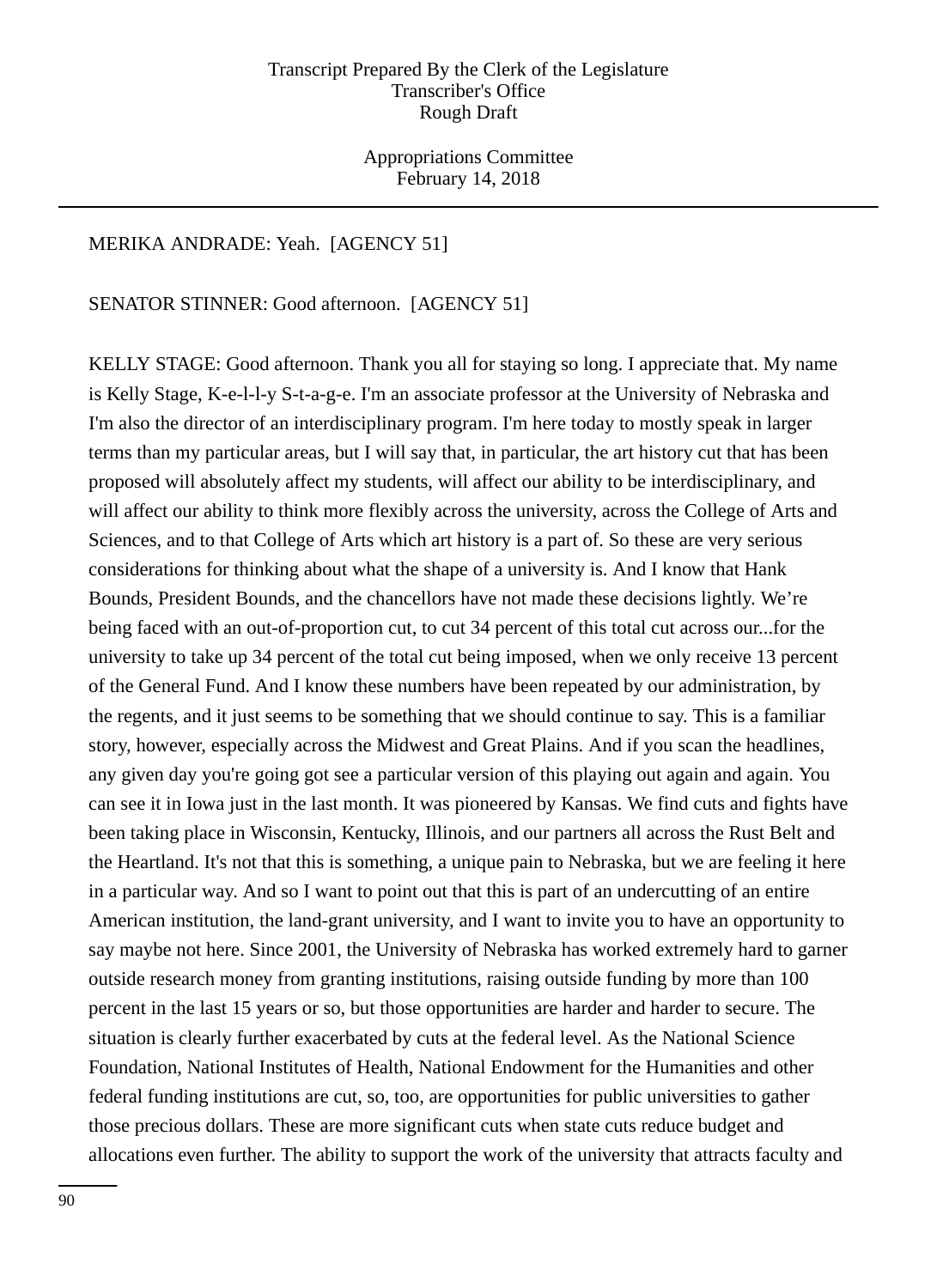Appropriations Committee February 14, 2018

students, that creates opportunities for revenue by offering places like Lincoln, Omaha, and Kearney desirable business and industry opportunities, is undercut in every direction. It's harder to bring in top students. It's harder to bring in grants. It's harder to bring in and keep faculty. It's harder to operate without enough staff to manage operations and facilities. Universities across Nebraska, as a result, stand to decline and lose status, and our ability to help the state itself declines. Austerity measures are not just about spreading the pain around. They have consequences that will last for years, if not decades. These effects...effect of these kinds of transformational cuts have been described as promoting not just Nebraska but across public universities that I've spoke of as a brain drain. That is to say that faculty and researchers will leave in order to pursue other opportunities and this comes back manyfold on us as these opportunities decline. This is a recipe for our nation to be hollowed out in the middle and for Nebraska to be a part of that. What brings people to Nebraska? Well, the University of Nebraska brings people to Nebraska. It brings people like me here. I would not have been here. And one of the reasons that I am here is because I came from an institution that was having a budget crisis and I wanted to leave, so thank you very much. [AGENCY 51]

SENATOR STINNER: Thank you. Questions? Seeing none, thank you very much. [AGENCY 51]

MO NEAL: Are there any more students to testify? [AGENCY 51]

SENATOR STINNER: How many more testifiers do we have, by the way? We got one, two, three? How many? Four. Okay. Good afternoon. [AGENCY 51]

GABRIELLA PARSONS: Good afternoon, or good evening. Thank you for being here. My name is Gabriella Parsons, spelled G-a-b-r-i-e-l-l-a, last name P-a-r-s-o-n-s. I am a student at the University of Nebraska-Lincoln studying journalism with a minor in English and an emphasis in women and gender studies and Spanish. I was thinking about preparing a speech today or bringing something on paper and maybe dressing nice, but I decided to wear my jean jacket with patches on it and read off of my cell phone because I'm a millennial. (Laugh) But I'm here today to oppose Governor Ricketts' proposed budget cuts to the University of Nebraska and, in doing so, I want to talk a little bit about myself and my education and what it means to me and sort of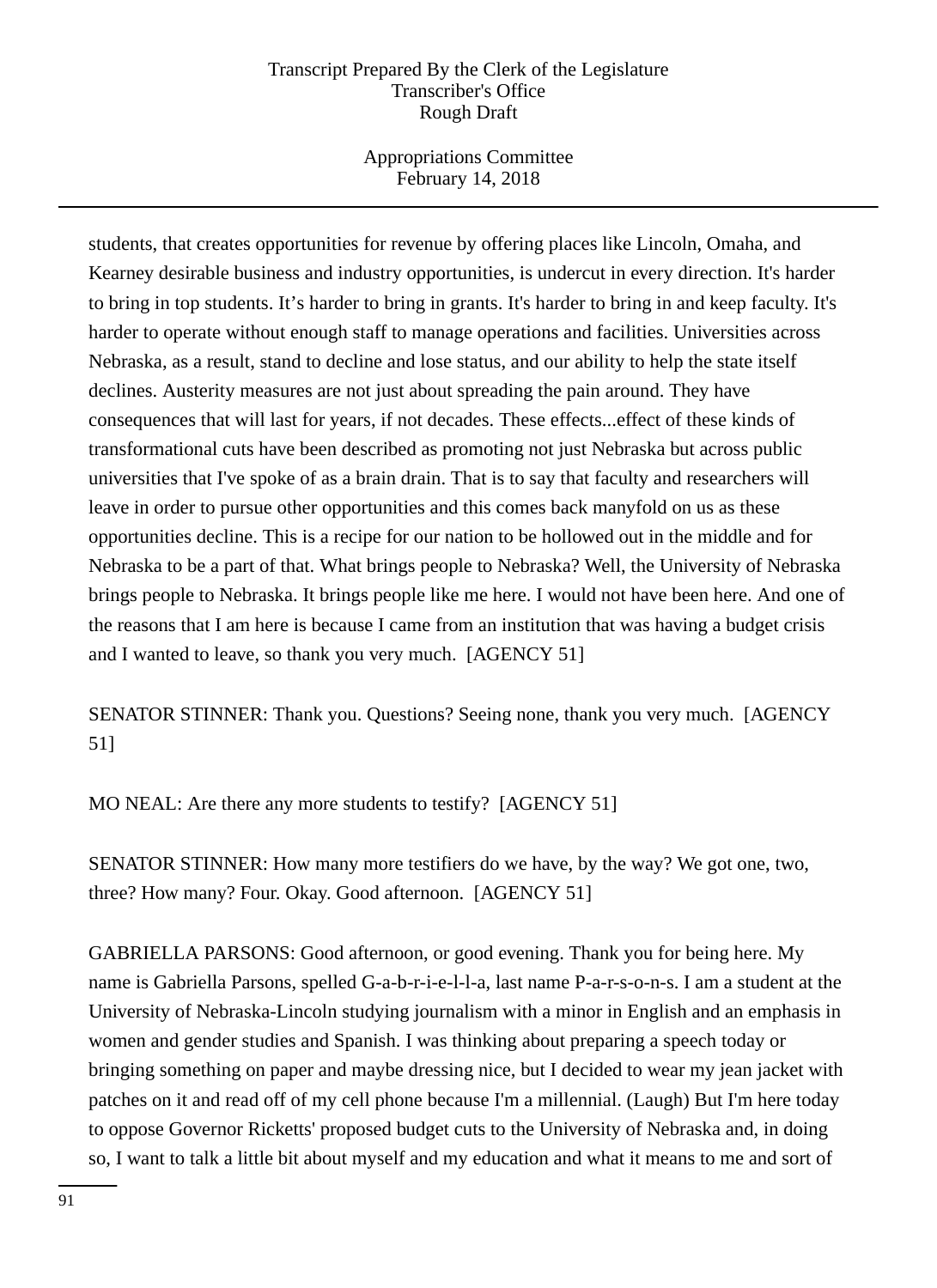Appropriations Committee February 14, 2018

the struggles that I've already faced in financially affording my education. So I was born and raised here in Lincoln. My family of five, my dad is the only other person in my family to get a college degree and he is alumni of the Journalism School as well. So there was definitely this pressure because my two older siblings didn't go to school; there was a pressure from my parents to encourage me, more of an encouragement to go to college. And I wanted to, right? But I think, like so many other middle-class or working-class families, my parents had no idea how they were going to help me pay for school, as much as they wanted me to go, and that has led me to face the consequences of that. I am 22 years old and I am \$35,000 in debt. I'm an in-state student and I'm a Pell Grant recipient. Until recently, I was receiving the federal Perkins Loan, which, if you don't know what that is, it's a federal loan program for qualifying low-income students that was...back in September the program expired. So basically, for students like me, we're going to have to look at alternatives to getting that funding for our education. And so I'm here to ask you and ask, you know, my state legislators, what is the state going to do to counteract that federal funding that we're not going to be receiving as low-income students? I also want to point out the tension in general on campus, at UNL campus, about inclusivity, diversity, safety on campus, and I think at the heart or at the start of that conversation is also this conversation of affordability and accessibility to higher education. And in order to build a diverse and inclusive education and institution, it starts with creating an affordable education. For me, I grew up, like many young people in Nebraska, kind of thinking that I had to go elsewhere to find opportunities and to find success, that I had to leave Nebraska. But after being at the University of Nebraska, I know that that's not true and I know that opportunities are here and I'm invested in my community and when I graduate I want to continue investing in Nebraska. I encourage... [AGENCY 51]

SENATOR STINNER: You do have a red light. [AGENCY 51]

GABRIELLA PARSONS: Okay, yeah. [AGENCY 51]

SENATOR STINNER: If you could conclude, that would be... [AGENCY 51]

GABRIELLA PARSONS: Sure. Yeah. I guess my concluding thought would be that I think a lot of young people are leaving Nebraska because we don't see ourselves represented in our government, and today is a bunch of students who have left because they have classes to study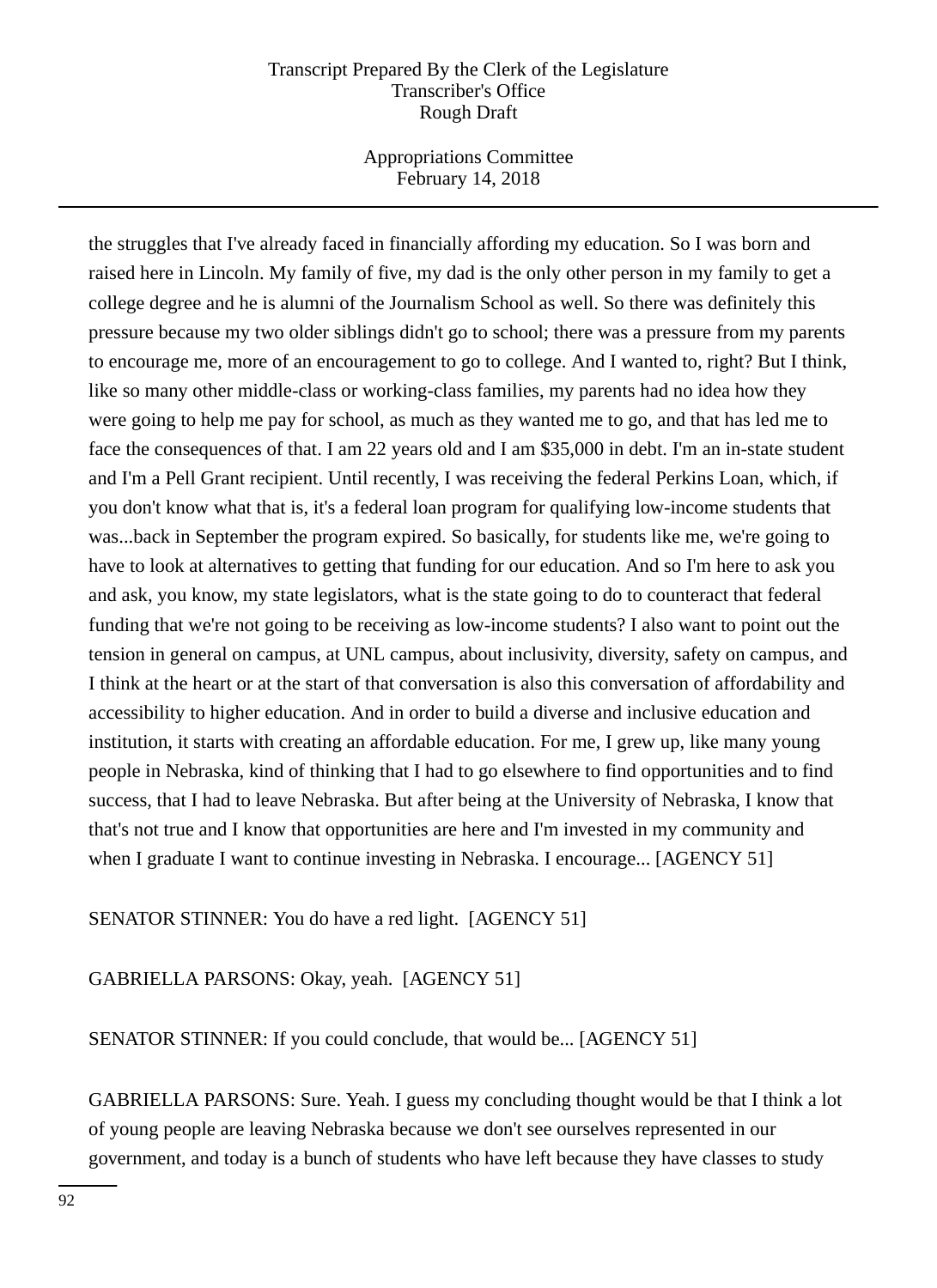# Appropriations Committee February 14, 2018

for but have taken time out of their days to ask our government to represent us in this decision and to consider us by denying this budget proposal by the Governor. [AGENCY 51]

SENATOR STINNER: Thank you. [AGENCY 51]

GABRIELLA PARSONS: Thank you. [AGENCY 51]

SENATOR STINNER: Thank you. Questions? Seeing none, thank you. [AGENCY 51]

GABRIELLA PARSONS: Thank you. [AGENCY 51]

MO NEAL: Are you a student? [AGENCY 51]

\_\_\_\_\_\_\_\_\_\_\_\_\_: Yes. [AGENCY 51]

MO NEAL: Go. The other students that want to go, get in line. [AGENCY 51]

SENATOR STINNER: Good afternoon. [AGENCY 51]

DEVIN WIEBELHAUS: (Exhibit 24) Good afternoon. My name is Devin Wiebelhaus; that's De-v-i-n W-i-e-b-e-l-h-a-u-s. I'm a student at the University of Nebraska-Lincoln. Pardon me if I'm a little winded. I left at the break to go take a test and just got back, so... [AGENCY 51]

SENATOR STINNER: Hopefully you did well. [AGENCY 51]

SENATOR WISHART: How did you do? [AGENCY 51]

DEVIN WIEBELHAUS: Hopefully well. (Laughter) Hopefully well. I kind of rushed through it. As Gabriella said, you know, people left to go study, I left to go take a test, but here I am again. Essentially, I'm here to ask you, the Appropriations Committee, you know, to lessen the cuts to the...the proposed cuts to the University of Nebraska system as much as you can, if not completely eliminating and potentially reversing them, and I'd like to give a few reasons why.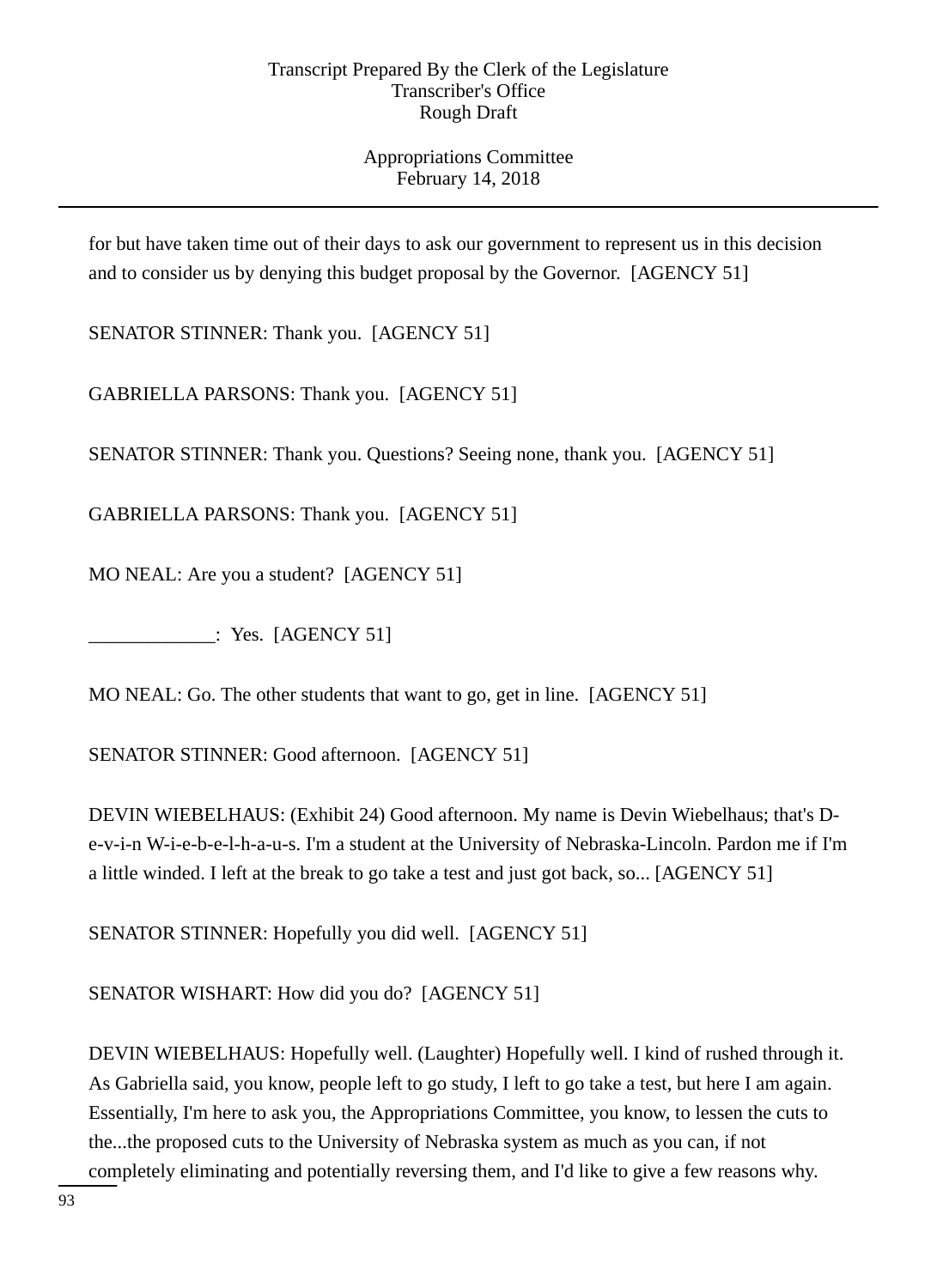Appropriations Committee February 14, 2018

I'm from Norfolk originally, like former Speaker Mike Flood. And I chose UNL because their College of Journalism is one of the best in the region, one of the best I've seen, and I'm also a Husker till I die. Go Big Red! But I also chose this university because of how affordable it was compared to other schools and how affordable it was to me and what I was offered. I met many great people during my time there and my friends span over, you know, dozens of different areas of study. Many of my friends have also told me that one of their reasons for choosing UNL is its affordable price, my friends from California, from other states. And with recent implemented budget cuts and more proposed cuts on the horizon in the Governor's new tax plan, or the Governor's new appropriations budget plan, I worry that I and many others may lose the opportunity to learn about and develop our passions and, thus, we would be unable to contribute our best efforts to society and to the state. And I also worry that the possibility of double-digit tuition hikes, that have inevitably been mentioned multiple times over the course of this, due to these proposed cuts, would make the university a less affordable and less appealing place for thousands of young adults to further their education. I have a few facts here I looked up in between writing papers for other classes. According to the Institute for College Access and Success, the average Nebraska college graduate finishes their degree with over \$26,000 student loan debt. Assuming rising enrollment trends continue and are not hit by...and are not affected by this, a tuition increase caused by funding cuts would only make this number rise. A study from the journal of Economics of Education Review showed that for every \$1,000 cut from perstudent state and local appropriations, an average student would have to pay \$257 more per year in tuition and fees. Student loan debt is already a crippling force for many college graduates, limiting their economic mobility by shackling them to near-\$30,000 weights that many can only gradually chip away at. An increase in tuition caused by appropriations cuts would only put students further into debt. How is someone supposed to stimulate the local and state economy and, thus, pay more in state taxes if--state sales taxes--if they can't buy anything because they're still paying off their federal student loan payments? The U.S. President's proposed budget for 2018 would sharply reduce the number of income-based loan repayment plans; subsidized loans would also be eliminated, something that I rely on heavily. The public service loan forgiveness program would also be erased, meaning fewer people would earn degrees in areas of public service. That's fewer prosecutors, public defenders, fewer police officers, fewer EMTs, firemen. And while already under threat from the federal level, the University of Nebraska system is being expected to shoulder 34 percent of the state's budget cuts while only making up 13 percent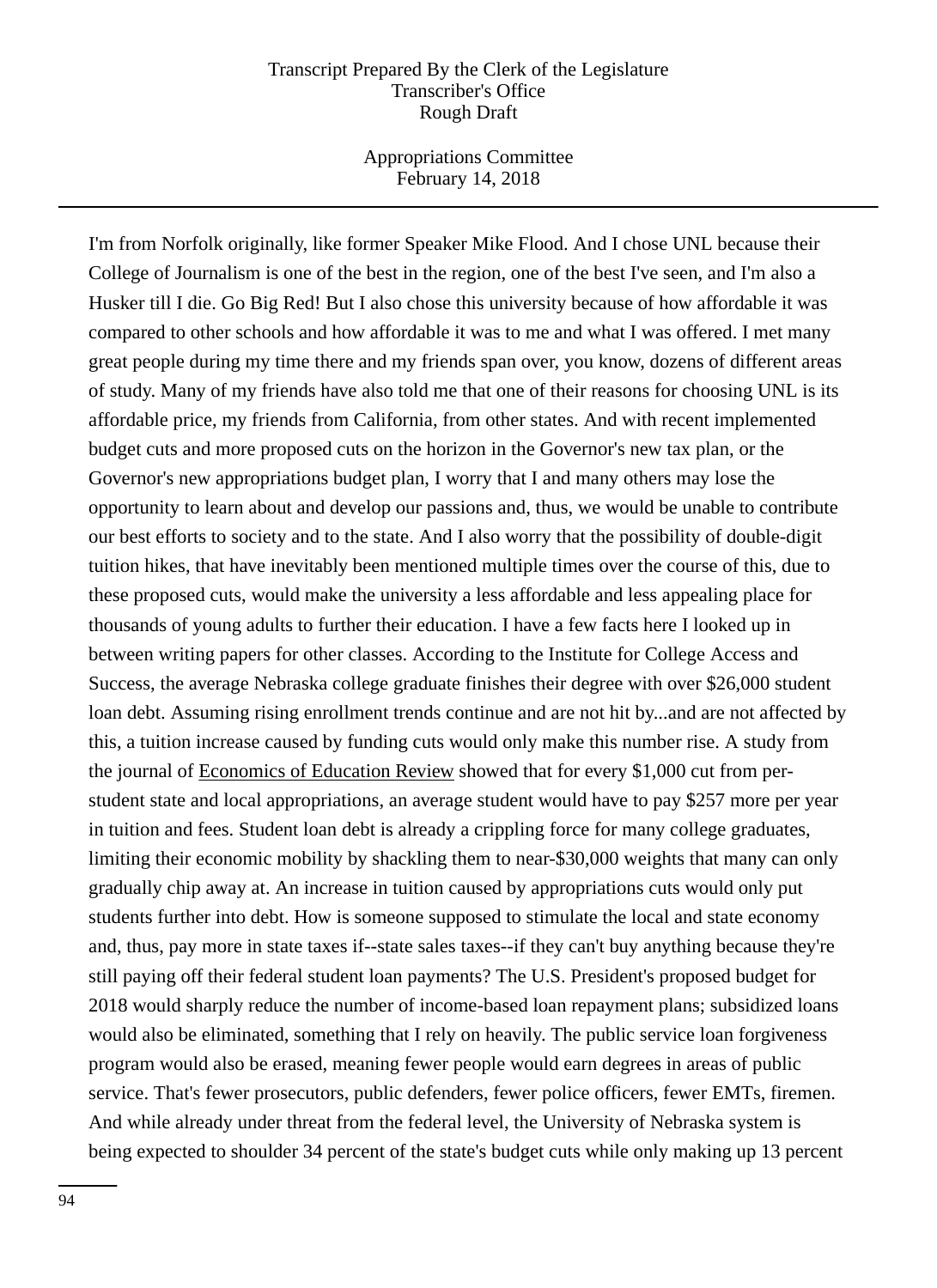Appropriations Committee February 14, 2018

of the state's total budget. These proposed cuts would cripple the university system in more ways than I can talk about in the time that I have, and hopefully my fellow students can convince you to not cut appropriations to the University of Nebraska system. Thank you. [AGENCY 51]

SENATOR STINNER: Thank you. Questions? Seeing none, thank you. Good afternoon. [AGENCY 51]

JEWEL RODGERS: Good afternoon. Jewel Rodgers, J-e-w-e-l R-o-d-g-e-r-s. I could talk to you about what I study at this university. I don't think that that is necessary. I could tell you about all the things that I try to do in the community. I don't think that that is necessary. I think it's important to remind you that you're dealing with human beings right now. You're dealing with human lives. You're dealing with people who come from communities like mine who could never even think of having \$26,000 in debt when we can barely figure out how to get \$20 by the end of the week. I need you to remember that you are dealing with people. This is not a number. This isn't something you can cross over on your highlighter and say, okay, well, so-and-so. You don't live the cuts like we do. You don't see them like we do. You don't...maybe even potentially you don't live the stories of having to talk about how it was your father or your mother who was the only hope to bring your whole lineage out of poverty. So I understand and I make conscious effort not to ridicule people in power because I know jobs are hard. I know that everybody is against you when you're way up here. I know that somebody, that somebody always is going to criticize you when you are in a position of power. I understand these decisions are hard. But I urge you to remember you are dealing with human beings, that it's even harder to deal with the decision that you make, especially when it's thousands of people hammering out the decisions and hammering out the repercussions of what is going on. I just really...I know that there's been some talk of options, that there's been talk that there could be more collaboration within the system, that maybe there could be a mechanism that allows for, when you all leave, something sustainable is happening to better the lives of the people that are living here. I know they talk about Cash Reserves. Maybe you can utilize that until you figure out that mechanism. I know they talk about tax exemptions. Maybe you could utilize that until you figure out this mechanism. But I'm not going to disagree. Something needs to change in the mechanism, something needs to change in the system, to make is sustainable, to put human lives before the dollar sign. Thank you. [AGENCY 51]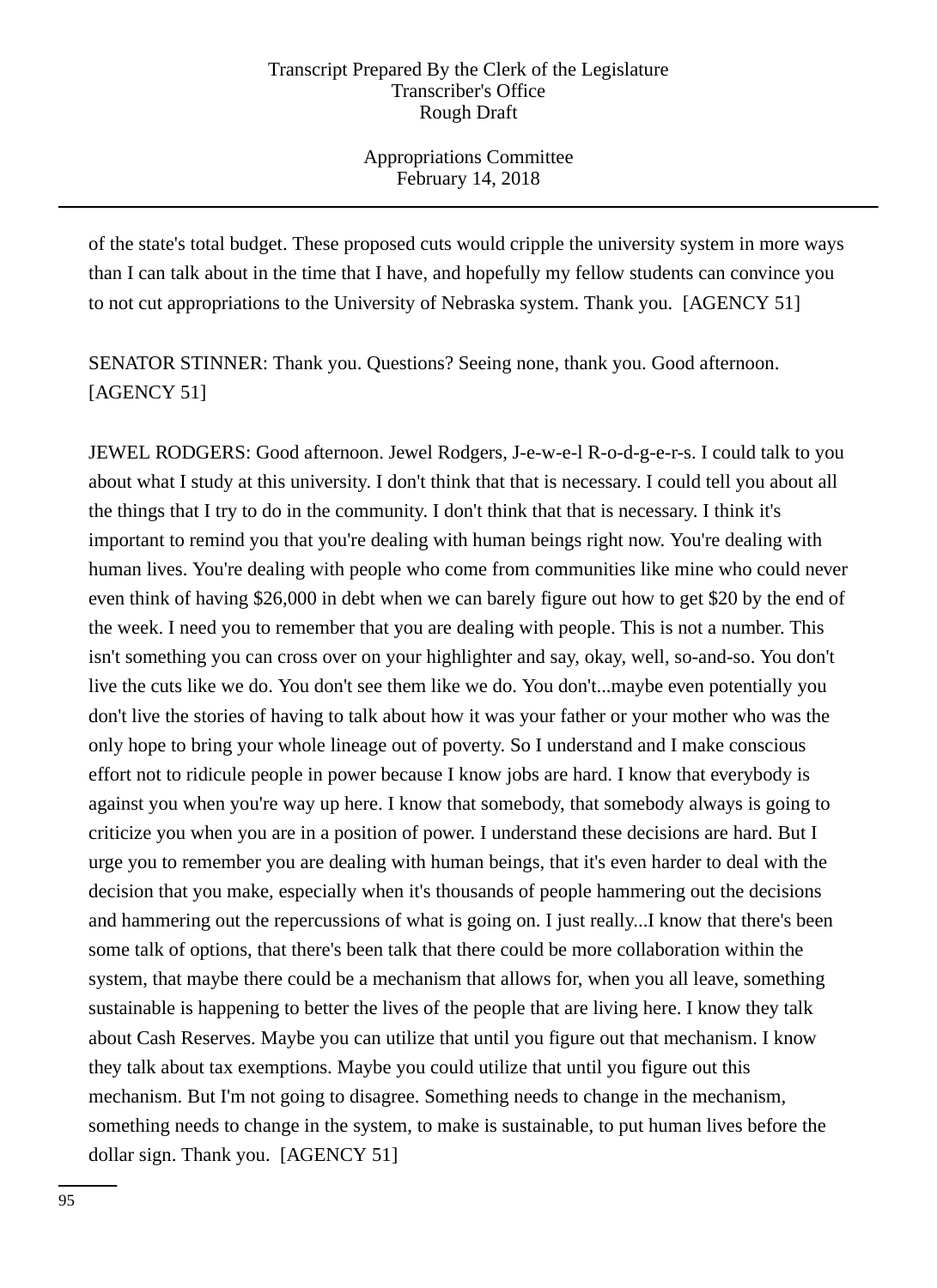Appropriations Committee February 14, 2018

# SENATOR STINNER: Thank you. [AGENCY 51]

JEWEL RODGERS: I also would prefer no questions. [AGENCY 51]

SENATOR STINNER: Okay. [AGENCY 51]

ENIA KIUSALS: Hi. [AGENCY 51]

SENATOR STINNER: Hi. [AGENCY 51]

ENIA KIUSALS: My name: Enia Kiusals, E-n-i-a K-i-u-s-a-l-s. I am going after all the students, but I, myself, am a UNL dropout as of, like, one year and two months ago. I didn't know if I would testify today because I don't know if it's really relevant. I wasn't sure if it would be relevant for you to hear from me, who dropped out, but I guess it is considering the context. I'm also an immigrant. I didn't become a citizen in the U.S. until I was 17 years old. I moved to Illinois from eastern Europe when I was five-and-a-half or six and lived there until it came time to go to college. And I could have chosen a school in state, but because I got a scholarship to UNL--almost...I forget what it was, but it was almost like a full ride--I decided on UNL because I wanted to go out of state and it would have been cheaper than going in Illinois, or so I thought. I got here and within the first, like, year, I guess, of being here, I went through my high school work earnings of \$4,000, which I paid for all my own housing and food and books and everything involving an education that isn't covered by a scholarship, and I paid for all that, went through all my high school reserves, and then I started working full time. While I was at UNL, I worked on campus and had a job off campus, and then summer came and I worked about 80 to 90 hours a week all summer saving up for the following semester to pay for the money that a scholarship would not cover of my education and I ended up having to drop out after my third semester at UNL. There were other factors that went into me dropping out, but I'd say the financial aspect of it was a huge determining factor. And as an immigrant here, I have an American and a European...or an EU citizenship and I just...I know we talk a lot about how we want to keep people in Nebraska and I consider Nebraska my home now. I voted or I registered to be like a voter and I got my Nebraska license actually earlier today at the DMV. I was super excited. But I'm leaving in three months to move back to my home country, and so I want you to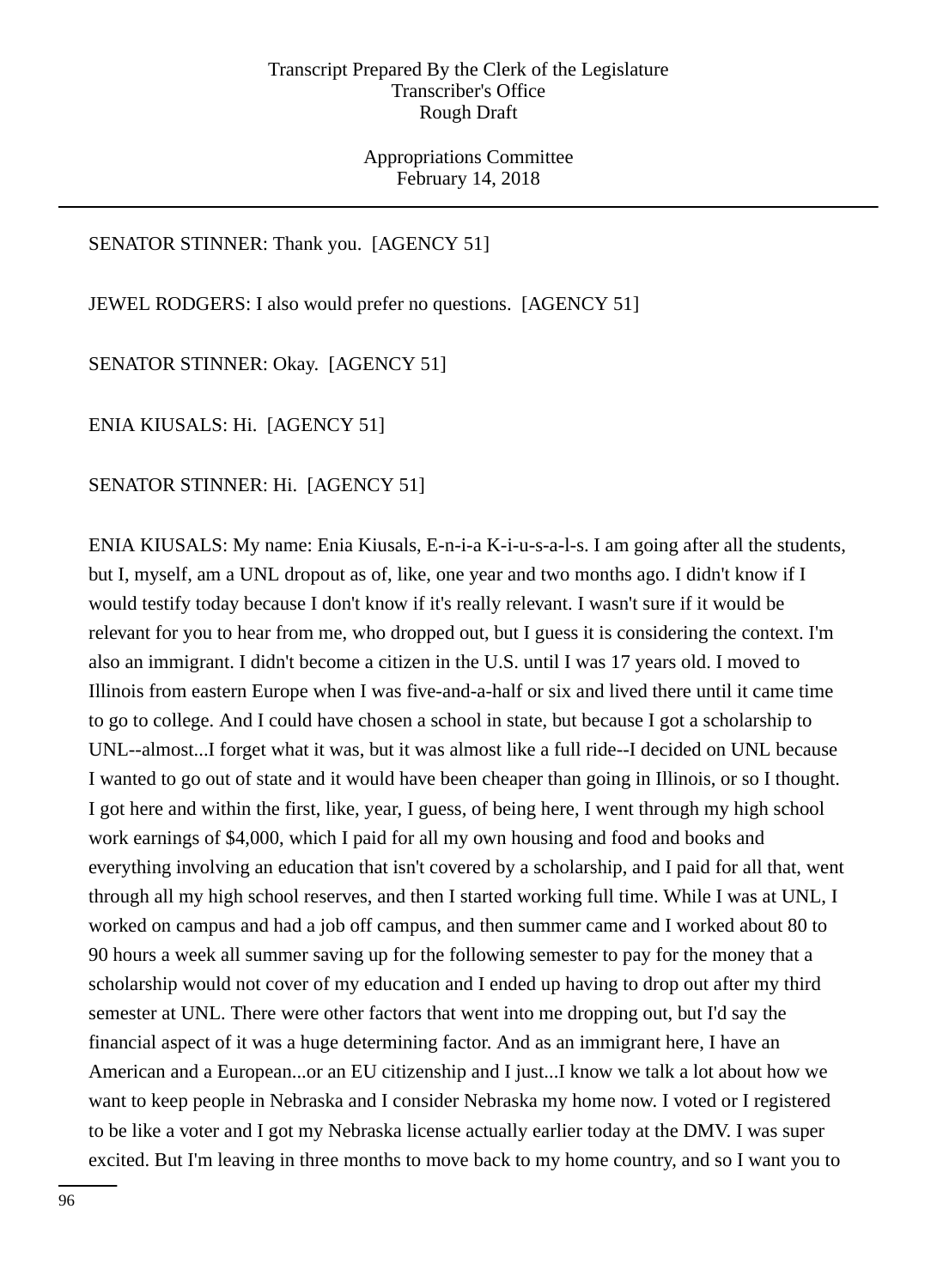Appropriations Committee February 14, 2018

just consider the irony that while you're talking about keeping Nebraskans in Nebraska, my inability to pay for an education here is the reason why my country of...with an aging population and a hugely...like huge downturn of young people, my country is getting me back because it's cheaper for me to go live there for two years in eastern Europe, in Latvia, live there for two years, get European residency, and then apply for any school in the EU. That's cheaper for me and those two years of my life are cheaper for me to give up than it is for me to stay here and attend school here or anywhere in the U.S., so thank you. [AGENCY 51]

SENATOR STINNER: Thank you. Questions? Seeing none, thank you. [AGENCY 51]

MO NEAL: (Exhibit 25) Hi. I'm usually over here testifying against NRA gun bills, so a few of you know me. But my name is Mo, M-o, Neal, N-e-a-l. I'm retired faculty from the department of art and art history, now the School of Art and Art History and Design. And so I'm here on behalf of some friends that are in danger and in behalf of a future that I see down a dark road. It seems that the...and I'm in opposition, in case there was any doubt. It seems the arts are under attack once again from the state, as well as the federal government. And so I write as a member of the retired faculty over there and as a recipient of the last National Endowment for the Arts award in sculpture back in '94. There has not been a single year where I, while I was at UNL for 21 years, that my college and my department did not get a cut. There were a few years that we had a flat-line budget. But we never were offered more money unless it came out of a cut. We were continuously asked to do more, more, more with less, less, less. These proposed cuts are draconian in their long-term effects, not just on the programs targeted but on all other areas of the university. Department areas are intertwined in numerous ways but not always obvious to the observer. Synergistic relationships create the atmosphere where discoveries are made that transform our lives and our world. Having these separate and diverse areas of study are critical to obtain the excellence in research required to maintain a Carnegie tier-one research designation. If you don't know what it is, Google it. For over 21 years, I taught all levels of sculpture at UNL. I worked with over 50 graduate students in other studio areas. I recruited approximately 20 grad students in sculpture and served on four to six Ph.D. candidates in music committees. I taught approximately 1,050 undergraduates beginning sculpture and several hundred others figure drawing. The one essential in all of their backgrounds was the presence of an undergraduate art history degree. I do wonder how many of you ever had one, just a class. Art history is a lens a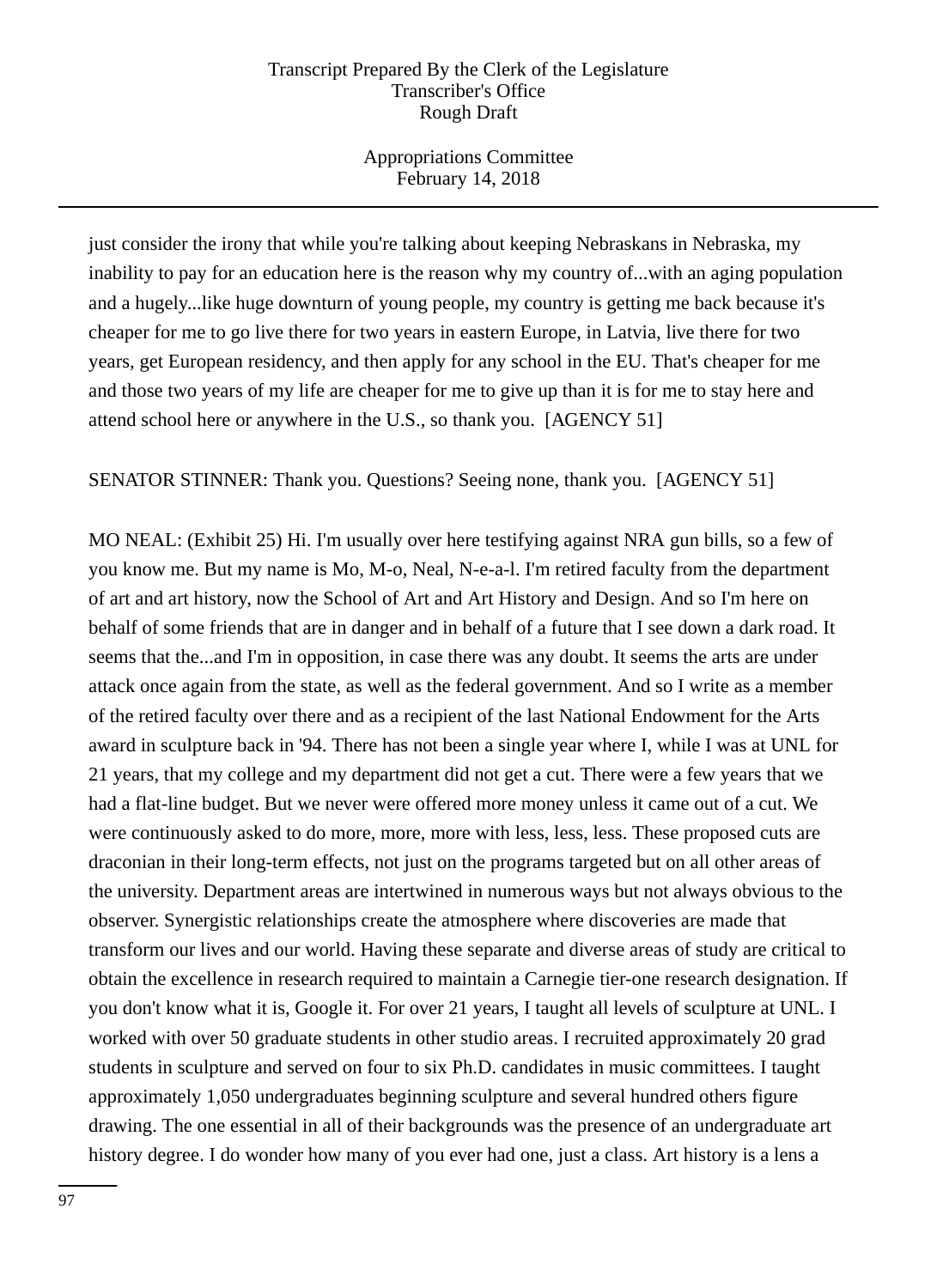Appropriations Committee February 14, 2018

studio artist uses to see the future, as well as what has come before. We teach studio classes with projects that start by looking at the past. A Mesopotamian pottery shard tells us how people danced, what they ate, what they valued, where they plowed. A Greek temple speaks of philosophy, politics, and religion, as well as the people that went in and out of it on a daily basis. Pointillism in paintings parallel the current discoveries in science, such as the theory of atomic energy and splitting atoms. Studio artists cannot survive in a department without their colleagues in art history. The school will be in danger of losing their National (Association of) Schools of Art and Design--NASAD--accreditation if these cuts are implemented. And believe me, this is not insignificant. Incoming undergraduates and grad students look to see if the school is accredited by NASAD or one other agency. If they don't see that, they are inclined to not even apply. Sure, the next move will be to hire adjuncts to teach survey courses, but the grad students will not have valid degrees because their MFA requires art history courses, which it's going to be hard to teach all that by adjuncts. One thing you don't realize that isn't in here is that the art history has 14 majors. But they have been doing service for decades to the entire university for humanities requirements in survey courses which have hundreds of people in them every semester. That's not insignificant. They have taught surveys on-line. And I believe you still do? [AGENCY 51]

\_\_\_\_\_\_\_\_\_\_\_\_: We're doing (inaudible). [AGENCY 51]

MO NEAL: Great, so there's hundreds more. [AGENCY 51]

SENATOR STINNER: I hate to interrupt you, but we are finished. [AGENCY 51]

MO NEAL: Okay, I'm almost done. Overall, these cuts to Nebraska system will adversely affect the Nebraska economy for generations. It will suffer because enrollment will drop, companies will not be willing to relocate to a state that has crippled the flagship university. The employees will believe their children of college age should be sent out of state to find the programs they want for their career goals. People do not actually desire to place their aspirations on a lower shelf. Winston Churchill put it best: The arts are essential to any complete life. The state owes it to itself to sustain and encourage them. And I really am begging you to stand up and grow a pair and say no to these cuts. [AGENCY 51]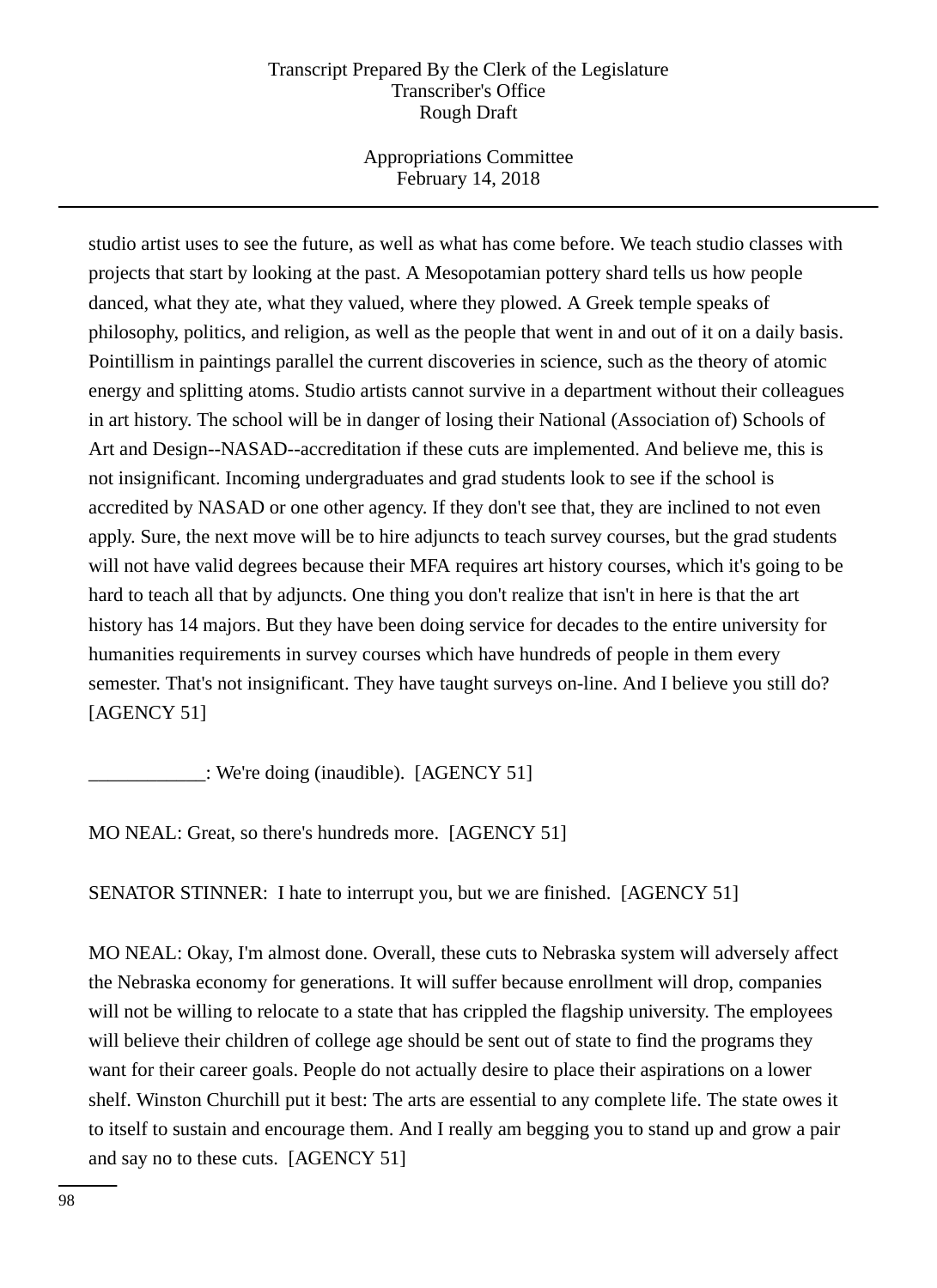Appropriations Committee February 14, 2018

# SENATOR STINNER: Questions? Seeing none, thank you. [AGENCY 51]

MO NEAL: Oh, I will take questions. Sorry. I'll sell you a snack bar for a vote. [AGENCY 51]

SENATOR STINNER: This our last testifier? Maybe? Any additional testifiers after this? Okay. [AGENCY 51]

PAUL CLARK: Hello. [AGENCY 51]

# SENATOR STINNER: Hi. [AGENCY 51]

PAUL CLARK: My name is Paul Clark, P-a-u-l C-l-a-r-k. I've never done this before so I feel weird. I disagree with the Governor on most things and I don't have a lot of fondness for his policy ideas. But I highly disagree that cutting the university budget is a good idea because I think that education is beneficial in and of itself. It has benefited my life personally. It has benefited the lives of virtually every single person I know. And as someone who's read a lot about history, you know, I can say pretty unequivocally that societies benefit from greater access to education. So it's really funny and almost kind of surreal and crazy to me that we're not talking about how can we expand the University of Nebraska, how can we give more people access to education, how can we better our world via education. We're talking about cutting and decreasing and lessening. It doesn't make sense to me. I've been really stressed out all week because there's a violent extremist who has been saying things about how he'd like to hurt people and advocating for a European "ethnostate" in this country and I've been thinking about this a lot and looking at it on the Internet and seeing this world of thought that this young man comes from, and it's a world of ignorance. And I think it's your duty to create a better world, and that's all I have to say. [AGENCY 51]

SENATOR STINNER: Thank you. Questions? Seeing none, thank you. [AGENCY 51]

PAUL CLARK: Thank you. [AGENCY 51]